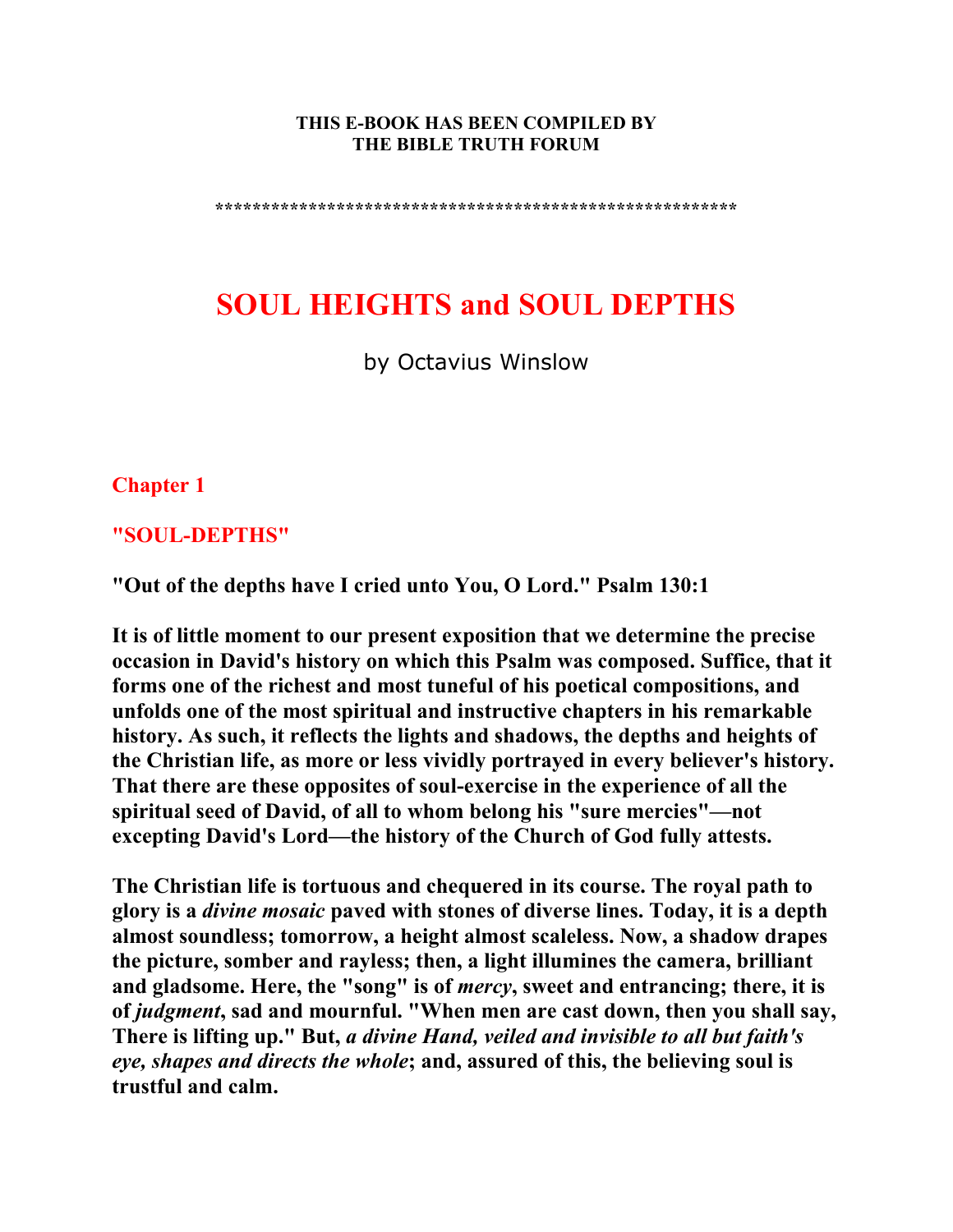**"He led them about, He instructed them," was the history of the Church in the** *wilderness***; and each stage was a school, each condition a blessing, each event a lesson learned, and a new beatitude experienced,—learned and experienced as in no other. Variety, rich and endless, is stamped upon all God's works and operations; not less is this seen in the circuitous path by which He is leading His people home to Himself. It is this ever-dissolving, ever shifting scenery of the Christian's life that unfolds new views of God's character, and brings him into a closer acquaintance with his own.** 

**To the consideration, then, of these "depths" and "heights" of the Christian life, let us now devoutly and thoughtfully address ourselves. And may the Eternal Spirit unfold and apply His truth to the edification of the reader, and to the glory of His own name, for Christ Jesus' sake! "Out of the depths have I cried unto you, O Lord."** 

**It may be proper to intimate in the commencement of our treatise, that the experience described in this, its opening chapter, must not be interpreted as that of an** *un***regenerate soul. That there are "depths" of temporal adversity and mental distress, deep and dark, in the life of the unregenerate, is manifest; but, they are not the "depths" of God's people. It is recorded of the wicked who prosper in the world, that they have "no changes in their life," and "no bands in their death, and are not as other men." But the saints of God dwell among their own people, and walk in paths untrodden by the ungodly. The experience, then, which we are about to describe is** *peculiar to the saints***.** 

**However profound these 'depths,' they are not the** *depths of hell***, draped with its mist of darkness, and lurid with its quenchless flames. There is in them no curse, nor wrath, nor condemnation. Sink as the gracious soul may, it ever finds the Rock of Ages beneath, upon which faith firmly and securely stands. Whatever may be the depressions of the believer, it is important to keep in mind his real standing before God. From this no chequered spiritual history can move him. There is not an angel in heaven so divinely related, so beauteously attired, or who stands so near and is so dear to God, as the accepted believer in Christ, though earth is still his abode, and a body of sin his dwelling.** 

**A practical lesson grows out of this truth. Let it be your aim to know your present standing as in the sight of God. Upon so vital a question not the shadow of a doubt should rest. "We believe, and are sure." Faith brings**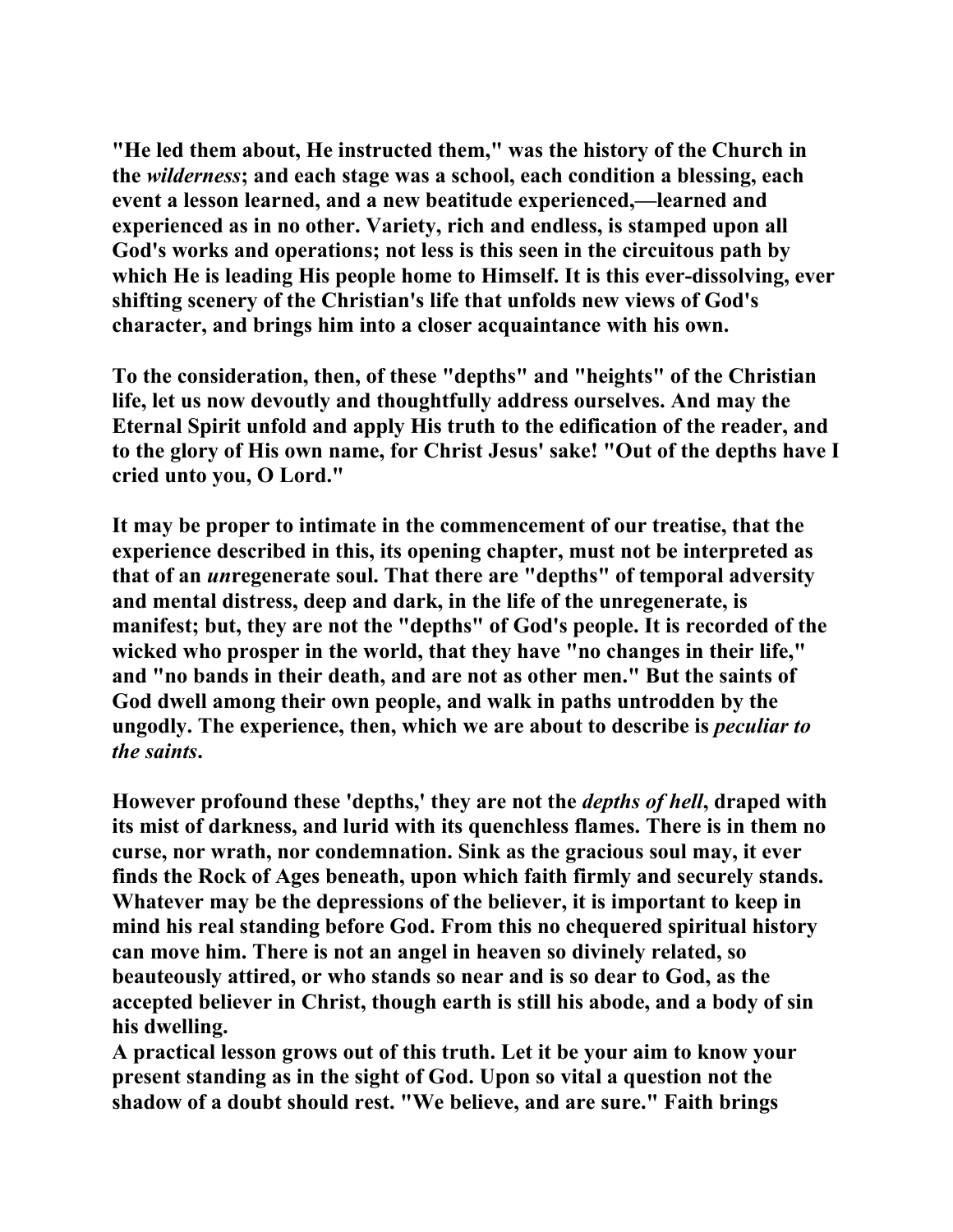**assurance, and assurance is faith. The measure of our assured interest in Christ, will be the measure of our faith in Christ. This is the true definition of assurance, the nature of which is a question of much perplexity to sincere Christians. Assurance is not something audible, tangible, or visionary—a revelation to the mind, or a voice in the air. Assurance is believing. Faith is the cause, assurance is the effect. Assurance of personal salvation springs from**  *looking to, and dealing only with Jesus.* **It comes not from believing that I am saved, but from believing that Christ is my Savior.** 

**The** *object* **of my salvation is not my faith, but Christ. Faith is but the instrument by which I receive Christ as a sinner. As the eaglet acquires strength of vision by gazing upon the sun, until at length, when fledged, it expands its wings and soars to the orb of day,—so** *the eye of faith***, by "looking unto Jesus"** *only***, gradually becomes stronger; and in proportion to its clear and still clearer view of Christ, brings increased, sweet, and holy assurance to the soul.** 

**One simple, believing sight of Christ will produce more light and peace and joy than a lifetime of looking within ourselves for evidences and signs of grace. All the sinner's** *merit***, all his** *worthiness***,** *beauty***, and** *salvation***, is centered in Christ, is from Christ, and Christ alone. And, by simply believing the great truth of the gospel, that Christ died for sinners—***receiving* **Christ,** *not purchasing* **Him,—as God's "unspeakable gift" of free and sovereign grace, will awaken in the soul the assured and grateful acknowledgment, "He loved me, and gave Himself for me." But let us enumerate some of those soul-depths into which many of God's people are frequently plunged, in which grace sustains, and out of which love delivers them. "Out of the depths have I cried unto you, O Lord."** 

**We place in the foreground of these "depths," as constituting, perhaps, the most common—soul-distress arising from the existence and power of indwelling sin in the regenerate. There is not a fact in the history of the saints more clearly taught or more constantly verified than this: that, while the Holy Spirit renews the soul, making it a new creature in Christ Jesus, He never**  *entirely* **uproots and slays the** *principle* **and** *root* **of sin in the regenerate. The guilt of sin is cleansed by atoning blood, and the tyranny of sin is broken by the power of divine grace, and the condemnation of sin is cancelled by the free justification of Christ; nevertheless, the root, or principle of original sin remains deeply and firmly embedded in the soil, ever and anon springing up and yielding its baneful fruit, demanding unslumbering watchfulness and incessant mortification; and will so remain until death sets the spirit free.**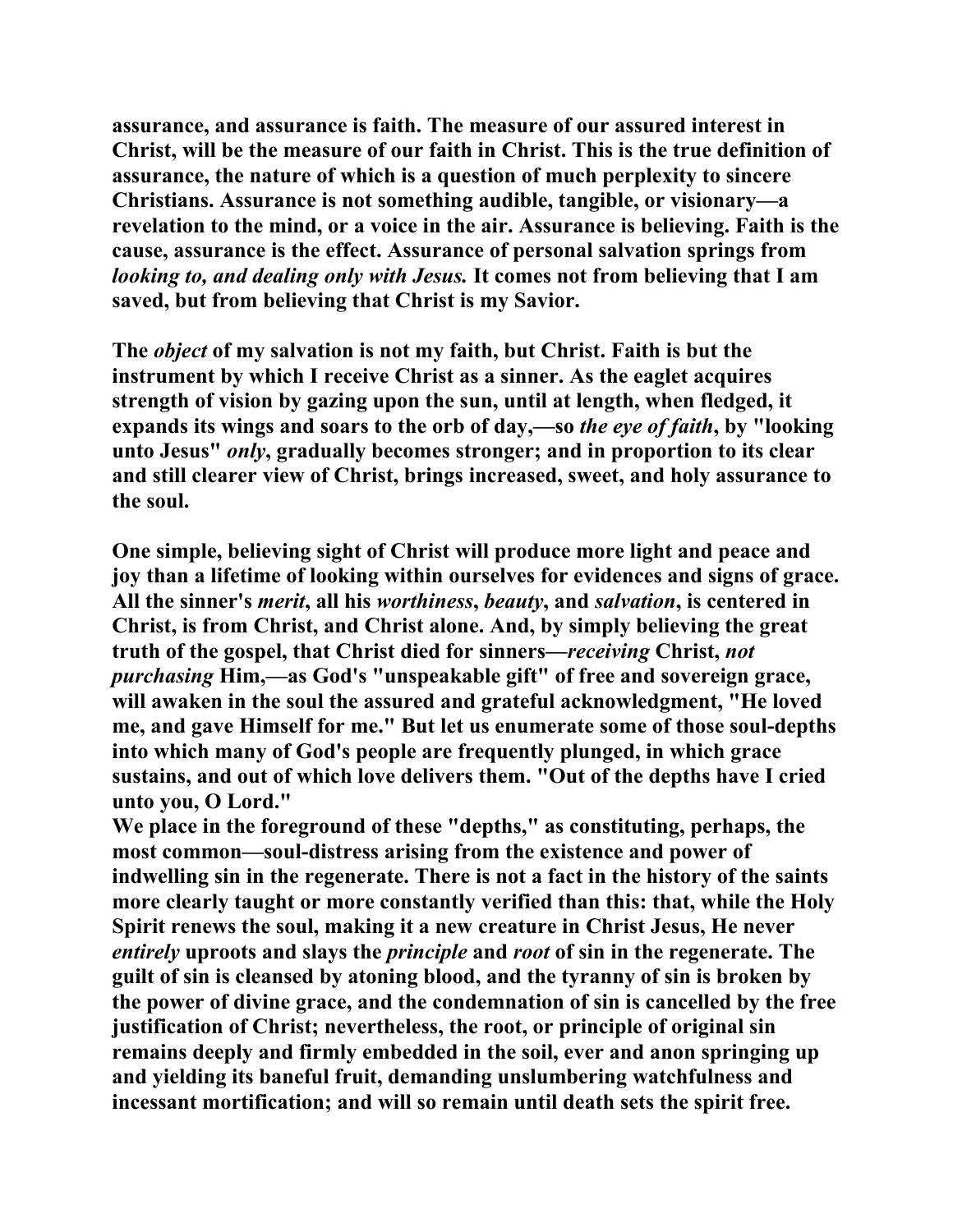**The inhabitants of Canaan were allowed by God still to domicile in the land long after His chosen people had entered and possessed it. They were to contract no covenant with them, either by marriage or commerce; but, laid under tribute, they were to remain subject to a gradual process of extermination, contributing to, rather than taking from, the wealth and power of Israel's tribes. This is an impressive and instructive emblem of the regenerate! The old inhabitants still domicile in the new creature: original sin, individual corruption, and constitutional infirmity—surviving the triumphant advent of the converting grace of God—often challenging the forces of the Most High, and inflicting upon the soul many a deep and grievous wound.** 

**Now, it is the existence of this fact that constitutes a source of so much souldistress to the regenerate, bringing them into those "depths" familiar to the most gracious. When the Holy Spirit inserts the plough more deeply into the corrupt soil of the heart, turning up the fair surface, and revealing the hidden, deeply-seated, and but little-suspected, evil—the law of corruption for a moment stronger than the law of grace, the law of the flesh obtaining a temporary ascendancy over the law of the Spirit—then rises the dolorous lamentation out of the depths: "O wretched man that I am! who shall deliver me from the body of this death? O Lord, out of the depths of my deep corruption I call unto You! My soul is plunged into great and sore troubles by reason of indwelling sin, whose name is 'legion'—pride, self-righteousness, carnality, covetousness, worldliness—working powerfully and deceitfully in my heart, and bringing my soul into great straits and fathomless depths of sorrow."** 

**Beloved, when first you found the Savior, you imagined that the warfare had ceased, that the victory was won, and that, henceforth, your Christian course would be a continuous triumph over every foe, your path to heaven smooth and cloudless, until lost in perfect day! But your real growth in grace is the measure of your growing acquaintance with yourself. A deeper knowledge of your sinfulness, a more intimate acquaintance with the subterfuges of your own heart, has changed your paean of triumph into well-near a wail of despair; has hurled you as from the pinnacle to the base of the mount; and from the base, into a "depth" yet deeper you never supposed to exist, and out of which—the "slough of despond"—your cry of agony ascends to God.** 

**But, deem not your case a solitary one; nor be surprised, as though some strange thing had happened unto you. Such "depths" have all the saints. All**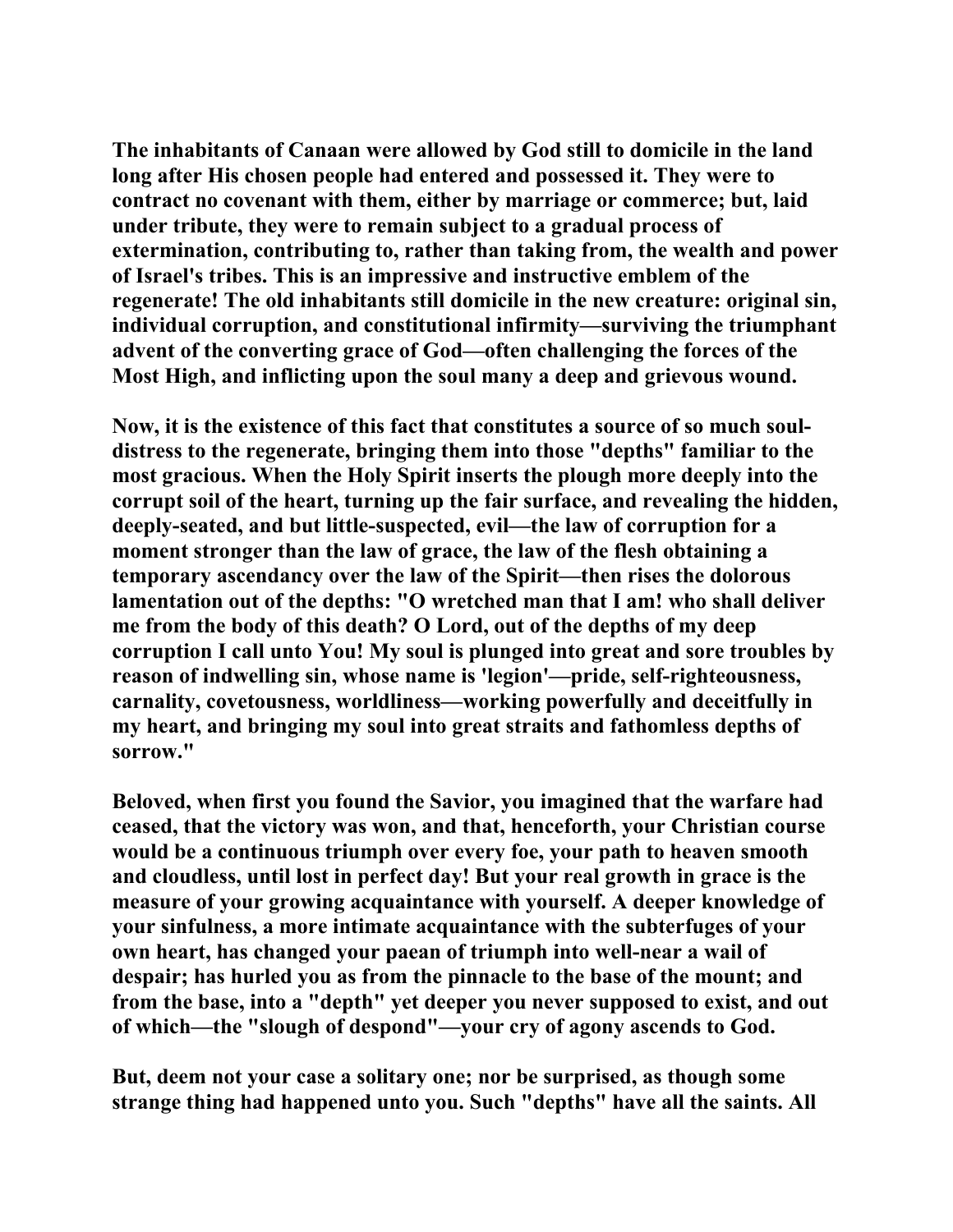**are taught in this school; all are brought into** *the region of their own heart***, where their holiest and most experimental lessons are learned. Let not, then, the existence, sight, and conflict of the indwelling of sin plunge you in** *despair***; rather, accept it as an unmistakable** *evidence* **of your possession of the divine nature, of the living water welled in your soul—the existence and warfare of which have but revealed to you the counter existence and antagonism of the latent and deep-seated evil of your heart.** 

**But, not the** *indwelling* **of sin only, still more its outbreaking, describes another soul-depth of God's saints. What an evidence have we here of the truth just insisted upon—the indwelling power of sin in the regenerate! Truly, were there no** *indwelling root of sin***, there would be no** *outgrowing fruit of sin***. The mortification of sin in its principle, would be the mortification of sin in its practice. The death of sin in the heart of the Christian would, necessarily, be the death of sin in the life of the Christian. No fact more logical or self-evident. But where is the true believer who, as before a heart-trying God, can claim the entire uprooting of the indwelling principle of evil—who, unless awfully self-deceived, can in truth assert that he has arrived at such a degree of sanctification as to live a day, an hour, a moment, a sinless life?** 

**How contrary would such vain boasting be to the recorded experience of the most matured believer—the most advanced and holy Christian! Listen to the language of David: "Wash me thoroughly from my iniquity, and cleanse me from my sin. For I acknowledge my transgressions and my sin is ever before me." Listen to job: "I abhor myself, and repent in dust and ashes." Listen to Peter: "Depart from me; for I am a sinful man, O Lord." Listen to Paul: "Sinners; of whom I am chief." Who, with such examples before him, will profanely claim perfect freedom, not merely from the indwelling existence, but from the outbreaking effects of sin?** 

**But who can fully describe the soul-sorrow; one of the profoundest depths of the regenerate occasioned by the consciousness of sinful departure from God? "And Peter went out, and wept bitterly." The penitence of Peter was a type of all true penitents, whose backslidings the foregoing acknowledgments recall to remembrance. And what a mercy that our Heavenly Father does not leave His wandering child to the** *hardening tendency and effect* **of his backslidings; but, sooner or later, His Spirit, by the word, or through some afflictive discipline of love, recalls the wanderer to His feet, with the confession and the prayer— "O Lord, pardon my iniquity; for it is great." "Heal me, O Lord, and I shall be healed." These confessions of sin what gracious soul does not echo? Surely**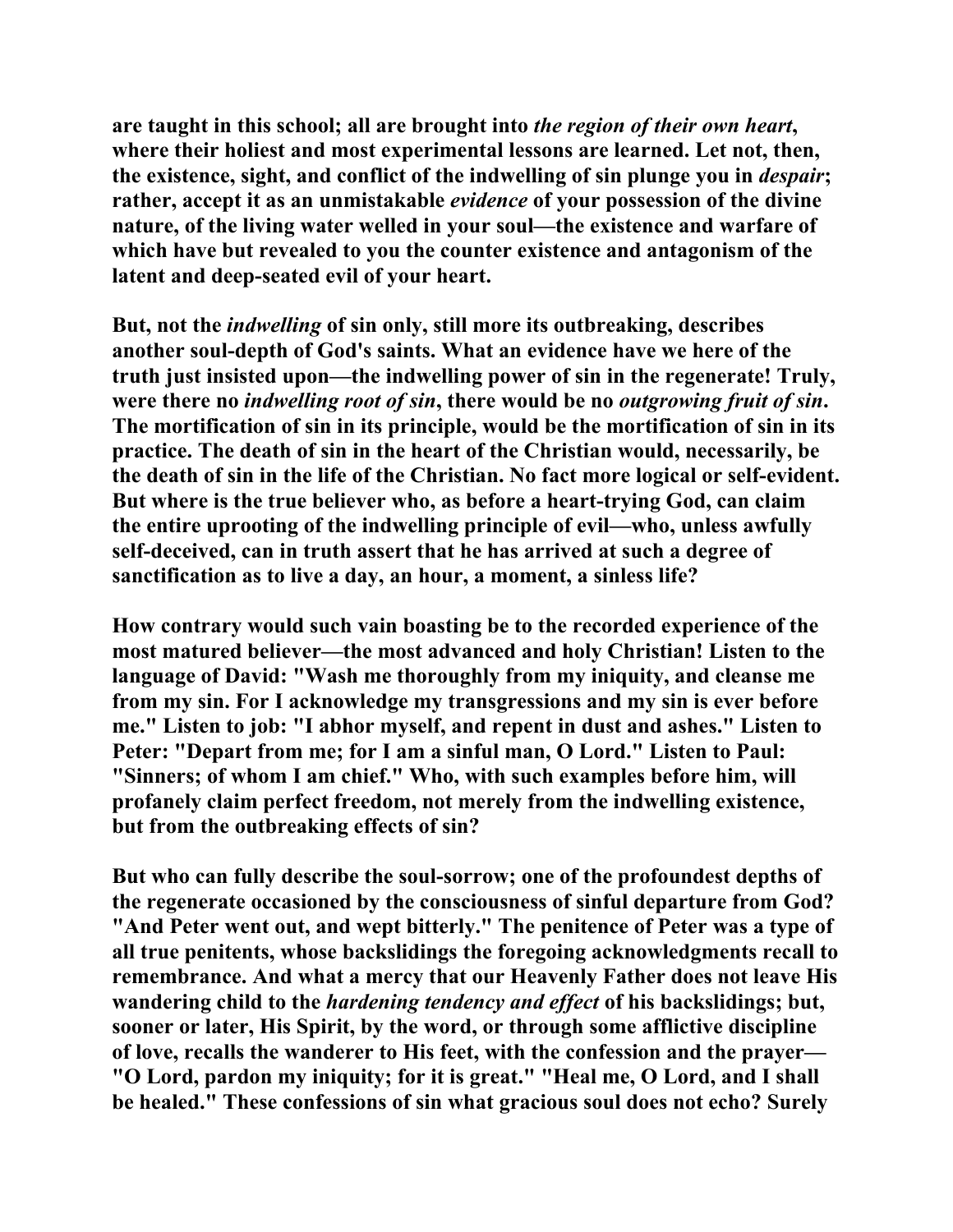**every heart that knows its own plague will make them its own; and thus the Holy Spirit fashions our renewed hearts alike.** 

**There are also "depths" of mental darkness and despondency into which gracious souls fall. Many a shaded and lonely stage of the Christian's pilgrimage lies in the way to heaven. Through many a dark, starless night the spiritual voyager ploughs the ocean to the desired haven where he would be. It is far more the province of faith to work and travel and sail in the dark than in the light, in the night season than the day. And thus, this essential and precious principle of the regenerate soul is put to a more crucial and certain test than when the path of the believer is decked with smiling flowers and radiant with unclouded sunshine. It is, "Faith in the dark, Pursuing its mark Through many sharp trials of love."** 

**In the family of God there are not a few Christians of a** *morbidly religious tendency* **of mind, whose Christian career through life is seldom relieved and brightened by a solitary thrill of joy or ray of hope. While the reality of their conversion is undoubted by all but themselves, they seem to have settled down into a spiritual state of despondency and despair in which all evidence is ignored, all comfort refused, and all hope extinguished. In vain you unfold the gospel in all the fullness of its message, the freeness of its overtures, and the preciousness of its promises. They repel you with the reply that its provisions, invitations, and comforts are for others but not for them; that theirs is not the blessedness of those for whom these glad tidings are sent.** 

**Tell them of God's great love in the gift of His Son of Christ saving sinners to the uttermost, rejecting none who come to Him; of the blood that has a sovereign efficacy in its cleansing from all sin; remind them that, when God begins a work of grace in the soul of a poor sinner, He never leaves it incomplete; that, although the sun in the firmament is often obscured by a cloud, yet all the while it shines as intensely brilliant as though not a shadow veiled its light; and that thus it is with the Sun of Righteousness and the child of the light walking in darkness; you but deal with a believer on whose brow the "agony of anxious helplessness" is stamped.** 

**But until a power infinitely mightier than the human is exerted, morbid melancholy will still claim the victim as its own. Religious delusion is the great characteristic of souls in a state of morbid religiousness. But is there no remedy? Has not the gospel its appropriate instructions and helps for a soul thus overshadowed and depressed? Surely there are divine steps out of this**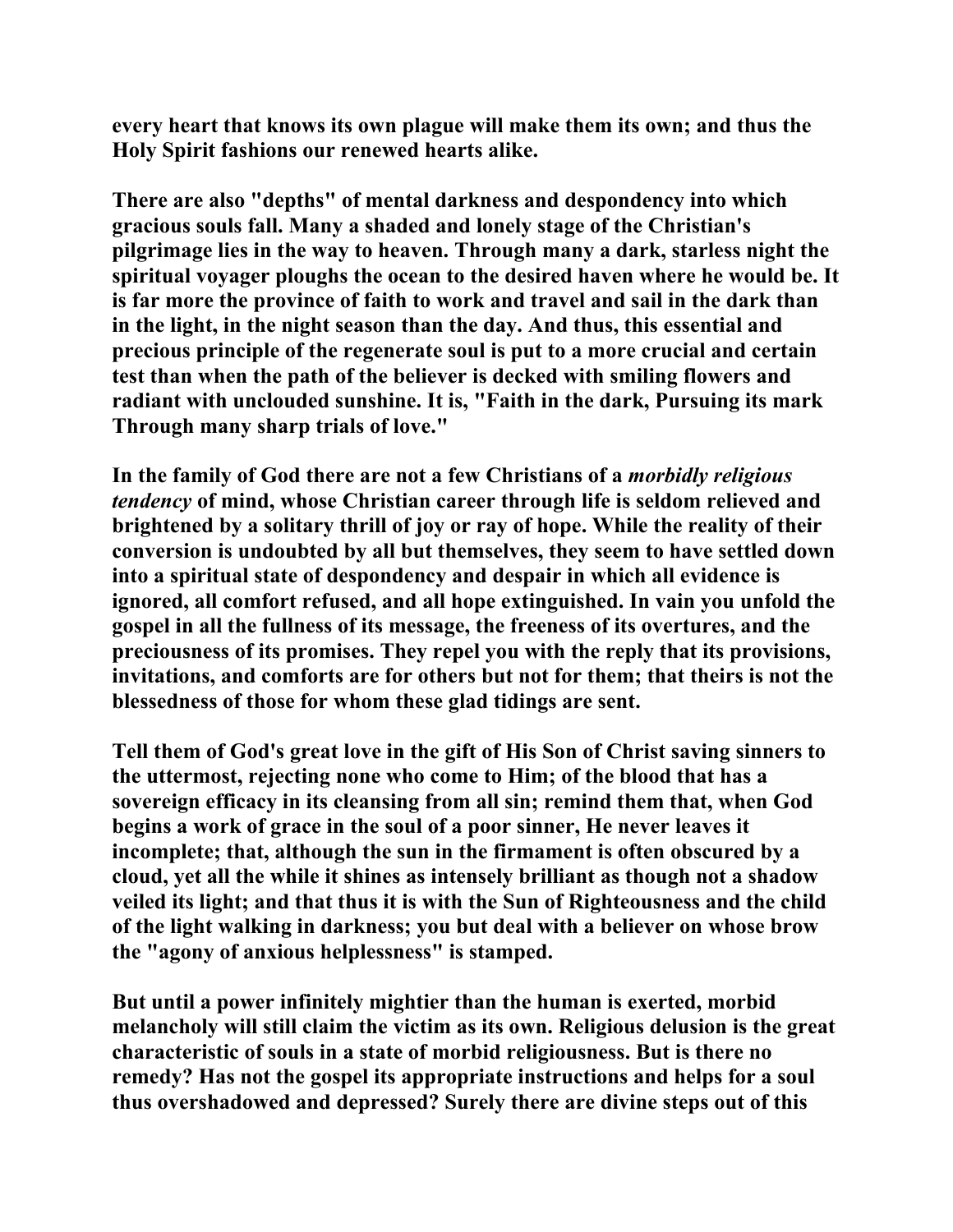**"depth," might we but succeed in unveiling them to the desponding eye. Our true process will be to trace it to some of its more fruitful and proximate causes, the discovery and statement of which may suggest more than half its remedy. To this attempt let us address ourselves.** 

**We do not hesitate placing in the foreground of causes producing spiritual despondency, one which, perhaps, is the most common, though the least suspected of all—the physical constitution and state of the afflicted one. In this case the physician who prescribes for the body, rather than he who ministers to the soul, may be the most appropriate and useful adviser. So intimately united are the two constituent parts of our organism—mind and body, there must necessarily be a continuous action and reaction of the one upon the other; and the peculiar condition in which both may be at that moment, must of necessity, exert a powerful and reciprocal influence.** 

**Now, in numberless cases of morbid religious despondency the cause is purely**  *physical***. This may, perhaps, shock the piety of some, and not the less supply ground of attack upon religion on the part of others; nevertheless, the psychological fact remains the same.** *A disturbed and unhealthy condition of any one vital organ of the body, may so powerfully act upon the mind, and that in its turn upon the Soul, as to tinge the mental and moral perceptions, distort the most simple truths, embitter the sweetest consolations, and shade the brightest hopes and prospects of the soul.* 

**Depressed child of God, suffering from this cause, be of good cheer! The Lord, who loves you—loves you not less when all is dark as when all is light—knows your frame, and remembers that you are dust. Your present mental cloud-veil does not, and cannot, extinguish the heavenly light within you, touch your spiritual life, or separate you from the love of God, which is in Christ Jesus your Lord. The divine nature, of which you are, through grace, a partaker, rises as far above the condition of the body as the infinite rises above the finite. The spiritual life of your soul flows from, and is bound up with, the life of God in heaven.** 

**And if there is any gentleness and sympathy in Christ (and who can doubt it?) which clusters with a deeper intensity around a child of His love, it is he who, suffering from physical disease, pain, and languor, is at the same moment battling, as an effect, with morbid religiousness and mental despondency; and these, in their turn, gendering spiritual doubts and distress touching the happiness of the present, and the hope of the future. Little think we with what**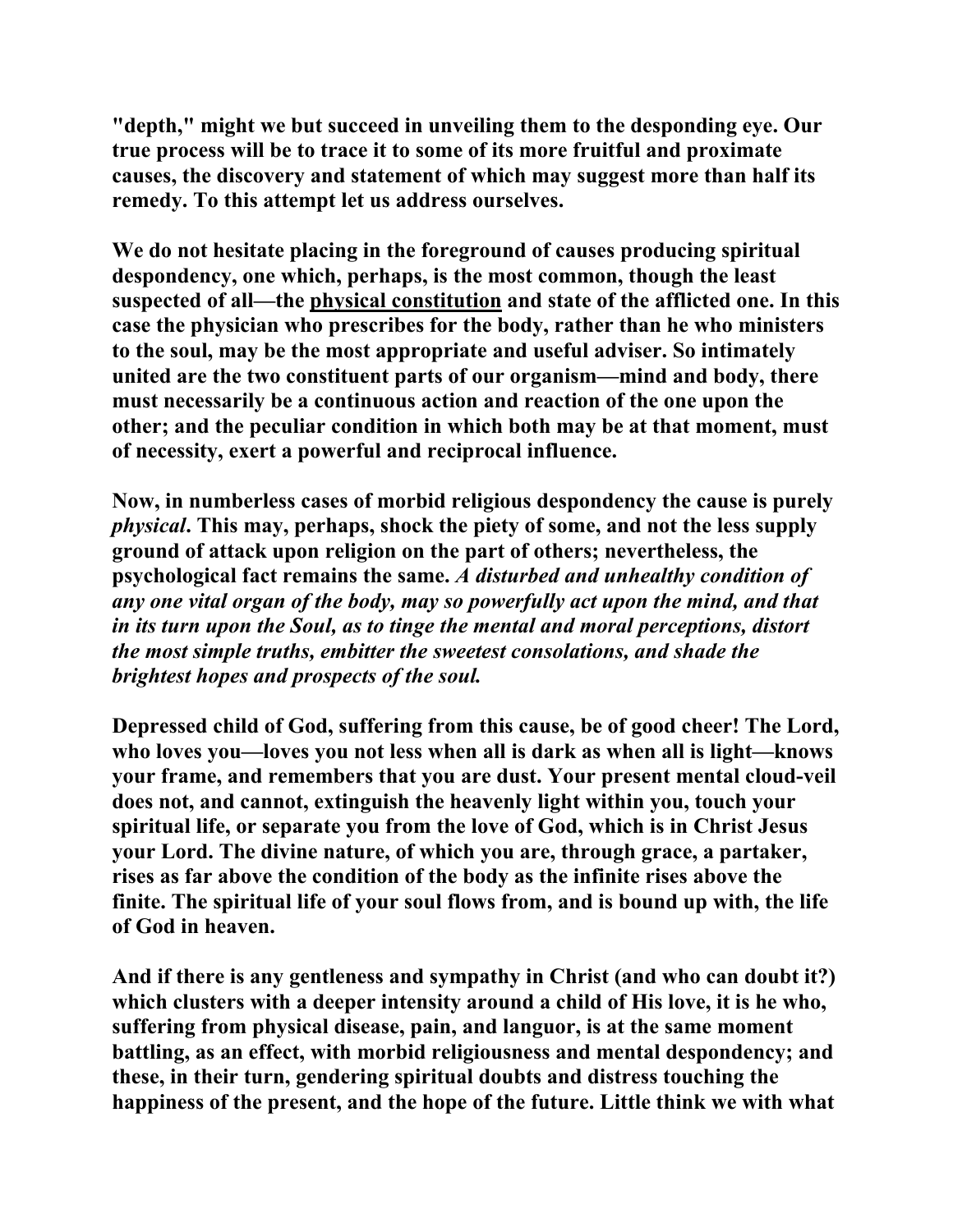**tenderness and gentleness Jesus deals with the 'sick one whom He loves,' and what consideration and forbearance He exercises towards those who, through bodily infirmity and physical suffering, are plunged into depths of religious melancholia, bordering, it may be, on the very verge of despair and selfdestruction! Jesus, who built your frame, remembers that you are dust;' and from no heart in the universe pulsating with love towards you, flows such intelligent compassion, such patience, forbearance, and tender sympathy as from Christ's.** 

**But there are spiritual causes yet more potent—to which this morbid, selfcondemning action of the mind may be traced. Let us glance at one or two of them. The substitution, for example, of the work of the Spirit in the soul, for the work of Christ for the soul, supplies a fruitful cause of religious doubt and despondency in many Christians. God, in the exercise of His grace, never intended that the** *sources* **of our Christian evidence and spiritual fertility should be** *within ourselves***. It was His purpose to lodge our entire salvation in Christ; at the same time leaving undisturbed our individual responsibility and duty to "give all diligence to make our calling and election sure;" and thus "work out our own salvation with fear and trembling," encouraged by the assurance, that it is "God that works in us to will and to do of His good pleasure."** 

**To look, then,** *within ourselves* **for spiritual light, joy, and hope, is just as unwise and vain as to put sound for substance, the sun reflected from the bosom of a lake, for the sun blazing in mid-heaven. It is to Christ obeying and suffering, bleeding and dying for us, that we are to look for our evidences, fruitfulness, and hope, and not to the work of the Holy Spirit wrought in our souls. Essential to our renewal and sanctification as is the work of the Spirit, He did not atone for us. He is not our Savior, nor His work our salvation, necessary and precious as is His office in the economy of Redemption.** 

**Christ alone is our Redeemer, His righteousness our justification, His blood our pardon, His merits our standing before God; and it is looking to Him in faith, to His mediation, merits, and fullness, that we arrive at any degree of spiritual evidence, fruitfulness, and assurance. Turning** *within yourself* **for marks and signs of grace, and finding instead nothing but sin, and darkness, and change, how are you to become a firm believer and a joyful Christian? Looking to your experience, your fitful frames and feelings, and not by faith to Christ, the wind is not more capricious, nor the tide more changeful, than will be your peace and comfort, your holiness and hope.**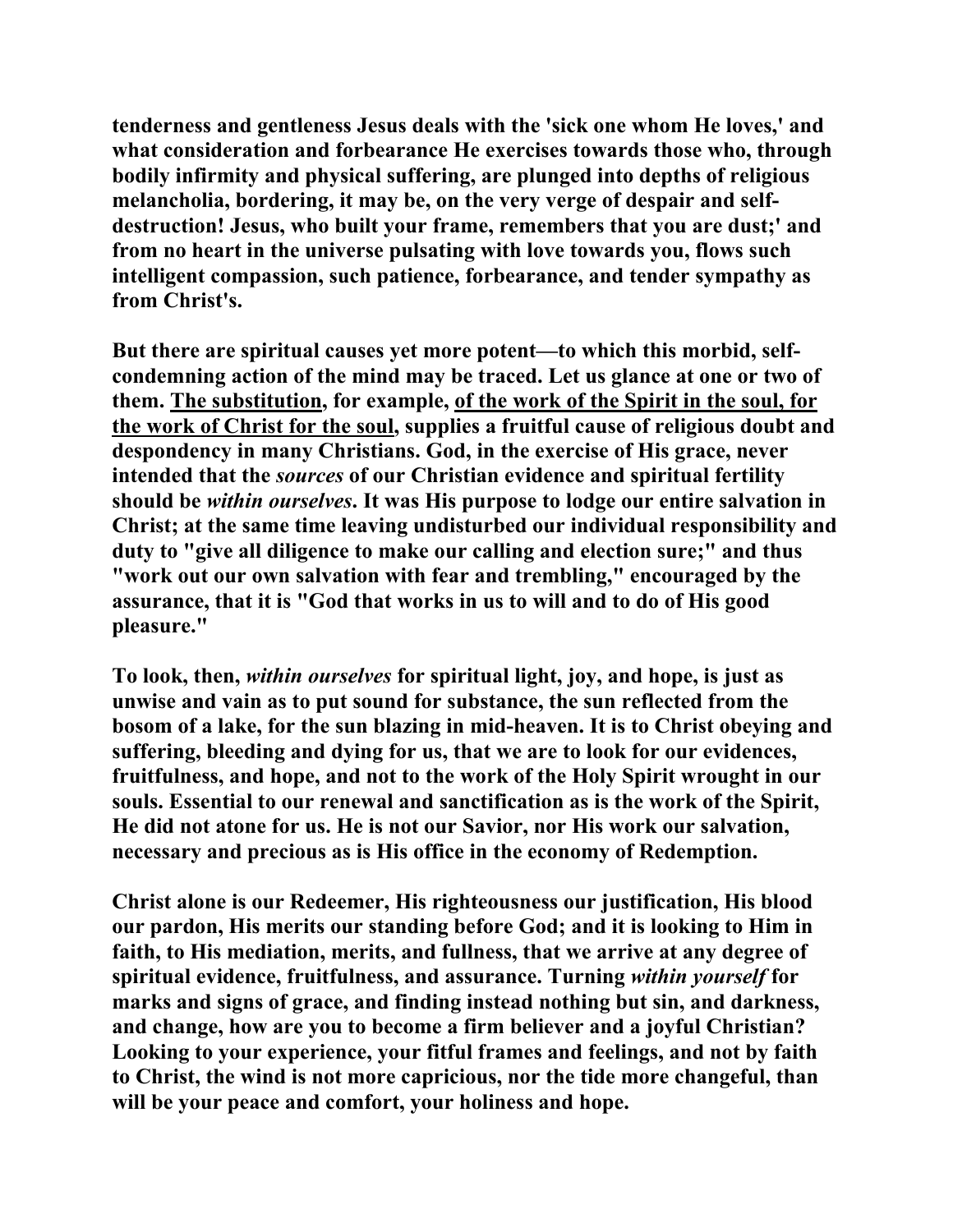**But, try the experiment of looking away from yourself to Jesus. Pass by even the cross, the atonement, the gospel, and the sacrament, and rest not until you find yourself face to face, heart to heart, with a PERSONAL, living, loving SAVIOR,—the gracious words breathing in sweetest cadence from His lips— Oh listen to their music, you sin-disturbed, soul-desponding ones!—"Come unto ME, all you that labor and are heavy-laden, and I will give you REST." "Look unto ME, all the ends of the earth, and be saved: for I am God, and there is none else." "I am the door;" "I am the bread of life." In all these gracious invitations we hear the voice of a Personal—"I AM"—of a Personal Savior.** 

**Cease, then, to deal with dogmas, feelings and experience, however elevated or depressed, and** *behold the Lamb of God, contemplate His Person, study His work, feast upon His word, revel in His fulness, bathe in the sea of His love, and let Him be all in all to your soul.* **Thus turning the eye** *from yourself* **and dealing only with the Person of Jesus, the cloud will uplift from your mind, "the winter will depart, and the flowers appear, the time of the singing of birds will come, and the voice of the turtle be heard in the land;" and your soul, thus bursting from its icy fetters, its wintry sterility and gloom, into the beauty and fragrance of its new spring-life of joy, will be "Like the sweet south wind, that breathes upon a bank of violets, Stealing and giving odors."** 

**In how many cases this spiritual despondency may be traced to the idea, incessantly haunting the mind, of having committed the unpardonable sin, the sin against the Holy Spirit! But how groundless this fear! Apart from the probability, and we might in a qualified sense add, the impossibility, of the fact, the holy fear and trembling which the apprehension creates, is of itself a sufficient contradiction of such a thing. But, what was the sin against the Holy Spirit which Jesus denounced in terms so appalling? Clearly, it was that of ascribing to the agency of Satan the Divine power by which He wrought His wonderful miracles. "This fellow does not cast out devils but by Beelzebub, the prince of the devils." Then said Jesus, "All sins shall be forgiven to the sons of men…But he that shall blaspheme against the Holy Spirit has never forgiveness, but is in danger of eternal damnation."** 

**Such clearly was the sin against the Holy Spirit. Can it be yours, my reader? Impossible! You have never been tempted, or if tempted have never yielded to the temptation for a moment-loathing and rejecting it—of ascribing the Divine works of Christ to Satanic power! Oh no! Banish, then, from your**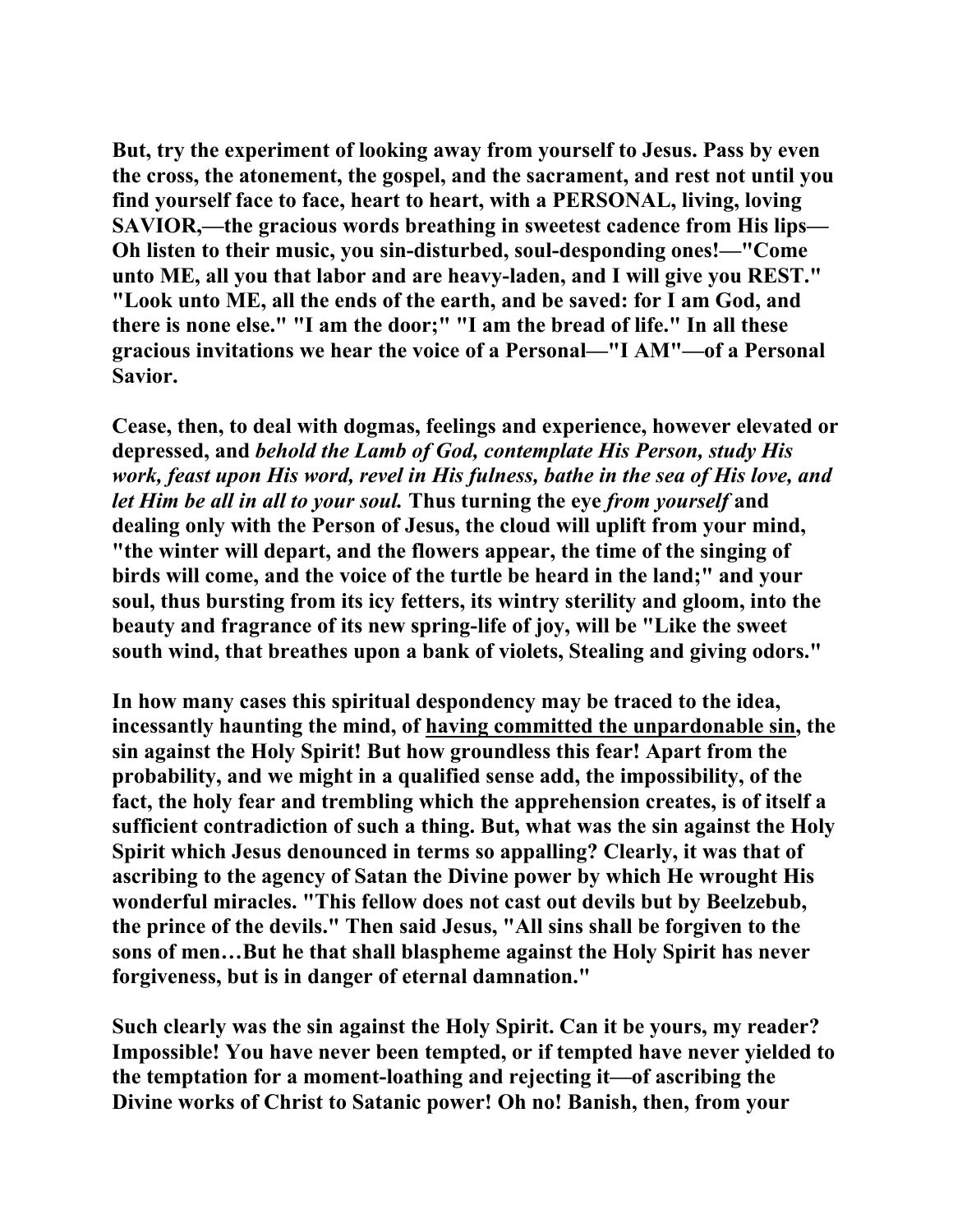**mind the appalling thought, this groundless fear; and clasp in the arms of your faith and love afresh the gracious, sin-atoning, sin-forgiving Savior, who has never permitted you to fall into this 'depth of Satan,' and who will, with the temptation, give you grace, that you may be able to bear and victoriously to repel it.** 

**Others of God's saints are often plunged into great depths of soul distress, occasioned by the doctrine of Election. Through the misrepresentations of some teachers, and their own crude notions of the doctrine,** *they extract bitterness from one of the sweetest and clearest truths of God's word.* **But, divine and precious as the doctrine of Election is, it is not a truth with which we have immediately to do in the great matter of personal salvation. Election belongs to God alone; it is His eternal and profound secret, with which we have nothing to do but unquestionably to believe. "Secret things belong to God;" and this is one of the most profoundly secret. The truth with which we have to do is our effectual calling; this made sure, the certainty of our election follows; our calling is the effect and consequence of our election. Hence the order in which the Holy Spirit, by the apostle, places these truths: "Be diligent to make your** *calling* **and election sure."** 

**The first and lowest link in the chain of your salvation is your** *calling* **by the Spirit. Called by sovereign grace to see your sinfulness, to accept Christ; and evidencing the reality of your calling by a pure and holy life, you have made sure of the last and the highest link of the chain, and may calmly leave the fact of your eternal election to everlasting life with God, in whose hands it is alone and safely lodged.** *With the divine decrees, happily, you have nothing to do.* **You are not called to believe that you are one of the elect; but you are called to believe in Jesus Christ—that you are a poor, lost sinner, feeling your need of the Savior, looking only to His blood and righteousness as the ground of your pardon, justification, and final glory. Thus called by grace to be a saint of God, election will become to you one of the most** *encouraging***,** *comforting***, and**  *sanctifying* **doctrines of the Bible.** 

**Cease, then, to trouble your soul as to this divine and hidden truth, and deal directly and only with Christ. Then will your soul, ascending from this 'depth' of doubt and despondency in which too long you have lain, and rising into the region of light, joy and hope, will sing as you soar—"My soul is escaped as a bird out of the snare of the fowler: the snare is broken, and I am escaped." "Whom He did predestinate, them He also called: and whom He called, them He also justified: and whom He justified, them He also glorified."**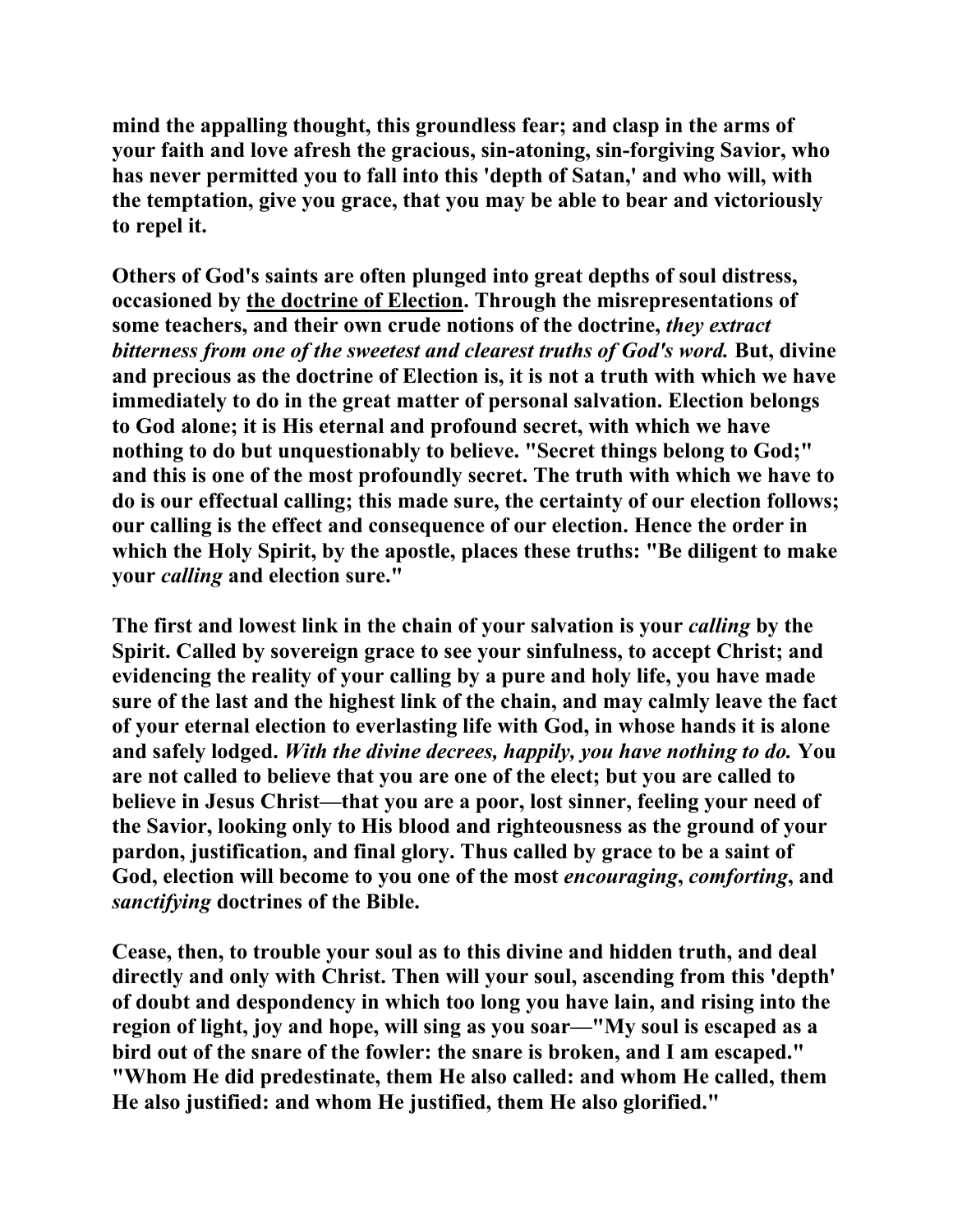**The word of God speaks of the "depths of Satan" (Rev. 2:24). Some of these "depths" mark the experience of many of the saints. The members of Christ's body must, in a great degree, be conformed to their Head; and no chapter of our Lord's life is more instructive than that of His** *temptation in the wilderness***. "Tempted in all points like as we are," He thus, during those forty days' and forty nights' conflict with the devil, was learning how to succor those who are tempted. There are "depths" in Satan's temptations of various degrees; some deeper and darker than others. Some of the Lord's people are tempted to**  *doubt***, and almost to deny, the work of grace in their soul; some are tempted to limit the power and willingness of Christ to save them; others are attacked in the very citadel of their faith, sorely tempted to deny the truth of God's word, the veracity of His character, and a future life beyond the grave. How**  many saints there are whose temptations lie within the circle of their *families*; **others within the sphere of their** *calling* **in life; others in their** *service* **for Christ; and not a few within the very** *church* **of God itself!** 

**There is no part of the Christian armor so invulnerable which Satan will not attempt to pierce, and no place so retired or engagement so holy where his "depths" are not concealed! Are you thus tempted, child of God? Have you fallen into some of these "depths of Satan"? "Beloved, think it not strange concerning the fiery trial which is to try you, as though some strange thing happened unto you;" for, "there has no temptation taken you but what is common to man: but God is faithful, who will with the temptation also make a way to escape, that you may be able to bear it." The Lord will not leave you to perish in these wiles or to sink in these depths of Satan; but while in them will instruct you in truths, and teach you lessons, learned only in this fiery and trying school and, when spiritually and effectually learned, He will 'pull you out of the net,' and raise you above the 'depths,' more perfectly assimilated than ever to the image of your Lord, once tempted in all points like as you are; and who knows how to succor those who are thus tempted.** 

**We must not omit the depths of affliction and trial into which, more or less profound, all the Lord's people are plunged. The language of David, and of David's Lord, is that of all the spiritual seed of David: "Deep calls unto deep at the noise of your waterspouts: all your waves and your billows are gone over me."** *Deep* **and** *billowy* **and** *dark* **are often the waters through which the saints wade to glory. "The Lord tries the righteous;" and He tries them because they are righteous, and to make them yet more righteous still. It was deep in the fathomless depths that Jonah learned the most precious of all**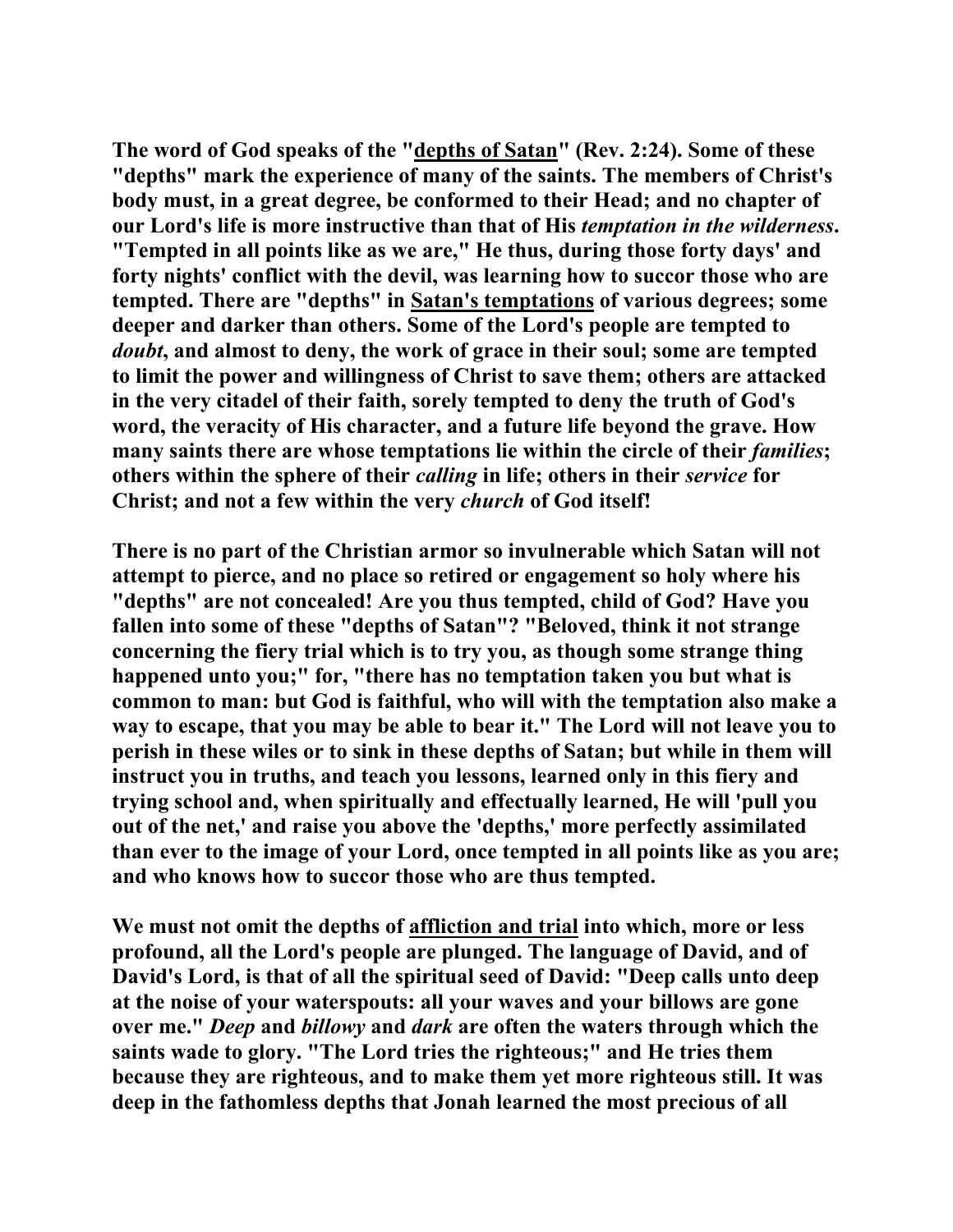**truths: "Salvation is of the Lord." It was in the cave of Adullam—in the lion's den—in the noisome pit in the jail of Philippi—in the isle of Patmos—in the garden of Gethsemane; that David, and Daniel, and Jeremiah, and John, and Jesus, were brought into the richest teaching, holiest lessons, and most blessed experience of their lives.** 

**And shall** *we***, beloved, plead exemption from these depths of trial, tribulation, and sorrow? Ah no! what losers should we be were it so! Who would not follow in the footsteps of the flock? Above all, who would not walk in the footsteps of the Shepherd of the flock, who, though He were a Son, yet learned He obedience by the things which He suffered"? Look up, then, you sinking child of sorrow! Are you enquiring of the Lord, "Why am I thus tried, thus afflicted, thus chastened?" Listen to His answer: "As many as I love, I rebuke and chasten."** 

**Reader, resolve all this discipline of trial and of sorrow through which your God is calling you to pass—the** *loss* **that has** 

**lessened your resources, the** *bereavement* **that has broken your heart, the** *trial* **that has saddened your spirit, the** *temptation* **that has assailed your faith—into the everlasting and unchangeable love of your Father in heaven. "For whom the Lord loves He chastens, and scourges every son whom He receives." Therefore, "despise not you the chastening of the Lord, nor faint when you are rebuked of Him."** 

**Out of the depths of affliction and sorrow the Lord will hear your cry, and from them will raise you. The promise will stand good to the end—the promise upon which many a soul, sinking in deep waters, has clung with faith's undying grasp: "When you pass through the waters, I will be with you; and through the rivers, they shall not overflow you: when you walk through the fire, you shall not be burned; neither shall the flame kindle upon you." Welcome, O welcome, the** *sanctified discipline* **of trial and sorrow that proves your conversion real, your title to heaven valid, and your hope in Jesus such as will not expire when the cold damps of death are gathering around it; but will become stronger and more luminous as the lamps of earth recede and fade, and those of heaven approach nearer and grow more bright. Lord, if your** *furnace* **thus refines and your** *knife* **thus prunes—rendering your "gold" more pure and your "branch" more fruitful** 

**"Let me never choose or to live or die,**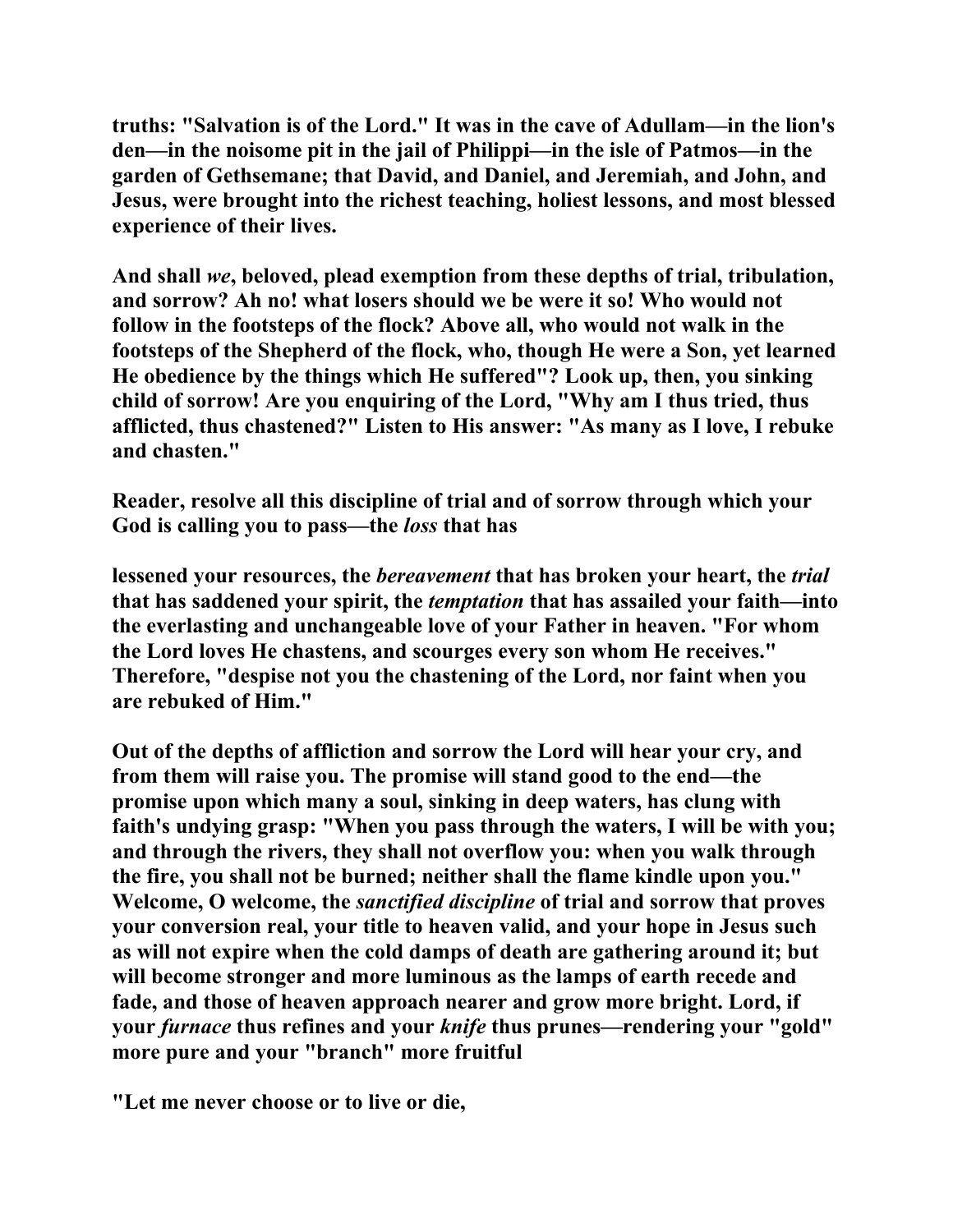**Bind or bruise, in your hands I lie."** 

**Not anticipating the subject of the next chapter, we would close the present by reminding the believer thus exercised that, as sure as there are in the experience of the saints 'depths' of soul-trouble and conflict, depths of spiritual and mental despondency and despair, 'depths' of trial and sorrow, 'depths' of temptation and need—"a night and a day in the deep"—so there are deliverances; and in God's own time those deliverances will come. "Cast not away therefore your confidence, which has great recompense of reward."** 

**Did the Lord ever leave His child to flounder and sink and perish in his 'depths'? Never! He invariably sends help from above, takes them in His arms, and gently draws them out of their 'many waters,' just as He lifted up Joseph from the deep pit, and Daniel from the lions' den, and Jeremiah from the loathsome dungeon. Cheer up then, you sinking, desponding one! Behold the bright stars that shine and sing above your head—those "exceeding great and precious** *promises***" of God, "which are all yes and Amen in Christ Jesus;" and behold the "rainbow in the clouds"—the symbol and pledge of God's covenant faithfulness to make good those promises, and deliver you out of all trouble.** 

**And, oh, what a glorious deliverance awaits the believer from out the depths of the grave on the morning of the first resurrection, when the trump of Jesus will wake all them who sleep in Him. "Awake and sing, you that dwell in dust: for your dew is as the dew of herbs, and the earth shall cast out the dead." Such is the resurrection-song which will float in its sweetest cadence over the grave—penetrating its deepest recesses, and waking its profoundest slumber—of all who departed this life in Christ's faith and fear.** 

**In view of the believer's present deliverance from the body of sin, suffering and death, and in anticipation of his future deliverance from the pit of corruption, with a body molded like unto Christ's glorious body—no more sin, no more sickness, no more sorrow, no more death, no more separations may we not join with the deepest gratitude of our hearts in the beautiful thanksgiving which we pronounce over the** *holy dead***: "Almighty God, with whom do live the spirits of those who depart hence in the Lord, and with whom the souls of the faithful, after they are** *delivered* **from the burden of the flesh, are in joy and felicity: let it please You, of your gracious goodness, shortly to accomplish the number of Your elect, and to hasten Your kingdom; that we, with all those that are departed in the true faith of Your holy name,**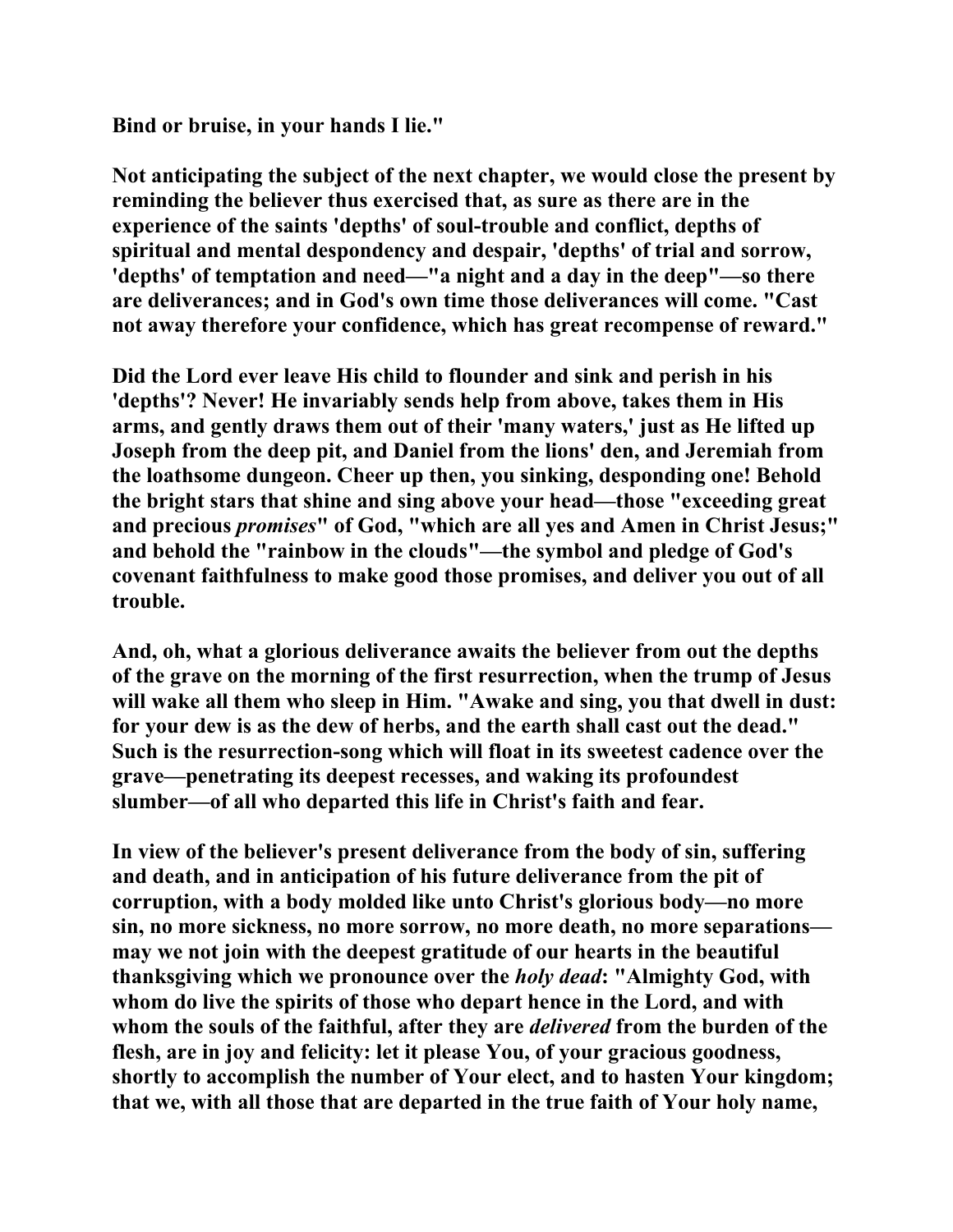**may have our perfect consummation and bliss, both in body and soul, in Your eternal and everlasting glory; through Jesus Christ our Lord."** 

**Out of the depths I cry, Oppressed with grief and sin; O gracious Lord, draw nigh, Complete Your work within. O listen to Your suppliant's voice, And let my broken bones rejoice. 'Out of the depths I cried, Overwhelmed with wrath divine,' Said Christ, when crucified For guilty souls like mine: His cries were heard-He died, and rose Triumphant over all His foes.** 

## **Chapter 2 PRAYER OUT OF SOUL DEPTHS**

**"Out of the depths have I cried unto You, 0 Lord. Lord, hear my voice: let your ears be attentive to the voice of my supplications." Psalm 130:1-2.** 

**Seasons of soul-depths are ever seasons of heart-prayer in the Christian's experience. At no period does the divine life of the regenerate so strongly and triumphantly vindicate its nature, and assert its reality and power, as then. This was the case under consideration. "Out of the depths have I cried unto you, O Lord." That must indeed be a "depth," a soundless depth of spiritual despondency, in which the soul is either debarred from prayer, or is so imprisoned, that it cannot send up its cries to God. But this was not the case of David. He gave himself immediately and unreservedly to prayer. "I cried unto you, O Lord."** 

**What irrefragable evidence he affords of the existence of that spiritual life in the living soul which cannot die; of that faith in the believing soul which cannot be repressed; of that divine love in the loving soul which many waters cannot quench! Communion with God is the outbreathing of the quickened soul, and no distance can arrest, or condition stifle it.** 

**"From the end of the earth will I cry unto you, when my heart is**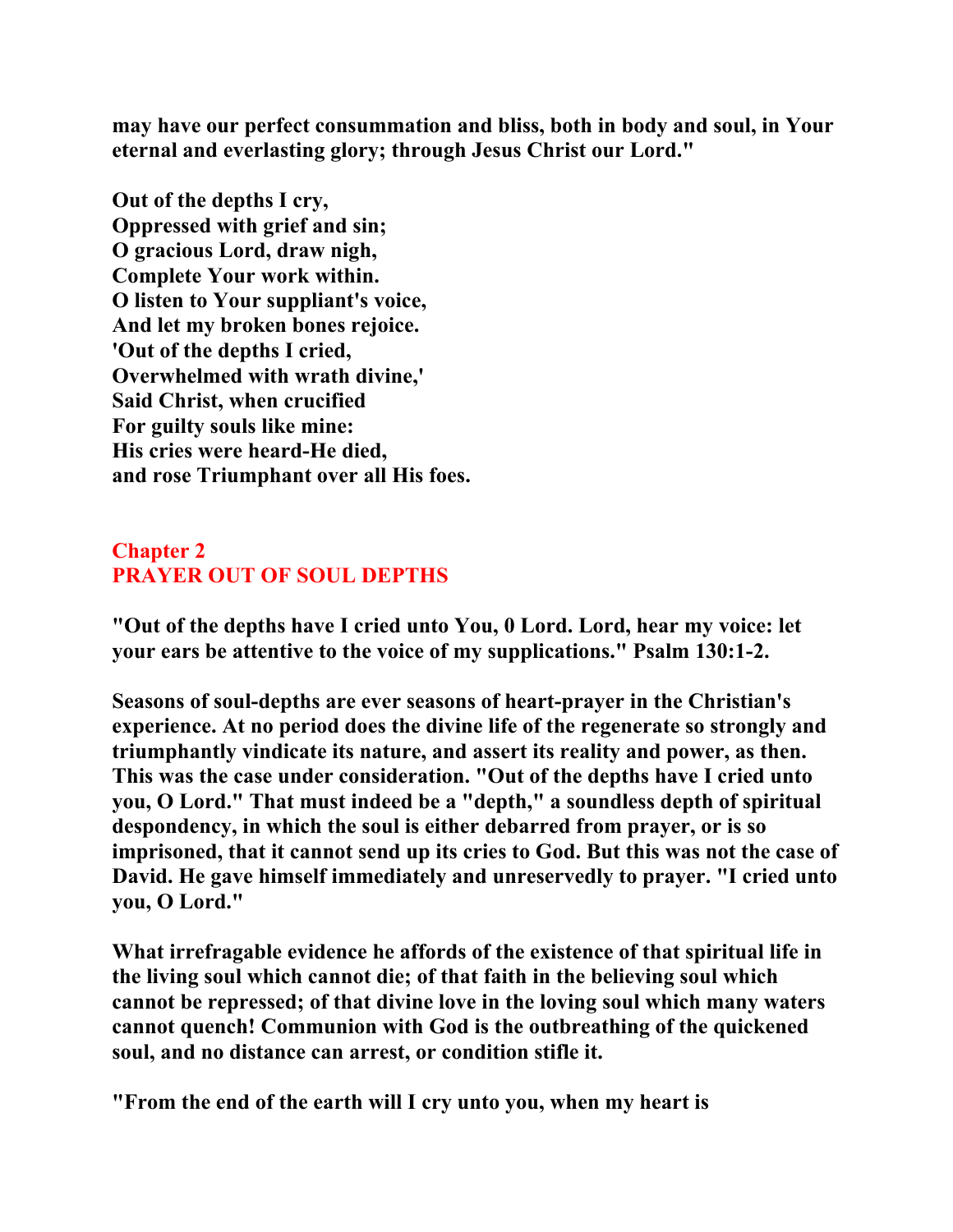**overwhelmed." Deep exercise of soul is often God's mode of rousing the slumbering spirit, and quickening the sluggish energy of prayer. Its potency and pre-eminence are only learned to any great extent when faith is tried, and the heart is overwhelmed, and the soul is plunged into great "depths." But, sink the soul as it may, the arrow of prayer, feathered with a divine promise, springing from the bow of faith, and winged by the power of the Spirit will overcome every obstacle, pierce every cloud, and fasten itself upon the throne of the Eternal God!** 

**Was not this the experience of Jonah? "I cried by reason of my affliction unto the Lord, and He heard me; out of the belly of hell (his watery grave) cried I, and you heard me." But a greater than Jonah shall testify. Were there ever such fathomless soul depths as Christ's, when, as their Divine substitute, He bore their sins, endured their curse, and suffered the wrath of God on behalf of His people? "Save me, O God; for the waters are come in unto my soul. I sink in deep mire, where there is no standing." Behold, He prays! And as He advanced into the tornado of the curse, the storm thickening and darkening around Him—as He sank deeper and yet deeper into the mountain billows of divine wrath—the huge breakers surging and foaming around His holy soul as He exhausted drop by drop 'the cup of trembling,' until the very lees touched His quivering lips, lo! "He Prayed More Earnestly!" The intensity of His prayer rose with the agony of His spirit; its earnestness gathered strength with the anguish of His soul. "Being in an agony He Prayed More Earnestly."** 

**Sinking, suffering saint, learn the secret of your support! "He prayed more earnestly." "Who in the days of His flesh, when He offered up prayers and supplications with strong crying and tears unto Him that was able to save Him from death, and was heard in that He feared." Go you and do likewise. Pray—pray—PRAY! Out of the depths of your difficulty, your need, your sorrow, cry mightily unto God. There is no 'depth' so profound, no darkness so dense, no need so pressing, or perplexity so great, but from it you may cry unto God, the Lord inclining His ear to the softest, faintest breathing of your soul. "For this shall every one that is godly pray unto you in a time when you may be found: surely in the floods of great waters they shall not come near unto him." Cries out of the depths of soul-distress have a peculiar eloquence and an irresistible success with God just as the plaintive wail of a sick and suffering child reaches and penetrates a parent's heart more quickly and more deeply than all others. It is a beautiful thought embodied in the Psalmist's prayer: "My soul hangs upon God. "**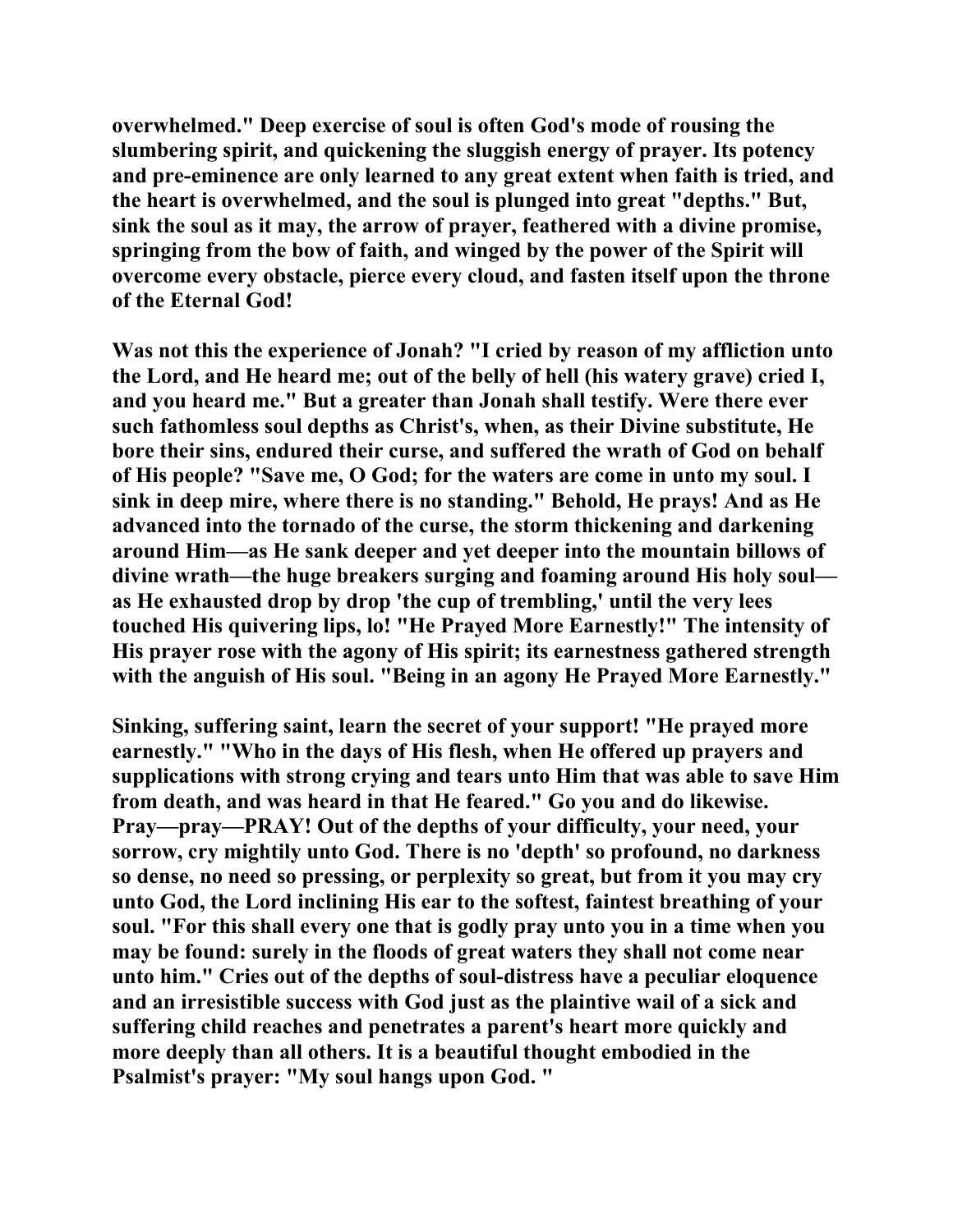**Look for a moment at the Object upon which the believing, sinking soul thus hangs. It is upon DEITY. The world around is hanging upon every object but God. Some are hanging upon self, some upon their wealth—some upon their intellectual powers-some upon their bodily strength—some upon their long life—some upon the creature—some upon their own righteousness; all are hanging upon some object below Christ and God. How frail and fatal the support! Soon the prop bends—the stirrup breaks—the fulcrum yields—the sands glide away—and great is the fall of him who suspended upon such created and fragile support his happiness in this life, and his hope of the life that is to come.** 

**But, the believing soul, though a desponding and sinking soul, hangs upon GOD. Listen to the language of David: "O God, you are my God; early will I seek you: my soul thirsts for you, my flesh longs for you in a dry and thirsty land, where no water is." Again: "Whom have I in heaven but You? and there is none upon earth that I desire beside You." This is the support of every gracious soul; and he who hangs not upon this divine support, hangs upon air, hangs upon nothing.** 

**Listen to Jehoshaphat's prayer in his distress, when the mighty hosts of the Ammonites came against him to battle. See how he hung upon God! "O our God, will you not judge them? for we have no might against this great company that comes against us; neither know we what to do: our eyes are upon You. " And the Lord delivered them into his hand that day, and all that he did was to stand still and see the salvation of the Lord. And thus was it with Asa. Oppressed by a powerful enemy, too strong for his scanty forces, he thus hung upon God in his extremity. "Lord, it is nothing with you to help, whether with many, or with those who have no power." And what a "nail in a sure place" is the Lord Jesus Christ, the true, spiritual Eliakim, upon whom the soul may hang its sins, and sorrows, and hope of glory. "I will fasten him," says the Father, "as a nail in a sure place…And they shall hang upon him all the glory of his father's house…all the vessels."** 

**Sin-burdened soul, sinking into depths of guilt and despair, come; and hang in faith upon this Divine, this most sure nail, and you shall be saved! Hang upon Him as a personal Savior! Hang upon His blood to cleanse, upon His righteousness to justify, upon His grace to subdue, upon His fullness to supply, upon His willingness and power to save you to the uttermost extent of your sin and guilt. Hang upon God upon His strength to deliver you, upon His wisdom to counsel you, upon His love to comfort you, upon His infinite resources to**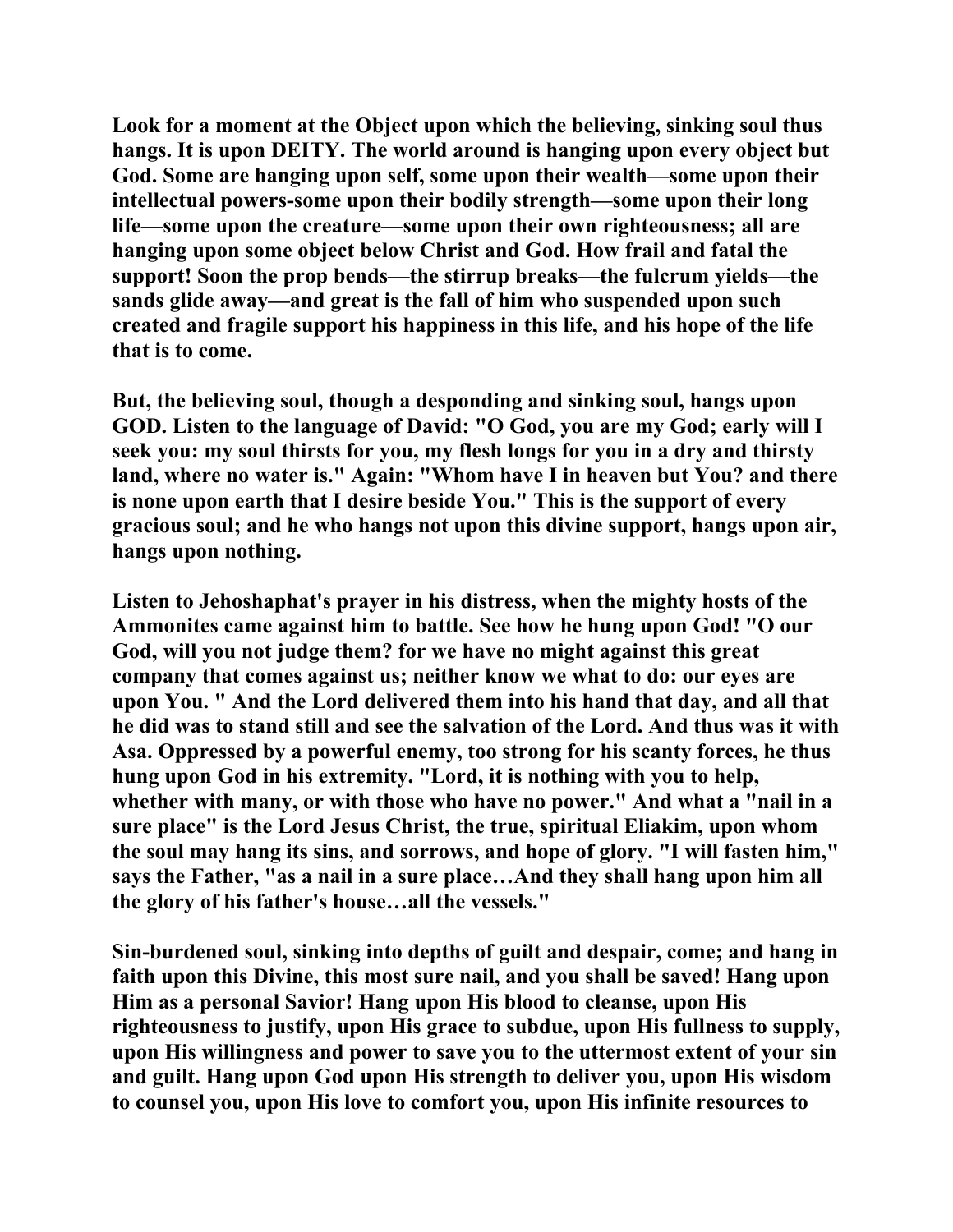**meet your every need; and your song shall be,** 

**"Other refuge have I none, HANGS my helpless soul ON YOU."** 

**Oh give yourself to prayer! If words fail you—if by reason of the anguish of your spirit there is no outlet for your feelings but in the plaintive language of sighs and groans and tears—still uplift your soul to God in mental supplication and heart breathing, and your testimony shall be that of David: "The Lord has heard the voice of my weeping." "Lord, all my desire is before You; and my groaning is not hid from You." And thus, when by reason of the anguish of your spirit, the cloud-veil of your mind, and the infirmity of your body, you can neither think nor pray, let the reflection cheer you that Jesus is thinking of, and praying for, you. "When I cannot think of Jesus," said a sick one whom He loved, "Jesus is thinking of me." Happy thought!** 

**It is a truth fraught with the richest comfort that, sink the tried and desponding soul as it may, it can never sink below the everlasting arms of God. God is frequently wont to permit His children to descend into great "depths" of spiritual and mental conflict, and even temporal need, that He might display His love and power in stooping to their necessity. "I was brought low, and He helped me." "Bow down your ear to me; deliver me speedily: be my strong rock, for a house of defense to save me."** 

**We are but imperfectly aware how low the great God can bend to our case how condescendingly Christ can stoop to our condition! We may be brought very low—our case sad and desperate: riches may flee; poverty may come upon us as an armed man; character may be assailed; children may try; friends may change; enemies may wound; death may bereave; and our soul be plunged as into fathomless depths. Nevertheless, sink deep as we may, we shall but sink more deeply into the embrace of Christ, 'the everlasting arms' still underneath us. "He sent from above, He took me; He drew me out of many waters." Oh we must descend into great depths of affliction, of trial, and of need, to fathom, in some measure, the soundless depths of God's love, of the Savior's fullness, of the Spirit's comfort!** 

**And still our strong refuge is prayer—prayer in all depths. "Out of the depths have I cried unto You, O Lord." "From the end of the earth will I cry unto You, when my heart is overwhelmed." Oh, give yourself to prayer! No difficulty is too great, no trial too severe, to take to Jesus. If your sins and guilt**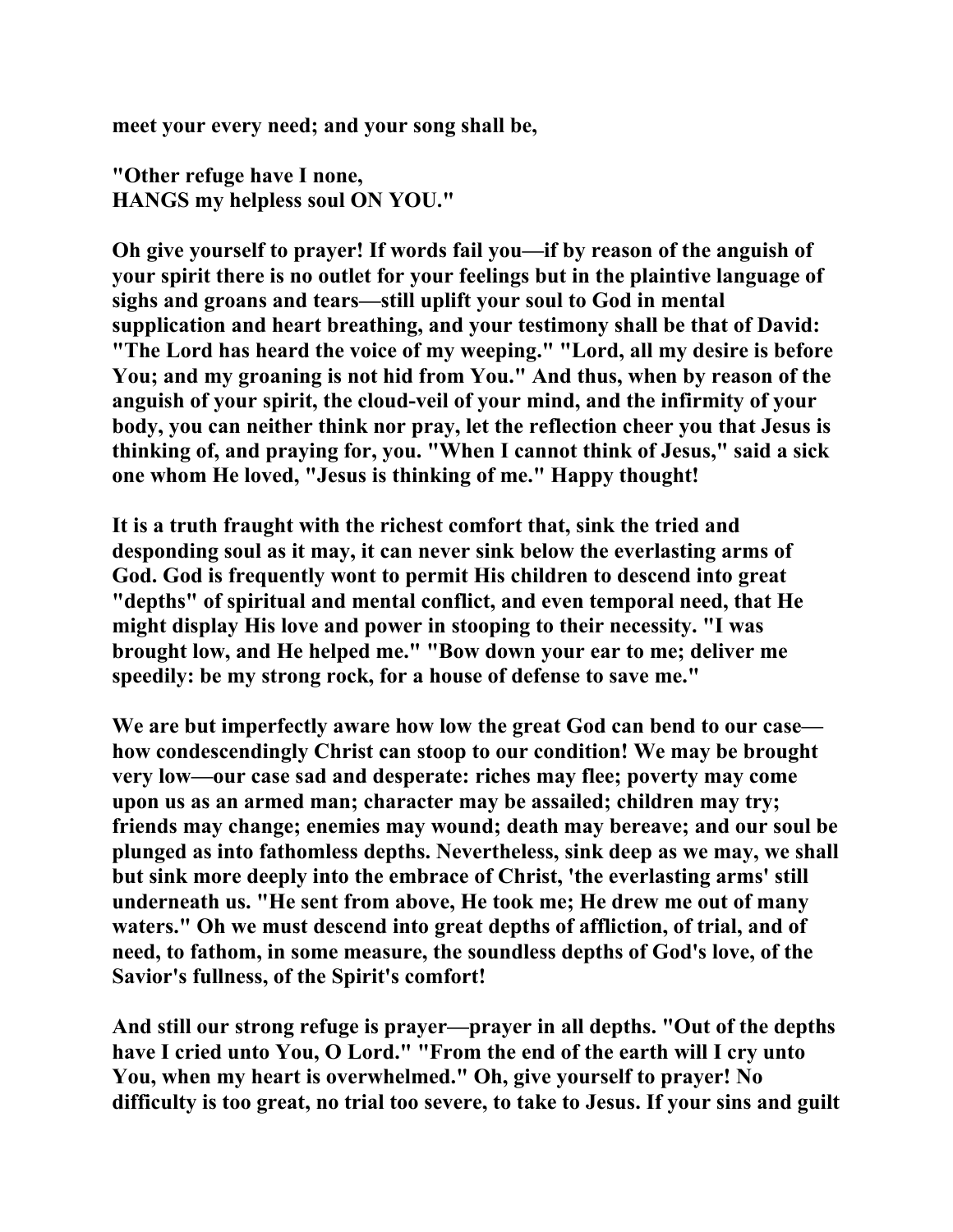**appear to you a depth so abysmal that no line could fathom it, remember that God's mercy in Christ Jesus is infinite; that, if there are great depths in your sinfulness and unworthiness, there are infinitely greater depths in the sinforgiving love of God, in the sin-atoning blood and sinner-justifying righteousness of the Redeemer.** 

**Sunk though you are in sin, steeped in crime and guilt, countless and great your departures from God, your rejection of the Savior, your religious unbelief, stifled convictions, and scarred conscience; nevertheless, you have not sunk below the depths of God's love and of Christ's grace. The prodigal had wandered far from his father, he had sunk into great depths of poverty and degradation and need; yet, when he 'came to himself' he exclaimed, "I will arise and go to my father, and will say unto him, Father, I have sinned; and his father saw him a great way off, and had compassion, and ran, and embraced him." That Father is your heavenly Father, and waits to enfold you to His loving and forgiving heart!** 

**Depth of mercy! can there be Mercy still reserved for me? Can my God His wrath forbear, Me, the chief of sinners, spare?** 

**I have long withstood His grace, Long provoked Him to His face; Would not hearken to His calls, Grieved Him by a thousand falls.** 

**JESUS, answer from above, Is not all Your nature love? Will You not the wrong forget? Suffer me to kiss Your feet?** 

**If I rightly read Your heart, If You all compassion art, Now Your ear in mercy bow, Pardon and accept me now."** 

**But, prayer is necessary, not only when in our depths, but to be preserved from them. And to prayer must be united sleepless vigilance. "Watch and pray," is our Lord's twofold injunction, given on the most impressive occasion**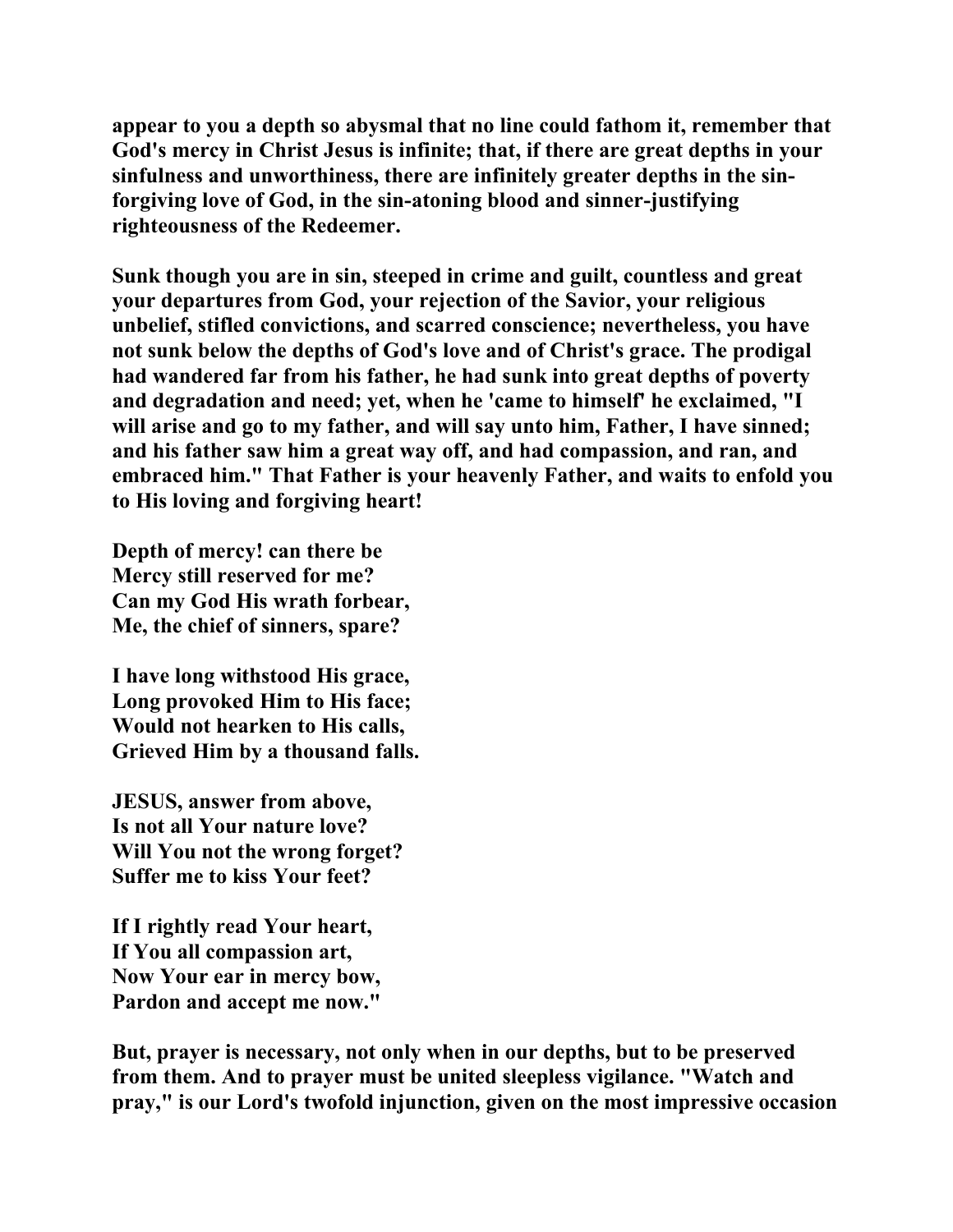**and amid the most affecting circumstances of His life. The calling of a child of God is high and holy. It is all the more essential that he should walk carefully, watchfully, and prayerfully, lest his feet slide; and thus, losing his steadfastness in the faith and his close communion with God, he fall into "the depths of Satan," the seductions of the flesh, and the allurements of the world; and so plunging into 'depths' of doubt, darkness, and despondency. The path of spiritual declension is an 'sloped plane', each step accelerating the rapidity of the soul's descent. It commences at the closet. The restraining of prayer—especially private devotion—is the first stage in the decay and declension of the believer in the divine life. Soon will follow the fascination and power of the world; and when the world enters like a flood, Christ and prayer and eternal realities are swept before its impetuous torrent, then the gracious soul is stranded upon the bleak, rock-bound coast of bitter remorse and dark despair.** 

**What an appalling picture does the inspired penman draw of the final condition of the unregenerate apostate from his profession of Christ and the faith! "It is impossible for those who were once enlightened, and have tasted of the heavenly gift, and were made partakers of the Holy Spirit, and have tasted the good word of God, and the powers of the world to come, if they shall fall away, to renew them again unto repentance; seeing they crucify to themselves the Son of God afresh, and put Him to an open shame." Whatever interpretation these awful declarations will admit—and to the truly regenerate they cannot by any ingenuity of criticism, or justness of exegesis, properly apply, since a true child of God, though he may sadly backslide, and be sorely chastened, cannot finally perish—they yet are words of solemn significance, well calculated to fill the soul of the Christian professor, and even the true believer, with holy trembling, rousing him to the imperious and difficult task of unswerving self-vigilance and unwearied prayer.** 

**The present chapter speaks pointedly and solemnly to the unconverted reader. There is beyond this present life a "depth" awfully and significantly termed "the bottomless pit." It is the final and eternal doom of all who die out of Christ. It is immeasurable and soundless. No line of grace can fathom it, no arm of mercy can reach it, no voice of love ever wakes its echoes, and eternity alone will see the end of its woe. "These shall go away into everlasting punishment." "The wicked shall be turned into hell."** 

**But, is there no escape from a final and eternal doom so appalling? Listen to the voice of divine love. "Save him from going down to the pit; I have found a**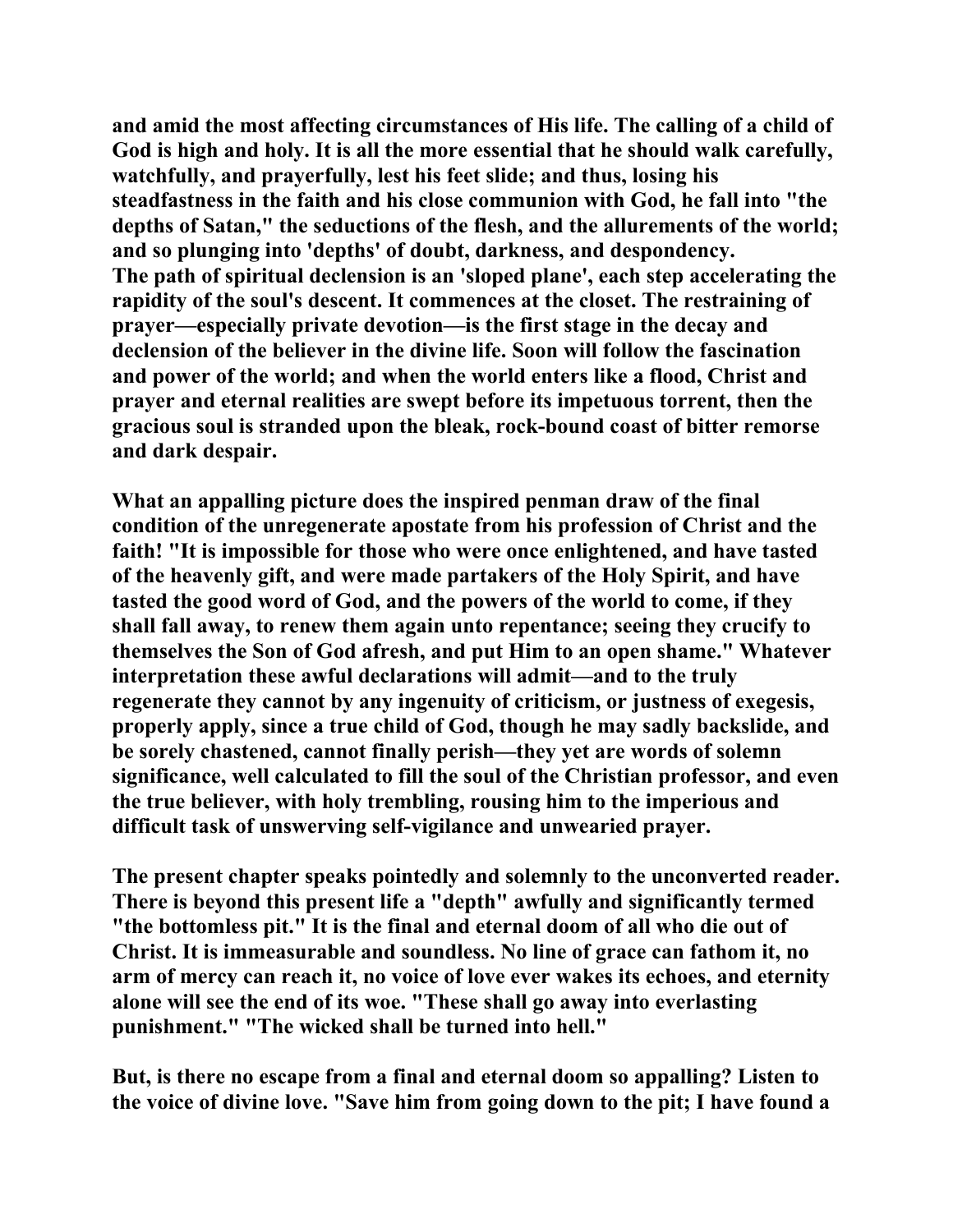**ransom!" That ransom is the atoning blood of Jesus, and He the sinner's Ransomer. Escape for your life! Look not behind; but in faith hasten to Christ, the City of Refuge, and you shall be saved from the wrath that is to come! Oh, blessed thought! No poor awakened sinner ever betook himself to that Divine refuge and found the door closed against him. "Believe on the Lord Jesus Christ, and you shall be saved."** 

**Soon the soul-desponding saint will ascend from the lowest depths of earth to the loftiest height of heaven. Long before the body springs from the dust, your soul, O believer, will have taken its place amid the blood-ransomed throng, clustering in shining ranks around the throne of God and the Lamb. And, reviewing all the way the Lord your God led you, through the wilderness and across the desert, you shall blend the old song of free grace with the new song of eternal glory, and exclaim,** 

**"I waited patiently for the Lord; and he inclined unto me, and heard my cry. He brought me up also out of an horrible pit, out of the miry clay, and set my feet upon a rock, and established my goings. And he has put a new song in my mouth, even praise unto our God."** 

**"PARDON, my Master, pardon for my weakness, Thus shrinking, fainting, beneath my Father's rod; Oh, grant to me Your pure and patient meekness! Sincerely would I say, 'No will but Yours, O God.'** 

**"Even as a reed by the rough tempest shivered, Trembling I bend before Your chastening breath, And low within my heart faith's flame has quivered, Until all seemed shadowed like the vale of death.** 

**"I strive to walk the stormy wave, upheaving Its angry might, but sink wherever I tread; I know Your covenant sure, but scarce believing, Still hangs upon my breast my aching head.** 

**"Your promises like countless stars are shining: I see them not; for the clouds the heavens obscure! I wrestle hard against each vain repining, And fear to murmur when I would endure.**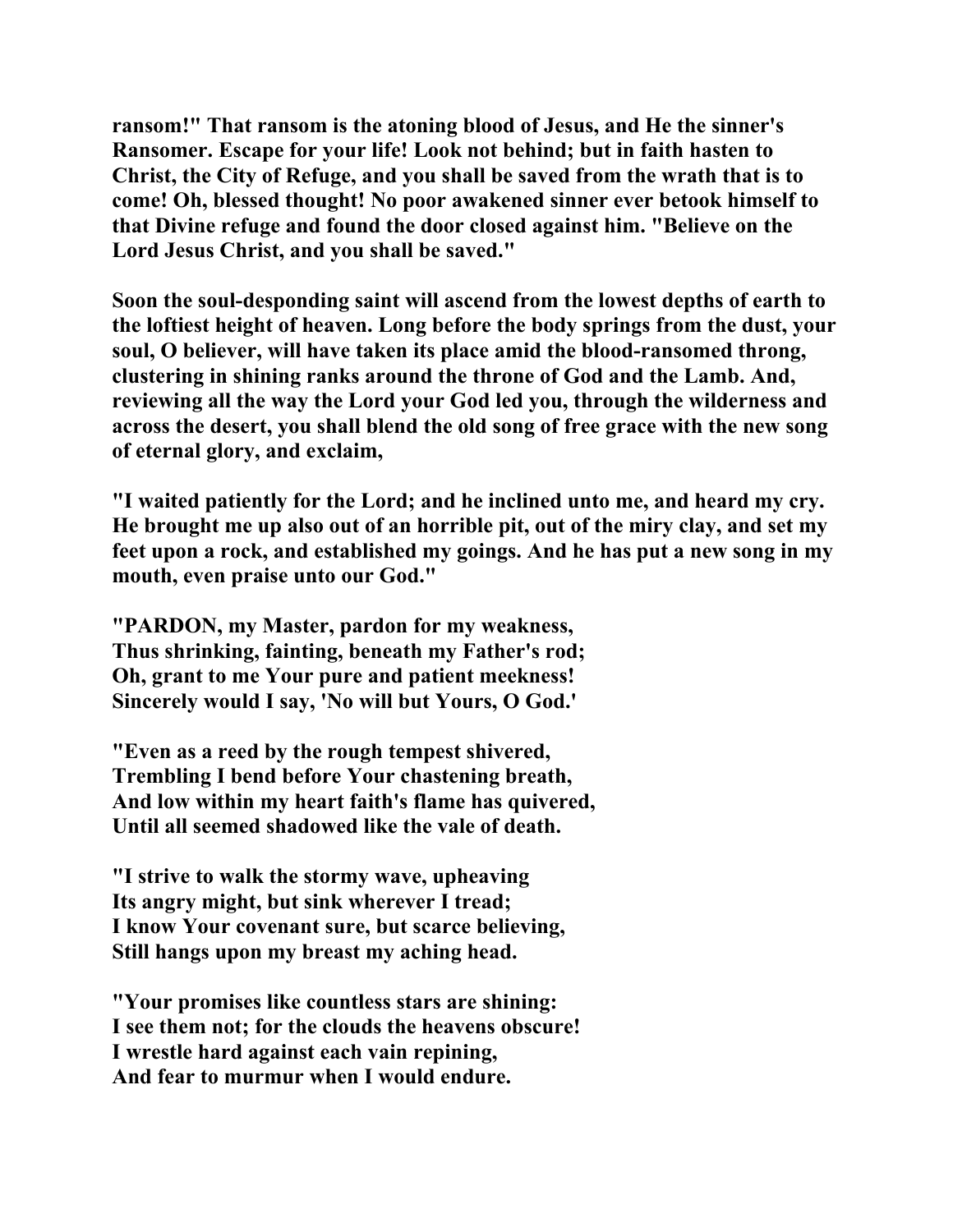**"Come to my help, O Master! once in sorrow, My more than brother, King of glory now; Even in my tears a gleam of hope I borrow From the deep scars around Your radiant brow.** 

**"Come to my help, as once God's angels hastened To cheer You in Your midnight agony; O Lord of angels, by man's suffering chastened, Forget not I am dust, infirmity.** 

**"Come to me quickly, even as You have spoken Your faithful word. Let me but hear Your voice; Say You are with me, and the heart all broken Again with holy gladness shall rejoice.** 

**"Now round the 'bruised reed' Your grace enwreathing, Upward to heaven once more I shall aspire; Now on my darkened soul Your Spirit breathing, Brightly shall flame again the failing fire.** 

**"Walk You the wave with me, the tempest stilling; Let me but feel the clasping of Your strength, Your righteous strength, through all my pulses thrilling; Nor shall I fear to reach the shore at length.** 

**"Beam forth, O Morning Star, in mercy glorious, With Your day-promise, from the troubled sky; Hold forth the fadeless crown, and palm victorious, You who have fought and won, to cheer my eye.** 

**"What means that strain, sweeter than angels' singing? Oh, can it be Your own responsive word, Mysterious music on my senses ringing 'Fear not, you trembler; for your prayer is heard'?** 

### **Chapter 3 CONTRITION AND CONFESSION**

**"If You, Lord, should mark iniquities, O Lord, who shall stand?" Psalm**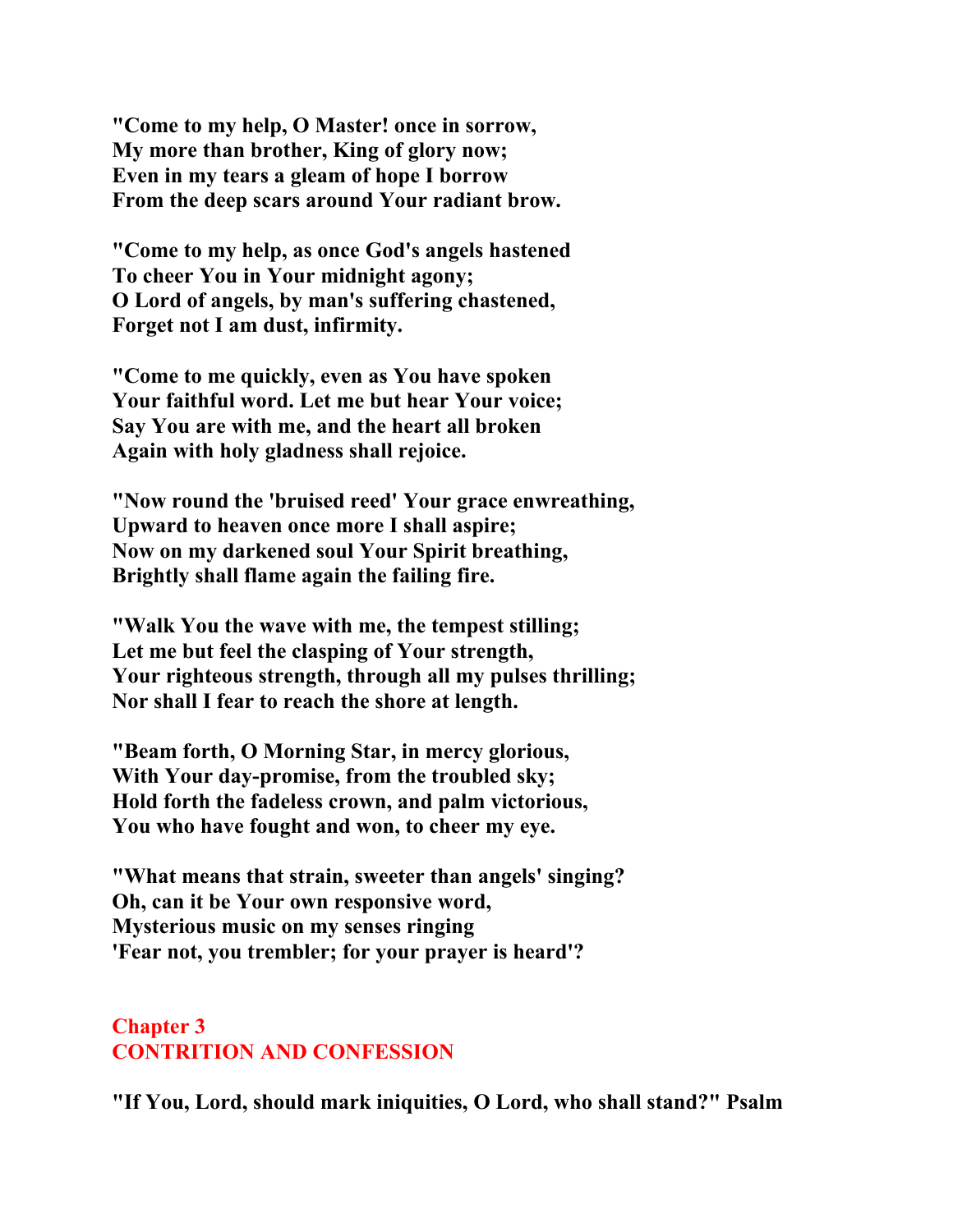#### **130:3.**

**It is said, and we believe with truth, that, to the eye of the miner, entombed deep in the heart of the earth, the heavens appear at noonday studded with myriads of the most brilliant planets, invisible at the same moment from the earth's surface. The phenomenon is easy of solution. It is night with the miner, in his depths; and the darkest night reveals wonders and splendors which the brightest day conceals. May not this simple fact furnish an apt illustration of our present subject? Some of the most glorious unfoldings of God's character and of Christ's beauty, of divine truth and lessons of the Christian life, are found in those 'soul-depths' we have been describing, not always experienced by believers who, for the most part, dwell but upon the surface of the divine life.** 

**Not the least important is the subject of our present chapter—the holiness of God, and the contrition and confession of the believer. "If You, Lord, should mark iniquities, O Lord, who shall stand?" To the consideration of these points let us address ourselves, as the Holy Spirit shall aid us. The subject is solemn and important—the most solemn and important of all subjects. Right and deep views of sin lie at the root of correct and high views of God; and low thoughts of God inevitably engender low perceptions of sin.** 

**Dr. Owen, in his instructive Exposition of this Psalm, though somewhat verbose, thus forcibly puts the matter: "The generality of men make light work of sin; and yet in nothing does it more appear what thoughts they have of God. He that has light thoughts of sin had never great thoughts of God. Indeed, men's underrating of sin arises merely from their contempt of God. All sin's concernments place its relation unto God. And as men's conceptions are of God, so will they be of sin, which is an opposition to Him. This is the frame of the most of men; they know little of God, and are little troubled about anything that relates unto Him. God is not reverenced; sin is but a trifle; forgiveness a matter of nothing; whosoever will may have it for nothing. But shall the atheistical wickedness of the heart of man be called a discovery of forgiveness? Is not this to make God an idol? He who is not acquainted with God's holiness and purity, who knows not sin's deceit and sinfulness, knows nothing of forgiveness." The groundwork, then, of our present subject is, the essential holiness of God, upon which is based the soul's godly sorrow for sin. To these solemn points let us direct our devout attention.** 

**The highest and most glorious perfection of God is His essential HOLINESS.**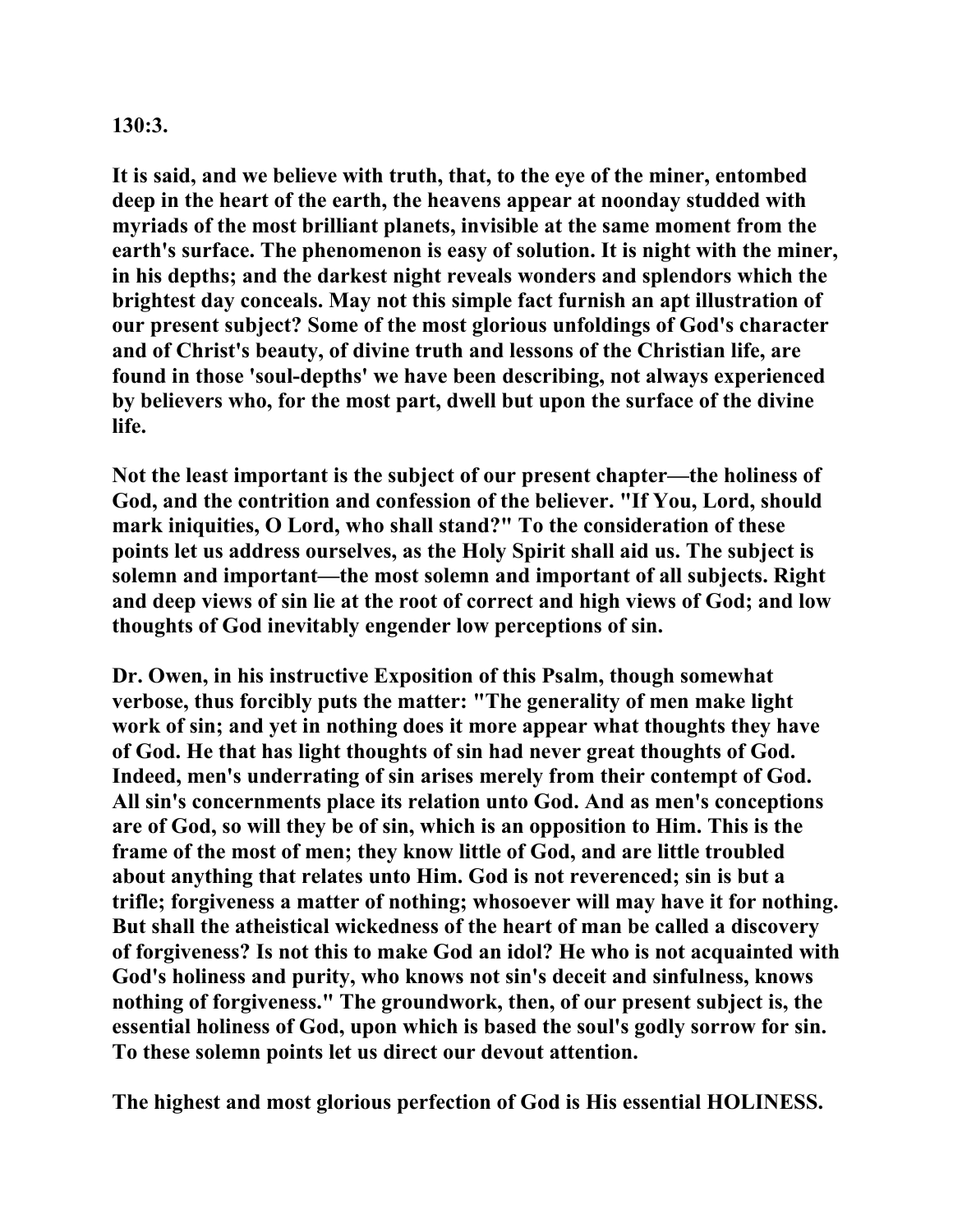**He would cease to be God could He cease to be holy, holiness being, not an accident, but an intrinsic perfection of His Being. It is the uniting bond of all His other perfections, imparting existence, cohesion, and beauty to all. "The nature of God cannot rationally be conceived without it. Though the power of God be the first rational conclusion drawn from the light of His works and wisdom, the next from the order and connection of His works, purity must result from the beauty of His works. God cannot be deformed by evil who has made everything so beautiful in His time. The notion of a God cannot be entertained without separating from Him whatever is impure and bespotting, both in His essence and actions. Though we conceive Him infinite in majesty, infinite in essence, eternal in duration, mighty in power, and wise and immutable in His counsels, merciful in His proceedings with men, and whatever other perfections may dignify so sovereign a Being: yet if we conceive Him destitute of these excellent perfections, and imagine Him possessed with the least contagion of evil; we make Him but an infinite monster, and sully all these perfections we ascribed to Him before; we rather own Him a devil than a God. It is a less injury to Him to deny His Being than to deny the purity of it. The one makes Him no God, the other deformed, unholy, and detestable." (Charnock)** 

**God is declared to be "glorious in holiness;" so holy that it is said "He cannot look upon sin;" that is, cannot look upon it but with infinite hatred and abhorrence. "You are of purer eyes than to behold evil, and can not look on iniquity." He swears by His holiness. "Once have I sworn by my holiness, that I will not lie unto David." "The Lord will swear by His holiness." Holiness, as we have remarked, is the luster and beauty of His Being. "How great is His beauty," because how perfect is His holiness! "Power is His arm; omniscience, His eye; mercy, His heart; eternity, His duration; HOLINESS, HIS BEAUTY." "The beauty of holiness."** 

**Passing over the many exceptional proofs God has given of His hatred of sin, and His solemn determination to punish it—for example, the destruction of the old world by water, and that of the cities of the plain by fire; let us bend our thoughts to the most significant and appalling demonstration of His holiness the universe ever beheld, infinitely distancing and transcending every other—the sufferings and death of His only and beloved Son. The cross of Calvary exhibits God's hatred and punishment of sin in a way and to an extent which the annihilation of millions of worlds, swept from the face of the universe by the broom of His wrath, could never have done.**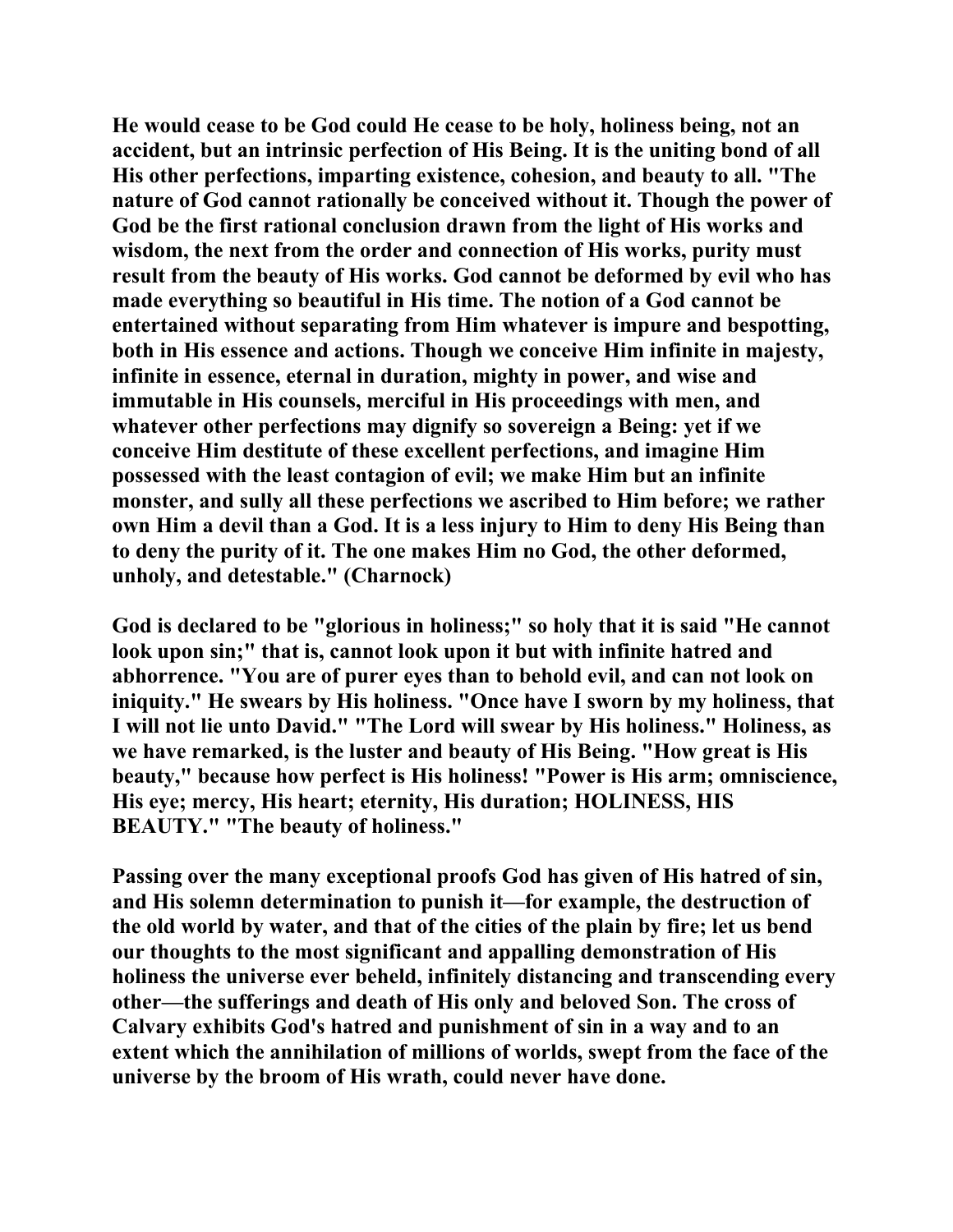**The Surety and Substitute of His elect Church; bearing her sins, and exhausting her curse—divine law and justice exacted from Him the utmost equivalent; the one, a perfect obedience, the other, the penalty of death. "Christ was once offered to bear the sins of many." "Who His own self bore our sins in His own body on the tree." "He was wounded for our transgressions, He was bruised for our iniquities." In all this we beheld a most awful display of God's hatred of sin. Finding the sins of the Church upon Christ as its Surety, Substitute, and Savior, the wrath of God was poured out upon Him without measure! To what other rational cause can we ascribe the profound emotion which these words describe: "My soul is sorrowful, even unto death." "And being in an agony…He sweat great drops of blood, falling down to the ground." "My Father, if it be possible, let this cup pass from me"? He had never transgressed. "Holy, harmless, and undefiled," He was free from every taint of sin.** 

**Jesus had never broken God's law; but, on the contrary, "had done always those things which pleased Him." And yet, pure and obedient though He was, God finding the sins of His people laid upon His Son, emptied upon His holy soul all the vials of His wrath due to their transgressions. Go, my soul, to Calvary, and learn how holy God is, and what a monstrous thing sin is, and how imperiously, solemnly, and holily bound Jehovah is to punish it, either in the person of the sinner, or in the person of a Surety.** 

**Could the personal sinlessness of Christ exempt Him from this terrible punishment? Could it in any measure lessen or mitigate the tremendous infliction of God the Father's wrath? Impossible! It was not Christ who was penally punished: it was the sins of His elect Church, which He voluntarily and fully bore, punished in Him. Never was the Son of God dearer to the Father than at the very moment that the sword of divine justice, flaming and flashing, pierced to its hilt His holy heart. But it was the wrath of God, not against His beloved Son, but against the sins which met on Him when presenting Himself on the cross as the substitutionary sacrifice and offering of His Church. He "gave Himself for us." What a new conception must angels have formed of the exceeding sinfulness of sin, when they beheld the flaming sword of justice quenched in the holy, loving bosom of Jesus! And in what a dazzling light does this fact place the marvellous love of God to sinners! Man's sin and God's love—the indescribable enormity of the one, and the immeasurable greatness of the other—are exhibited in the cross of Christ as nowhere else. Oh to learn experimentally these two great facts—sin's infinite hatefulness, and love's infinite holiness! The love of God in giving His Son to**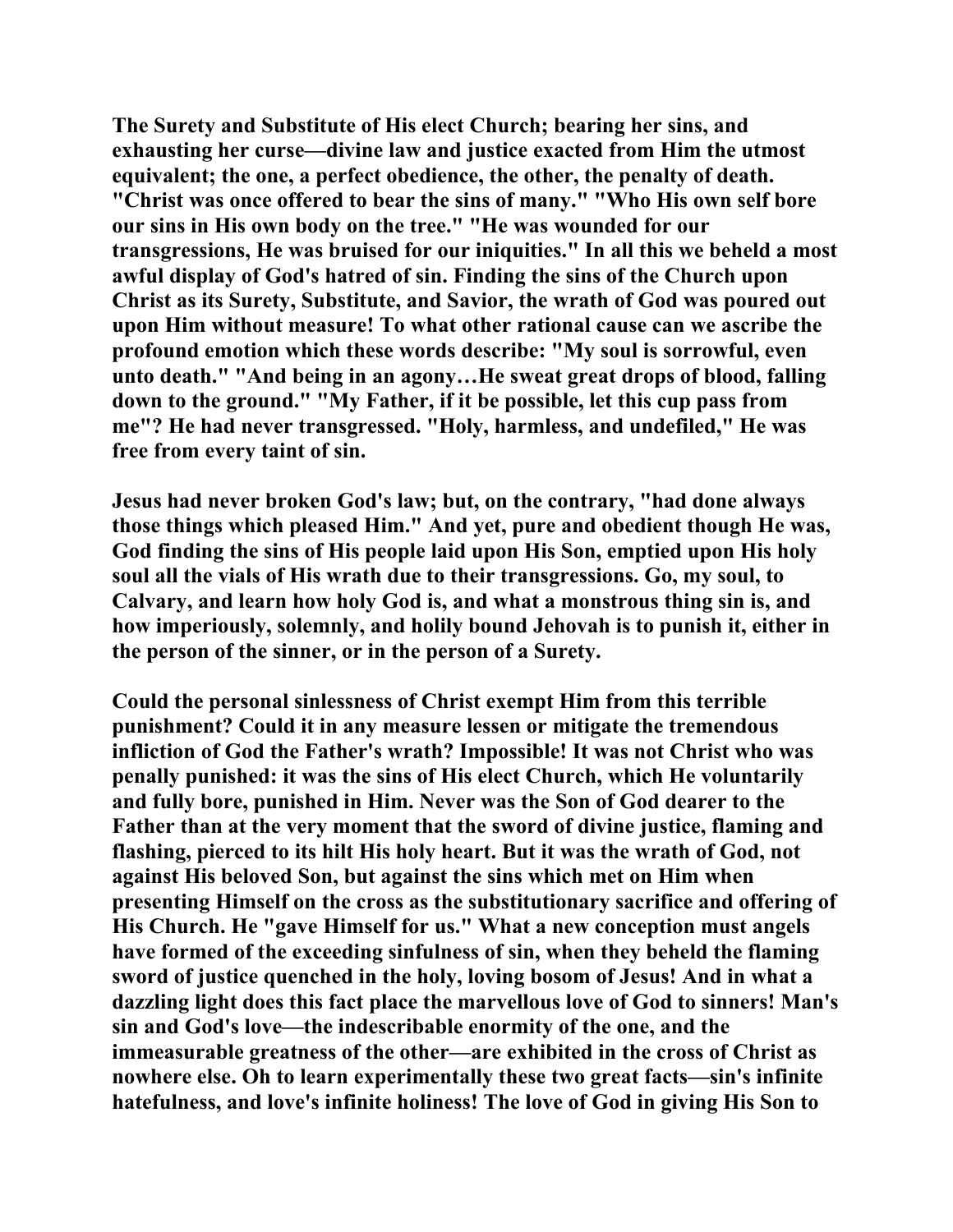**die; the love of Christ in dying; the essential turpitude and unmitigated enormity of SIN, which demanded a sacrifice so Divine, so holy, and so precious!** 

**On the wings of faith uprising, Jesus crucified I see; While His love, my soul surprising, Cries, 'I suffered all for thee.** 

**Then, beneath the cross adoring, Sin cloth like itself appear, When the wounds of Christ exploring, I can read my pardon there.** 

**Angels here may gaze and wonder What the God of love could mean, When that heart was torn asunder, Never once defiled with sin.** 

**Nor this alone. In the cross of Christ we not only see the enormity of man's sin and the greatness of God's love, but in the Atonement there offered the believing soul beholds the entire cancelling of all his transgressions, the complete blotting out of the thick cloud of all his guilt. Viewed in this light, as a penitent believer, you have nothing, in the sense of propitiation, to do with your sins. The work of propitiation is all done by Christ your Surety. "Whom God has set forth to be a propitiation for our sins;" and when this was done, "there remains no more sacrifice for sins." Christ's one offering of Himself has forever perfected those who are sanctified. Cease, then, to look upon the great debt as though Jesus had not discharged it; upon the mighty bond; as though He had not cancelled it; upon your countless sins, as though His blood had not washed them all away.** 

**You have nothing to do with your sins—past, present, or to come—but to mortify the root, to combat vigorously their ascendancy, and to wash constantly in the divine laver of Christ's atoning blood, confessing daily and hourly sins, with the hand of faith laid upon the head of the sacrificial Lamb thus walking as before God with a quickened, tender, purified conscience, desiring in all things to please Him.** 

**"If You, Lord, should mark iniquities, O Lord, who shall stand?"**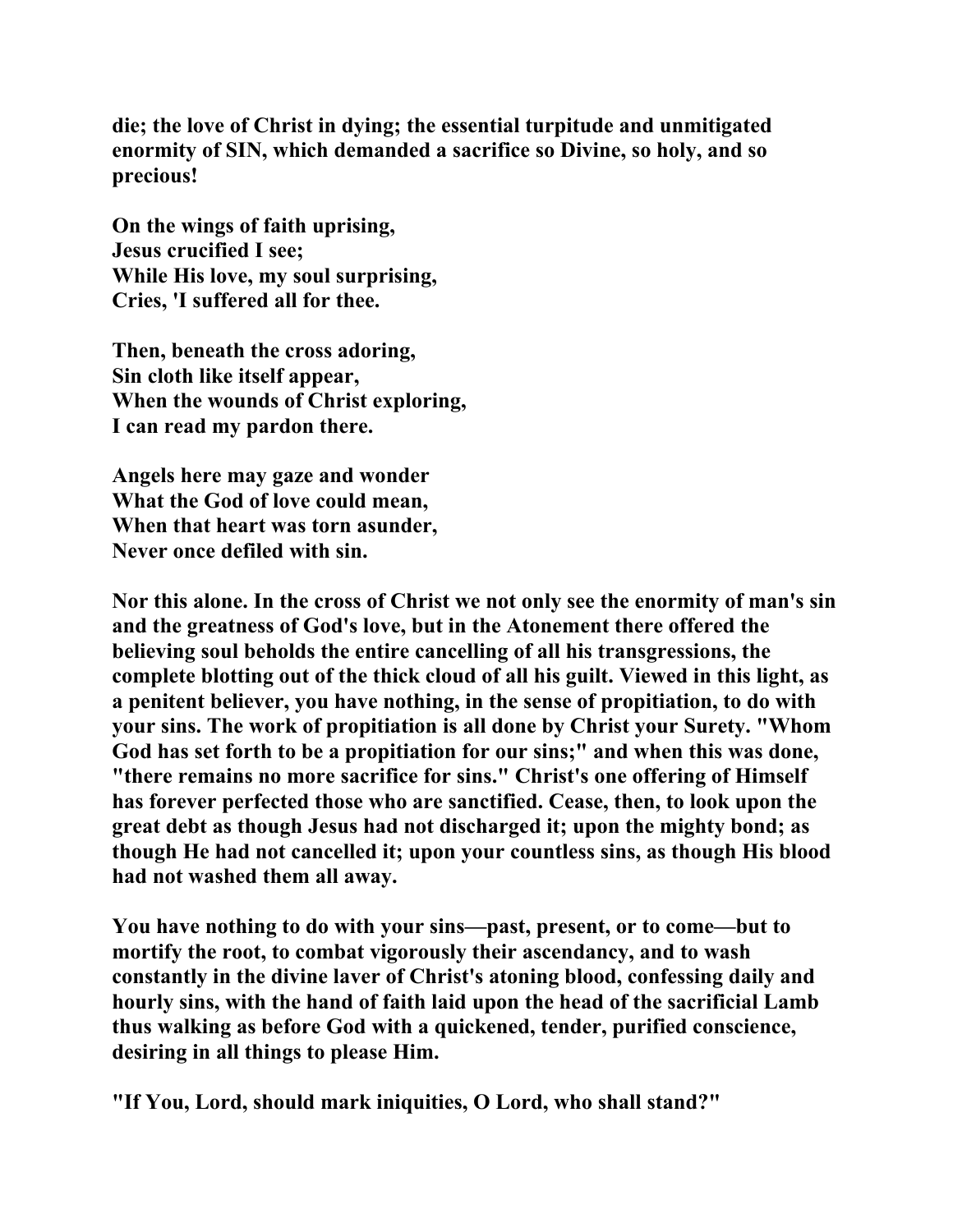**CONTRITION is the first feeling in David's experience which these words indicate. It was in the "depths" that this most holy grace was inspired. The believer has need to be brought into a very close knowledge of himself to learn what true and deep contrition for sin is. The deepest humiliation, the warmest tears, the most broken and contrite spirit, are not often found in the 'high places' where the soul is privileged to walk. We must descend from the mount into the valley, and in the valley "lie low in a low place" yes, the lowest; to learn the meaning and force of David's prayer: "O Lord, pardon mine iniquity; for it is great;" and of Job's acknowledgment: "I abhor myself, and repent in dust and ashes."** 

**Oh, what a volume of meaning do these words contain, as they apply to our individual selves: "If You, Lord, should mark iniquities," my iniquities—the depravity of my nature, the sinfulness of my heart, the unrighteousness of my most holy things—my thoughts and imaginations, my words and actions, my covetousness, worldliness, and carnality; my low aims, selfish motives, and byends; O Lord, how could I stand? In this light we must interpret David's contrite words; and thus interpreted, with what solemnity and self-application will they come home to every bosom in which throbs one pulse of spiritual life—in which glows one spark of divine love!** 

**Cultivate, beloved, a holy contrition for sin. Subject your heart to the closest anatomy, your actions to the most searching analysis, your mental conceptions, motives, and words, to the most rigid and faithful scrutiny. This godly sorrow, and holy contrition, will preserve your heart pure and tender, your spirit lowly and watchful, your holy posture and place ever low beneath the cross.** 

**An old divine thus appropriately discourses: "The merchant never allows a single day to elapse without taking an account of what he may have gained or lost in the course of it: let us do the same by our souls. Let not one evening pass over our heads without our examining how our spiritual account stands; let us enter into the inmost recesses of our heart, and ask ourselves, "In what have I offended God during the day? Have I indulged in idle conversation? Have I sinned by neglecting to perform my duties? Have I tried too hardly the patience of any of my debtors? Have I tried too hardly the patience of any of my brethren? Have I injured the reputation of any one by my words? When I have seemed to take part in holy things, has not my mind been occupied with the affairs of this world? When the concupiscence of the flesh has presented its dangerous poisons to me, have I not voluntarily inclined my lips towards**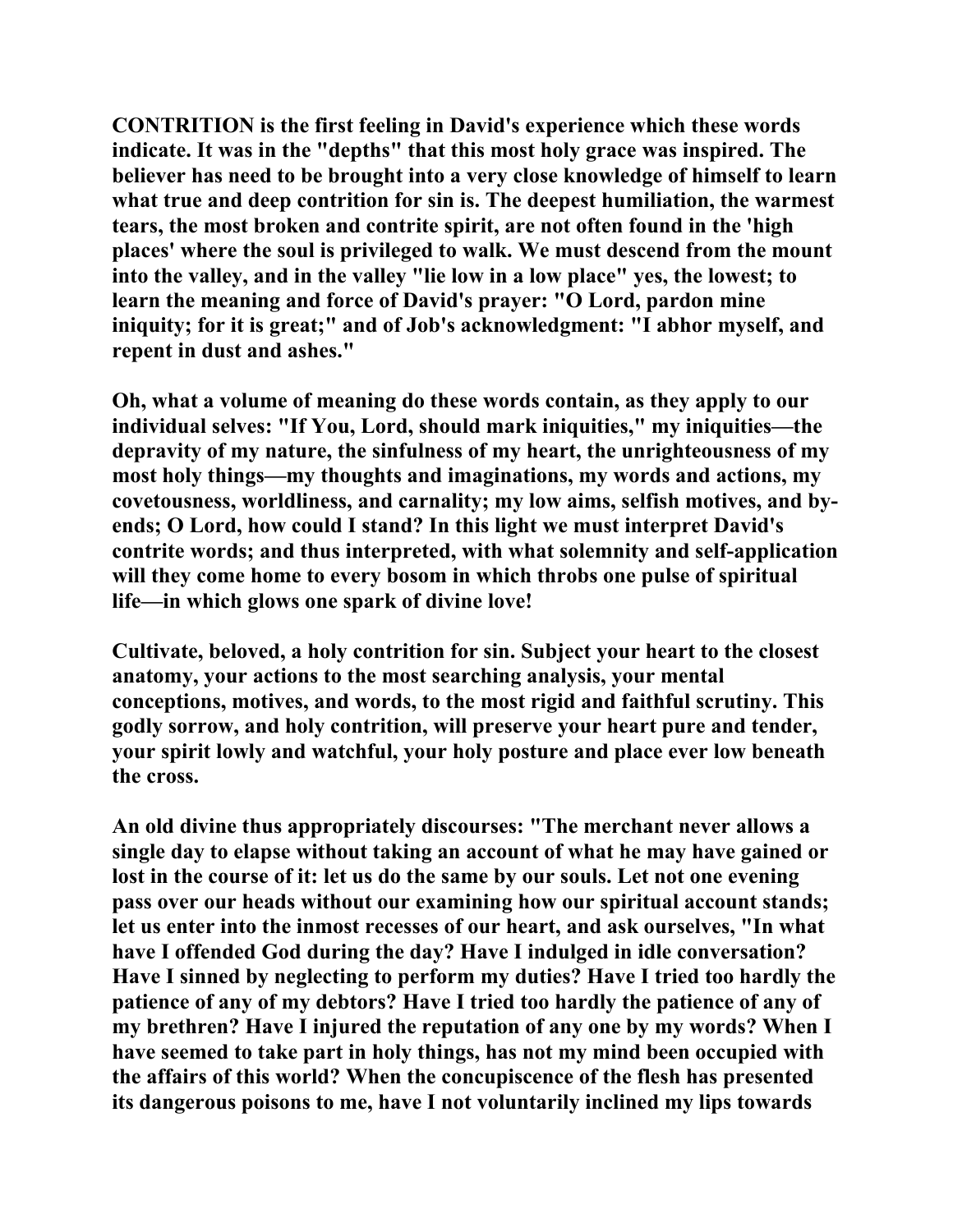**the cup? And under whatever of these or other heads we may find ourselves on the debtor side, let us lament over our transgressions from our inmost souls, and labor to make up tomorrow what we may have lost today."** 

**The effect of this holy scrutiny will be humble contrition, and that in its turn will be exceedingly bitter; nevertheless, the more bitter our repentance, the sweeter the fruit. It is said by naturalists that the bitterest flower yields the sweetest honey. Bitter in their bud, fruits gain sweetness as they advance to maturity; so it is with the exercises of penitence—they begin by being bitter, but they end by growing sweet.** 

**Hence our dear Lord said, "Blessed are those who weep." What! are tears blessed? Is weeping sweet? Yes! Not the tears falling upon the coffin and the grave of loved ones of whom death has bereaved us; not the tears wept over ruined fortune, and lowered circumstances, and alienated friendship; but, blessed are they who weep over their sins, lament their backslidings, and mourn their spiritual lapses and wilful wanderings from the strait and narrow road to heaven, as beneath the shadow of the cross.** 

**CONFESSION is another element of David's acknowledgment. "If You, Lord, should mark iniquities, O Lord, who shall stand?" These words involve a personal and humble acknowledgment of sin on the part of the psalmist. Confession of sin is a consequence of contrition for sin. No grace in the 'royal penitent' was more conspicuous than the grace of confession to God. "I acknowledged my sin unto You, and my iniquity have I not hid. I said, I will confess my transgressions unto the Lord." "I acknowledge my transgressions: and my sin is ever before me."** 

**And here we touch upon a duty—no, a privilege—the most holy, spiritual, and sanctifying of the Christian life—confession of sin to God. What a significant and magnificent confession have we in these words: "If You, Lord, should mark iniquities, O Lord, who shall stand?" We cannot urge upon the reader a more spiritual, purifying, and comforting habit than this. It seems to involve every spiritual grace of the Christian character; an intelligent apprehension of sin, sincere repentance, deep humiliation, living faith, holy love, and a simple turning of the soul to Jesus.** 

**Why is it that so many of God's saints travel all their days with their heads bowed like a bulrush? Why so few attain to the high standard of an assured interest in Christ? Why so many walk in the spirit of legal bondage, knowing**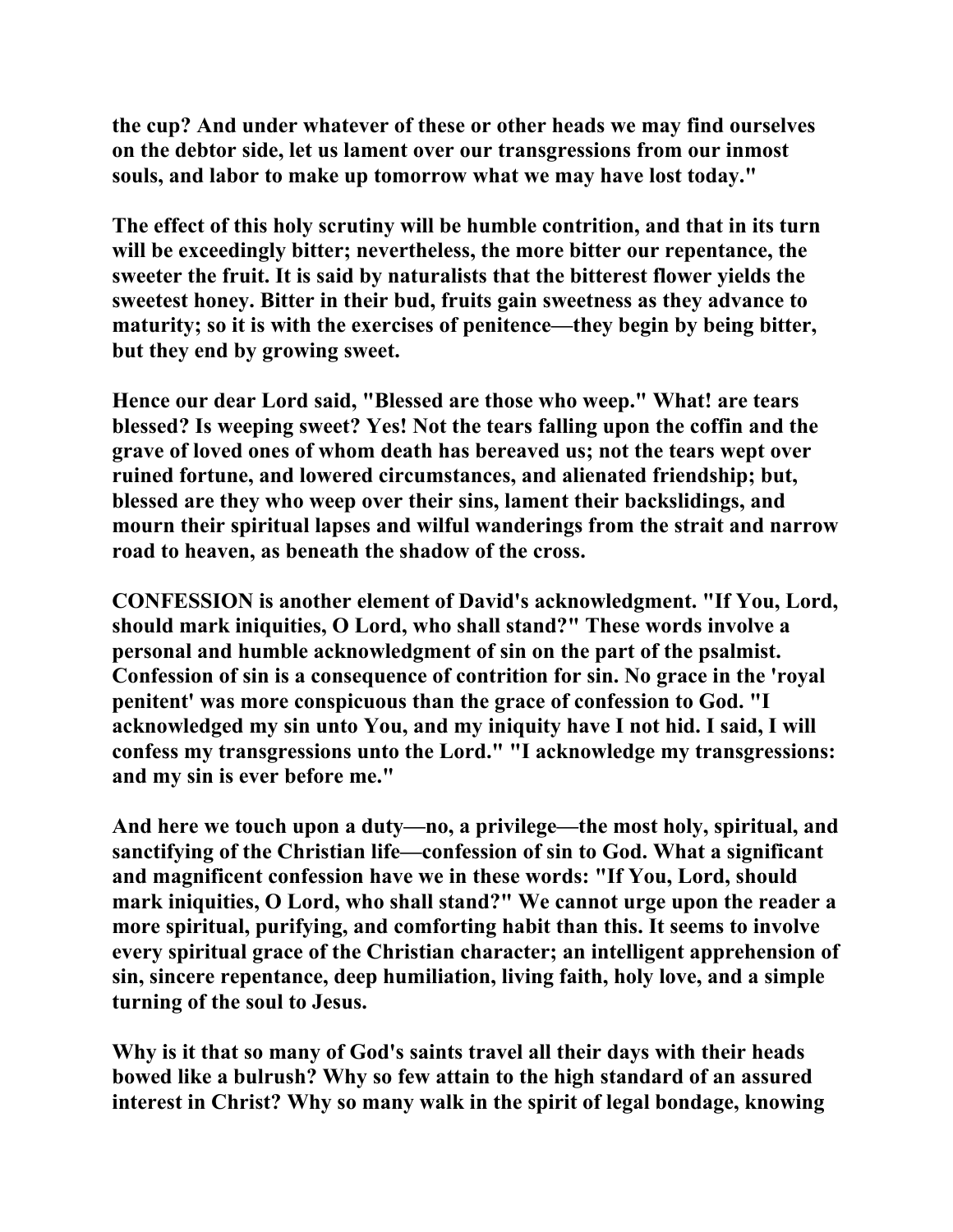**little or nothing of their pardon, adoption, and acceptance? May it not, to a great degree, be traced to their lax habit of confession of sin to God? It is because they go day by day, and week by week, bearing along their lonely, dusty road, the burden of conscious sin and uncleansed guilt. Oh, the great secret of a pure, holy, and happy walk is in living close by God's confessional—is in going with the slightest aberration of the mind, with the faintest consciousness of guilt, and at once, with the eye upon the blood, unveiling and acknowledging it, without the slightest concealment or mental reservation, to God! So long as this holy privilege is neglected, guilt, like a corroding poison, an inflamed wound, a festering sore, eats as a canker into the very vitals of our peace and joy and hope.** 

**This was David's testimony: "When I kept silence, my bones waxed old through my roaring all the day long. For day and night your hand was heavy upon me: my moisture is turned into the drought of summer. I acknowledged my sin unto You, and my iniquity have I not hid. I said, I will confess my transgressions unto the Lord; and You forgave the iniquity of my sin."** 

**Do not suppose that, because contrition and confession were among the earliest exercises of your conversion, that there they ended. God forbid! They belong to each stage, and should trace every step of the Christian life. The close of that life is often marked by the deepest, holiest, and most evangelical sorrow for sin; the dying eye moistened with contrition's last and latest and most precious tear. What most endears the open Fountain? What leads us the most frequently and the most believingly to bathe in its ever-fresh, everflowing, ever-cleansing stream? What makes Jesus so precious? Oh, it is the daily, the constant habit of confession. We must ever remember that the Paschal Lamb was eaten with bitter herbs, and that those bitter herbs imparted a sweetness to the sacrificial offering. And thus it is that, the bitter herbs of repentance, blended with a holy confession of sin at the cross, imparts a higher estimation of the Atonement, an additional sweetness to the blood, and renders the Savior more precious to the heart. Oh the peace, the repose, the light, which springs from the confession of sin to God, no imagination can conceive or words express!** 

**A simple personal incident may illustrate the idea. Sauntering on one occasion through the 'long-drawn aisles' of a Roman Catholic Cathedral, my eye was arrested by one of the numerous dreary-looking "confessionals" which invariably obtrude from the walls of those foreign edifices. While musing upon the object, a young female in modest attire approached, and, prostrating**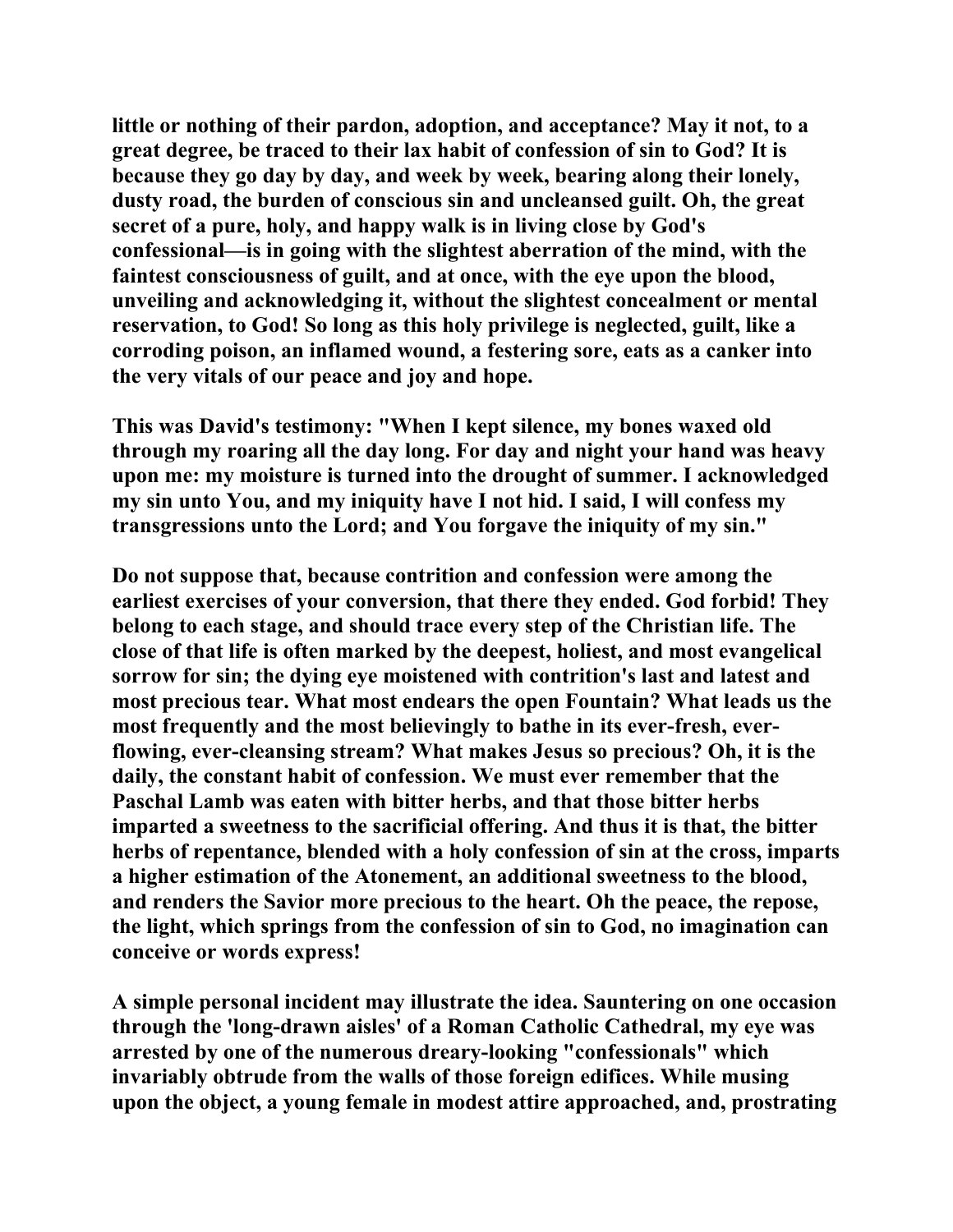**herself at the feet of the ghostly priest, placed her mouth close to his ear as he bent his head to receive her confession. In a short time she arose, and with a flushed countenance, a beaming eye, and an air of conscious relief, passed me quickly on her way. She had unveiled the sacred, and perhaps guilty, secrets of her heart to the ear of the ghostly confessor, had received his "absolution," and retired from the church with the aspect of one from off whose soul a terrible weight of sin and terror had been removed. And, as in solemn reflection I gazed upon the melancholy spectacle, I thought—If such the soulpeace, such the mental relief, which confession to a poor sinful mortal induces—false though it be; what must be the divine, what the true repose and comfort of a humble, penitential, and unreserved confession of sin to God, through Christ Jesus!** 

**Christian do not carry the burden of your sin a single step further; the moment the consciousness of guilt and departure from God oppresses you, however apparently slight it may appear—a thought, a look, a passion, a word, an act—repair immediately to the feet of Jesus, disclose it without the slightest mental reservation, and, by a renewed application of atoning blood, seek its immediate and entire removal. Thus penitentially confessing and divinely absolved, you shall uprise from the feet of the great High Priest, exclaiming, with a lightened conscience and a praiseful heart, "I acknowledged my sin unto You, and my iniquity have I not hid. I said, I will confess my transgressions unto the Lord; and You forgave the iniquity of my sin."** 

**"If You, Lord, should mark iniquities, O Lord, who shall stand?" The false and fatal idea of the ungodly is, that God does not "mark"—that is, does not notice or record "iniquity"—forgetting the solemn declarations of His own word: "The ways of man are before the eyes of the Lord, and He ponders all his goings." "The eyes of the Lord are in every place, beholding the evil and the good." Oh that these weighty declarations may sink deep into our hearts! The most holy saint of God needs them.** 

**If the Lord should mark, ponder, chasten the iniquity of our most holy things—the double motive, the self-seeking end, the sinful infirmity, which attaches to our best and holiest doings, who of us could stand in His presence? All that we do for God, and for Christ, and for our fellows, is deformed and tainted by human infirmity and sin. A close scrutiny and analysis of our most saintly act would discover the leprosy of iniquity deeply hidden beneath its apparent loveliness and sanctity. How humbling, yet how true! We have need**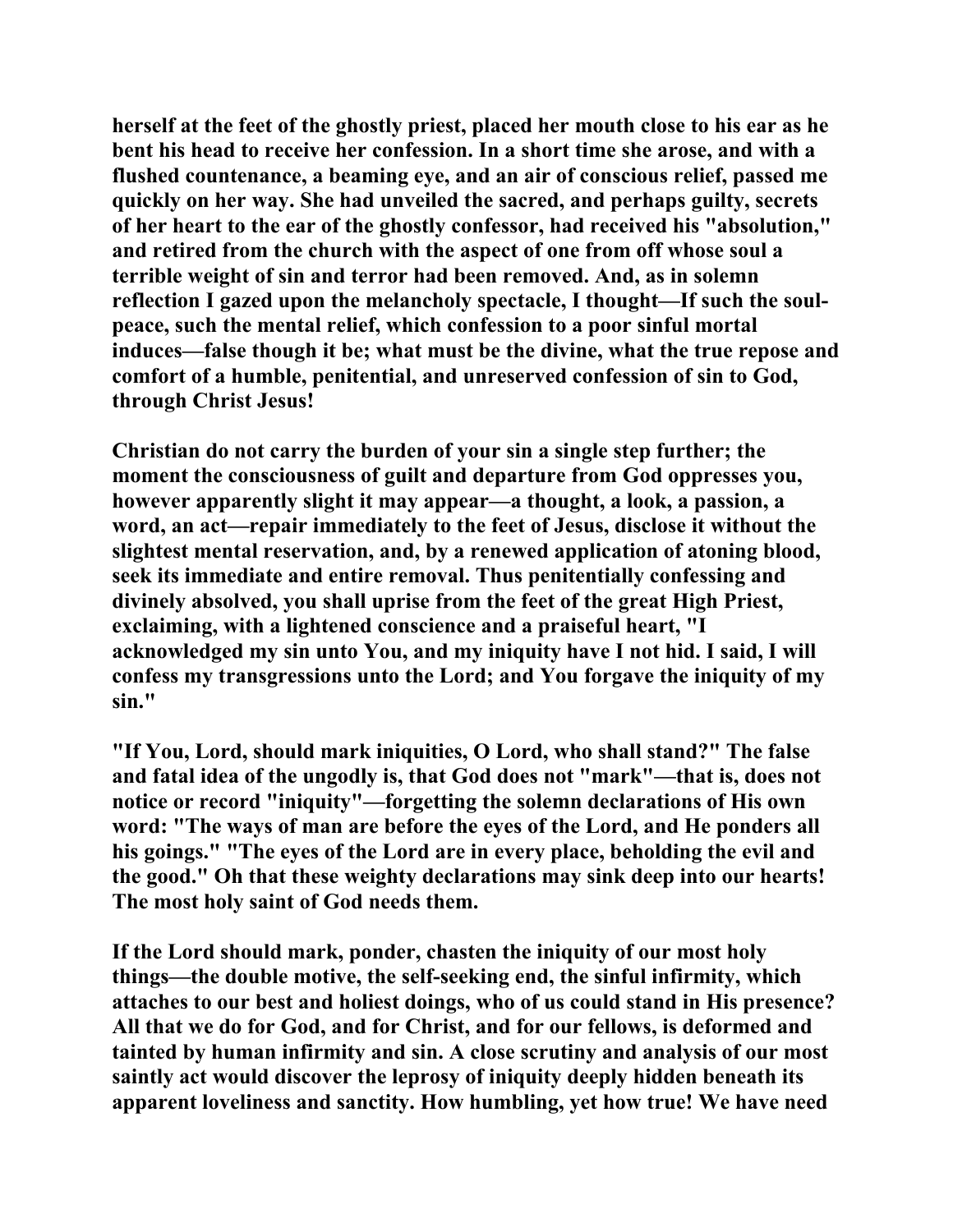**to weep over our tears, to repent of our repentances, to confess our confessions; and, when our most fervent prayer has been breathed, and our most self-denying act has been performed, and our most liberal offering has been presented, and our most powerful sermon has been preached, and our sweetest anthem has poured forth its music, we have need to repair to the "blood that cleanses from ALL sin," even the sins of our most holy things!** 

**How instructive and impressive the type! "You shall make a plate of pure gold, and grave upon it, like the engravings of a signet, HOLINESS TO THE LORD. …And it shall be upon Aaron's forehead, that Aaron may bear the iniquity of the holy things, which the children of Israel shall hallow in all their holy gifts; and it shall be always upon his forehead, that they may be accepted before the Lord." Thus has Christ, our true Aaron, made a full Atonement for the "iniquity of our holy things;" and the mitre is always upon His head, that our persons and our offerings may be ever accepted before the Lord.** 

**This brings us to the answer which the Gospel supplies to the searching, solemn question: "If You, Lord, should mark iniquity, who shall stand?" The Gospel reveals Christ as the Great Sin-Bearer of the sinner, and this is the answer of faith to the solemn, searching challenge. We can do nothing in the way of penitence, confession, and forgiveness until we see all our sins and iniquities—both those of our unconverted, and those of our converted life laid upon Jesus. We must see Him "wounded for our transgressions, and bruised for our iniquities." We must see Him who knew no sin made a sinoffering for us; our sins put upon Christ, and, in return, His righteousness put upon us; Christ and the sinner thus changing places, the One assuming the sin, and the other receiving the righteousness. "For He has made Him to be sin for us, who knew no sin; that we might be made the righteousness of God in Him." And now, when the question returns with personal force, "Should God mark my iniquities, how can I stand?" let faith, resting upon the divine word, answer, "Jesus is my Substitute: Jesus stood in my place: Jesus bore my sins: Jesus did all, suffered all, and paid all in my stead, and here I rest." Oh, yes, the believing sinner, robed with the righteousness of Christ, stands now before the holy Lord God, freely and completely justified from all things; and will stand in the great day of the Lord without spot or wrinkle, when the heavens and the earth are fleeing before His face, and when the wicked are calling upon the rocks and the mountains to fall upon them, and hide them from the wrath of the Lamb; for the great day of His wrath will have come, and who shall be able to stand?—"When from the dust of death I rise to take my mansion in the skies, Even then shall this be all my plea, Jesus has lived**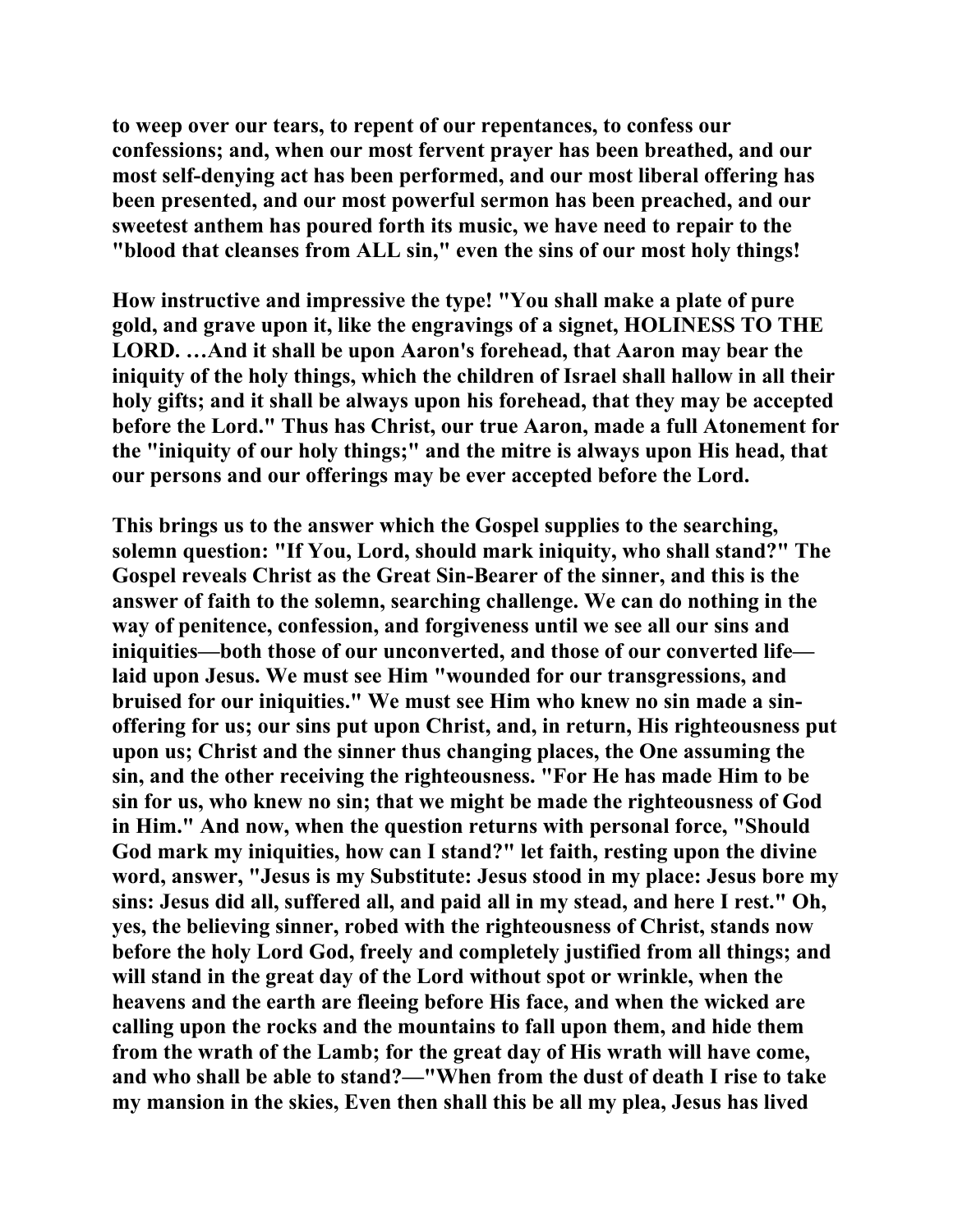**and died for me." Bold shall I stand in that great day; For who aught to my charge shall lay? While through Your blood absolved I am from sin's tremendous curse and shame."** 

## **Chapter 4 FORGIVENESS AND FEAR**

**"But there is forgiveness with You, that You may be feared." Psalm 130:4.** 

**The exercise of pardon is the exclusive and the highest prerogative of the crown, the richest and most brilliant gem in the diadem of an earthly Sovereign. This applies to God. It is no marvel, then, that He—the sinpardoning God, should have guarded this, His divine right and most gracious act, with a jealousy so great, and have linked it with conditions so solemn. "Who is a God like unto You, that pardons iniquity?" "There is forgiveness with You."** 

**As pardon is God's most divine and gracious act, it follows, then, that we could know nothing of it but by** *revelation***. No light of nature could disclose it, no effort of reason could discover it. It could not possibly be known by the research of man, and it must be exclusively revealed by the mercy of God. That God had the power of pardoning none could doubt; that power being supremely lodged in His hand, in whom the legislative, judicial, and executive authority of the universe met. But from what oracle in** *nature* **could we expect the announcement that God would exercise His prerogative of pardoning, and exercise it by a mode and with conditions the most stupendous and marvelous, such as could never have entered into the mind of angels or men to have conceived? All nature would be dumb. God, then, must be the Revealer of His**  *power***,** *will***, and** *mode* **of pardoning. And how gloriously and clearly has He done it!** 

**Recall the scene that appeared to Moses in the mount. "And the Lord descended in the cloud, and stood with him there, and proclaimed the name of the Lord. The Lord God, merciful and gracious, patient, and abundant in goodness and truth, keeping mercy for thousands, FORGIVING iniquity, transgression, and sin." Thus on the mount Sinai, amid its thunder, and fire, and smoke-emblems of His majesty and holiness—God revealed His character and purpose as a sin forgiving God.**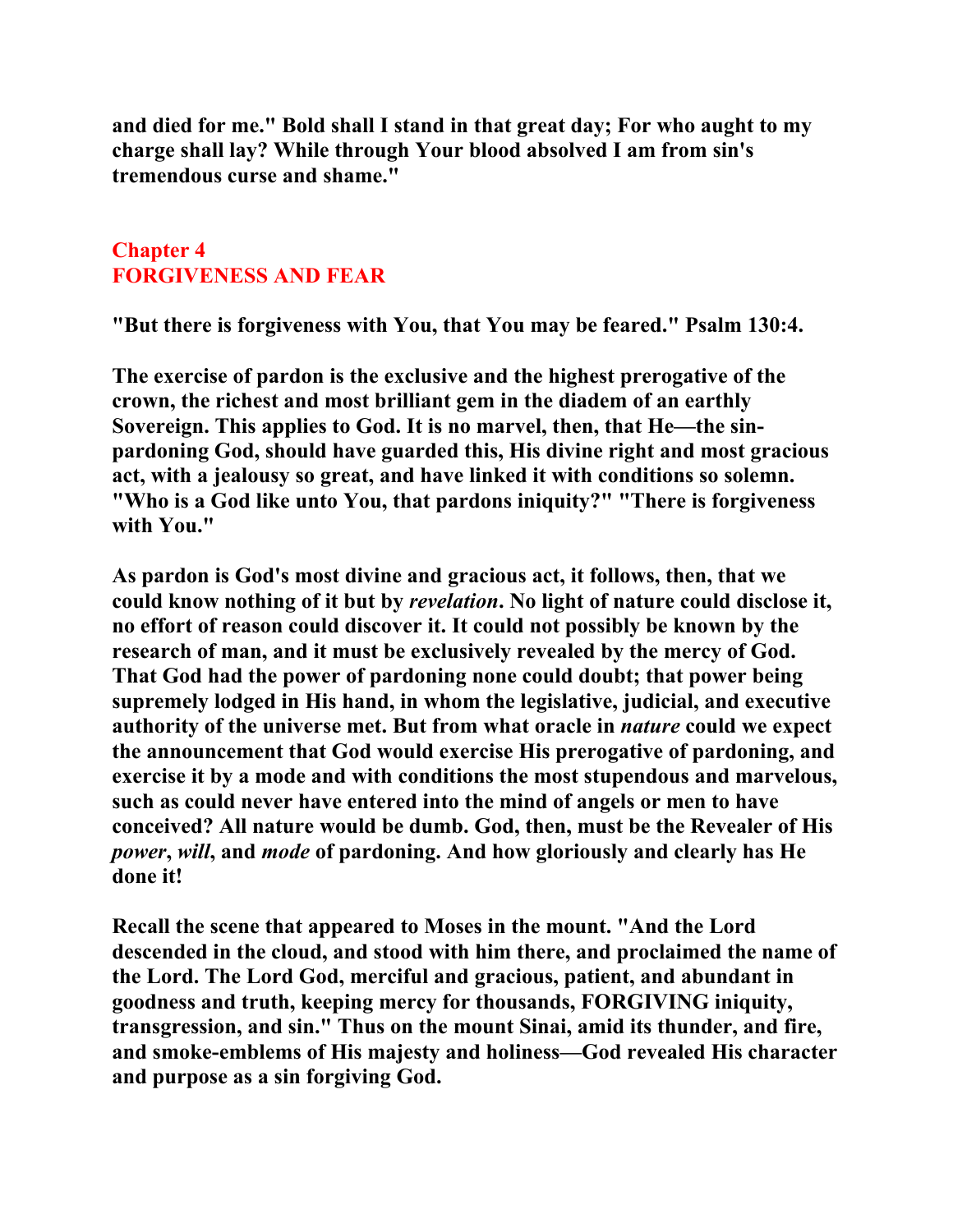**We turn to mount Calvary, and amid its darkness and trembling—the sun draped in sackcloth, the earth quaking, the rocks rending—tokens of His grace and love—we learn the wonderful mode of His pardoning. "Who is a God like unto You, that PARDONS iniquity?" "There is FORGIVENESS with You." How priceless and precious to us should be that inspired volume which reveals this glorious fact, that there is forgiveness with God! How gratefully should we receive it, how firmly believe it, how valiantly defend it, and how zealously and generously diffuse it, sending it forth, borne upon the crest of every wave, and upon the wings of every wind, to the remotest limits of the earth. "The leaves of the tree were for the healing of the nations."** 

**Aided by the power of contrast, we purpose, in the further unfolding of this subject, to place side by side man's forgiveness and God's; in other words, forgiveness as exercised by a human government, and forgiveness as exercised by a Divine government. Take the first point of contrast which forgiveness involves—honor to the law broken, and security to the government offended. The considerations which induce a** *human* **executive to pardon are totally different from those which move the Divine-and here God and man stand in marked and diametrical opposition one to the other. How great the contrast!** 

**There is nothing in the pardon of a human government to sustain the majesty of law, and to meet the claims of equity. No attempt is made to harmonize the claims of** *righteousness* **with the pleadings of** *mercy***; to reconcile the act of pardon with the demands of holiness. No atonement is made, no satisfaction is offered, no penalty is executed; the law is dishonored, justice is outraged, and the government from where the act emanates is weakened, and its authority lowered in the eyes of the nation; in a word, the criminal is pardoned, and the crime is condoned!** 

**Contrast this with the Divine pardon of sin. God rests His plan of forgiveness upon a basis which magnifies the law, whose violation He pardons; which executes the sentence, while He remits the penalty; which strengthens the government and lends luster to its administration, while He spares the sinner who has ignored its authority and rebelled against its commands. God thus takes the matter of 'satisfaction of justice' in His own hands—assumes the responsibility, arranges the preliminaries, and bears the entire cost of the plan—a cost which the infinite resources of Deity alone could meet. It will at once be seen that the great problem of His moral government which He engaged to solve—and He solved it was, the** *harmony of the respective claims of justice and mercy***,** *of pardon and holiness, the dignity of the offended*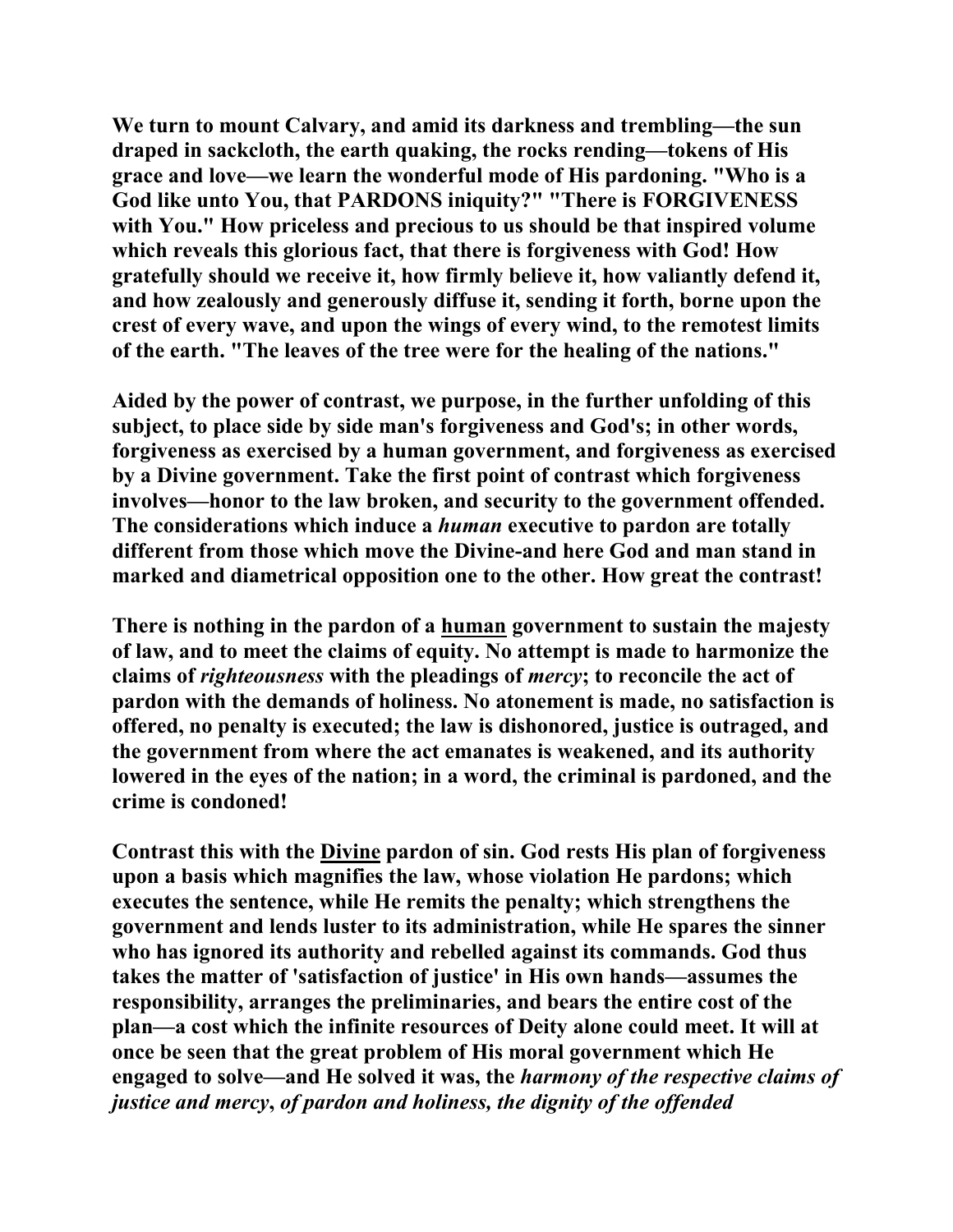*government with the forgiveness of the offender.* **To adjust these conflicting interests, and to harmonize their jarring attributes, was the great work in which Deity embarked—a work in all respects worthy of God. Through the Incarnation of the Son of God, by the** *preceptive obedience* **of His life, and by the** *atoning sufferings* **of His death, He so completely magnified the Divine Law, and so fully satisfied Divine justice, as rendered it righteous and honorable on the part of God to pardon, justify, and save the vilest sinners. Thus clearly the Apostle puts this great truth: "In whom [Christ] we have redemption through His blood, the FORGIVENESS of sins, according to the riches of His grace." "For as by one man's disobedience many were made sinners, so by the OBEDIENCE of one shall many be made righteous." And now, the chief of sinners may approach boldly the throne of grace and obtain mercy, since he has not only mercy to appeal to, but the merits of Christ to plead.** *Justice* **is satisfied, while** *pardon* **is extended, and God's character suffers no dishonor; and His government no injury in forgiving and justifying the most unworthy. We plead a sacrifice all the more acceptable because it is another's; we bring a righteousness all the more worthy because not our own. If God should fail to accept us—and most justly might He refuse—yet He will not fail to accept Christ, who obeyed and suffered, died and rose again, in our stead; and all the more because it is His own plan and provision for pardoning and saving the very chief of sinners.** 

**And what human government pardons the criminal at so vast a cost and so great a sacrifice to Himself as God does? The process is facile and quick. It is but a word, a signature, and the criminal is pardoned, and his life is spared. But, at what a cost and by what a sacrifice does God pardon the guilt of sin and justify the person of the sinner! He "spared not His own Son, but gave Him up for us all." "God so loved the world, that He gave His only begotten Son, that whosoever believes in Him should not perish, but have everlasting life." How vast the cost! How immeasurable the sacrifice! "Herein is love, not that we loved God, but that He loved us, and sent His Son to be the propitiation for our sins." It cost God the surrender of His own dear Son, sent into the world poor, despised, and insulted, and at last to endure on the cross the indescribable tortures of a condemned malefactor, the ignominious death of a Roman slave. "Who is a God like unto You?"** 

**But at what a cost to Jesus Himself was our forgiveness procured! Oh, what human thought can conceive, what moral arithmetic compute it? It distances all imagination, defies all research. The stoop of His Deity to humanity—His assumption of our nature in its lowest form of poverty and lowliness; free**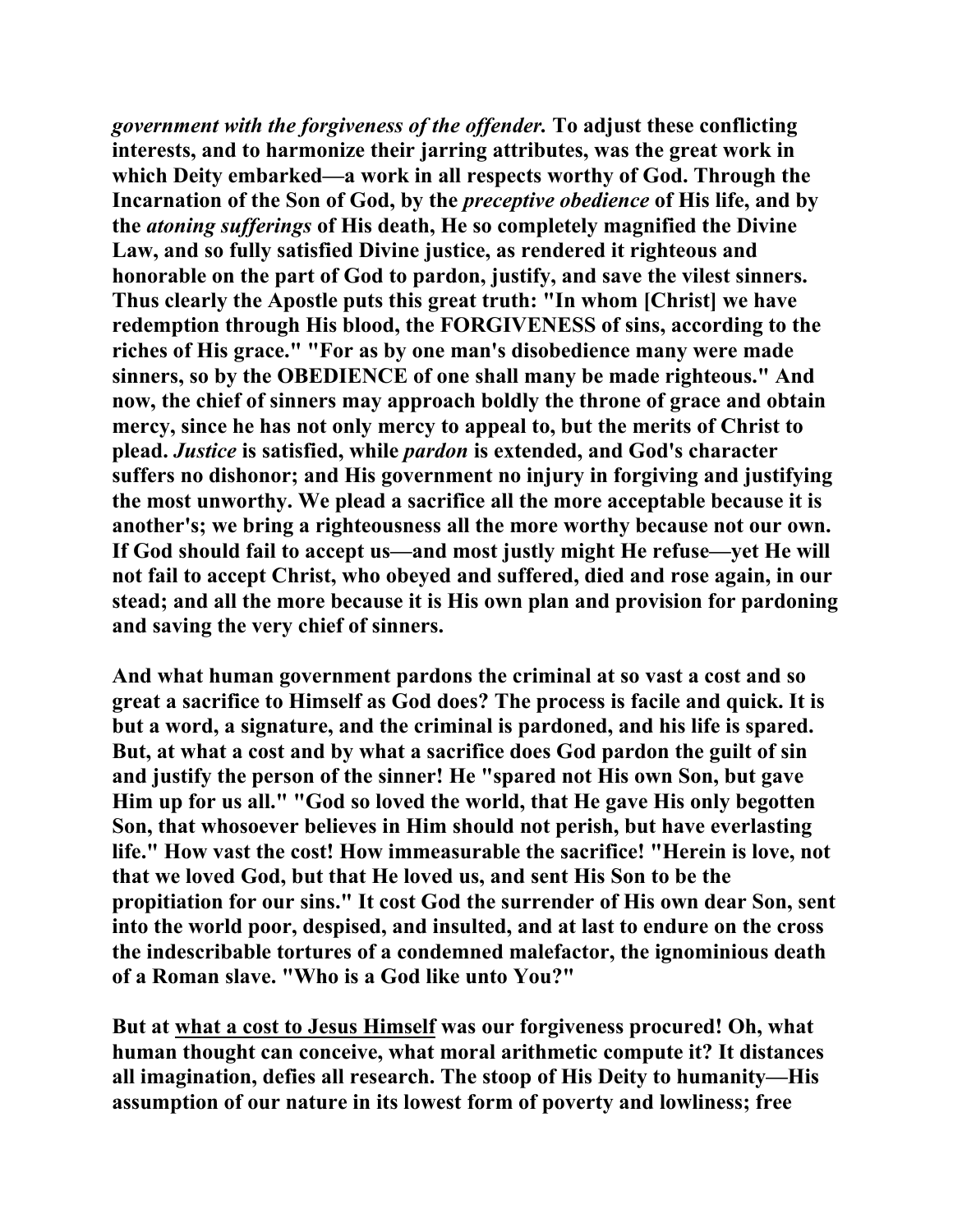**from all moral taint, yet subjected to all physical evil; sinless, yet bearing sin; innocent, yet suffering as guilty; His Divine soul swimming in the ocean of infinite blessedness, His human soul bowed to the lowest dust in woe, "sorrowful even unto death." In a word, it cost Him the sacrifice of Himself— His last drop of blood, His last breath of life—to purchase for us the Divine forgiveness, which remits entirely all our sins, and cancels to the utmost and forever all our guilt. "You are bought with a price"-a price which Heaven alone could find, which Deity alone could pay. Oh the love the redeeming, dying love of Christ, which passes knowledge!** 

**"What shall we pay the Eternal Son, That left the Heavens of His abode, And to this wretched earth came down, To bring us wanderers back to God?** 

**"It cost Him death to save our lives; To buy our souls, it cost His own; And all the unknown joys He gives Were bought with agonies unknown.** 

**"Our everlasting love is due To Him who ransomed sinners lost, And pitied rebels when He knew The vast expense His love would cost."** 

**Take another point of contrast—the moral effect of a human and Divine forgiveness. In nothing is the weakness of a human pardon more conspicuous than in this. The moral reformation of our criminals has long been a problem baffling the most astute philosopher and the most benevolent philanthropist. It is true that the modern 'Reformatory' is an institution resulting from an attempt to supply a solution of the perplexing problem; but the plan, which as yet contemplates but the juvenile portion of our criminal population, is still an experiment: the great mass of our released criminals remain unreached. In most cases the guilt-steeped and hardened criminal is pardoned, only to relapse more deeply into crime; is released, but to go forth with one hand bearing aloft the decree of his pardon, and with the other repeating, under more aggravated circumstances, and in a form more appalling, the identical crime which the Sovereign had but just graciously remitted.** *Pardon has, in most cases, not only failed to weaken the force of his depravity, to reform his vicious life, and secure his loyal obedience, but has proved a stimulus to a bolder*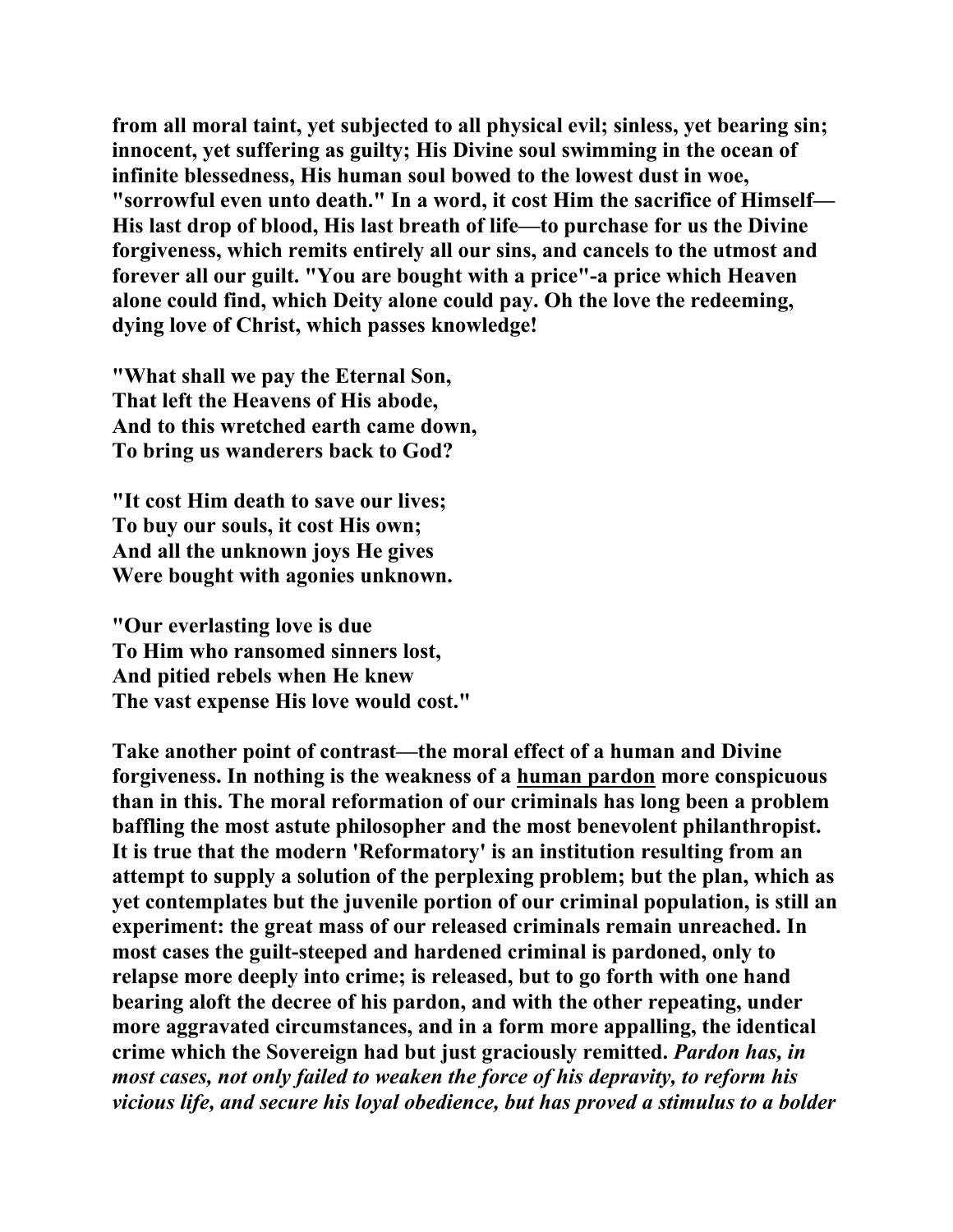*conception and a more awful commission of crime.* **We now turn to the Divine forgiveness of the sinner. In no case has God ever been disappointed in the moral effects of pardon in the sinners pardoned. To extend the full and free remission of sin to the soul is at once certainly and forever to receive that soul's willing and loving obedience to His law. The slave of sin has become His loving servant, and the rebel against His authority His obedient child. Never has God regretted the extension of His forgiveness to the vilest sinner. Not only has the grace of pardon conquered him, but the sweet, holy source of pardon has supplied him with motives to believe the most touching and irresistible. The softening, melting, sanctifying influence of the cross has dissolved the corrosive power of sin—so to speak—in the heart, which now beats more freely and throbs more intensely with life and love to God, to Christ and holiness. The grace of pardon has been attended not only with an emancipating, but also with subduing effect; it not only has cancelled the guilt, but it has conquered the power of sin; it has not only deposed, but it has slain the tyrant.** *With an eye moist with tears and beaming with love, the pardoned soul gazes upon the cross of Jesus, and exclaims, "How can I do this great wickedness and sin against such suffering, such forgiveness, such love?"* **"He will subdue our iniquities." "Who is a God like unto You?" Another and most important point of contrast, refers to the character of the sins and the number of sinners to whom the forgiveness of God extends. There is, and necessarily must be, a limit to the extension of pardon by the** *human* **sovereign, both as to the nature of the crime and the number of the criminals. The prerogative of mercy among men is extended with fear. There are some violations of the law so aggravated and enormous, some criminals of so desperate and incorrigible a character, that not only would justice be palpably outraged, but a serious injury would be inflicted upon the community, by the extension of mercy to such. A selection from a number of criminals is made, and the degree of mercy is graduated to the nature and guilt of the crime. Not so is it with the Divine government. God promises pardon to every sinner, and for every sin, but this only on condition of sincere repentance, humble acknowledgment, and true faith in Christ Jesus. 'All manner of sin shall be forgiven unto men." For this marvellous, boundless display of His forgiving mercy He has made ample provision in the Person and work of His only and beloved Son. The Atonement of the Incarnate God, the righteous obedience of His life, and the sacrificial nature of His death, have not only made a way for the outflow of His mercy to the chief of sinners, but have rendered it infinitely just and holy on the part of God to pardon iniquity, transgression, and sin of the deepest hue of guilt, and more countless in number than the stars. "Come now, and let us reason together, says the Lord: though your sins be as scarlet, they shall be**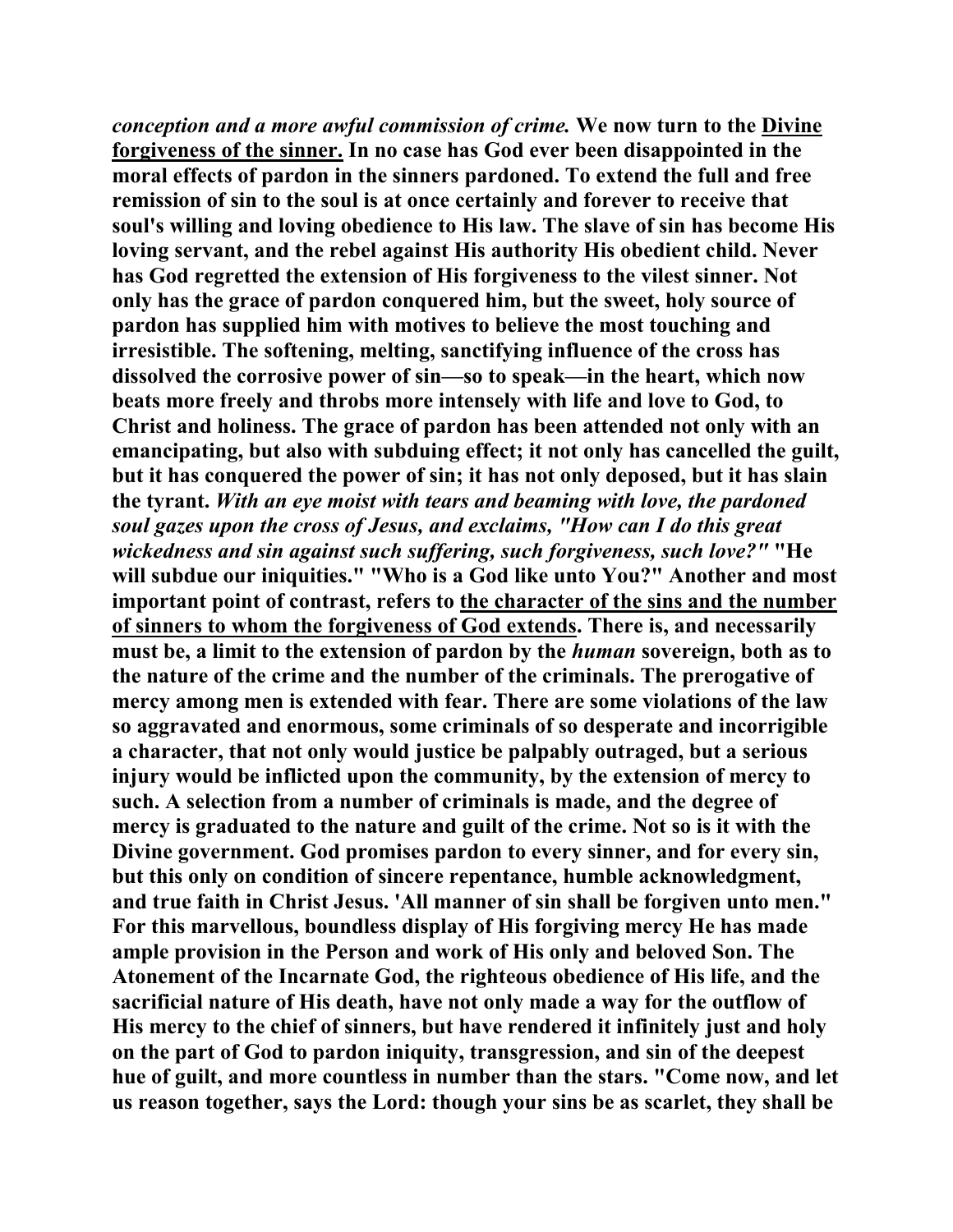**as white as snow; though they be red like crimson, they shall be as wool." Again, what earthly sovereign ever pardoned the criminal at such an expense to himself as God does? What would be thought of a proposal issuing from the Government that the Queen of the realm, in order to extend her royal clemency to the greatest felon that ever stood at the bar, should take one of her offspring—perhaps her only son whom she loved—and sacrifice him as a substitute to the majesty of the law, and as a satisfaction to the requirements of justice? Would not a proposal so unparalleled, so unheard of and astounding, awake throughout the nation the deepest and loudest echoes of execration and dismay? Would not the nation a thousand times prefer that the criminal should go free, and that law and justice be trodden in the dust, rather than that the royal mercy should be extended on such terms, and be bought at such a price? And yet God—the sin-pardoning, sinner-saving God, has done all this! The language of inspiration can alone justify this stupendous truth. Listen to the astounding declaration! "God so loved the world, that He gave His only begotten Son, that whosoever believes in Him should not perish, but have everlasting life." "Herein is love, not that we loved God, but that He loved us, and sent His Son to be the propitiation for our sins." "Christ died for the ungodly." "He spared not His own Son, but gave Him up for us all." What more can we add? Is not this enough to vindicate the character of God, to set forth His great love, and to assure the vilest sinner that "there is forgiveness with God" for every degree of sin and for every contrite sinner for every species of crime and for every penitent criminal?** 

**Yet another point of contrast. What would be the nation's thought of the goodness and grace of the sovereign who, to the royal act of pardon, should bestow upon the criminal the noblest relation and the richest estate? And yet the sin-forgiving God does all this to the sinner whom He fully and freely pardons. He not only pardons, but justifies; not only justifies, but adopts, and with adoption confers upon His child "an inheritance incorruptible, undefiled, and that fades not away." "When the fulness of the time was come, God sent forth His Son, made of a woman, made under the law, to redeem those who were under the law, that we might receive the adoption of sons. And because you are sons, God has sent forth the Spirit of His Son into your hearts, crying, Abba, Father." Such is the divine relation, and such the heaven of glory, to which the forgiveness of God raises. If sin is pardoned, if the soul is justified, we stand in a relation to God nearer than angels, and shall occupy a mansion and a throne in heaven to which Gabriel himself might in vain aspire. "Who is a God like unto You, that pardons?"**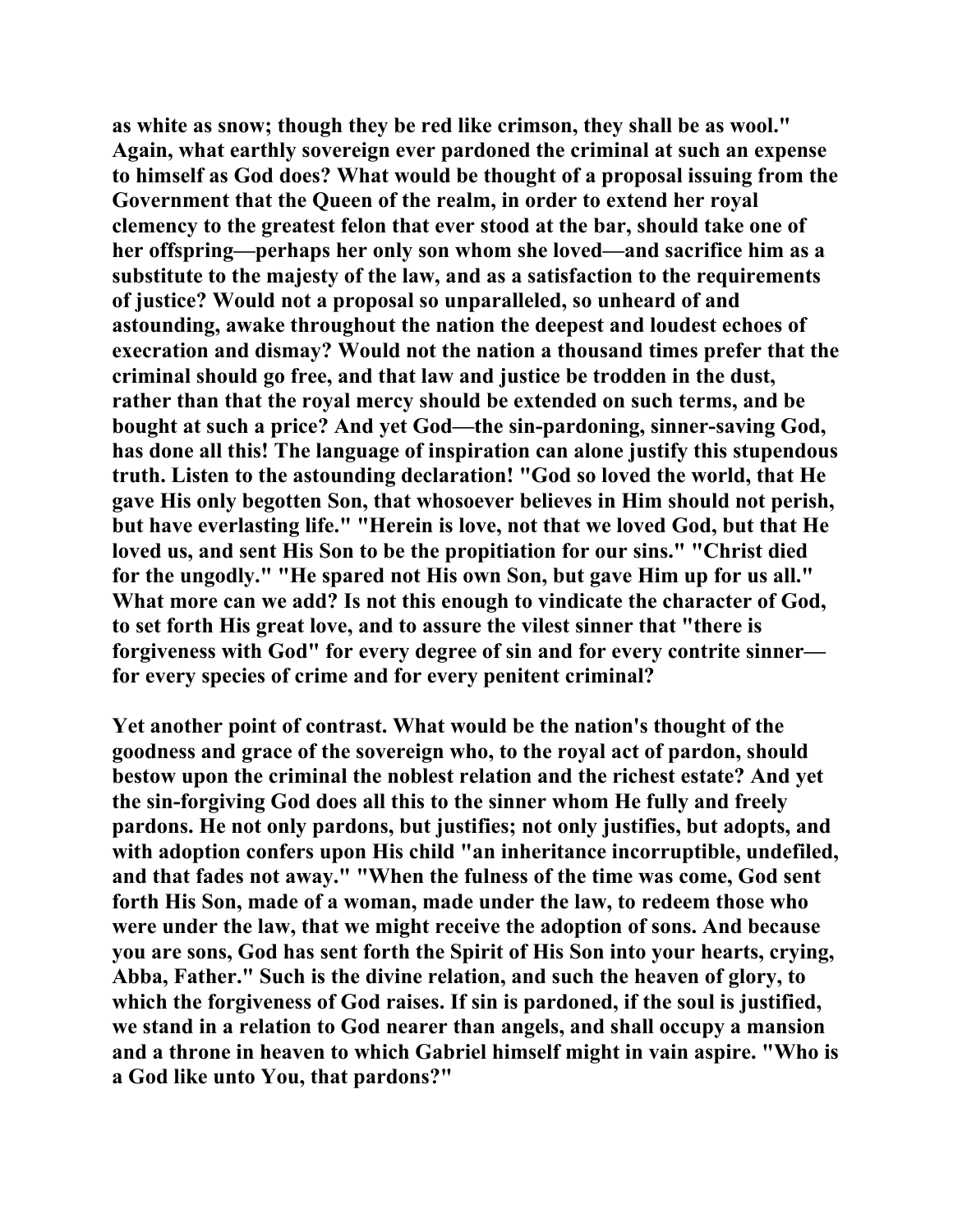**But there remains a clause in this verse of the psalm pregnant with the deepest and holiest instruction: "There is forgiveness with You, that You may be FEARED." How can this be? exclaims the unreflecting mind. Fear, the fruit and effect of pardon! It is an incongruity—a paradox! And yet such is the word of God, and as such we believe and accept it. How, then, are we to interpret the clause? A holy, filial, loving fear of God is ever the effect of His full and free forgiveness of sin; it is the natural, spontaneous and blessed result. All fear, if apart from a sense of pardoned sin, is legal, servile, and slavish; it is not the fear of a forgiven sinner, of a pardoned child. The pardoned soul sees in the grace of the act, such a display of God's holiness and hatred of sin, such an unfolding of His grace and love, as at once inspires a holy, reverential, and child-like fear of offending Him. Never did the believing soul see sin's exceeding sinfulness, love's amazing greatness, and grace's fulness and freeness, as when first it saw and felt it in a sense of God's pardon. Oh, there is no human act which has such a tendency to melt, subdue, and win the whole being as that of forgiveness, be it judicial or parental, human or Divine. A heart that has become hardened in crime and steeped in sin, whom no reasoning could convince and no discipline could subdue, has at length been melted by mercy, conquered by forgiveness, and enchained by love. I quote an illustration of this truth. A soldier was brought before his commanding officer for a misdemeanor frequently committed and as frequently punished. He had been tried, flogged, and imprisoned; but, imperative and stern as military discipline is, all to no purpose. He was an old and incorrigible offender, whom no threats could dismay, and no infliction reform. As the officer was about to repeat his punishment, the sergeant stepped forward, and, apologizing for the liberty he took, said, "Sir, there is one thing which has never been done with him yet." "What is that?" enquired the officer. "He has never been forgiven." Surprised at the suggestion, and yet struck with its force, the officer meditated for a moment, then ordered the culprit before him. "What have you to say to the charge?" "Nothing, sir, only I am sorry for what I have done." "Well, we have decided to inflict no punishment on this occasion, but to try what forgiveness will do." The criminal, struck dumb with astonishment, burst into tears, and sobbed like a child. And what was the effect? From that moment he was another and a changed man. No longer the inveterate and hardened offender—a plague to his regiment and a dishonor to the service he became one of the most wellbehaved and orderly men that ever wore the uniform or bore the standard of his sovereign. Forgiven, he became loyal and obedient: respect for military rule, and the fear of dishonoring the service and degrading himself, henceforth became to him a law and a shield. A similar incident in the life of**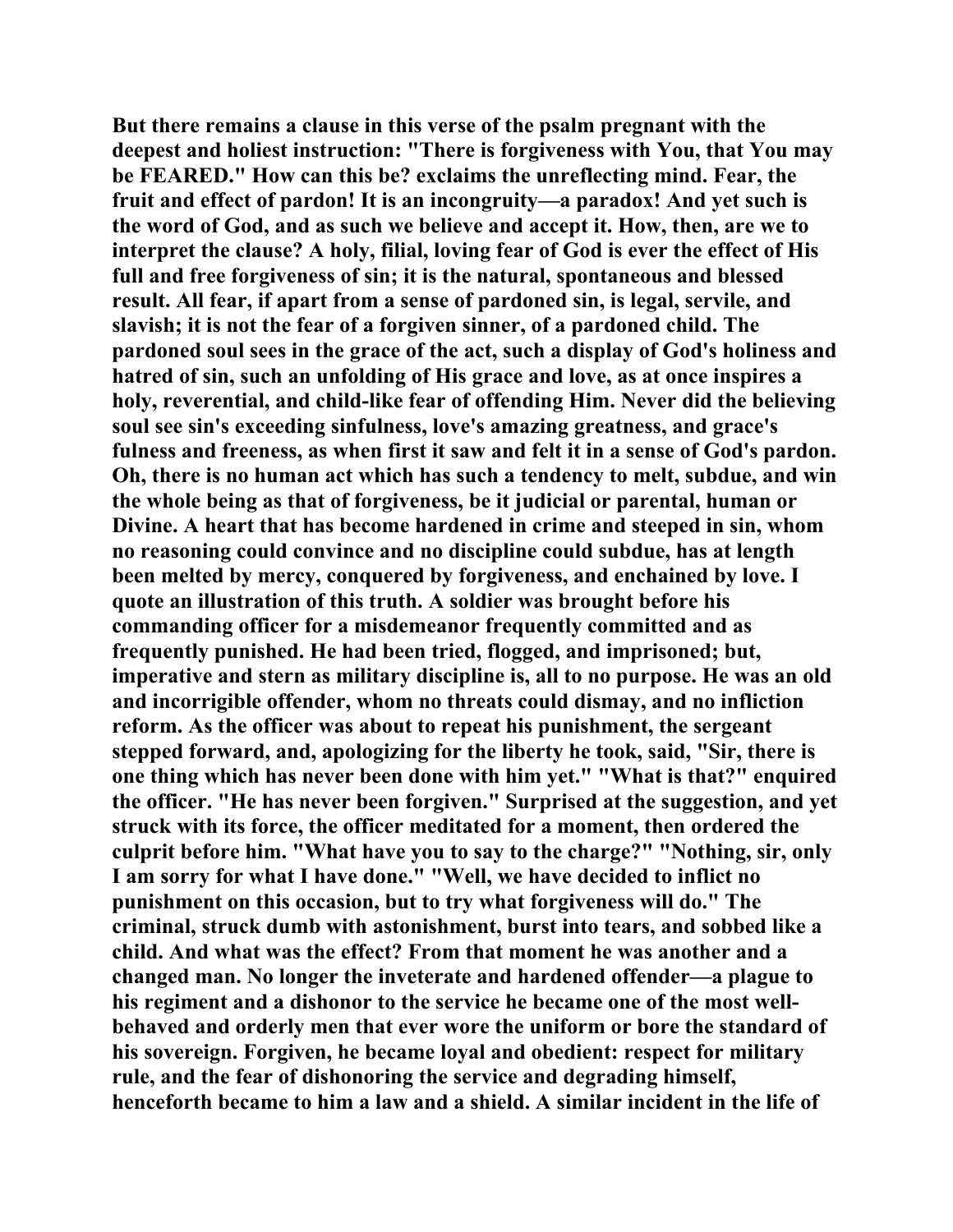**Dr. Doddridge illustrates the same truth. Believing that there were extenuating circumstances in the case of a condemned criminal awaiting execution in Northampton Jail, Dr. Doddridge waited upon George III, and petitioned for his life. It was granted. Hastening back to his cell, he read the king's order of reprieve. The pardoned criminal rose, fell at his feet, and, clasping his person, exclaimed, "Oh, Sir! I am your servant, your slave for life! For you have purchased every drop of my blood." And shall a human forgiveness thus conquer, thus win, and thus inspire the fear of offending? O Lord, "there is forgiveness with You; for You have cast all my sins behind Your back, that I may serve You with reverence and godly fear all the days of my life, and henceforth to be Your servant, Your child forever!" Oh what a corrective of sin, what a motive to fear, what an incentive to obedience is God's forgiveness! "There is FORGIVENESS with You, that You may be FEARED." That which gives us the clearest, deepest, and most solemn view and conviction of God's holiness and love, inspires the most effectually a holy, filial, loving fear to offend Him. And where shall we find such an awful display of His holiness, and such overpowering demonstration of His love, as in the cross of Christ? Men do not fear God because they have no view of His holiness, no sense of His mercy, and no experience of His love. But God's forgiveness of sin furnishes the believer with the most convincing argument and with the most persuasive motive to live a pure, a holy, and a godly life. "The grace of God that brings salvation has appeared to all men, teaching us that, denying ungodliness and worldly lusts, we should live soberly, righteously, and godly, in this present world; looking for that blessed hope, and the glorious appearing of the great God and our Savior Jesus Christ."** 

**Some suggestive reflections grow out of this subject.** 

Let no penitent soul despair of God's forgiveness. "There is *forgiveness* with **Him" for the vilest sinner, and** *pardon* **for the greatest sin. Listen to the divine exhortation and the promise: "Let the wicked forsake his way, and the unrighteous man his** *thoughts***: and let him return unto the Lord, and He will have mercy upon him; and to our God, for He will** *abundantly pardon***." See how reasonable and easy the conditions of the divine forgiveness! No, these conditions are privileges. What are they? To repent of your sins, to forsake your evil ways, to relinquish your rebellious 'thoughts' of God, your unbelieving 'thoughts' of Christ, your infidel 'thoughts' of Christianity, your skeptical 'thoughts' of the Bible, and to return to the Lord, and accept as the free gift of His grace His abundant pardon, and henceforth to do that which makes angels happy—love and serve Him! Do you not pronounce these**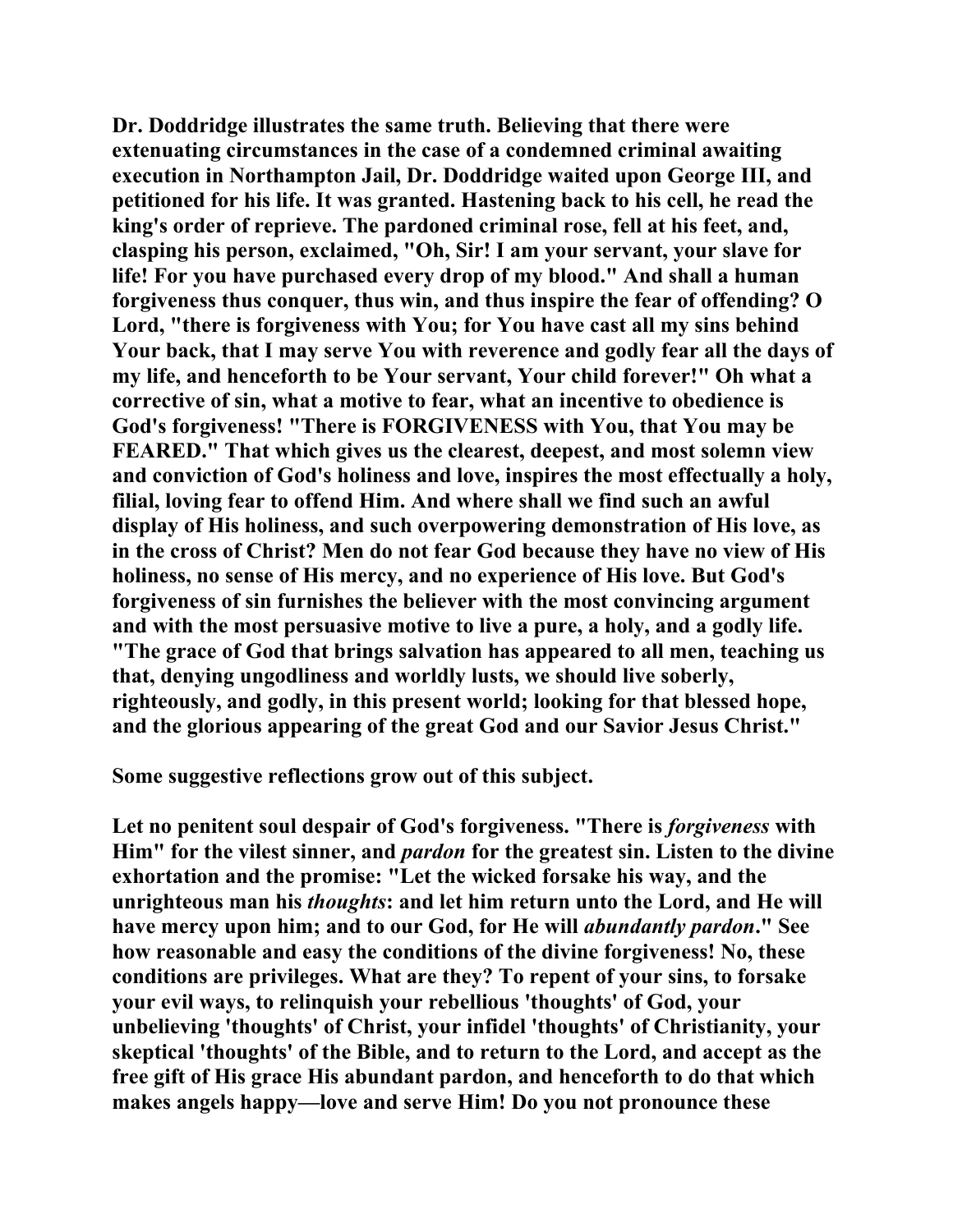**conditions of the highest boon God can bestow or you receive, reasonable and righteous? Why then should you not be pardoned? Is there any difficulty but that which you yourself create? Is there any necessity why you should be lost, but that which your own persisted impenitence and unbelief render absolute? You allege that you cannot keep the law—Christ has kept it! That you cannot meet the claims of justice—Christ has answered them! That your sins are red like crimson, and countless as the stars—"the blood of Jesus Christ cleanses us from ALL sin." That you have no merit, and no worthiness with which to come before the Lord—"Ho, every one that thirsts, come to the waters, and he that has no money; come, buy, and eat; yes, come, buy wine and milk without money and without price." Then why will you die? How unnecessary, we repeat, that you should be lost! The violated law does not require it, incensed justice does not demand it, rejected mercy does not will it, and God, the great, the holy Lord God, has said, "As I live, says the Lord God, I have no pleasure in the death of the wicked; but that the wicked turn from his way and live; turn, turn from your evil ways; for why will you die?" PARDON, or PUNISHMENT? Choose! "WHO IS A GOD LIKE UNTO YOU, THAT PARDONS INIQUITY, TRANSGRESSION, AND SIN?"** 

**Thus much for Divine forgiveness. But is there not a great practical precept based upon the doctrine of God's forgiveness of man, teaching and enforcing the duty and the privilege of man's forgiveness of his fellow-man? Most assuredly! "Be imitators of God as dear children" is the apostolic exhortation, and in no feature or act of God may we more closely resemble Him than in the full and frank forgiveness of injury and wrong, real or imaginary, inflicted by our fellows. There are few divine precepts around which there clusters so rich an accumulation of argument and exhortation, enforced by motives and appeals more solemn and pungent than that of human forgiveness—man's forgiveness of man. How pointed and impressive our Lord's own words: "If you forgive men their trespasses, your heavenly Father will also forgive you: but if you forgive not men their trespasses, neither will your Father forgive your trespasses." Who can read these words and not tremble at the thought of harboring in the heart an unforgiving spirit? And, then, touching the limit of human forgiveness, how emphatic the command of Christ: "Then came Peter to Him, and said, Lord, how often shall my brother sin against me, and I forgive him? until seven times? Jesus said unto him, I say not unto you, Until seven times: but, Until seventy times seven." And then follows the Savior's illustration of the royal forgiveness of the servant, in contrast with that same servant's unforgiving conduct towards his fellow-servant, concluding with these remarks: "So likewise shall my Heavenly Father do also unto you, if you**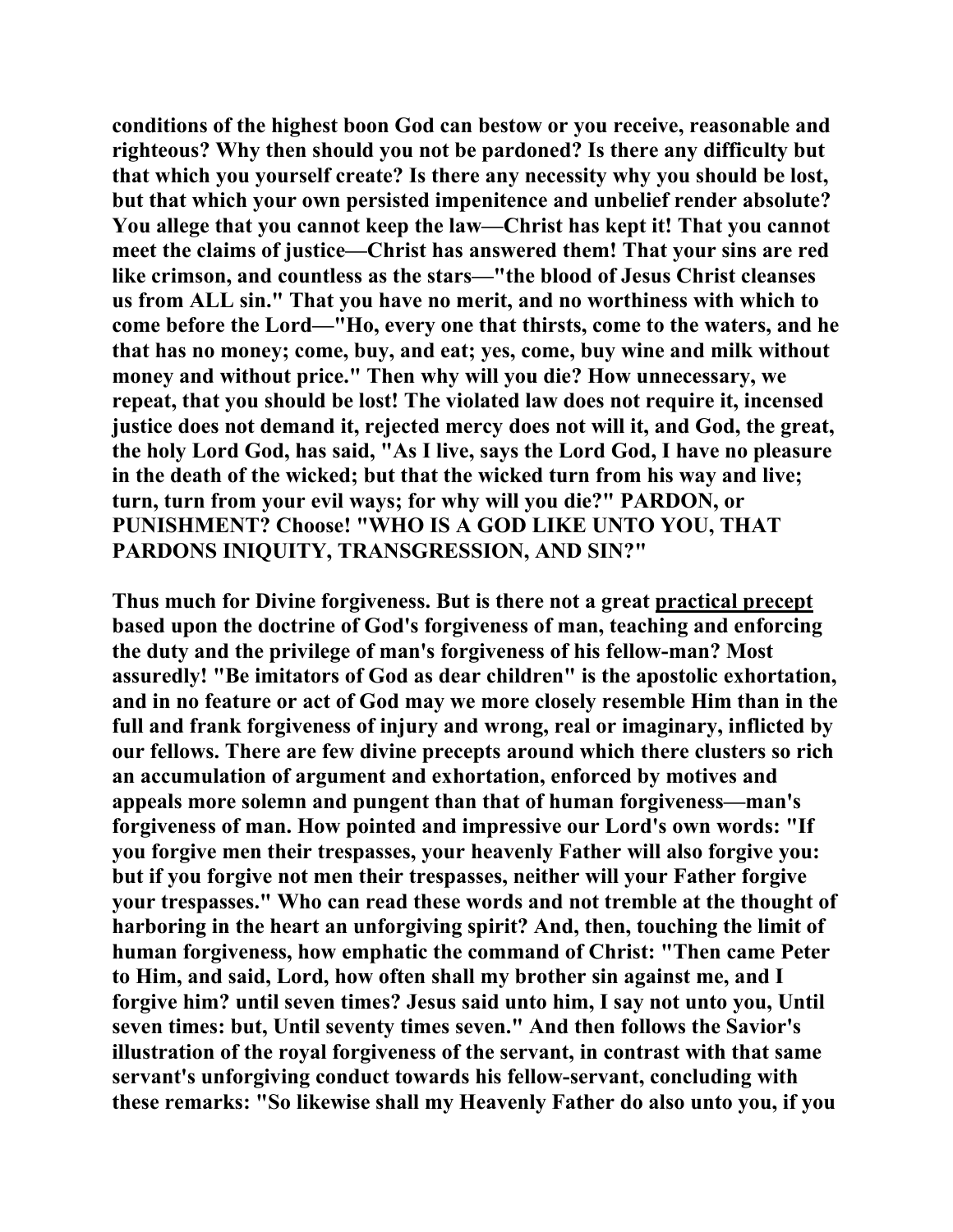**from your hearts forgive not every one his brother their trespasses." We admit that, apart from divine grace, the last and hardest work of man is to forgive and forget a wrong, a wound, an injury inflicted by another; but, as it has been well observed, "He that cannot forgive others breaks the bridge over which he must pass himself; for every man has need to be forgiven."** 

**Not less pointed is the teaching of the epistles on this precept of forgiveness. "Be kind one to another, tender-hearted, forgiving one another, even as God for Christ's sake has forgiven you. Be you therefore followers (imitators) of God, as dear children." Again, "Put on therefore, as the elect of God, holy and beloved, affections of mercies, kindness, humbleness of mind, meekness, longsuffering; forbearing one another, and forgiving one another, if any man have a quarrel against any: even as Christ forgave you, so also do you."** 

**What need we more? Who can have felt the power and have tasted the sweetness of God's forgiving love, the "ten thousand talents" all forgiven, and then go his way and refuse to forgive the one hundred pence" owing him from his fellow-servant? It is in vain for you to expect, it is impudent for you to ask, of God forgiveness on your own behalf, if you refuse to exercise this forgiving temper with respect to others. There is an old English proverb by which even the Christian may be instructed, "Forgiveness and a smile are the best revenge." Forgiveness of an injury is the odor which flowers breathe when trampled upon; and a sweeter fragrance—more akin to the divine—nowhere exhales.** 

**But the truest definition of forgiveness is the inspired one: "Overcome evil with good." And that this divine precept is designed as much to regulate our bearing towards unbelievers as believers is conclusive from the context: "Avenge not yourselves, but rather give place unto wrath.…Therefore if your enemy hunger, feed him; if he thirst, give him drink: for in so doing you shall heap coals of fire on his head." That there is a lamentable defect in the religion of many professors touching this divine precept of forgiveness of injury affords no slight evidence of the general unpractical character of the Christianity of the day. The deficiency of love among God's people, and of true hearty Christian union and co-operation in the Lord's work among members of different Christian communions, goes far to invalidate the claim which many assert to the discipleship of Christ. If a disciple of the loving, forgiving Savior, we have a right to enquire, "Where is your badge?" and if the response be, "What badge?" we reply in the words of the Lord Himself: "By this shall all men know that you are my disciples, if you have love one to**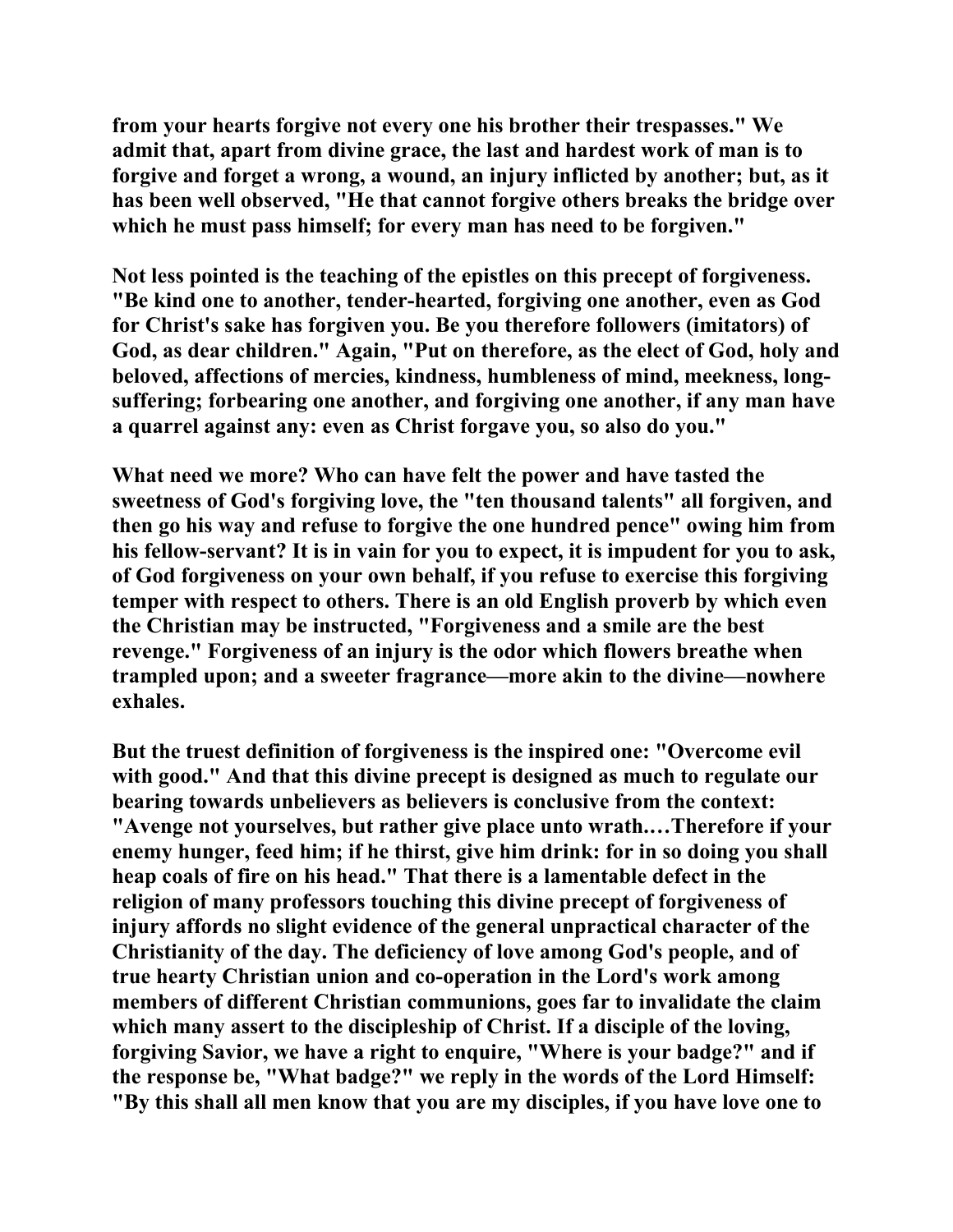**another." With these words chiming on the ear, let us cease to cherish in our hearts an unforgiving, uncharitable, unforgetful spirit towards any who, intentionally or unwittingly, may have wronged and wounded us; confiding our character and vindication to Him of whom it is said, "Commit your way unto the Lord; trust also in Him; and He shall bring it to pass. And He shall bring forth your righteousness as the light, and your Judgment as the noonday." "Our Father who is in heaven; forgive us our trespasses as we forgive those who trespass against us." The grace of Christ and the prayer of faith will enable us to obtain this glorious and holy victory over ourselves. Let your daily litany be: "From envy, hatred, and malice, and all uncharitableness, good Lord, deliver us."** 

## **Chapter 5 WAITING AND WATCHING**

**"I wait for the Lord, my soul does wait, and in his word do I hope." Psalm 130:5.** 

**As the richest veins and the purest springs are found in the lowest strata of the earth, so in his profoundest soul-depths the believer often discovers the most precious truths, and is brought into the experience of the costliest blessings of the divine life. His deepest soul-excavations yield him the richest ore. We explore the treasures of God's word, and we unseal the springs of Christian experience, when, like David, we cry out of depths, or with Jonah, as from the 'fish's belly.' What thoughtful, spiritual mind can doubt this fact as it traces each verse of this remarkable psalm? A new vein of divine truth is opened, and a new spring of Christian experience is unsealed, in the passage we have now to consider faith's waiting and resting in soul depths. "I wait for the Lord, my soul does wait, and in His word do I hope." Mark the object, and then the ground, of David's waiting and resting posture. His sinking soul is as 'a weaned child,' and in that state has found a resting-place.** 

**Mark, the OBJECT of David's waiting. "I wait for the Lord." Preparatory to this, David has learned two essential things in the depths—his sinfulness, and God's forgiveness. Having tasted the exceeding bitterness of the one, and the indescribable sweetness of the other, he is brought into a state of the most blissful repose; waiting for, and resting upon, his covenant God and Father. We know nothing of divine forgiveness until we are brought to the knowledge and confession of our personal sinfulness. Acquaintance with our own heart**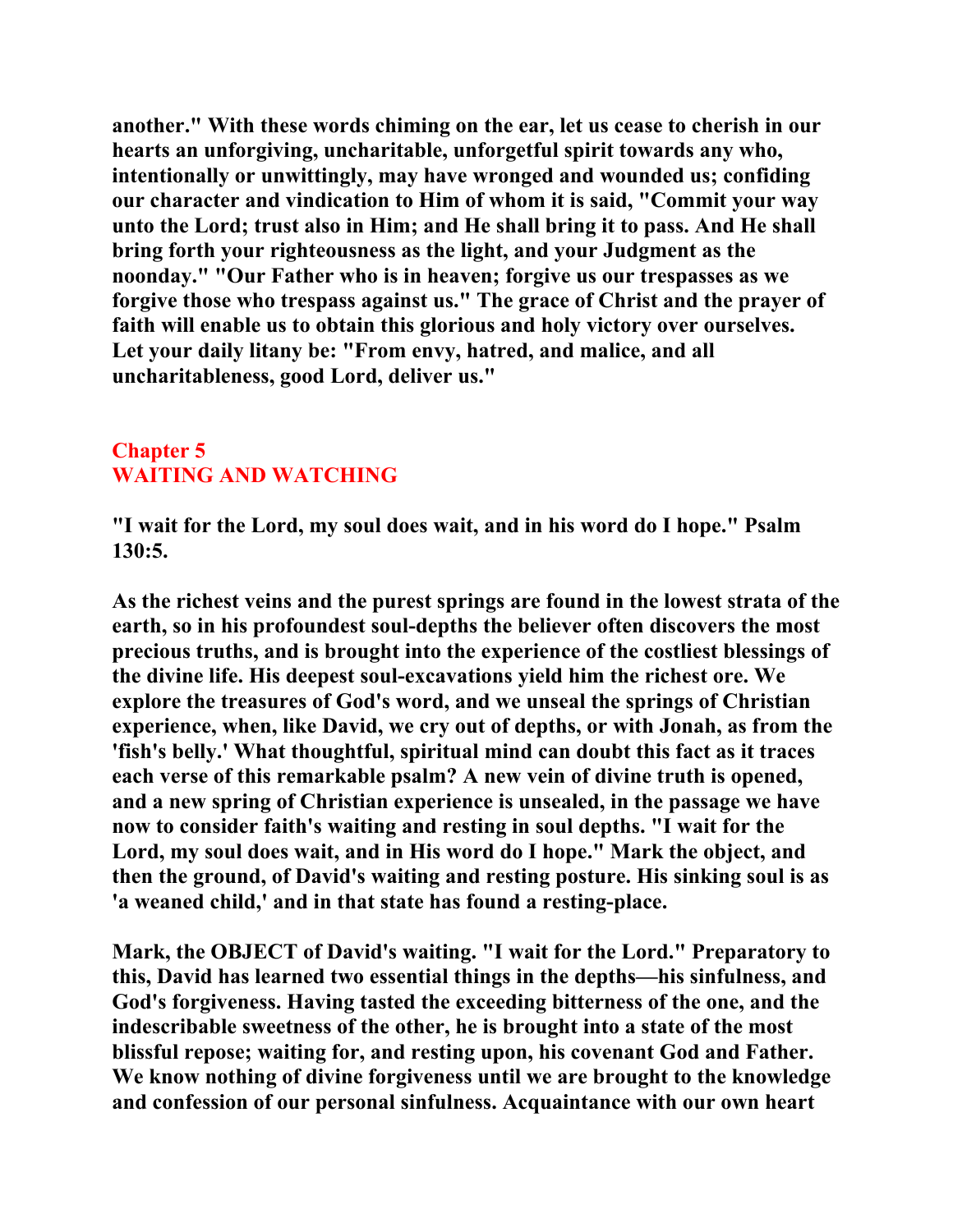**leads to an acquaintance with God's heart; a conviction that we are lost by sin, results in a conviction that we are saved by Christ. There are many religionists—religious in their own way—who are entire strangers to the wounding, and consequently are entire strangers to the healing: knowing nothing of the moral disease, they have experienced nothing of the spiritual remedy. It was not until the serpent-stung Israelite was conscious of the deadly virus flowing through his veins that he raised his eye, and rested it upon the brazen serpent uplifted in the wilderness, looking upon which he was healed. Nor is it until the Holy Spirit convinces of Satan's venomous sting, and of sin's fatal poison flowing throughout his whole being, that the soul—'ready to perish' looks in faith to Jesus, and is saved. But, we turn to this instructive verse. For whom does the Psalmist wait? "I wait for the Lord." How entirely is David divorced from the human, and how closely united to the Divine! We are so earthly that we gravitate to the earth—are "of the earth earthy;" we are so human that we cling to humanity, and make flesh our arm. And no little discipline is often required—the furnace seven times heated, and the knife of a two edge temper—before we are refined of the one and are pruned of the other. David had now found his true standing. He had fallen into great soul-straits, but, as we have shown, not below God. "The bright and Morning star" still shone resplendent above Him, and on it he fixed his believing eye. We cannot too frequently reiterate the truth, that it is impossible that a gracious soul can sink below God. There is that divine principle in him which utterly forbids it. When water ceases to seek its level, and light to flow back to the sun; when sparks fail to fly upwards, and the thirsty gazelle pants not for the water-brook, then may the living water in the soul cease to rise to the Source from where it came, and then may the divine love in the heart fail to flow back to the Heart from which it sprang.** 

**But, again we ask, For whom did David wait? Higher he could not rise—lower would have plunged him in a yet profounder depth of soul dejection. Shall we put the question negatively? He did not wait for man. Long, wearisome and disappointing had been his waiting, had the creature been the object. "Cursed is the man that trusts in man, and that makes flesh his arm." How constantly we are drawing down upon us this dire curse! We build upon the creature, hang upon it, wait for it, until we wring the last drop from it as from a sponge, and nothing is left but emptiness and aridity. Oh, if but half the time we have spent in waiting on, and in waiting for, man-and at last finding him but a wounding reed and a broken cistern—had been spent in waiting upon and for the Lord, how much more successful and how much happier we should have been! But, sweet and holy the lesson taught us by David's example: "I wait for**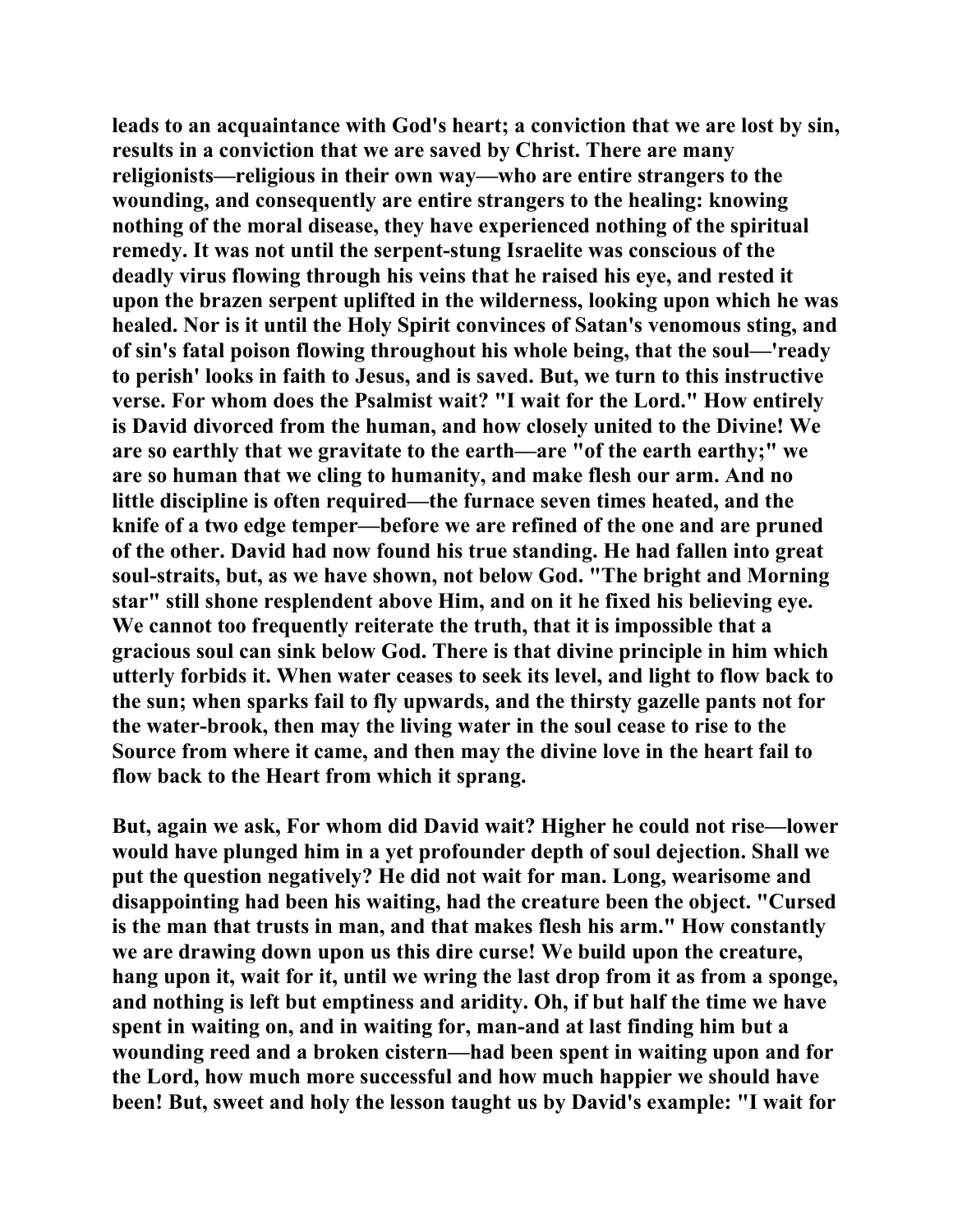**the Lord." Beyond this, as we have remarked, the soul cannot ascend; and to this Divine height every believer may rise. Nor is the flight of faith long or wearisome. The Lord is near to His people; "a very present help in time of trouble." David found it so: "You are near, O Lord." And so the Apostle: "The Lord is at hand." It is this consciousness of the Lord's nearness to us which disarms us of fear, strengthens us for service, and inspires us howsoever deeply tried and assailed—with the boldness and strength of a lion! You have, perhaps, in a time of pressing need, of deep anxiety, or of earthly expectation, been waiting for weeks or months upon man. And still you wait, and hope deferred has made you sick at heart. Turn your eye from the creature to the Creator, from man to God, from false and powerless friends to your Heavenly, all-mighty, all-sufficient Father, and you shall not be ashamed of your trust. "My soul, wait you only upon God; for my expectation is from Him." "The Lord is my Portion, says my soul: therefore will I hope in Him." Is it sweet to lean upon one we love, hanging upon his arm for support, and reclining upon his bosom for sympathy? On whose wisdom we can unhesitatingly rely, in whose love we can confidently repose? Transfer this thought to God! How unutterable the blessedness, how vast the privilege, and how happy the result, of waiting upon Him who stands to us in the relation of our Father and Redeemer; our Brother and Friend; waiting the movement of His pillar of cloud; waiting the supply of His inexhaustible providence; waiting the comfort of His unchanging love; waiting for the fulfilment of the word of promise upon which He has caused our soul to hope! "My soul waits on the Lord." There does not exist a more privileged and holy condition of the soul than that of being entirely cast upon God. When the created arm fails to sustain, and the human heart to love, when earthly props give way, and affection and sympathy have fled their last asylum, when the barrel of meal is well near exhausted, and the cruse of oil distills its last drop-oh then to exclaim, "My soul, wait you only upon God; for my expectation is from Him"—this is a privilege indeed, a privilege eclipsing all others! If the Lord permits us a measure of creature support and sympathy—and this He sometimes does—it is in gracious condescension to the weakness of our faith and the craving of our constitutional temperament. Thus He dealt with the doubting Thomas. "Reach hither your finger, and behold my hands; and reach hither your hand, and thrust it into my side: and be not faithless, but believing." Sense was thus summoned to the aid of faith, and so helps it to believe. "Lord, help my unbelief." But the highest reach, and most Godglorifying act of faith is that expressed in David's words—"I wait for the Lord." Oh count it the richest experience of the divine life when, thus weaned and divorced from creature help, you are brought to wait only on the Lord,**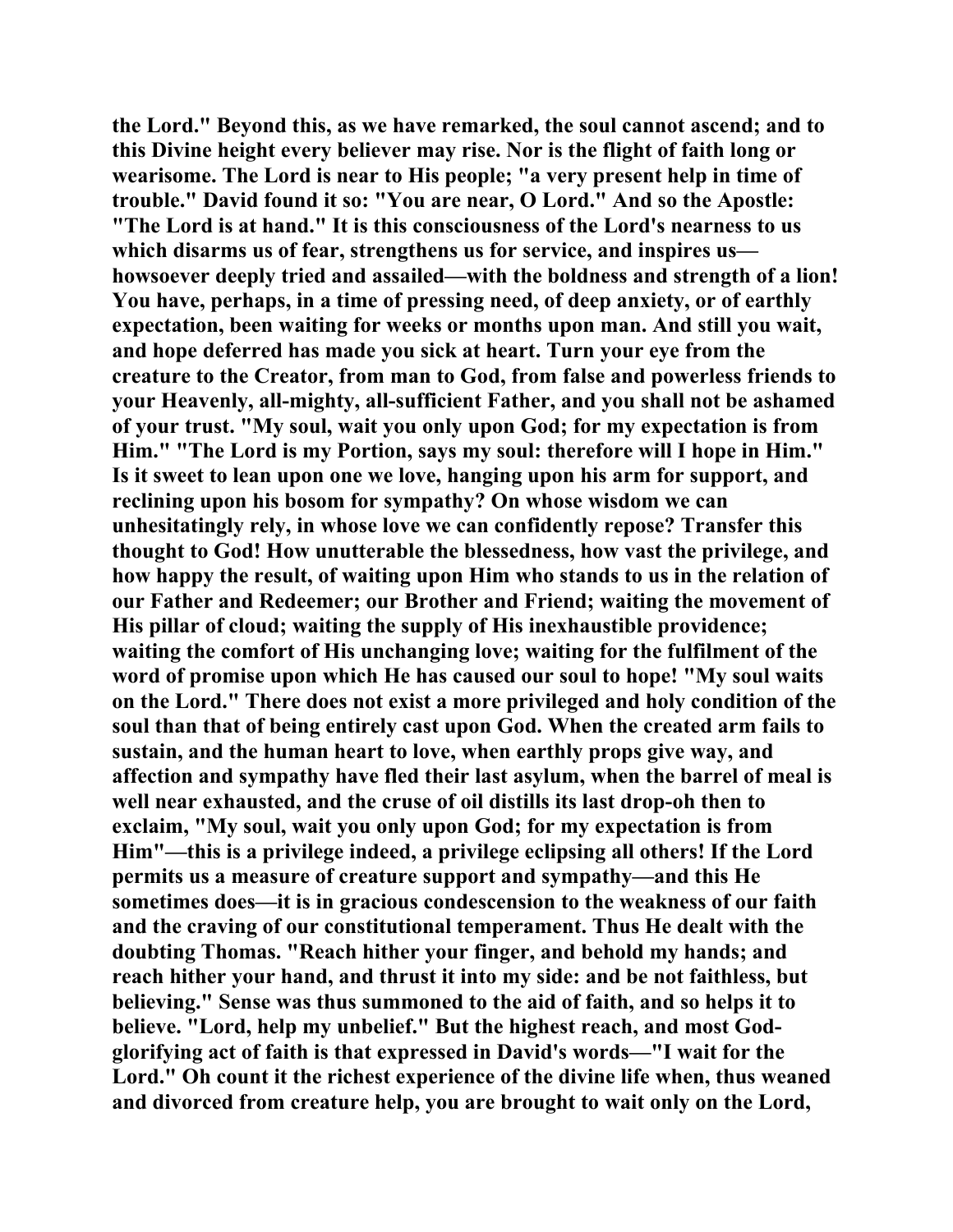**exclaiming,—"Now I have no prop, no supply, no sympathy, no comfort, but that which I find in Jehovah. I am shut up to Infinity alone: my help comes from the Lord." Passing from this rapid view of the Divine Object of David's waiting posture, let us look at the posture itself "I wait for the Lord, my soul does wait." We pronounce this a most blessed posture of the believer. It runs counter to everything that is natural, and, therefore, it is all the more a supernatural grace of the gracious soul.** 

**In the first place, it is the posture of faith. It is a believing posture of the soul. The faith of the unbeliever—if faith it may be called—hangs upon air. He that builds below God builds upon shadows. Reposing his happiness and his hope upon his intellect, his health, his family, his life, he builds it upon the 'baseless fabric of a vision.' God never intended that the creature should find its happiness outside of Himself. "My people have committed two evils: they have forsaken Me, the Fountain of living waters, and have hewn out cisterns broken cisterns, that could hold no water." But here is the gracious soul hanging in faith upon God in Christ Jesus—upon the veracity of God to fulfil His promise upon the power of God to help him in difficulty—upon the wisdom of God to counsel him in perplexity—upon the love of God to shield him in danger upon the Omniscience of God to guide him with His eye—and upon the Omnipresence of God to cheer him with His presence, at all times and in all places, his Sun and his Shield. Oh have faith in God! The moment the soul can believingly repose upon Him, it ceases to be the sport of every wind and wave of circumstance and doubt, and drops its anchor on the firm and immovable bedrock of DIVINITY. It is also a prayerful posture. To wait for the Lord is not the languid waiting of indolence and indifference. This would be practical infidelity, the presumption of unbelief. The soul waiting for God is the soul waiting upon God. "They that wait upon the Lord shall renew their strength." The Lord often shuts us up to this waiting for His interposition on our behalf, that He might keep us waiting and watching at the foot of His cross—in earnest, believing, importunate prayer. Oh, it is the waiting for the Lord that keeps the soul waiting upon the Lord! We learn the sustaining, as well as the prevailing, power of prayer when brought into this holy posture in our soul-depths. Accept that as a most needful discipline that brings you into a prayerful waiting for the Lord. There is so much in daily life to stifle the spirit and hinder the exercise of prayer, so much that interposes itself between God and the soul; that the trial, the disappointment, the pressure, the "tarrying of the vision," becomes a powerful and precious help to the soul that is shut up to the taking hold upon God alone. "Be anxious for nothing; but in every thing by prayer and supplication with thanksgiving let**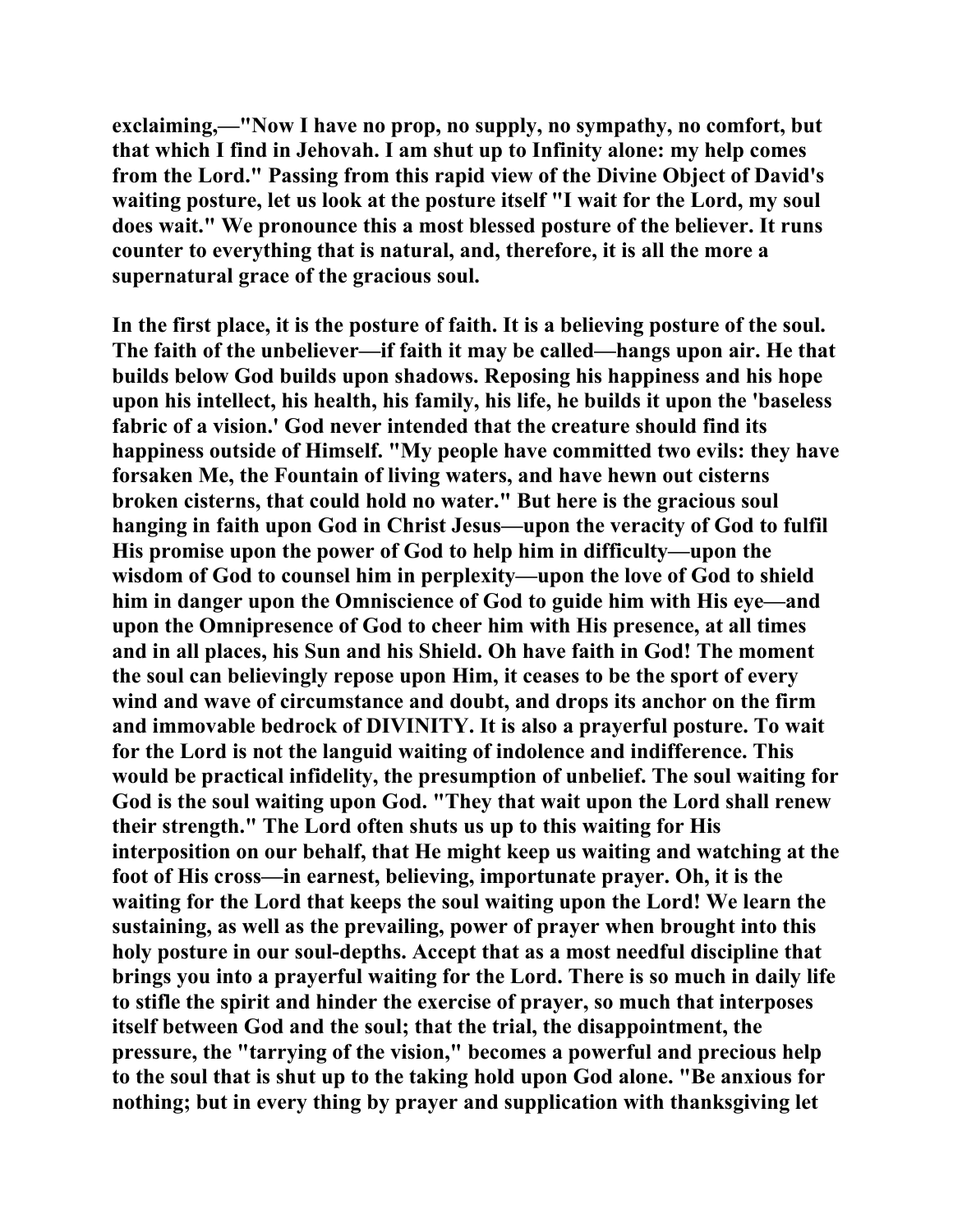**your requests be made known unto God. And the peace of God, which passes all understanding, shall keep your hearts and minds through Christ Jesus." How instructive and precious are these words! There is first, the Prohibition—"Be anxious for nothing," anxious only to please God, and casting all other care upon Him. There is secondly, a Precept—"In every thing by prayer and supplication with thanksgiving let your requests be made known unto God." Give yourself to prayer, take hold on God, and with supplication blend the incense of grateful, prayerful thanksgiving. There is thirdly, the Promise—"And the peace of God, which passes all understanding, shall keep your hearts." How rich and how comforting! Walk in the prohibition, obey the precept, and God will fulfil the promise! All this is involved in David's soul-posture—I wait for the Lord, my soul does wait."—It is also the posture of a patient waiting for the Lord. "I waited patiently for the Lord, and He heard my cry." There is not a more God-honoring grace of the Christian character than patience—a patient waiting on and for the Lord. Impatient of God's delays which we must ever remember are not God's denials—we cast about for means and ways of deliverance other than those in strict harmony with God's word and in simple confidence in His power. An impatient spirit kept Moses out of Canaan. An impatient act, an impatient word, what evil has it wrought!** 

**But, to wait for the Lord and upon the Lord—His time of answer, His way of deliverance, His source of supply unburdens the mind of a thousand corroding anxieties, dislodges from the heart countless trembling fears, and preserves the feet from rushing into worldly, carnal expedients of relief, which would but plunge the soul into yet lower depths of difficulty and distress. Oh, cultivate this holy posture of a patient waiting for, and upon, the Lord! It is that Christian grace, the fruit of the Spirit, which will enable you to bear with dignity, calmness, and submission the afflictive dealings of your Heavenly Father, the rebuke of the world, and the wounding of the saints. In patience you will possess your soul, in patience you will suffer, and in patience you will do God's infinitely wise, holy, and approving will. It will strengthen you also in your work for the Lord. "By patient continuance in well-doing," you will "seek for glory, honor, and immortality, and eternal life." "Rest in the Lord, and wait patiently for Him." And whether buffeted for your wrong-doing, or for well-doing, you take it patiently, this is acceptable to God. Lord, endow us with this Christ-like grace of patience—patiently waiting the time and the way of Your interposition; patiently waiting you say to our soul, "I am Your salvation." "It is good that a man should both hope and quietly wait for the salvation of the Lord."**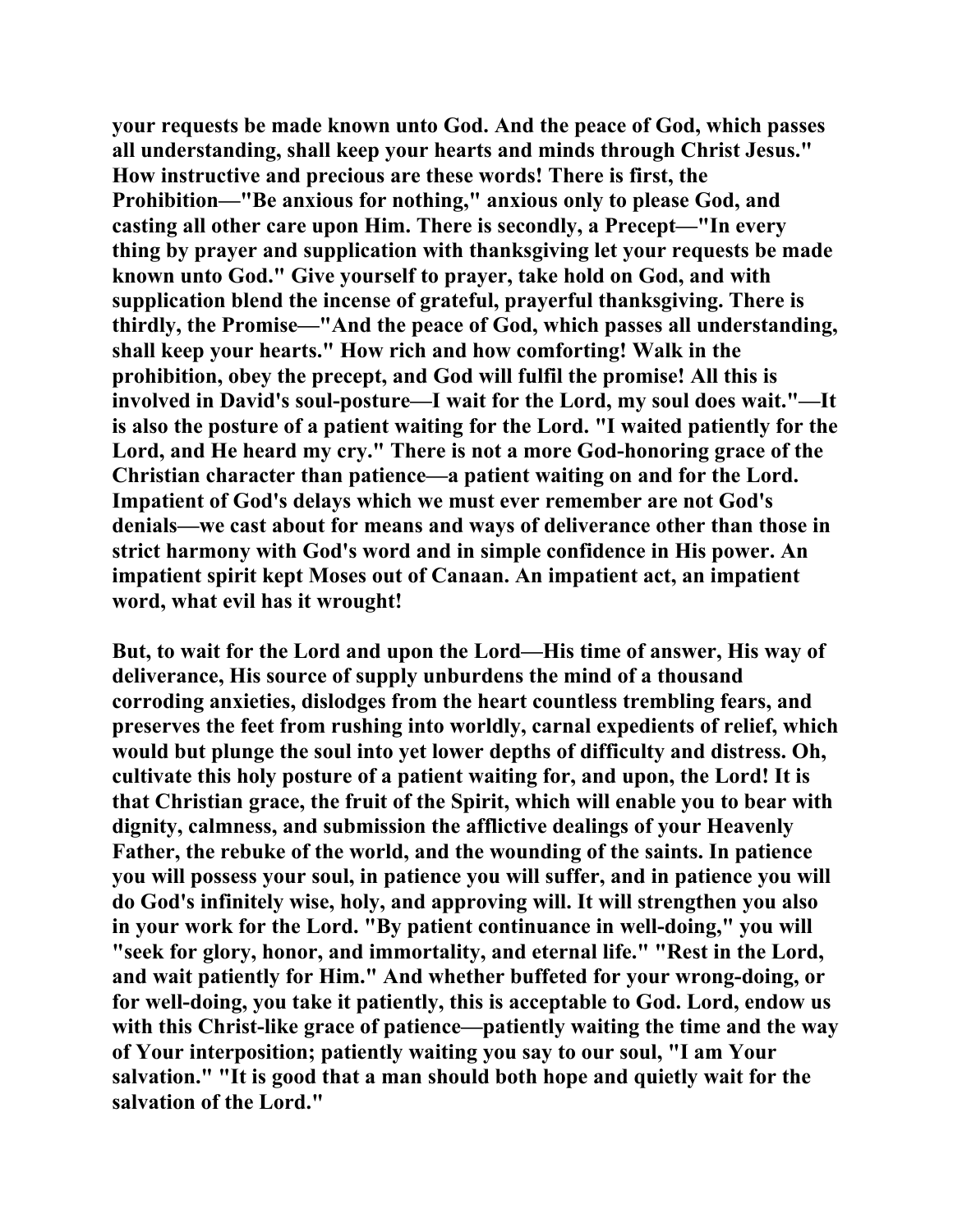**It is the posture of rest. A soul-waiting for the Lord, is a soul-resting in the Lord. Waiting and resting! Wearied with traversing in vain the wide circle of human refuges—coming to the end of all your own wisdom, strength, and resources your uneasy, jaded spirit is brought into this resting posture of waiting on, and waiting for, the Lord; and thus folds its drooping wings upon the very bosom of God. Oh how real and instant the rest found in Jesus! Wayworn and footsore, toil-worn and garment-stained, battered with many a tempest and buffeted with many a wave, burdened, sinking, fainting, you have come to Jesus, and with the beloved disciple reclined your head upon His bosom; and, lo! in a moment the wind ceased, the billows slept, all was perfect peace and unruffled repose, and there was a great calm; and then, with the wondering mariners, you exclaim: "What kind of man is this, that even the winds and the sea obey Him!" Oh, there is no rest for the burdened, no peace for the anxious, no joy for the desponding, but faith in a divine, personal, and gracious Savior. Reposing in Him, however profound the depths of the soul, dark the clouds that drape it, or surging the waters that overwhelm it, all is sunshine and serenity within. No external circumstances touch the under current of divine peace, which flows on in silvery sweetness, calm, unruffled, undisturbed. "When He gives quietness, who then can make trouble?" "The voice of the Lord is upon the waters," full of majesty, power, and tenderness, commanding, curbing, stilling them. "You will keep him in perfect peace whose mind is stayed on You, because he trusts in You." For what, beloved, are you waiting on the Lord? Are you waiting for the application of pardoning grace? No poor soul ever waited for God's absolution and waited in vain. If the Lord the Spirit has given you an insight of the evil of your nature, of the sinfulness of your heart, and a consequent contrition and sorrow, you are nearer to the joy of His salvation than ever Hagar was to the well of water flowing at her side. The Lord open your eye of faith to see it! O Lord, say unto my soul, I am your salvation! Are you waiting the answer to prayer? You shall not wait in vain. As soon will He cease to be God as cease to hear and answer the prayers of His saints. Prayer has an appointed time; though it tarry, wait for it. God's time is always the best and most opportune. He is never one moment too soon, nor one moment too late; never before, and never behind His time. "The vision is yet for an appointed time, but at the end it shall speak, and not lie: though it tarry, wait for it; because it will surely come, it will not tarry." Pray on, you seeking one; pray on, you child of sorrow; and if your petition is not immediately granted, learn that its tarrying is not its refusal, but meant only to test your sincerity, intensify your earnestness, invigorate your faith, and glorify your God.**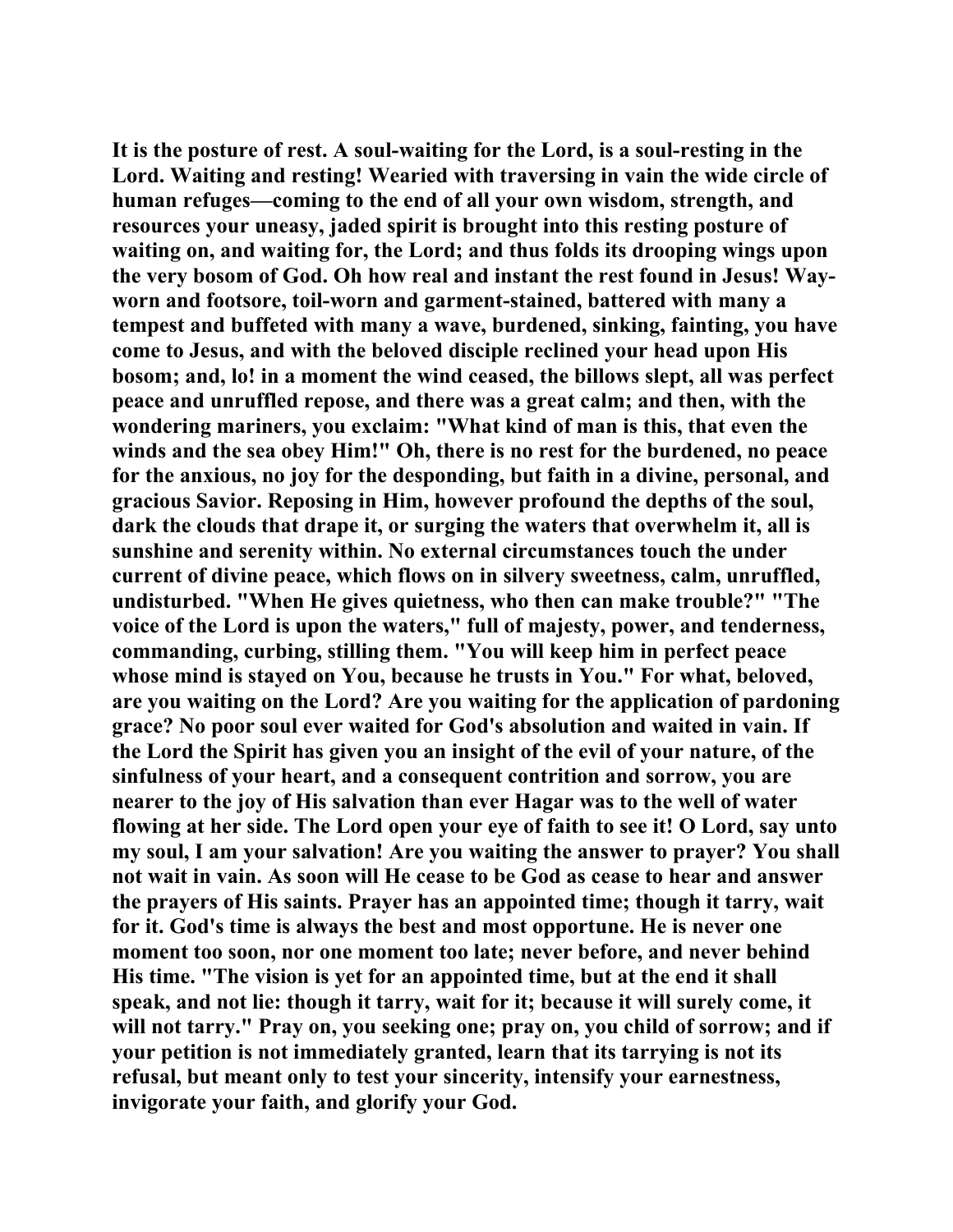**Perhaps, in deep affliction and sorrow, you are waiting and watching for the "Consolation of Israel." Be it so. As sure as He came—though in infantile form—to the holy watchers in the temple, so sure will He come to you; and when, like the aged Simeon, you clasp Him in joy to your heart, with him you will be ready to exclaim, "Now, Lord, let You Your servant depart in peace!" Only wait until the crucible has melted, and the furnace has refined, and the rod has blossomed; only wait until affliction has accomplished its purpose, and sorrow has fulfilled its mission; and then Jesus, the "Consolation of Israel," will heal what He has made sore, and bind up what He has wounded, pouring into your desolate, bleeding heart the oil and the wine of His sympathy and love. We reach the ground of the Psalmist's waiting upon the Lord: "And in His word do I hope." Here is the only sure basis of faith and hope of the gracious soul, sinking in its profound and fathomless depths. God's word is the only plank to which faith clings, and clinging to which, will float the tempest-tossed, wave-buffeted soul safe to the shore. It is in God's word, and not man's, the believing soul hopes. Forever His word is settled in Heaven! Heaven and earth shall pass away, but not one word of God shall fail. God's word is truth. "All the promises of God are yes and Amen in Christ Jesus." The believing, sinking soul trusts in nothing human, in nothing visionary, when it trusts in the revealed word of God. All other foundations are but as the shifting, treacherous sand. All expectation is visionary and delusive but that which draws its inspiration from, and rears the structure of its hope upon, the eternal, unchangeable word of the living God. God's revealed word is a divine, immortal rock, building upon and hoping in which, the soul shall before long spring from its lowest depth to its loftiest height, chanting its "new song before the throne of God and the Lamb."** 

**Oh! whatever else fails you, cling to God's word. Part with all yes, with life itself—rather than part with it. "Cast not away your confidence which has great recompense of reward."** 

**"This Book, this holy Book, on every line Marked with the seal of high Divinity; On every leaf bedewed with drops of love Divine, and with the eternal heraldry And signature of God Almighty stamped From first to last; this ray of sacred light, This lamp from off the everlasting throne, Mercy took down, and in the night of Time**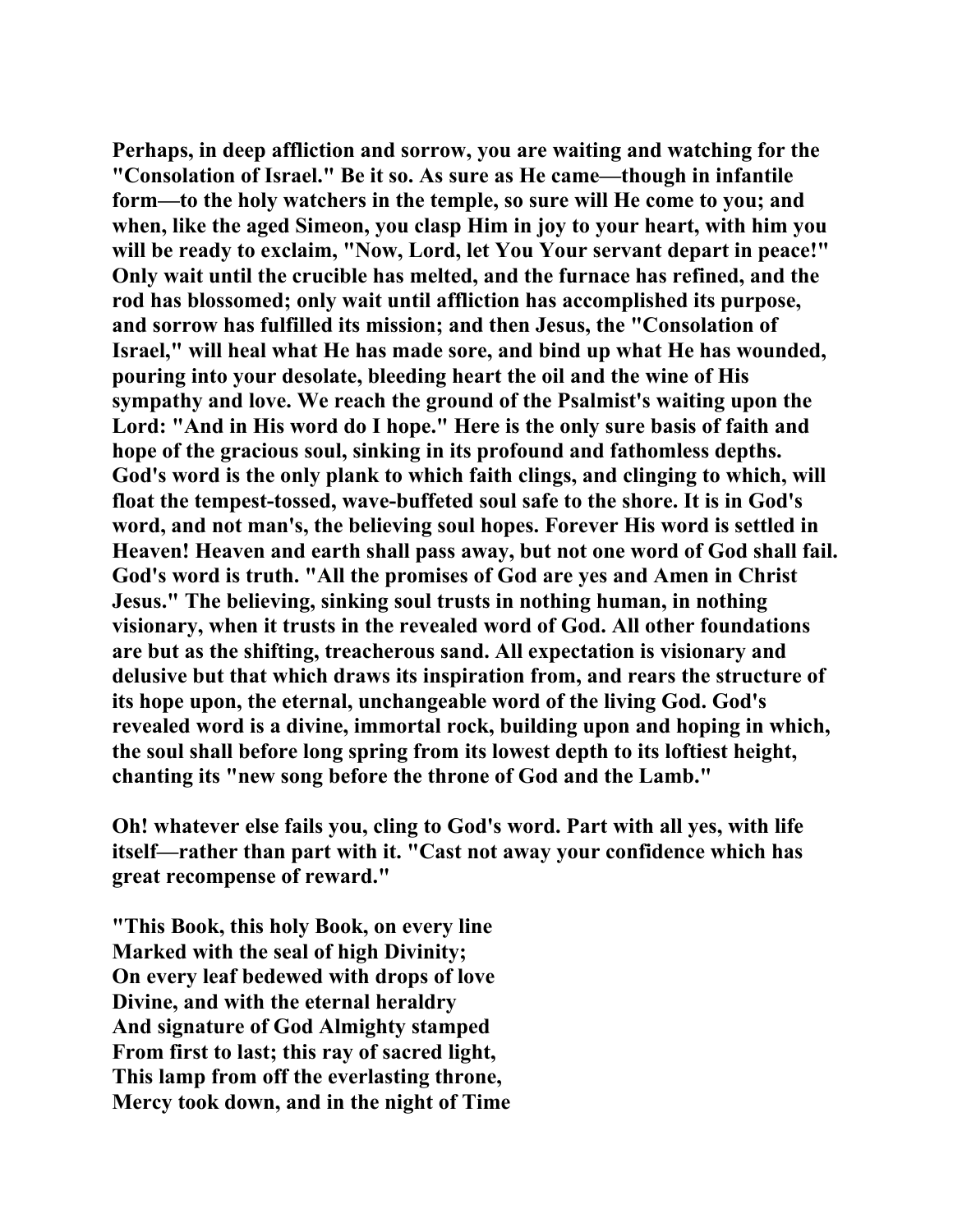**Stood, casting on the dark her gracious bow; And evermore beseeching men with tears And earnest sighs to read, believe, and live."** 

## **Chapter 6 WATCHING FOR THE MORNING**

**"My soul waits for the Lord more than those who watch for the morning: I say, more than those who watch for the Morning." Psalm 30:6.** 

**Having dilated upon the waiting posture of the Psalmist's soul, we now approach the consideration of its profound intensity. "My soul waits for the Lord more than those who watch for the morning: I say, more than those who watch for the morning." The image is exquisitely poetical, as it is singularly expressive. The natural morning is, perhaps, the most beautiful, and to many the most welcome, part of the day. To the languid and weary invalid it is especially and indescribably so. The night, it may be, has been long and dreary; sleep has fled the pillow, pain has tortured the limb, and the whole network of nerves quivers with indescribable suffering. But yet more distressing than this: the mind, in close sympathy with the body, still more acute has been the mental restlessness and disquietude of the night watches. It is an acknowledged phenomenon that, every material object and spiritual conception assumes a more distorted form and a darker hue at night than at any other season. The circumstances of life, the events of providence, the discipline of God, all borrow from its gloom and solitude their shape and complexion.** 

**The physical and the mental thus in the closest and most painful sympathy, oh, how the invalid, weary and exhausted, longs for the morning! How welcome the first trembling streak of light—the first soft blush of day! And when the night-lamp (the moon) expires, and the morning dawns bright and cheering, how exquisitely lovely and welcome its advent! The air laden with a thousand odors, the flowers sparkling as with countless diamonds, all nature robed in virgin beauty, and vocal with the lark's morning hymn of praise, the whole scene presents a picture which the imagination may conceive, but which the pencil and the pen fail to portray. For the advent of this scene the sick one, weary and faint, longs and watches. "Those who watch for the morning."** 

**Passing from this sketch of the** *natural* **morning, we are prepared to**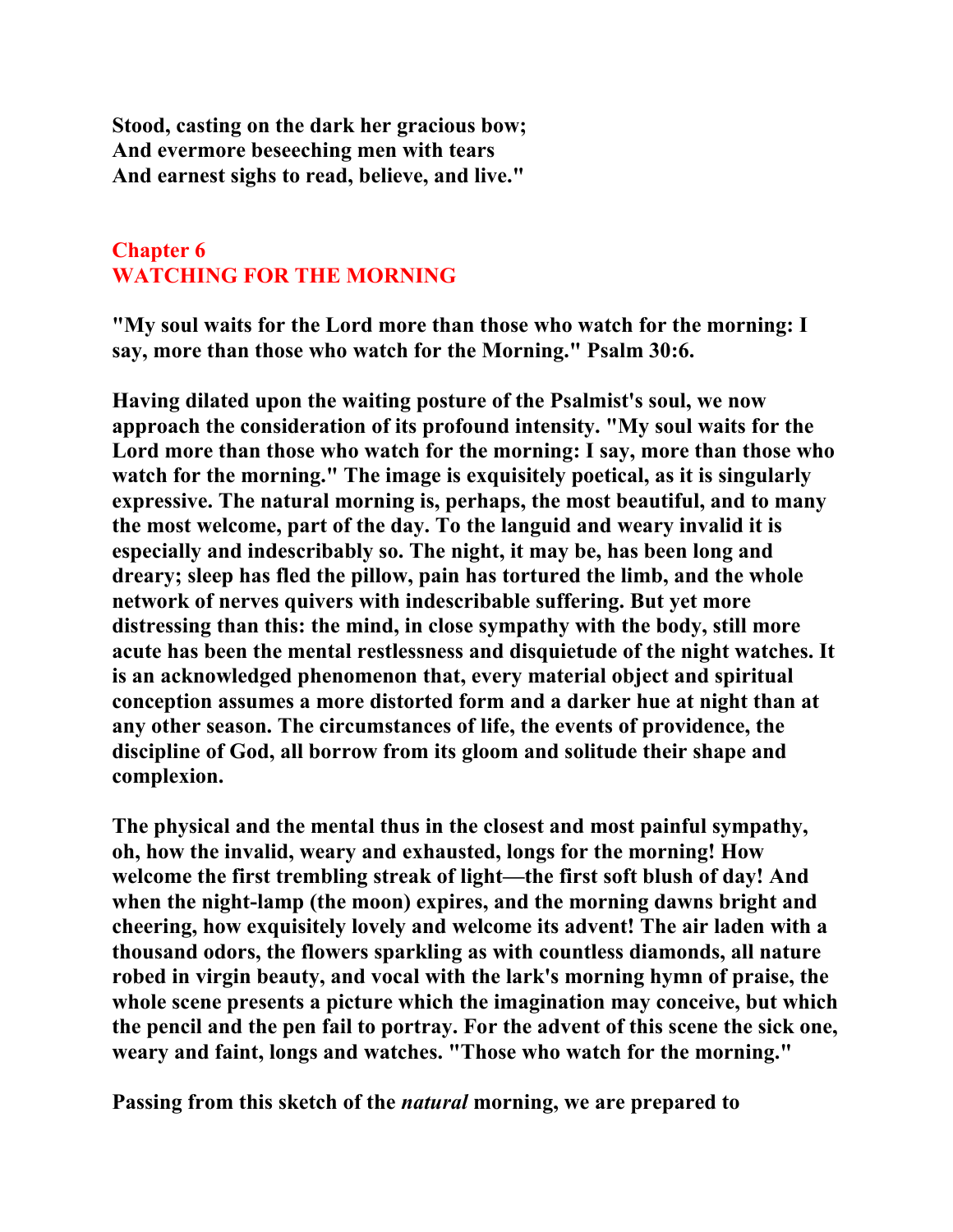**contemplate the** *spiritual* **morning of the soul. There are various spiritual mornings in the history of the Church of God, collectively and individually, on which it may be profitable briefly to meditate. The First Advent of our Divine Lord was the most significant and momentous morning of all that succeeded. What a fact in the history of the world when the "Bright and Morning Star" first appeared, heralding the rising of the "Sun of Righteousness." Up to that moment the moral world was wrapped in the profoundest Egyptian darkness. And yet, at no former or even later period of its history had philosophy, science, and art attained to so pre-eminent a standard of perfection.** 

**Let the history of Greece and of Rome testify. Sensible of the profound degradation of the people, the appalling ignorance and vice into which the most classic and civilized nations were plunged, men arose fired with the intense desire to dispel the one and to reform the other. They speculated, philosophized, and moralized.** *Science* **developed its mysteries, are unveiled its splendors,** *philosophy* **discoursed,** *eloquence* **thundered, and** *poetry* **sang, but all to no effect. The multitude remained sunk in stolid ignorance, pagan superstition, and degrading sin. "The world by wisdom knew not God." It was at this crisis, when the wisest of the world's philosophers—Socrates and Plato for example—acknowledged that, as the state of the people then was, there was no human means of reforming them; sighing for a revelation, they expressed a hope, and even an expectation, that God would at some future time make such a discovery of Himself, and such a revelation of His will, as would dispel the cloud of darkness in which they were involved.** 

**It was at this juncture, when the night of the world was the darkest, lo! the Sun of Righteousness arose with healing in His wings! Oh, what a glorious morning was this! Then was the magnificent prediction concerning Him fulfilled—"And He shall be as the light of the morning, when the sun rises, even a morning without clouds." "And there were in the same country shepherds WATCHING FOR THE MORNING abiding in the field, keeping watch over their flocks by night. And, lo, the angel of the Lord came upon them, and the glory of the Lord shone round about them: and they were very afraid. And the angel said unto them, Fear not: for, behold, I bring you good tidings of great joy, which shall be to all people. For unto you is born this day in the city of David a Savior, which is Christ the Lord." Then was heard the angels' advent anthem which broke in the sweetest music over the plains of Bethlehem—"Glory to God in the highest, and on earth peace, good will to men."**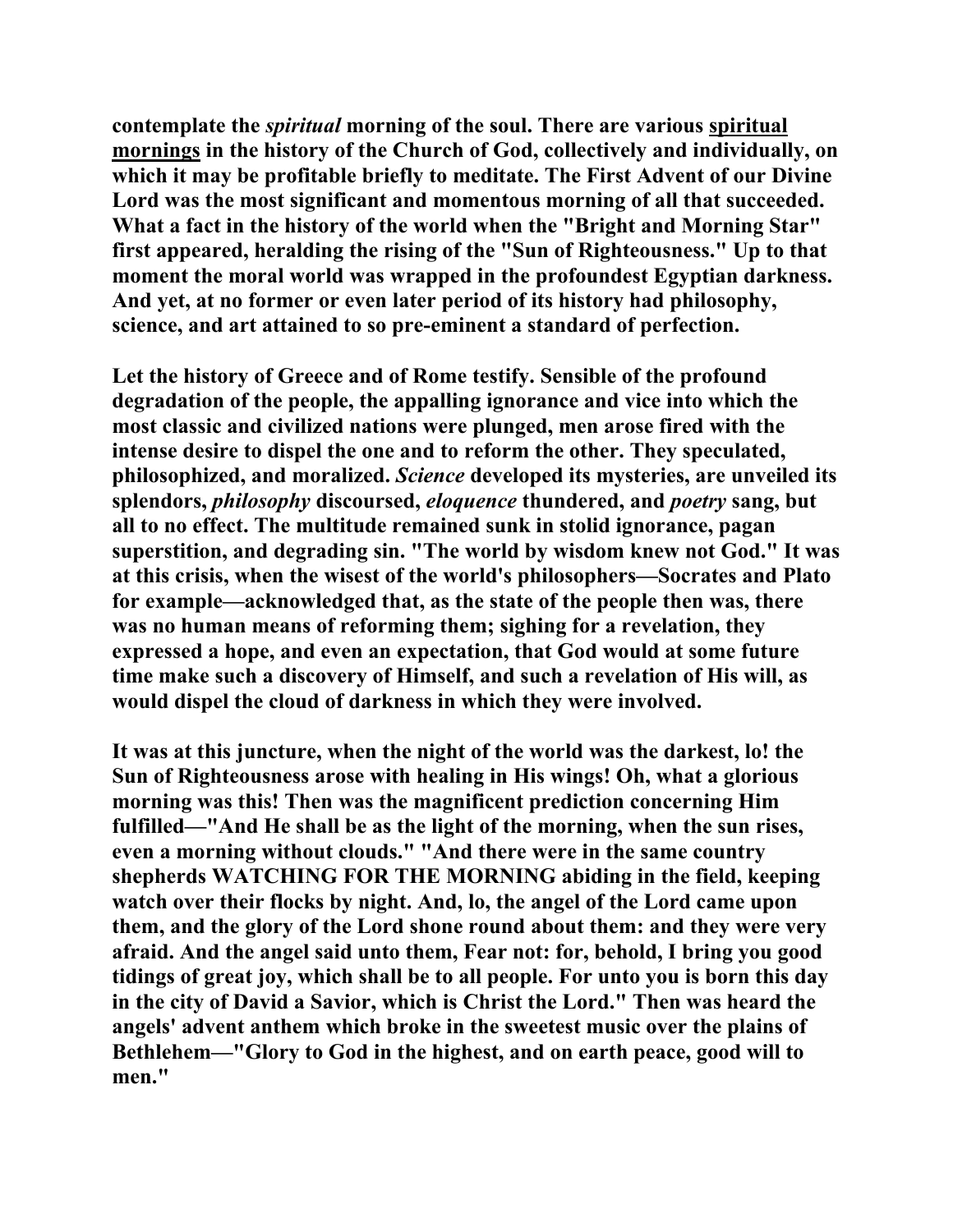**Let us in faith often go to Bethlehem, and muse upon that wonderful thing that has come to pass—"The Ancient of days" becoming an infant of days! "God manifest in the flesh." May this advent-morning of joy dawn upon us! May this "day-spring from on high" visit our souls, translating us from darkness into light, from the children of the night into the children of the day! And what is the new creation in conversion but the dawn of morning to the soul? The greatest change in individual character, the most momentous event in its history, is, the advent of the day of grace in the soul. The creation of myriads of worlds is nothing in comparison. God created the universe out of nothing; but in conversion God has to uncreate before He creates the soul anew—to pull down before He builds up, to kill before He makes alive. Until this auspicious era dawns, until this day of grace breaks, all is spiritual darkness; the night of sin, of ignorance, and of enmity against God supremely reigns. The eyes of the understanding are closed, the veil is on the heart, and the whole soul is wrapped in a pall of more than Egyptian darkness. But, the new creation's morning comes. He who at creation's dawn said, "Let there be light"—and light was,—in the new creation speaks the word, "Let there be light,"—and light is. Jesus Christ, the Sun of Righteousness, rises upon the soul, scatters the clouds of spiritual ignorance, sin, and unbelief; and, lo! the day dawns, and the brightest morning that ever broke upon the soul fills it with the joy and radiance of a new creation. "If any man be in Christ Jesus, he is a new creature (new creation): old things are passed away; behold, all things are become new." With the solemn, startling fact confronting us— "Except a man be BORN AGAIN, he cannot see the kingdom of God," how essential and momentous does this morning of grace in the soul appear!** 

**And when to this positive condition we contrast the negative that,** *baptism* **is not conversion; and that, the** *Lord's Supper* **is not conversion; and that, a**  *reformation of life* **is not conversion; that,** *an intellectual acquaintance with the truth* **is not conversion; that,** *works of beneficence and deeds of charity* **are not conversion—that, with all this the night of spiritual darkness may still envelop the soul, unbroken and unillumined by a solitary ray of spiritual, quickening, saving light with what overpowering solemnity do the Savior's words fall upon the ear—"Marvel not that I said unto you, YOU MUST BE BORN AGAIN." "It is the Spirit that quickens; the flesh profits nothing." "So is every one that is born of the Spirit."** 

**But, oh—we repeat—how bright and blessed this day-dawn of grace! If the sunrise in creation is a scene of surpassing loveliness, its beauty and splendor pale before the glory of the new creation in the soul. Its advent may be faint**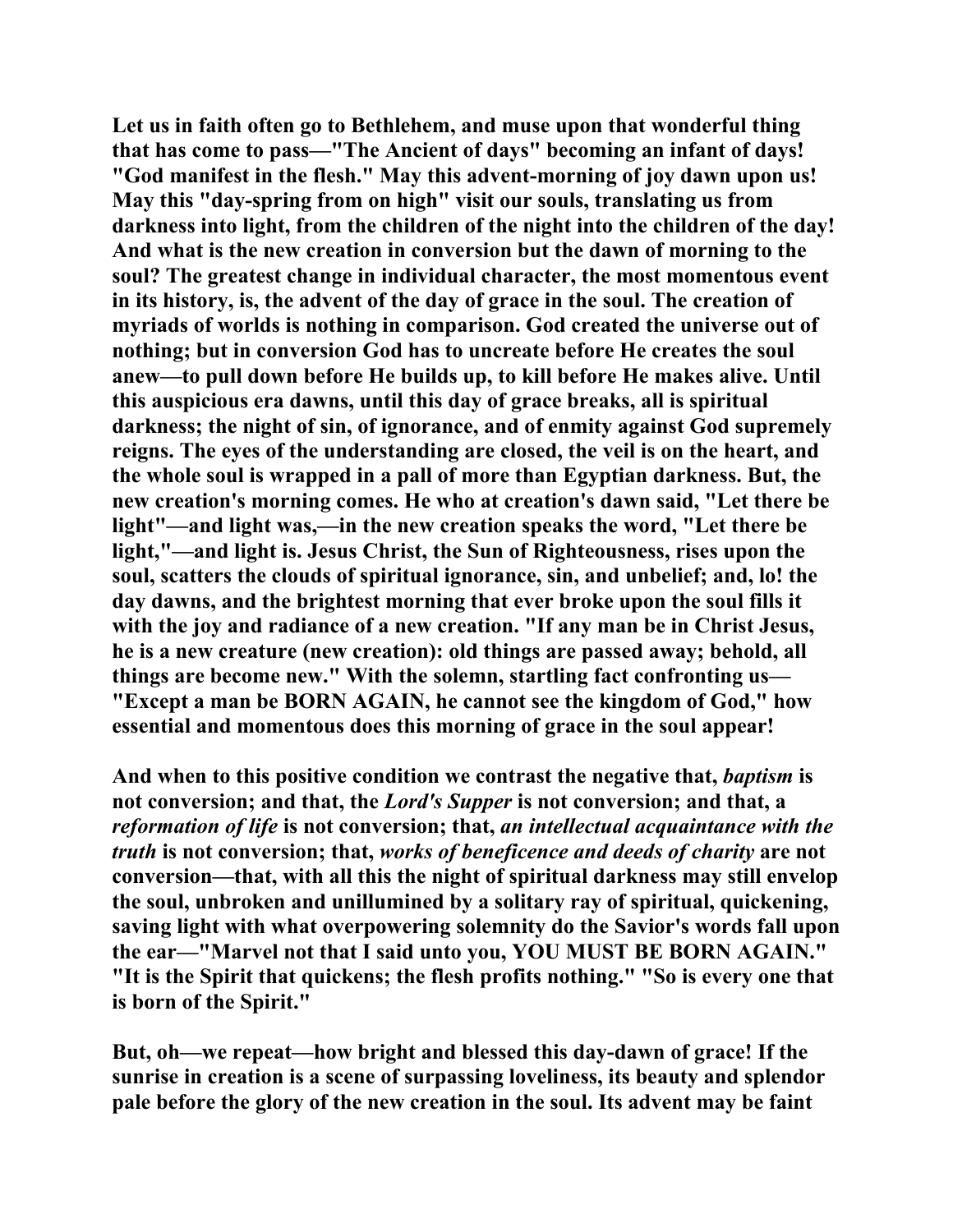**and gradual. For the most part—except in seasons of especial outpouring of the Spirit, when, as it were, a nation is born in a day—conversion begins from the most incipient stage, and by slow and almost imperceptible degrees advances to maturity.** 

**The analogy of nature suggests this idea. It is said that, the darkest period of night is that which borders the closest on the break of day. May not this phenomenon furnish an illustration of our thought? How often does conversion transpire at a time when the subject appears the farthest from the day of grace, and yet, perhaps, in reality the nearest! The cup of iniquity is brimmed and running over; the unhappy servant of sin has reached the end of the tether; Satan, the Pharaoh of this world, has demanded of his oppressed and down-trodden slave, the full toll of bricks without the straw—in other words, some task of heinous iniquity, for the performance of which both the physical and mental powers are in capacitated. Sin has exhausted its powers of invention; iniquity has reached its height of guilt; the world can offer no new attractions of folly; infidelity has achieved its boldest stroke; and the unhappy victim, abandoning all hope of amendment, has made 'a covenant with death, and with hell is at agreement.'** 

**It is then that Jesus of Nazareth passes by. It is then the darkest hour of the moral night that the first ray of the Divine Sun breaks upon the soul. Some startling providence, or some impressive sermon, some personal appeal, or some spirit-stirring volume—perhaps a page of God's own word-has roused the soul from its deep sleep of death, and starting from its unconsciousness and its dreams, wakes to behold the dawn of a new day, a new life, a new creation, a new world! O blissful moment when Jesus thus enters the soul, scattering all the clouds of ignorance and sin, of atheism and unbelief, of selfrighteousness and worldly folly; and, creating for Himself a new orbit, henceforth fills and floods its entire being with the life and radiance of his grace, glory, and love.** 

**At creation's dawn the "morning stars sang together for joy;" but sweeter far the music of angels when the 'new creation,' emerging from its chaos of darkness and death, floats into being, instinct with life, glowing with beauty, and melodious with song—God's holiest, greatest, and most sublime work!** 

**"That was a time of wondrous love, When Christ my Lord was passing by; He felt His tender pity move,**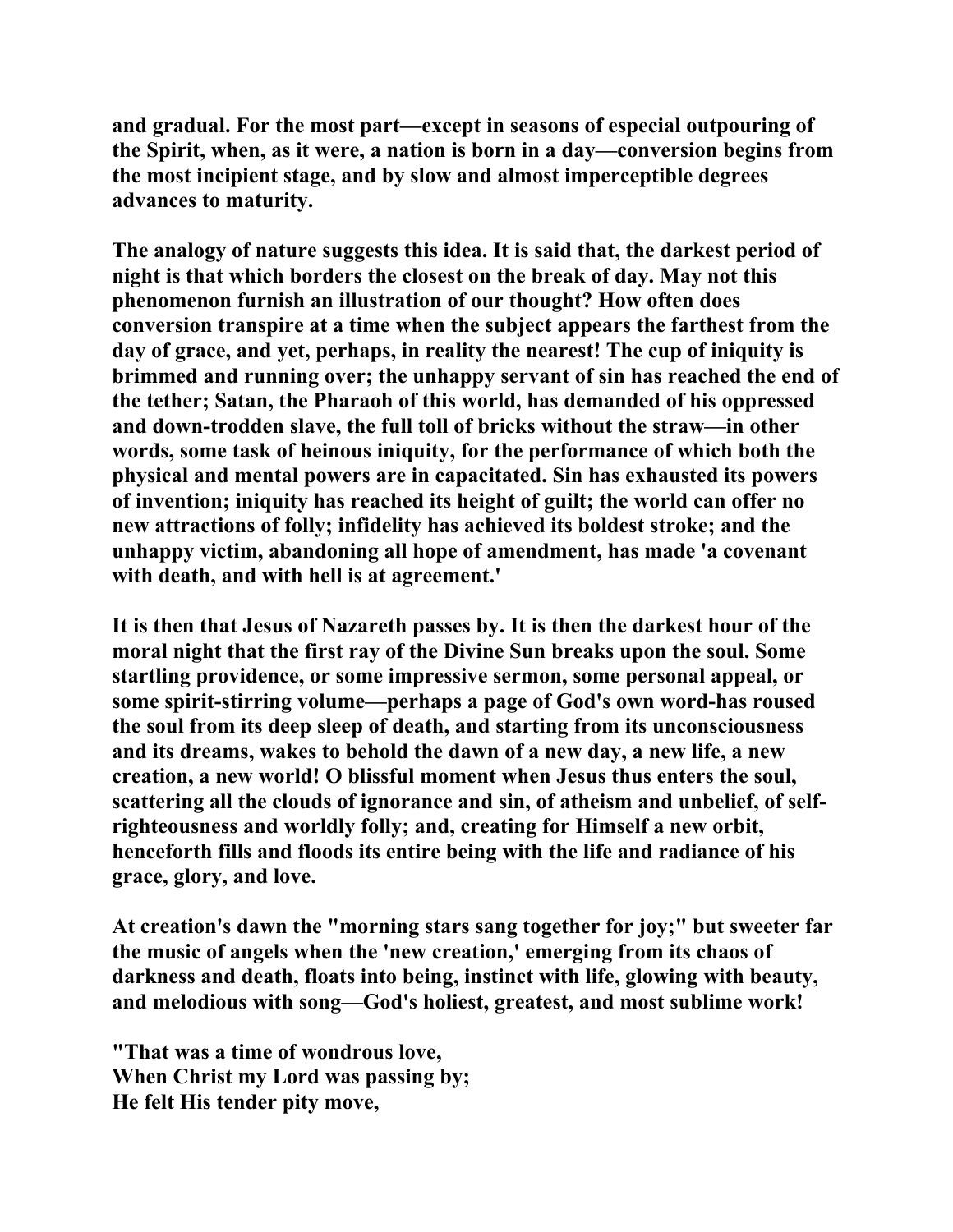**And brought His great salvation near.** 

**"Guilty, and self-condemned, I stood, Nor thought His mercy was so near; When He my stubborn heart subdued, And planted all His graces there.** 

**"My eyes were sealed, the shades of night Over all my mental powers were drawn; He spoke the word, 'Let there be light!' And straight the day began to dawn."** 

**Perhaps, my reader, you are anxiously watching for this bright morning of grace? The night of your soul has been long and dreary. Sick of sin, of self, and of the world, you sigh, and long and look for the dawn of a new existence, a higher life, another world in which you may no longer live for self, but for God; no more for time, but for eternity. Oh welcome this longing, this watching, this looking, as heralding the daybreak of grace to your soul! The first light of morning is very soft, the first blush of day very faint. So, ofttimes, is it with the day-spring from on high in the soul. And yet, faint and trembling as is the first ray of spiritual light, it yet is as really, as essentially day, as when shining in its noontide splendor.** 

**The most imperfect consciousness of sin, the first serious thought—a sigh, a tear, a desire, an upward glance of the eye—are harbingers of the dawn of that "shining light" in the regenerate soul "which shines more and more unto the perfect day." Wait on, watch on, you Christ-longing, Christ-seeking soul! for you shall not watch and wait in vain. The Savior's promise is—"Ask, and it shall be given you; seek, and you shall find; knock, and it shall be opened unto you."** 

*Every weeping Christ-seeker shall be a rejoicing Christ-finder***; for, 'the Lord has not said to the seeking seed of Jacob, Seek my face in vain.' Pray on, and watch on, until Jesus manifests Himself to your soul, and the Sun of Righteousness has risen upon you with healing in His wings.** 

**And then, there is a more advanced stage of the Christian life the watching for the morning in the night-season of afflictive dispensation. Every child of God has his night of sorrow and of tears. The mournful experience of the Psalmist is often reproduced in that of many of the Lord's people. "I am weary with**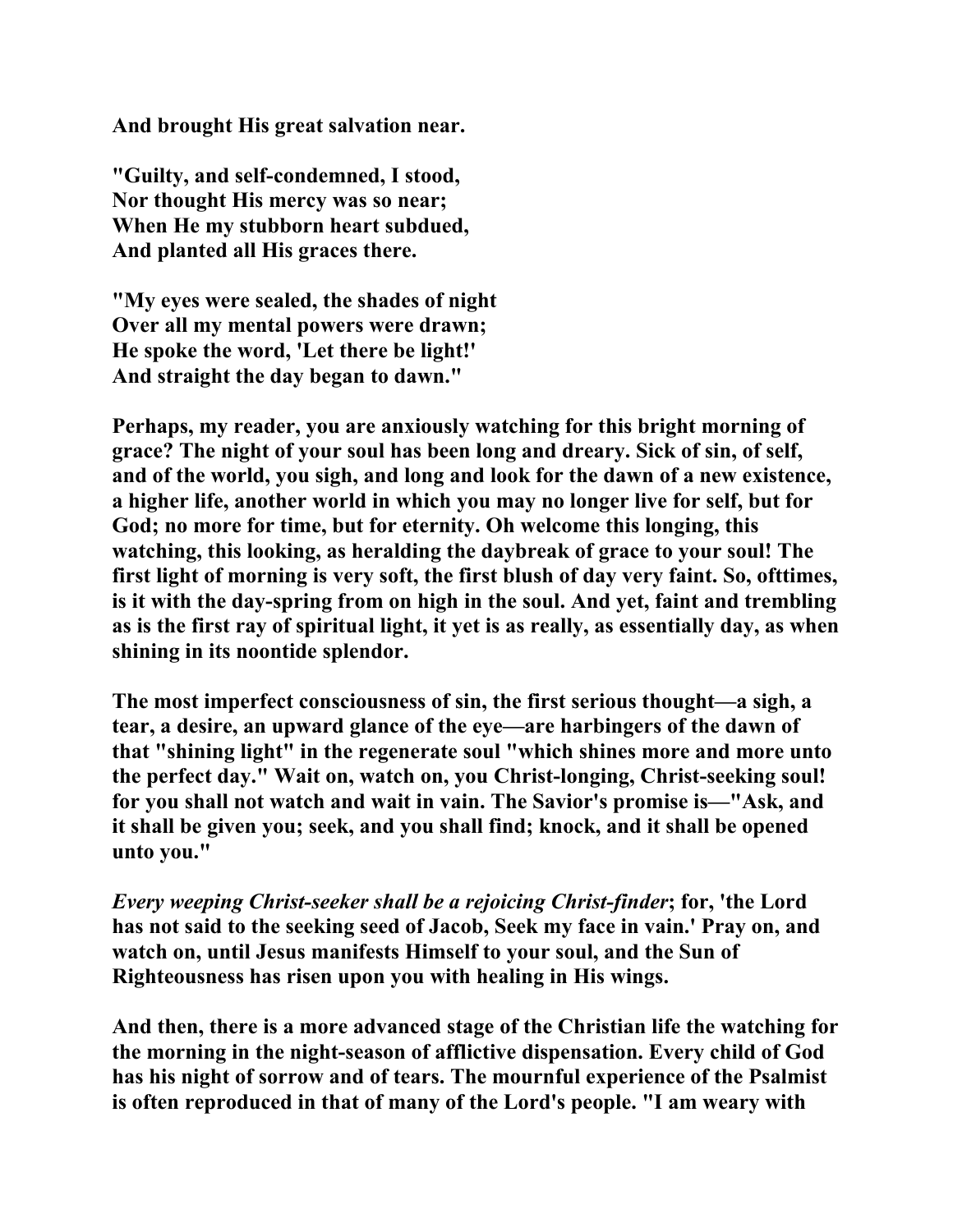**my groaning; all the night make I my bed to swim; I water my couch with my tears." "My sore ran in the night, and ceased not: my soul refused to be comforted." "With my soul have I desired You in the night." "I meditate on You in the night watches."** 

**Who among all God's saints are exempt from this long, dreary night of weeping? The Lord of saints Himself was not. His whole life—from the moment of His birth in the stable, to the hour of His death upon the cross was one unbroken night of weeping.** 

**"From Bethlehem's Inn to Calvary's Cross, Affliction marked His road, And many a weary step He took To bring us back to God."** 

**"Born of a woman, and made under the law," our Divine Lord, the moment His infant feet pressed our earth, came under the curse, began His work of obedience, and wove the first thread of that seamless, stainless Robe of Righteousness for the full and free justification of His believing people; which, when completed, He dyed in the purple stream of His own heart's blood upon the cross. "He was a man of sorrows, and acquainted with grief."** 

**Beloved, you are, perhaps, now in a measure assimilated to your suffering Lord. It is with you a night of grief and solitude, of weeping and watching. God has smitten you. The hand of the Almighty is upon you. What is the cup your Father has given you to drink? Have riches fled? has health faded? have friends changed? has death bereaved? Are earthly hopes blighted? worldly expectations disappointed? human schemes frustrated? Is your path shaded? your life lonely? your actions misunderstood? your motives misconstrued? your work unrewarded? your sensibilities wounded? your spirit crushed? Be it so. Jesus passed through all this before you, and you are but treading the lonely, tearful path He trod; and now, like Him, you are "one that watches for the morning."** 

**Oh how you long for the first ray of light, for the first dawn of day—the morning of joy that will assuredly succeed your night of weeping! Nor shall you watch in vain! Such is the divine promise in which you are permitted and invited to hope. "Weeping may endure for a night, but joy comes in the morning." That was a long, dark night of weeping with the dear disciples tossed upon the broken waters of the lake. "It was the fourth watch of the**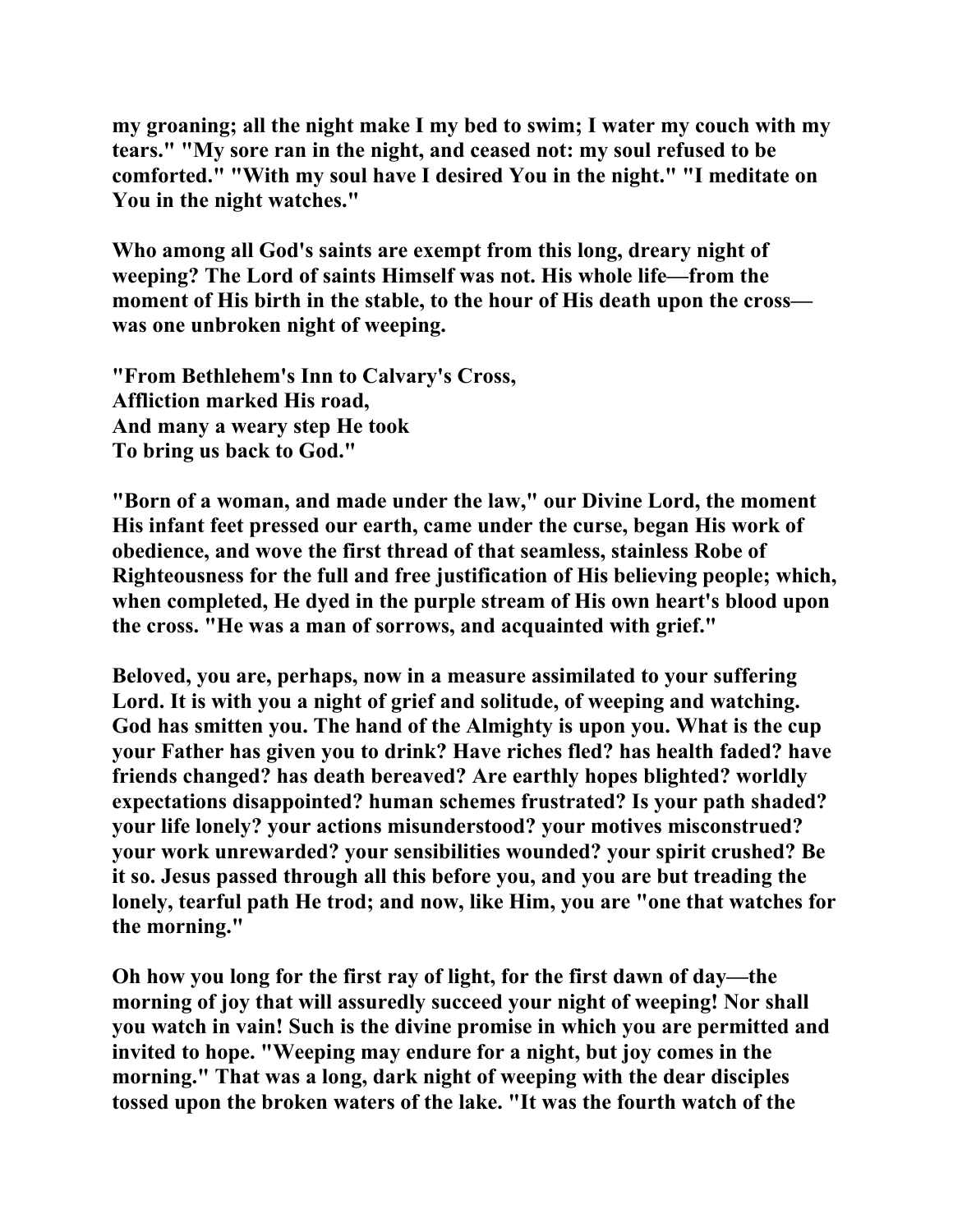**night, and Jesus had not come." But, just when the tempest was the strongest, and the billows were the highest, and the night was the darkest, lo! the form of Jesus was seen in the grey twilight, walking upon the surging billows, and approaching the tempest-tossed vessel; and they cried out for fear, mistaking Him for a ghostly spirit. And then was heard His own familiar and loved voice rising above the tempest,—"Be not afraid; it is I," and then in a moment dawned upon them the "morning of joy," and they fell in transport and adoration at His feet.** 

**Thus, beloved, will it be with you. You are whole nights in your watchtower**  *looking for some ray of hope, some means of deliverance, some source of supply, some drop of comfort, some avenue of escape from a present and a crushing trial.* **You shall not watch in vain. It is recorded of Wellington when on the field of Waterloo, as the battle waged hard, and affairs assumed a critical and threatening aspect, he was heard to exclaim, "Would it were night, or that Blucher had come!" Reversing the time, you, in the heat of the conflict with suffering and trial, with temptations and tears, often exclaim, "Would that it were morning, and that my Savior had appeared!" And so it will be! The Lord will not leave you comfortless. It shall not be all night, all sorrow, all tears. Wait on the Lord, and wait for the Lord, 'as one that watches for the morning.' Joy will succeed your sorrow, laughter your tears, and your long and dreary night will dissolve into the splendor of perfect and endless day. "Men see not the bright light which is in the clouds: but the wind passes, and cleanses them."** 

**Then there is the morning that precedes the night of spiritual and mental darkness. How many a child of the day is walking as in the night; and how truly is he "as they that watches for the morning." Painful as this soul-depth is, the discipline is needful to its growth and maturity. How imperfectly, if at all, should we sympathize with Christ in His soul-desertion on the cross, were we entirely exempt from this discipline of soul-darkness, through which all the children of the light and of the day are called, more or less, to pass.** 

**Tempted in all points like as we, yet without sin, we must touch the Savior at all points of His life. There must, to a degree, be assimilation, coincidence, conformity of the Body with the Head. As in the darkest night the stars glow with softer effulgence, so in the gloomiest days of adversity, temptation, and sorrow, the saints of God—the stars of His right hand—shine all the more chastened and resplendent in those graces of faith, patience, and love, which, perhaps, are never reflected in such perfection, or are seen to such advantage**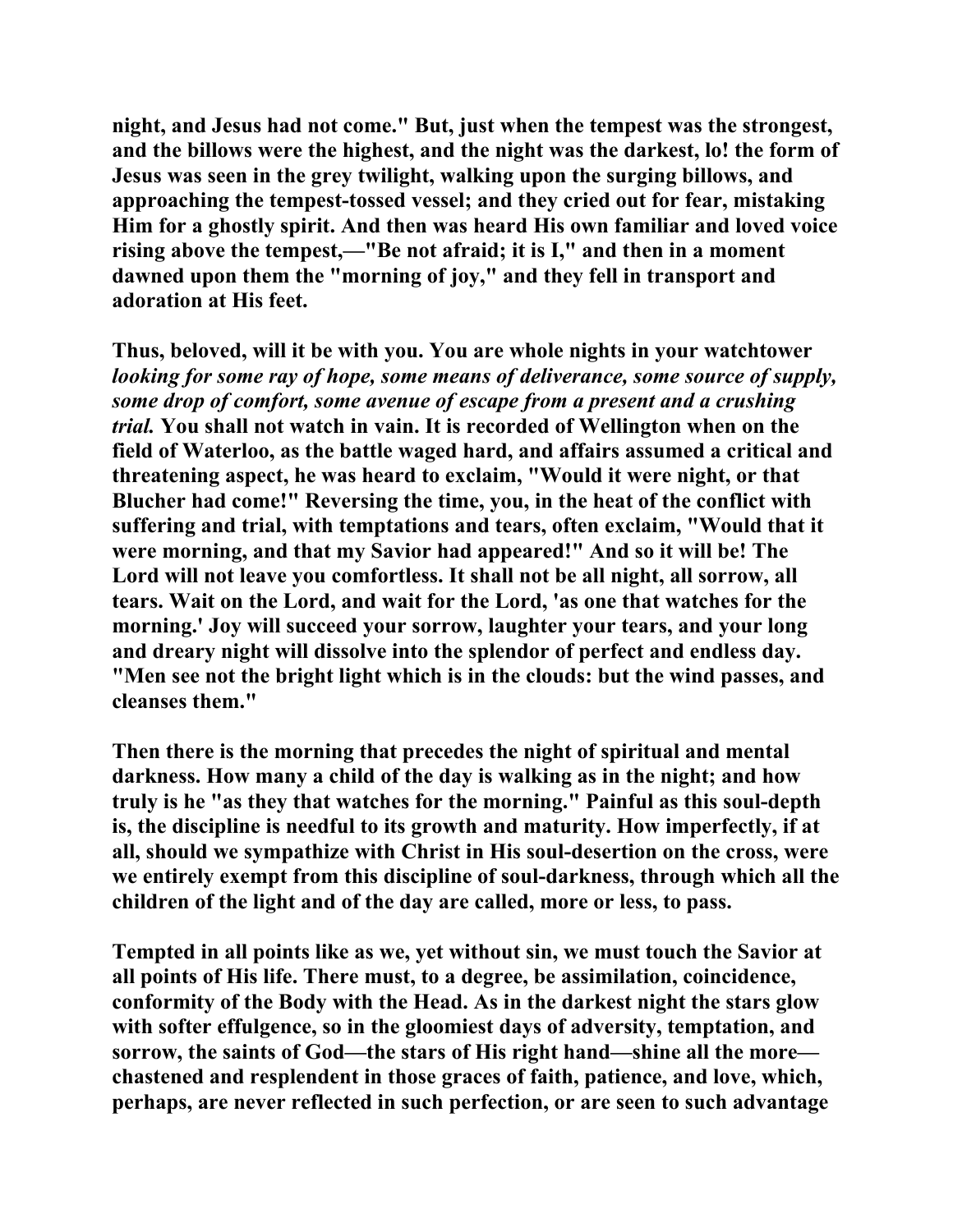**as when his sky is draped with its darkest hues.** 

**Child of the day, walking in darkness, anxiously watching for the light, be of good cheer! The morning dawns, the day breaks, there is a bright light in your cloud, and soon the darkness will have passed, and you shall ever more walk in the light of God's countenance, the joy of Christ's person, and the comfort of the Holy Spirit.** 

**"Give to the winds your fears; Hope, and be undismayed; God hears your sighs, and counts your tears; God shall lift up your head.** 

**"Through waves, and clouds, and storms He gently clears your way; Wait His time—your darkest night Shall end in brightest day."** 

**But, the believer, from the lowest depths of his experience, waits and watches for a brighter morning, more glorious and enduring far than yet has broken upon this dark and sinful world. The night-season of death is, to the believer in Jesus, the day-dawn of life: the lowest degree of grace, the germ and the pledge of the highest degree of glory.** *Death is not really death to him who has life in Christ***; it is but the shadow—the substance Jesus met and overcame when He died upon the cross. "Who has abolished death, and has brought life and immortality to light by the gospel." And yet, how the faithful shrink, awed by the thought of death, and appalled by the act of dying!** 

**It was a beautiful experience of the pious sister of Gregory of Nazianzus, when dying. Faintly pronouncing the words of David, "I will lay me down in peace," she fell asleep, safe in the arms of Jesus. What wonders at that moment burst upon her sainted sense! First, and beyond all, the sight of her glorified Lord. The welcome of sister spirits, the melody of rejoicing saints, the anthems of holy angels, the bright seraphic host, the purer, more perfect, and transcendent splendor of the exalted Trinity. The last taint of impurity effaced, the last groan of suffering hushed, the last sigh of sorrow stilled, the last tear of grief wept, the last fear of death quelled. Freed from ignorance and error, anxiety and folly, carnality and worldliness, not a cloud now shades, or a wavelet ruffles, the brightness and serenity of her glorified spirit.**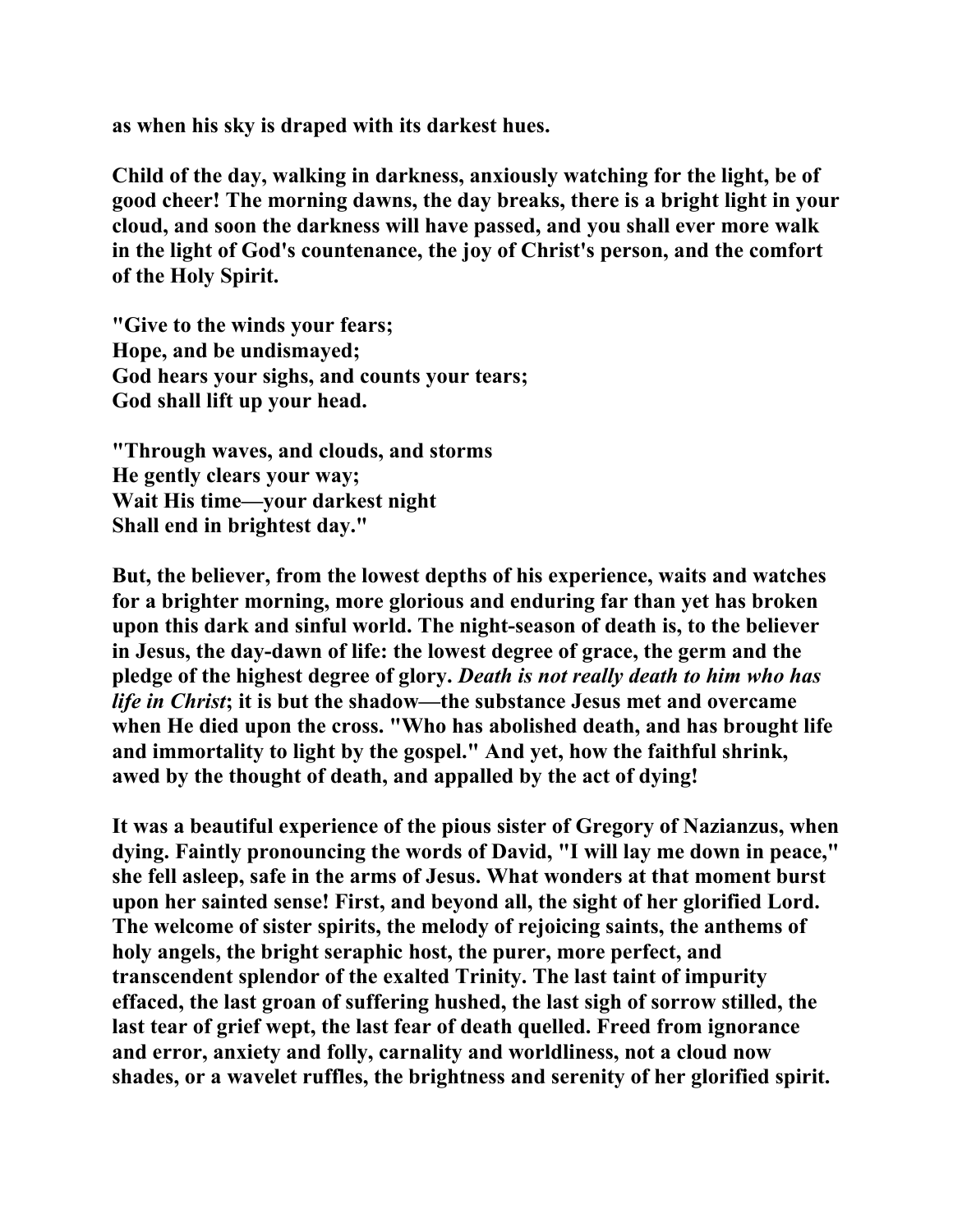**No longer looking forward to death as a sturdy and relentless foe, she looks back upon it as the Israelites upon the pursuing Egyptians, lifeless upon the shore; and thus rises and swells her song of victory—"Sing you to the Lord, for He has triumphed gloriously; the horse and his rider has He thrown into the sea." Lord, let me die a death as calmly! my last end as peacefully and hopefully as hers! But, it is not with the night of death—a soft sleep though it be—but with the sun-rise of life, the day-dawn of glory, that we have to deal.** 

**"And is this Heaven? and am I there?" will be the first exclamation of wonder and ecstasy bursting from every new inhabitant the moment it enters! For this morning of glory the believing soul ardently, hopefully watches. How many are nearing its coasts! how many have reached its border! how many are passing it now! Sick and suffering saint of God, don't you long to be there? Are you not ready to say to every object and being that would detain you on these plains of sin and pain and sorrow, in the words of the Divine Angel to the wrestling patriarch, "Let me go, for the day breaks"?** 

**"Only waiting til the shadows Are a little longer grown; Only waiting until the glimmer Of the day's last beam is flown; Until the night of earth is faded From the heart, once full of day; Until the stars of heaven are breaking Through the twilight, soft and gray.** 

**"Only waiting til the reapers Have the last sheaf gathered home; For the summer-time is faded, And the autumn winds have come. Quickly, reapers! gather quickly The last ripe hours of my heart; For the bloom of life is withered, And I hasten to depart.** 

**"Only waiting til the angels Open wide the mystic gate, At whose feet I long have lingered, Weary, poor, and desolate. Even now I hear their footsteps**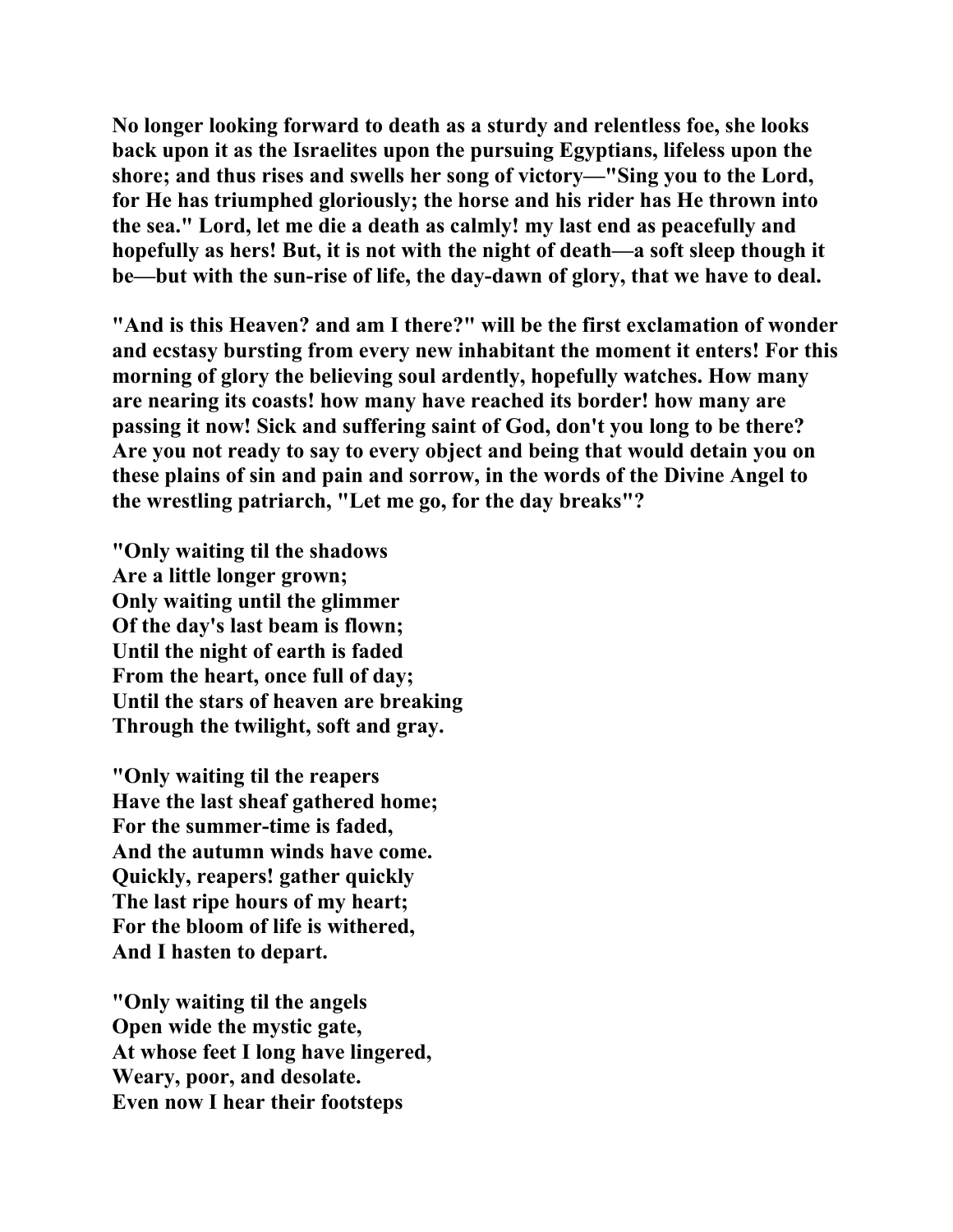**And their voices far away; If they call me, I am waiting Only waiting to obey.** 

**"Only waiting til the shadows Are a little longer grown; Only waiting until the glimmer Of the day's last beam is flown; Then, from out the gathering darkness, Holy, deathless stars shall rise, By whose light my soul shall gladly Tread its pathway to the skies!"** 

**But, we wait the morning of the Resurrection! The saints of God are called the "children of the resurrection." "If by any means they might attain unto the resurrection of the dead" in Christ, and share with them the splendor and the bliss of that bright morning, they willingly relinquish the worldling's portion—his honors, pursuits, and pleasures to "have part in the First Resurrection, upon whom the second death shall have no power." Do not the generality of the saints deal too imperfectly with the two great Resurrections—the Resurrection of Christ, as sealing and confirming the completeness of His atoning work; and the Resurrection of His saints, as 'having their perfect consummation and bliss, both in body and soul, in Christ's eternal and everlasting glory'?** 

**And yet, what truths more divine, what facts more certain, what hopes more precious, than these? Realizing "the power of Christ's Resurrection" in your soul, you will die to sin and live to righteousness, daily ascending more and more into a higher region of the Christian life. Oh, marvelous the lifequickening into deeper holiness that flows from faith's daily apprehension of "the power of Christ's Resurrection!" It must be so. If the believer is dead with Christ, he is also risen with Christ; and if risen with Christ, he possesses the most potent and precious motive to set his mind, not on things on the earth, but "above, where Christ sits on the right hand of God."** 

**Scarcely less influential is the contemplation of his own Resurrection to eternal life, when the trumpet of the Archangel shall sound, and the dead in Christ shall rise first. For this 'morning of joy,' succeeding our 'night of weeping,' let us be as "they that watch for the morning," Standing whole nights in our watch-tower, longing for the first dawn of that bright and**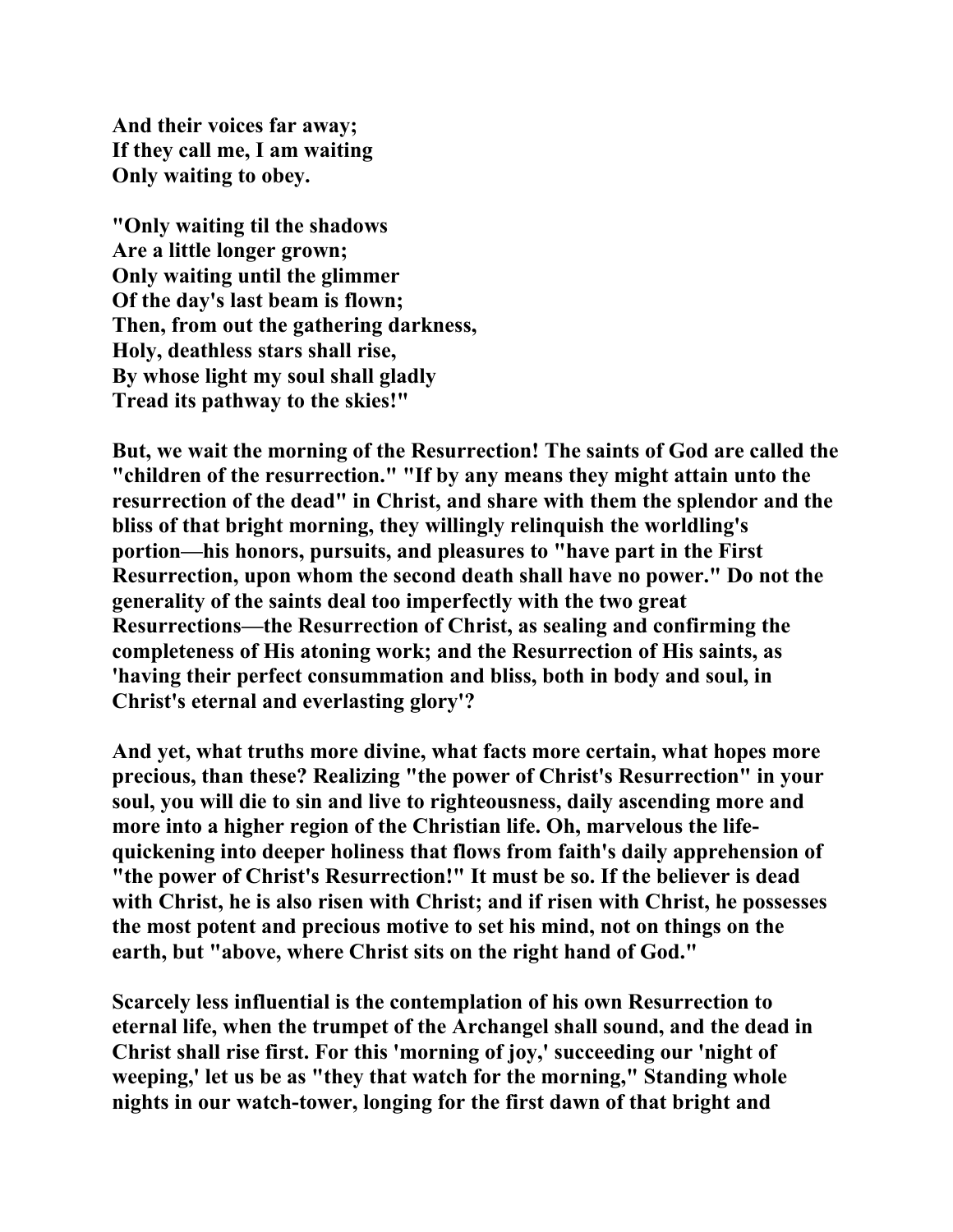**blissful day.** 

**The Coming of the Lord—the brightest and most glorious morning of all supplies a last and magnificent illustration of our present subject. Truly, we have, in our reflections, 'kept the best wine until now.' The Second Coming of Christ is the pivot upon which all the future glory and blessedness of the saints turn. "If in this life only we have hope in Christ, we are of all men most miserable." But the personal and "glorious appearing of the great God our Savior" unveils to faith's eye that "blessed hope," for which we wait and long and watch—even the coming of "the Savior, the Lord Jesus Christ: who shall change our vile body, that it may be fashioned like unto His glorious body, according to the working whereby He is able even to subdue all things unto Himself."** 

**Nor shall the Bride wait long the coming of the Bridegroom. "The night is far spent, the day is at hand." All things and all events in the Church and the world point to His near approach. Am I reminded that certain great epochs of time are to transpire, and events in history are to take place, before the blessed hope is realized? Conceded! But, is it necessary that long centuries must roll round before that time and those events arrive? What says the Scriptures touching the events that will precede and herald the coming of the Lord? "He will finish the work, and cut it short in righteousness: because a short work will the Lord make upon the earth."** 

**Are you calculating the time for the accomplishment of these events—the 'bud and foliage of the fig-tree'—by your own line of measurement? "Beloved, be not ignorant of this one thing, that one day is with the Lord as a thousand years, and a thousand years as one day." Oh, yes He will 'cut short the work in righteousness.' "A nation shall be born in a day." In one night the 'fig-tree' will burst into bud and blossom, and fill the world with its fragrance and its fruit. The Jews will return the remnant according to the election of grace will be converted. The Euphrates will be dried—the time of the Gentiles will come; Antichrist will rise and fall—and then shall appear the Son of Man in the clouds of heaven, and with Him all His saints. "For if we believe that Jesus died and rose again, even so them also who sleep in Jesus will God bring with Him."** 

**Then will burst upon the long dreary night of this groaning, travailing creation, the light and splendor and music of the Resurrection morn! "The dead in Christ shall rise first: then we who are alive and remain shall be**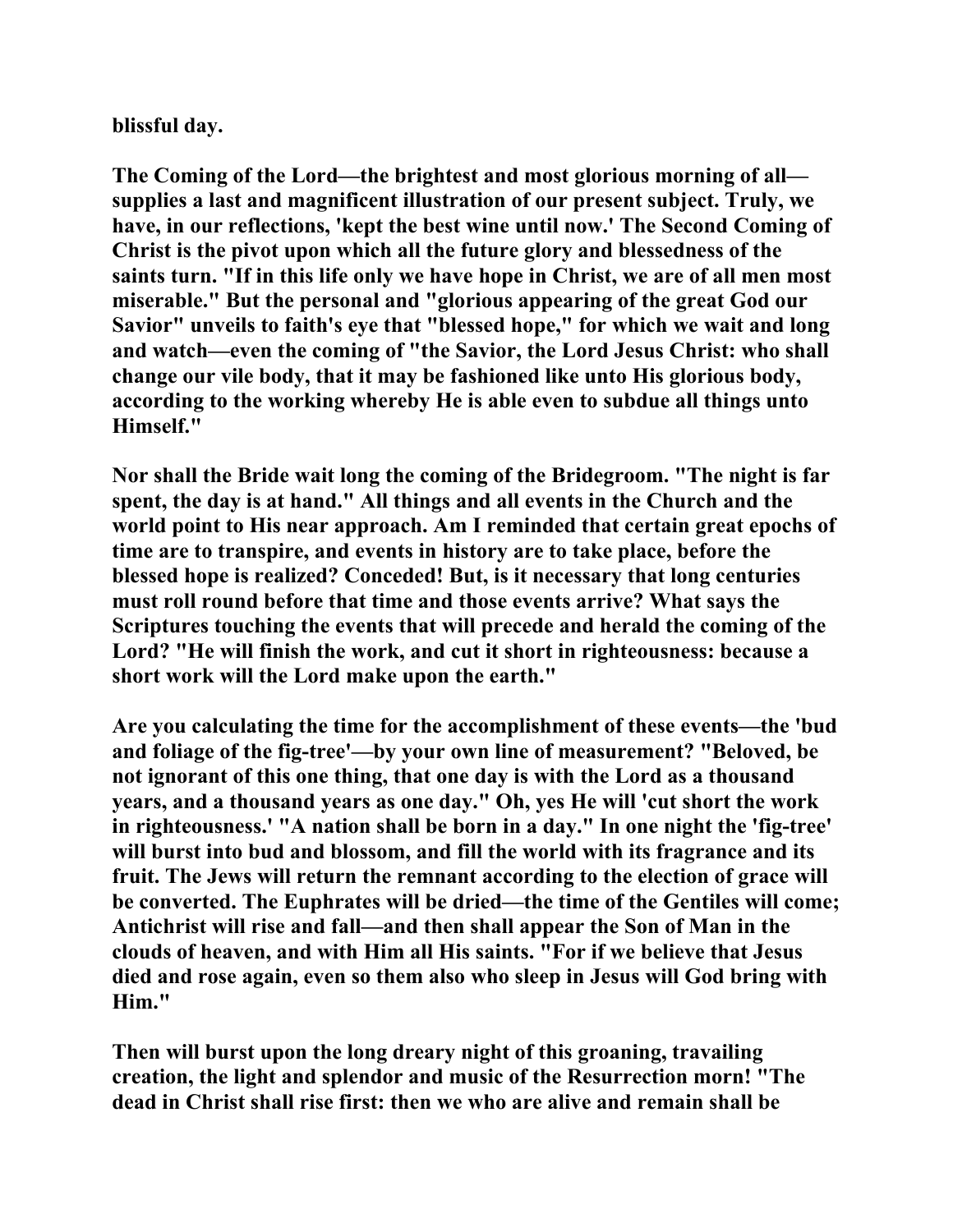**caught up together with them in the clouds, to meet the Lord in the air: and so shall we ever be with the Lord. Wherefore comfort one another with these words."** 

**The soul and body, now once more and forever re-united, shall enter glory, and become an inhabitant of that land of which it is said, "And there shall be no night there:" no night of ignorance, no night of suffering, no night of sorrow, and best and brightest of all-no night of SIN, but one perfectly holy and endless day! "Watchman, what of the night? Watchman, what of the night? The watchman said, The MORNING comes." You bright and glorious morning! speed your advent! Dawn upon this dark and sinful world! The saints wait and sigh, pray and watch for Your appearing. "COME, LORD JESUS, COME QUICKLY!"** 

**"Oh, glorious will that gathering be, From every clime, of every race, When hearts long lonely then shall see Him, and each other, face to face!"** 

## **Chapter 7 HOPING IN THE LORD**

**"Let Israel hope in the Lord: for with the Lord there is mercy, and with Him is plenteous redemption." Psalm 130:7** 

**To what a sacred 'height' does the soul of the Psalmist now rise! Mounting as with eagle wing, he soars above all cloud and storm, and stands, with the Apocalyptic angel, in the very center of the sun; springing from the lowest "depths," and planting his foot on the topmost height of faith's ladder, he summons the whole Israel of God to imitate his ascent and participate his joy. "Let Israel hope in the Lord: for with the Lord there is mercy, and with Him is plenteous redemption."** 

**Such is the privilege, and such may be the experience of all the saints. They, who in their soul-depths are found prayerfully and believingly waiting on the Lord; shall assuredly be found "hoping in the Lord."** *Prayer strengthens faith, and faith begets hope, and hope, lifting the soul superior to all circumstances of trial and despondency, folds its golden pinions upon the very bosom of God.* **"Those who wait upon the Lord shall renew their strength; they shall mount**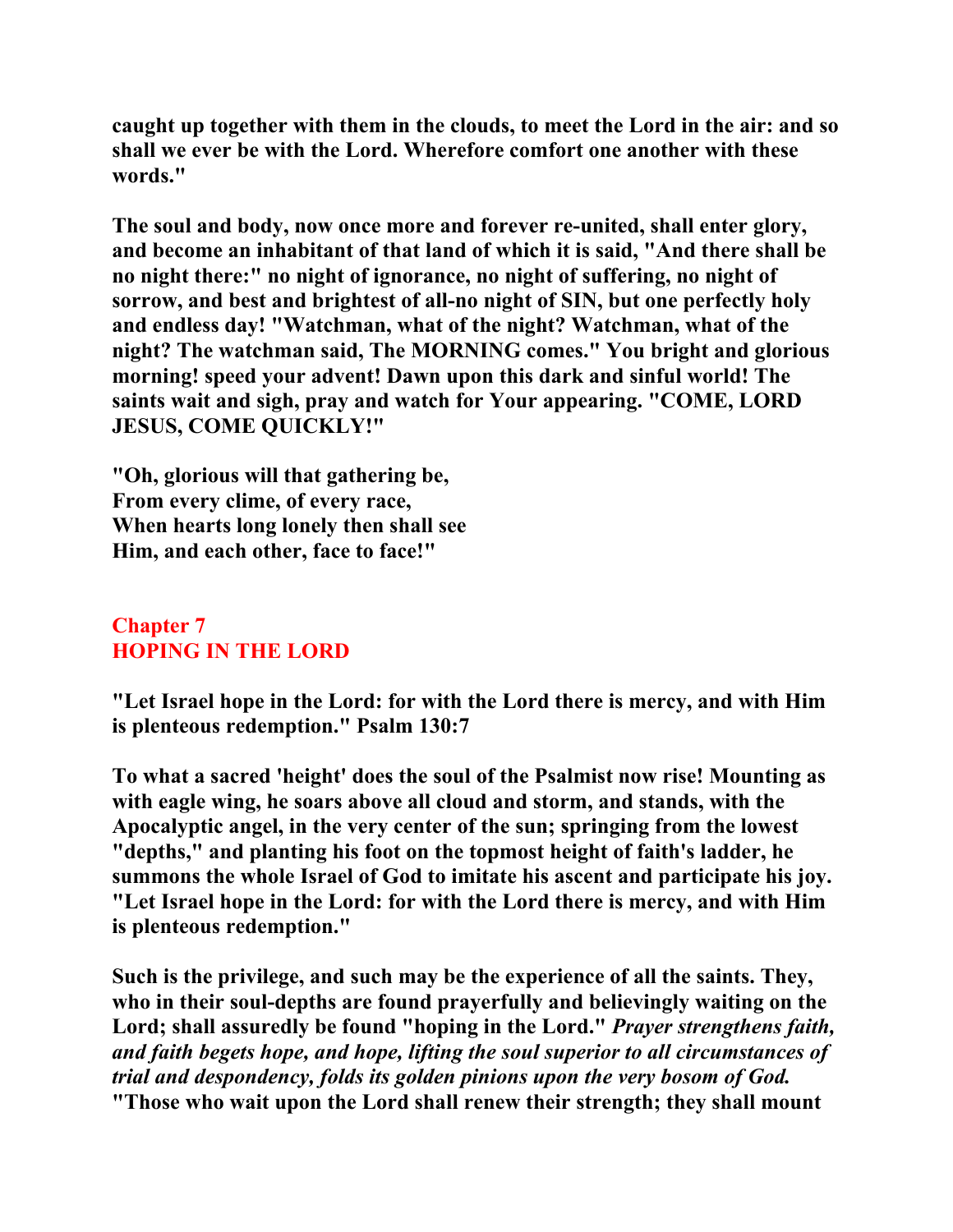**up with wings as eagles; they shall run, and not be weary; and they shall walk, and not faint." "I wait for the Lord, my soul does wait, and in His word do I hope." "Let Israel hope in the Lord." These words suggest three interesting and instructive points of reflection the** *object***, the** *character***, and the**  *encouragement* **of the Christian's hope. May the Holy Spirit guide and bless our meditation thereon!** 

**We have upon the threshold of our subject a sharply defined line of essential difference between the believer and the unbeliever, the converted and the unconverted, the Church and the world, touching the object of hope. The unconverted are described by the inspired penman as "having no hope," Appalling description! Interpreting it but in its relation to the present world, can the imagination, in its boldest flight, picture a condition more pitiable and appalling than that of entire hopelessness? Divest man of hope, and you have plunged him in the darkest, deepest abyss of despair.** 

**Take from the sufferer the hope of relief, from the sick the hope of life, from the exile the hope of return, from the captive the hope of release, from the condemned the hope of reprieve, and you have quenched the last spark of life, have dashed from the lips the last drop of comfort, shading the entire scenery of existence with the heaviest clouds of despair and woe. It is hope—the first true offspring of reason, the recognition of purer intelligence—that rocks the cradle of suffering infancy, paints its golden tinge upon the dismal cell of the prisoner, lulls to balmy repose the couch of languor, sits proudly upon the warrior's crest, and visits alike, faithfully and kindly, the poor man's hut as the rich man's palace.** 

**"What is hope? The beauteous sun, Which colors all it shines upon! The beacon of life's dreary sea, The star of immortality! Fountain of feeling, young and warm, A day-beam bursting through the storm! A tune of melody, whose birth Is, oh, too sweet, too pure for earth! A blossom of that radiant tree Whose fruit the angels only see! A beauty and a charm, whose power Is seen, enjoyed, confessed each hour! A picture of that world to come, When earth and ocean meet**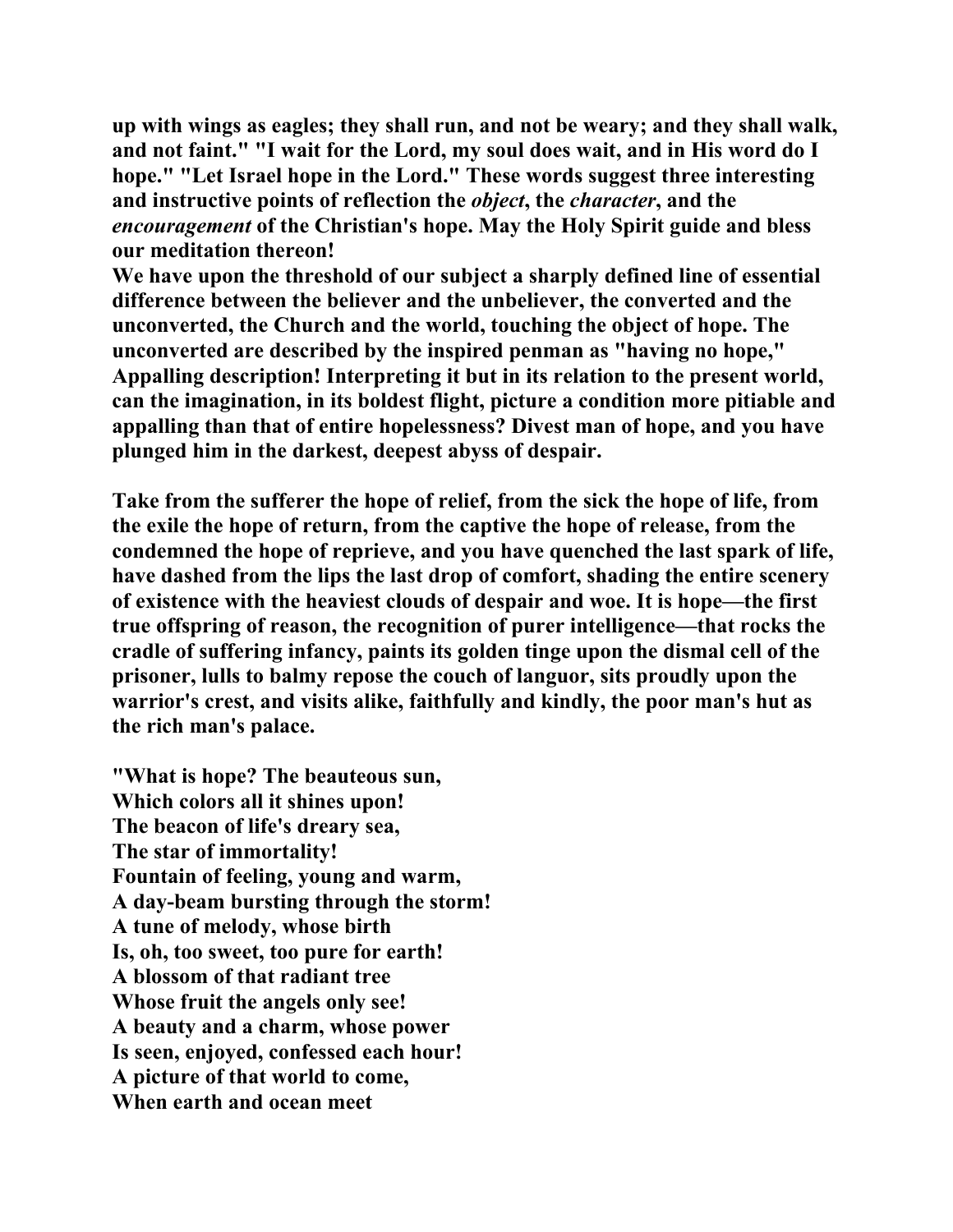**The last overwhelming doom!"** 

**But what is all human hope, as to its nature and object, but a phantom and a dream as the foam on the crest of the billow, the shadow on the mountain's brow—unsubstantial and fleeting? Yet, how does the soul cling to it! How do men, looking only to the things that are seen and temporal, cling to human hopes, pursuing a bubble, building upon a shadow, grasping the wind! How unreal, unsatisfying, and evanescent the hope that rests in the creature, that is built on the world, that clings to wealth and honor and life! All for a while looks true and bright—hope investing the present and painting the future with its most gorgeous and attractive hues. But, adversity comes, and reverse comes, and sickness comes, and death comes, and eternity comes, and then the sky is darkened, and the flowers droop, and the music is hushed, and all human hopes one by one grow dim and expire as the day fades into evening, and the evening deepens into night. Oh the folly of building the hope of happiness below God, out of Christ, and this side of Heaven! Chase no longer the phantom, the dream, the shadow of human hope, of earth-born good; but, acquaint your self with God, seek Christ, and fix your thoughts, your affections, your whole being, upon the world of stern and solemn reality towards which time is rapidly speeding you. "This is life eternal, that they might know You the only true God, and Jesus Christ, whom You have sent."** 

**We now turn to the Christian's hope—the only true, substantial, and living hope of the soul. How truly and impressively the passage under consideration defines this hope. "Let Israel hope in the Lord"—not in the creature, not in himself, not in his own righteousness—but, "let him HOPE IN THE LORD."** 

**There is everything in God to inspire and encourage hope. Oh, it is a marvelous truth—a truth, had it not been divinely revealed, the mind could not have discovered, nor the heart have believed it that, the soul of man, lost in sin, might again hope in God! But examine the foundation of this hope, and all wonder ceases. Christ is the Foundation, the Object, and the End of the believing sinner's hope. "The Lord Jesus Christ, who is our hope." There is but one divinely revealed and assured hope of heaven, and it centers wholly and exclusively in the Savior of sinners. The Atonement of Christ touches the soul, and meets its case at every point. There could be no hope of the sinner's pardon and justification consistently with Divine Justice, Holiness, and Truth apart from the obedience, death, and resurrection of the Lord Jesus Christ.** 

**The remission of the sin and the justification of the sinner, in the exercise of**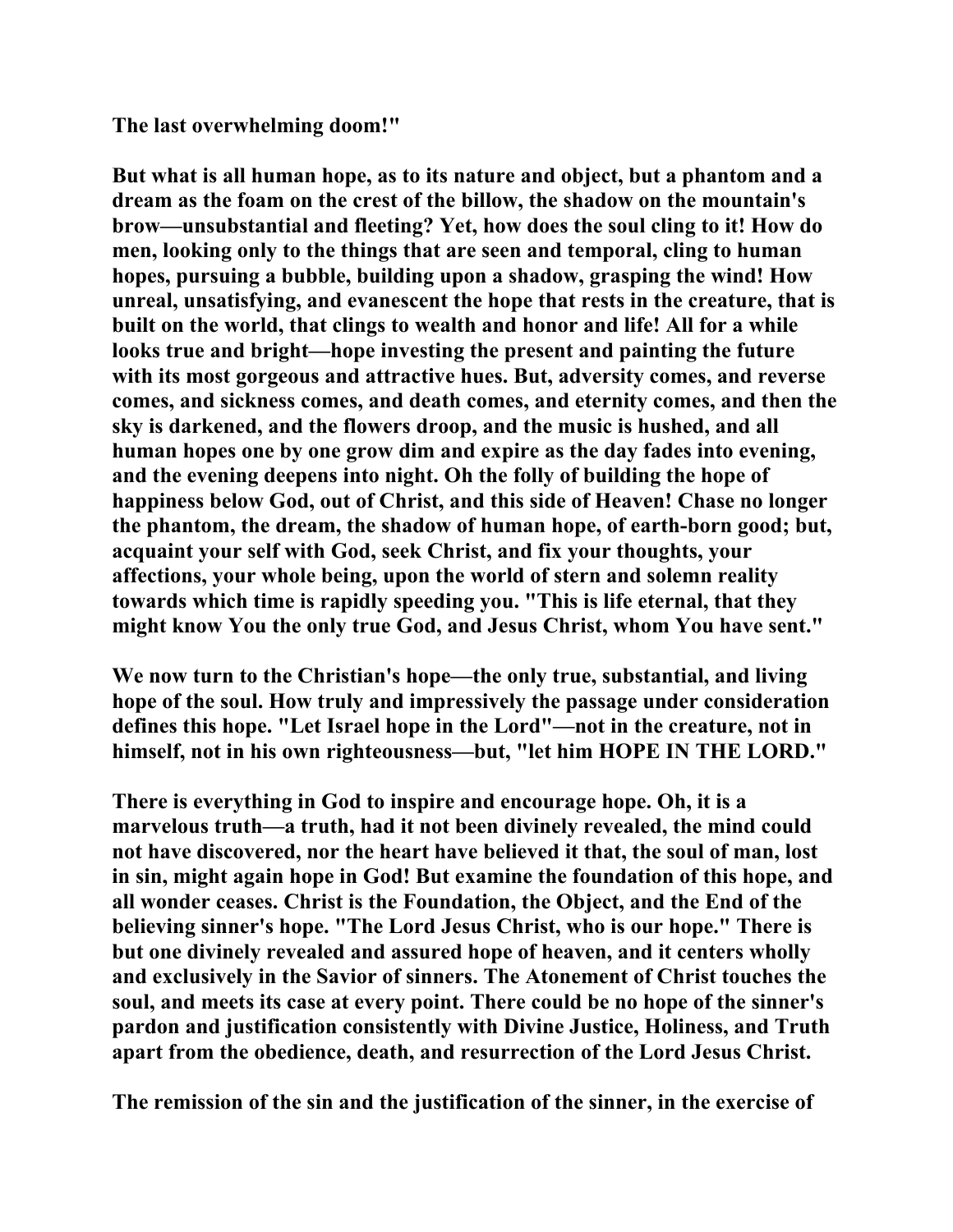**mere Mercy, would have subverted the authority of the Divine Law, and have prostrated the honor and dignity of the Divine Government. It follows then, as strictly logical as it is soundly scriptural, that a hope of eternal happiness, reposing upon the abstract attribute of Mercy, must prove fallacious and fatal, since, based, upon the principle of one Divine perfection, exhibited and exercised at the expense, compromise, and destruction of all the others; this necessarily involving the undeifying of the Being and the overthrow of the moral Government of God.** 

**In pardoning the sin, and in justifying the sinner, the penalty incurred and the obedience demanded must be met. The law must be honored, justice satisfied, holiness secured, and the righteousness, dignity, and glory of the moral Government of God displayed and magnified in the eyes of the whole universe. Let an ingenuous and thoughtful mind pause and enquire how could God exhibit His infinite abhorrence of sin, and vindicate the holiness of the law; how exact the stern penalty incurred by the one, and meet the unbending requirements of the other—by saving the sinner on the sole basis of Mercy alone? Impossible!** 

**But, behold the plan! The Son of God, by His sinless obedience, has met all the precepts of the Law, magnifying and making it honorable,—the Law Giver thus becoming the Law Fulfiller, and by His sacrificial death has answered all the demands of justice, satisfying its every claim, and paying every farthing of the debt; and now the glory of God appears infinitely greater in the salvation of one sinner than it could have appeared in the eternal destruction of every being of the human race!** 

**Oh what imagination can fully conceive, or language adequately describe, the glory which accrues to God from the Atonement and Sacrifice of the Lord Jesus Christ, who is our hope! Countless worlds, plunged eternally into hell, could never have so exhibited God's holiness and justice and truth, or have presented such a perfect display of His glory before angels, men, and devils, as the sacrifice of His beloved Son upon the cross of Calvary. "I have glorified You on the earth: I have finished the work which You gave me to do."** 

**Behold your true and only hope of heaven! You are, perhaps, bowed to the earth under the sight and conviction of your sinfulness; you have come to the end of all your own doings, perfection, and merit; you are on the brink of despair! Look up! there is hope now! "Christ died for the ungodly." "This Man receives sinners." "He who comes to me I will in no wise cast out."**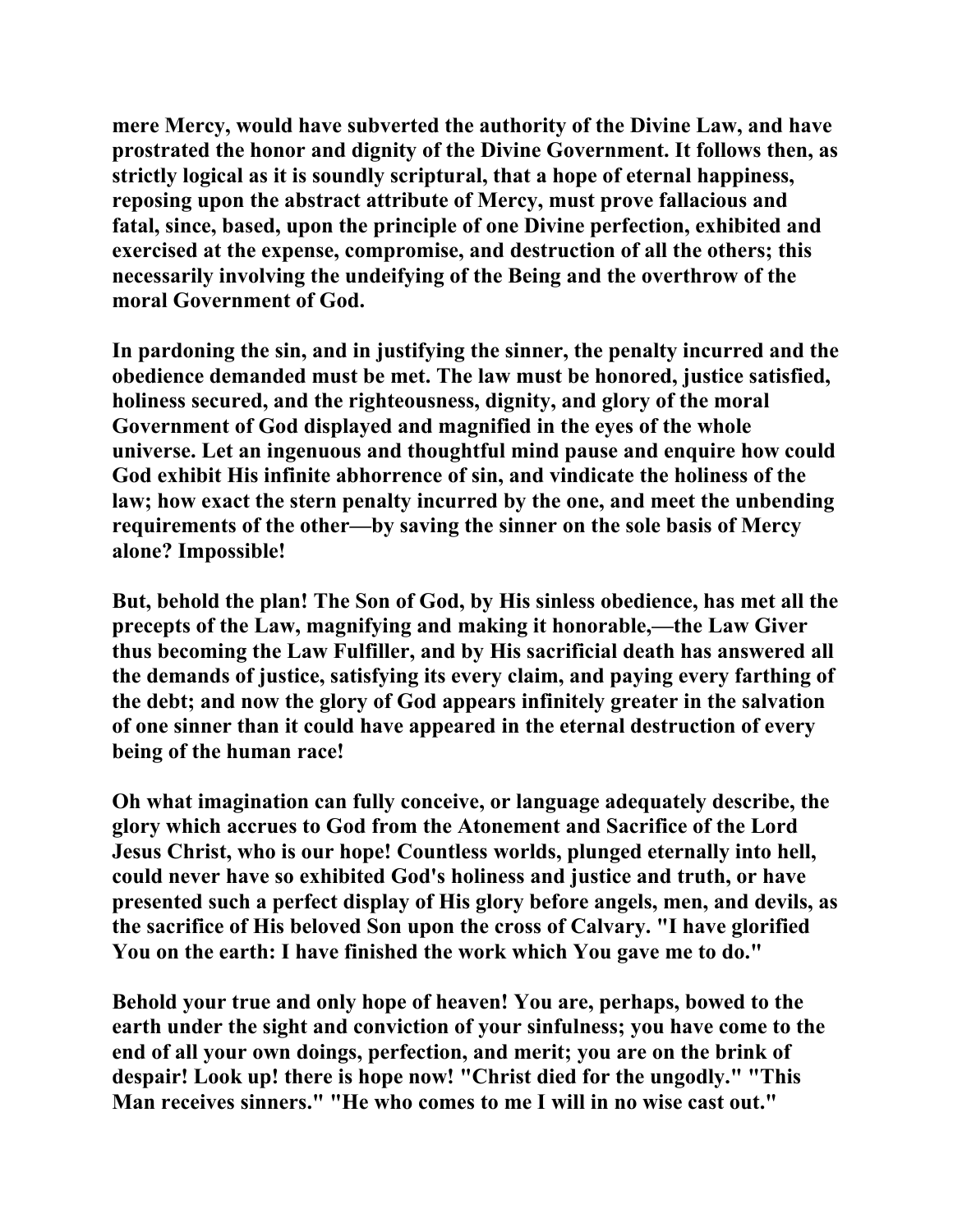**"Christ is the end of the Law for righteousness to every one that believes." "And when they had nothing to pay He frankly forgave them both." "The blood of Jesus Christ His Son cleanses us from all sin." "By grace are you saved."** 

**With such a cluster of gospel and precious announcements, extending to the most sinful and necessitous, who need despair? who will not hope? Innumerable as your sins are, aggravated as is your guilt, bankrupt of all merit and fitness and claim but that which your character and case as the chief of sinners supplies—you yet may hope in Christ. "Let Israel hope in the Lord," though Israel's name be "of sinners the chief." The only room found for despair beneath the cross is in the case of him who approaches with an unhumbled spirit, an unbroken heart, pleading some worthiness of his own, and with a price in his hand dreaming that salvation may be purchased with the base coin of human merit, religious doings, and creature worthiness.** 

**But no! the character is portrayed, the terms are prescribed, upon the ground of which the 'great salvation' provided by the Father, finished by the Son, and applied by the Spirit, becomes our present, gratuitous, and inalienable possession. "The whole need not a physician; but they that are sick. I came not to call the righteous, but sinners to repentance." "Him that comes to me I will in no wise cast out." Hope, then, in Christ Jesus! Hope in His love to receive you; hope in His blood to cleanse you; hope in His righteousness to justify you; hope in His free and boundless grace to accept and save you "just as you are." "Let me not be ashamed of my hope." "Let Israel hope in the Lord."** 

**God is revealed as "the God of hope." An expressive and precious title this! It infinitely surpasses the picture of hope as thus exquisitely painted by a noble poet:** 

**"The rainbow to the storms of life, The evening beam that smiles the clouds away, And tints the morrow with prophetic ray."** 

**But what is the most exquisite conception of hope compared with the hope thus portrayed by an inspired pen: "The God of hope fill you with all joy and peace in believing, that you may abound in hope, through the power of the Holy Spirit"? On the groundwork of the Atonement of the Son of God, the Father becomes "the God of hope" to all who abjure every other hope, and**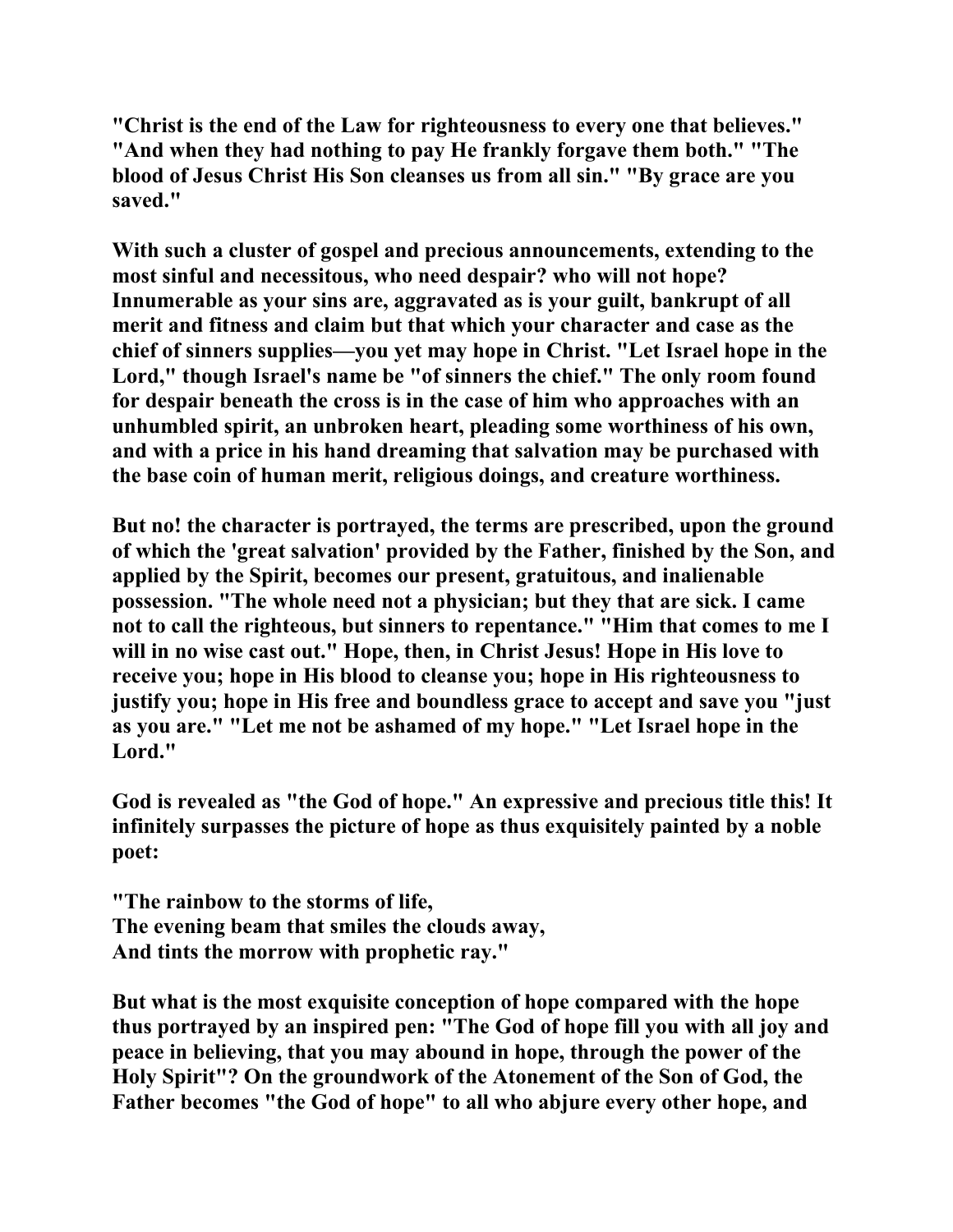**hope only in Him.** 

**There is no circumstance in which we may be placed, no condition in which we may be involved, no lack or danger or impossibility draping our path with dark and lowering clouds of dark despair, but the soul may yet fix its hope in God.** *How sweet and assuring is the hope of a child in a parent's love, care, and protection! Such a Father is ours! We may hope in His forgiveness, to cancel our greatest sins; in His wisdom, to guide our most intricate perplexity; in His power, to raise up from the lowest depth; in His love, to soothe our profoundest grief; in His resources, to supply our every need***; and in His faithfulness, to make good the word of promise upon which He has caused our souls to hope.** 

**Our folly, yes, our sin, is in building our hope in something other than God. No marvel that our creature cistern—the loveliest should break, mocking and intensifying the thirst it promised to slake. No marvel that our staff—the strongest—should break beneath us, piercing the hand that leant upon it too trustfully and too fondly. Oh, what is the lesson God is daily teaching us, which yet we are so reluctant to learn, but this the folly and the sin of confiding too implicitly in the** *shadow* **of creature good, earthly possessions, and human hopes; still more, in** *self-wisdom***, power, and government?** 

**But, let your condition be ever so extreme—human friendship disappointing you, earthly supplies failing you, human sympathy refused you, and dark despair enthroned grimly and coldly upon your heart—there yet is hope in God! The Lord has withered this fleshly arm, and dried up that creature spring, and blown upon this worldly hope, that you might be shut up to Him alone. Never was He so near as at this moment, when human help is far; never so loving, and compassionate, as now, when human love has failed!** 

**"The Lord is at hand. Be anxious for nothing; but in every thing by prayer and supplication with thanksgiving, let your requests be made known unto God." "For with the Lord there is mercy." What an encouragement have we here to hope in God! There is mercy—infinite mercy, pardoning mercy, justifying mercy, sanctifying mercy, helping mercy—in Him in whom you hope. The Lord "delights in mercy;" and because there is mercy with Him, the child of God, though often brought very low in circumstances and position, may yet hope for succor, comfort, and deliverance. You may not find mercy in the creature, still less in your own self; for, self-reflection, selfreproach, and self-abhorrence, in the remembrance of your sins and backslidings, may place you beyond the region of hope; but, because in Him**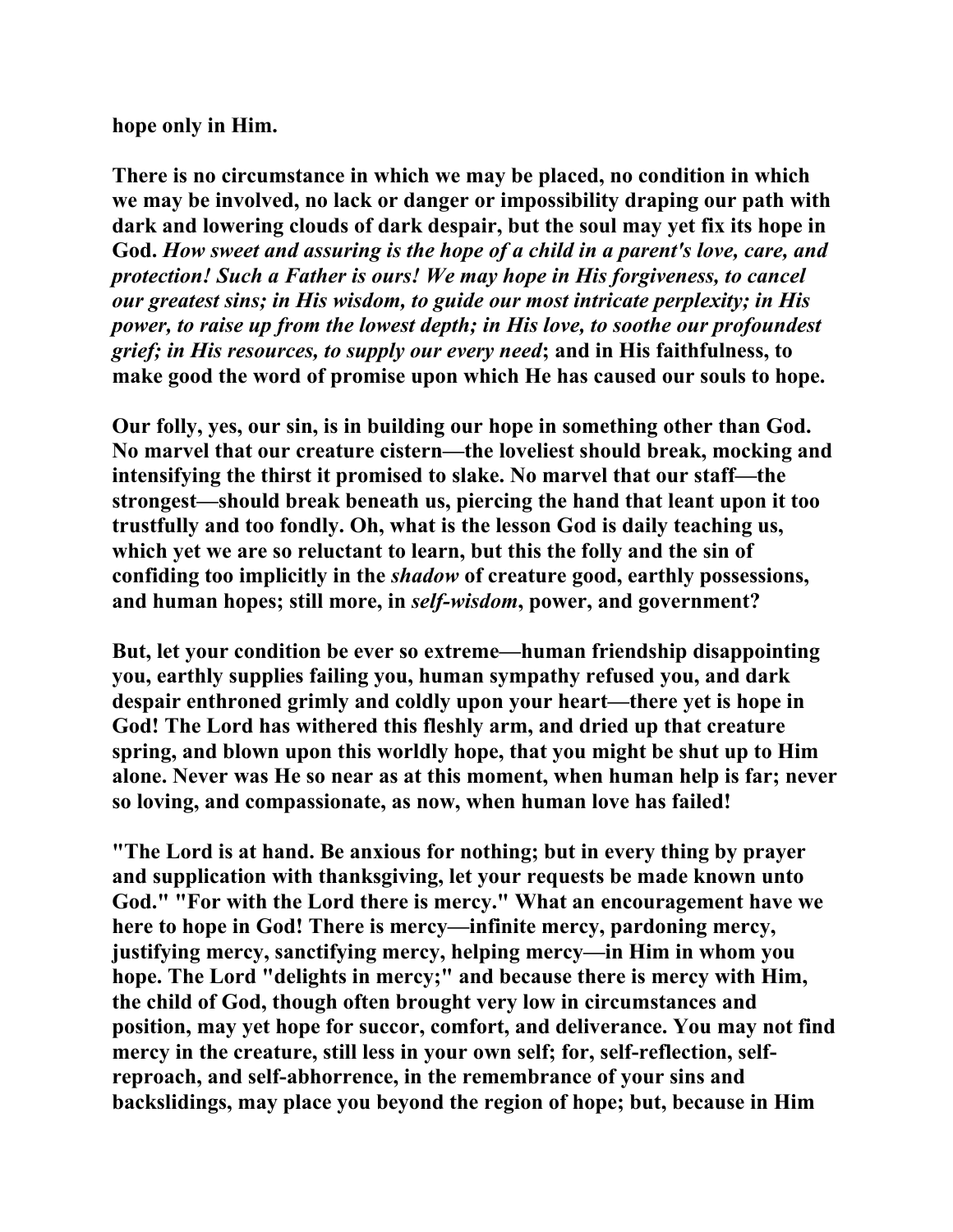**there is mercy—infinitely precious, overflowing mercy you may 'hope against hope' that God in Christ will never leave you, nor forsake you.** 

**Thus, the encouragement you have to hope in God, when all other hope has expired, springs from that mercy in His nature which has been truly described as His 'darling attribute;' for, "He delights in mercy." "Behold, the eye of the Lord is upon those who fear Him, upon those who hope in His mercy." "Let Your mercy, O Lord, be upon us, according as we hope in You. "** 

**"And with Him is plenteous** *redemption***:" another and a yet more assured ground of hope in the Lord.** *Redemption is the one and sole foundation of the sinner's hope of heaven.* **Every ray of hope expired, until re-kindled by Christ, who by His obedience and death "opened the kingdom of heaven to all believers." Amid the agonies of Jesus and the convulsions of nature, hope sat smiling upon the cross; and from out the thunder of the Law and the lightning of justice—the earth quaking, the rocks rending, the sun darkening her sweetest, softest music was heard—"It is finished!" More resplendent still will be her arch, and sweeter still her voice, when, amid the "wreck of matter and the crush of worlds," the "ransomed of the Lord shall return, and come to Zion with songs and everlasting joy upon their heads;" and the "New Jerusalem" will be seen "coming down from God out of heaven, prepared as a bride adorned for her husband." Then will the believer's hope of glory—often obscured, often doubted, yet never entirely relinquished—blaze forth in its unclouded, full-orbed splendor, crowned with glory, honor, and immortality.** 

**"Eternal Hope! when yonder spheres sublime Pealed their first notes to sound the march of Time, Your joyous youth began-but not to fade, When all the sister planets have decayed; When, wrapped in fire, the realms of ether glow, And heaven's last thunder shakes the world below, You, undismayed, shall over the ruins smile, And light your torch at Nature's funeral-pile."** 

**The believer is "saved by hope." Not that hope is the cause of salvation, but the means of its enjoyment; not salvation, but its end. The regenerate soul is a divine orb of hope circling around its great Center—"the Lord Jesus Christ, who is our hope"—from which it springs, whose glory it reflects, and whose praise it chants. A hope of glory which thus has Christ for its foundation, Heaven as its end, must be a "good hope through grace," the possession of**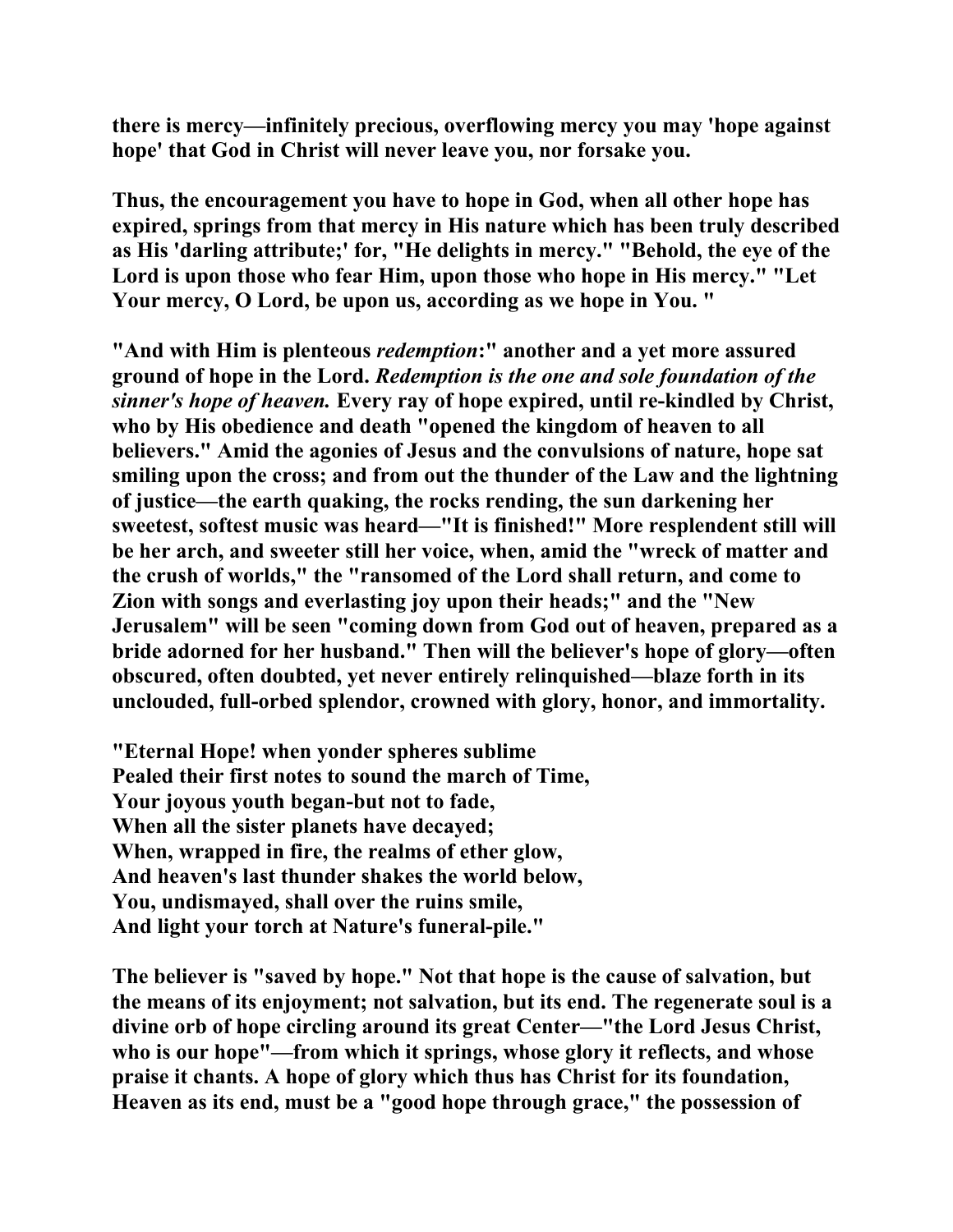**which will never make ashamed, but which, like a fine setting sun, will grow larger and brighter, until lost in the fullness and splendor of eternal fruition.** 

**It is "plenteous redemption." All that emanates from God must necessarily be a reflection of Himself. Flowing from the infinity of His nature, it must partake, in some degree, of the plenitude of His Being. Now, no work of God confirms this fact and illustrates this truth as His master work of man's Redemption. In it God unsealed all the resources of His Divinity. By no other means could He have accomplished it. Every atom—so to speak—of Divinity, every perfection of His nature, was employed in working out the plan of human salvation. Had one attribute stood aloof, had one perfection been wanting, the entire scheme would have fallen to the ground. The creation and destruction of myriads of worlds would not, and could not, have supplied such an evidence of His Being, or have made such a display of His glory, as the Redemption of the Church by the sacrifice of His Son. Upon this glorious truth is predicated the blessed announcement that, "with Him is plenteous redemption."** 

**Behold the ground of your hope! Have you been taught by the Holy Spirit your sinfulness and sin? Have you had such an insight into the plague of your heart as to bring you well-near to the verge of despair? Does your guilt appear so heinous as to place you beyond the pale of God's Church and the reach of His salvation? Listen to the declaration—"Let Israel hope in the Lord: for…with Him is plenteous redemption." Disbelieve it not—reject it not for a moment. When the number of your sins and the turpitude of your guilt exceed the virtue of the blood, and out-distance the grace of Christ, and exhaust the plenitude of God's redemption, then, and not until then, may you abandon yourself to the iron grasp of despair.** 

**Oh, yes! there is with God "plenteous redemption." What case can it not meet? What sin can it not cancel? What sinner can it not save? "Where sin has abounded, grace does much more abound." Where sin has prostrated, grace much more uplifts; where sin has destroyed, grace much more repairs; where sin is victorious, grace is triumphant; where sin has usurped the throne, much more does "grace reign through righteousness unto eternal life."** 

**Sin-burdened soul, there is plenteous redemption** *for you!* **"Bread enough in your Father's house, and to spare." "The blood of Jesus Christ His Son cleanses us from ALL sin." Could the plenteousness of His redemption be**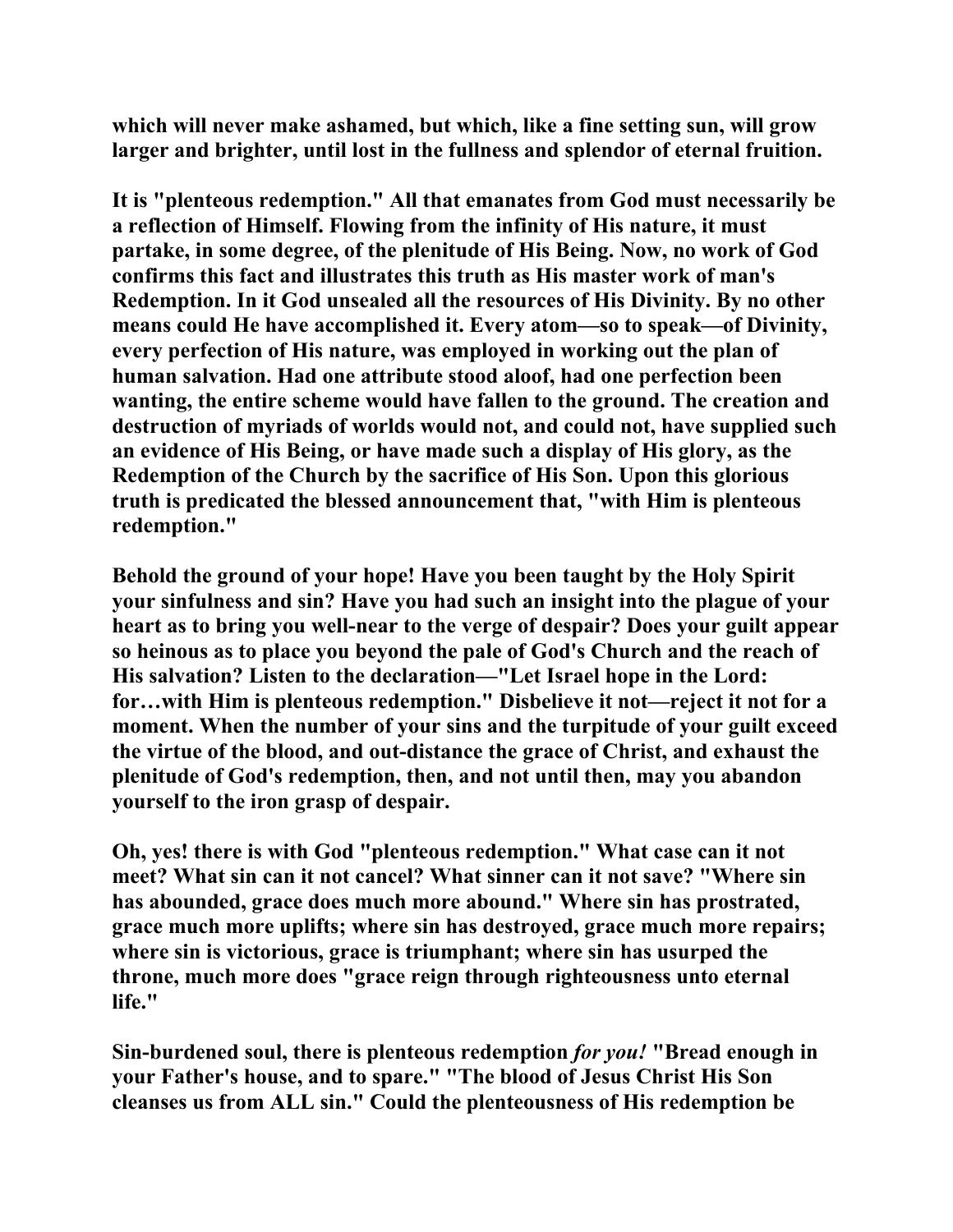**affirmed in words more touching, or in terms more assuring? "Let the wicked forsake his way, and the unrighteous man his thoughts: and let him return unto the Lord, and He will have mercy upon him; and to our God, for He will ABUNDANTLY PARDON." "You, Lord, are good, and ready to FORGIVE; and PLENTEOUS in mercy unto all those who call upon You." See, then, that, in the stupendous matter of your salvation you do not limit that which in its efficacy Christ has made illimitable; that you append no conditions to that which God has made unconditional; that you attempt not to purchase by fancied worthiness of your own that which the infinite merit of Jesus has made unpurchasable and most free.** 

**A few practical deductions will close this chapter. It follows from the preceding exposition that it is of the utmost importance, of vital moment, that we** *make sure of the nature and foundation of our hope***. There are false hopes of heaven, as there are false hopes of earth. It was a most holy prayer of the Psalmist, which every believer should, in a daily examination of his real state before God, breathe—"Let me not be ashamed of my hope."** *Oh, what multitudes are cherishing a spurious hope of heaven! building their hope, not upon the Rock Christ Jesus, but upon the quicksand of their own righteousness!* **Look well, my reader, to the nature and foundation of your hope for the future! In settling the question of its reality, assume nothing as true which has not God's word for its ground and its proof.** 

**It is written: "Except a man be born again, he cannot see the kingdom of God." It is written: "If any man be in Christ Jesus, he is a new creature." It is written: "Without holiness no man shall see the Lord." It is written: "He that believes not shall be damned." Heaven and earth shall pass away, with all their greatness and grandeur, but God's word shall never pass away! Look, then, well to your hope after death. See that it is built upon Christ alone—a Divine Redeemer, a Personal Christ, a sin-atoning Savior-Christ, the Alpha and Omega, the First and the Last, yes, the all and in all of your hope of glory. May the language of the Christian poet embody and express the true foundation of your hope of heaven:** 

**"My hope is built on nothing less Than Jesus' blood and righteousness; I dare not trust the sweetest frame, But wholly lean on Jesus' name. On Christ, the solid Rock, I stand: All other ground is sinking sand.**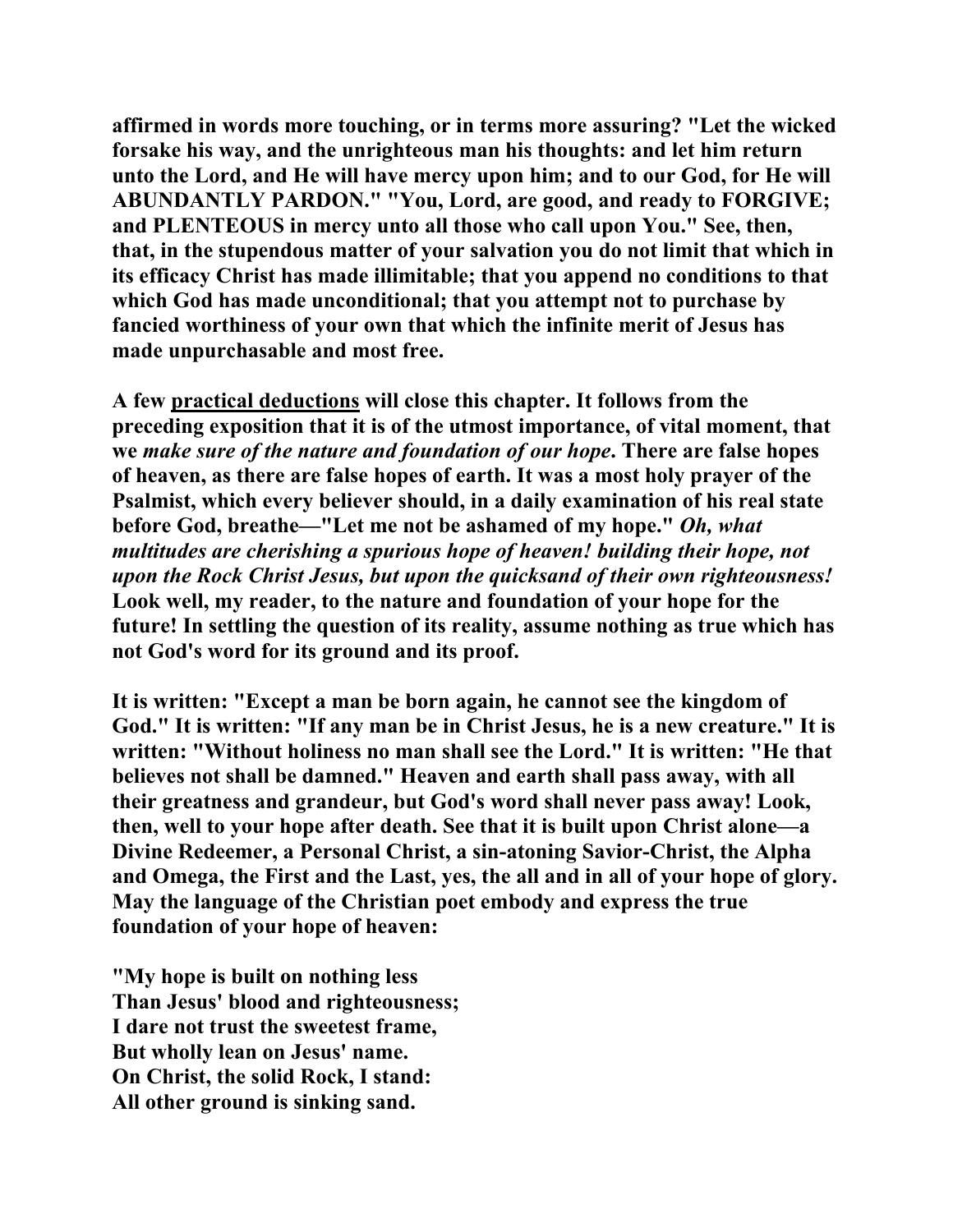**"When darkness seems to hide His face, I rest on His unchanging grace; In every high and stormy gale My anchor holds within the veil. On Christ, the solid Rock, I stand: All other ground is sinking sand.** 

**"His oath, the covenant and blood, Support me in the whelming flood; When all around my soul gives way, He then is all my hope and stay. On CHRIST, the solid ROCK, I stand: All other ground is sinking sand."** 

**An equally natural, and scarcely less important, deduction from the subject of this chapter, is the necessity of** *guarding prayerfully and vigilantly against every subtle influence tending to impair the vigor and shade the luster of our hope of heaven***. We can but present in a summary form some of the more prevalent and potent influences contributing to this mournful result. The world—its friendships and pursuits, its recreation and religion—is a powerful and ever sleepless foe. Against it we must be on our guard, would we have the lamp of hope burn brightly in the soul. Sin, superficially viewed and lightly committed, unrepented of and unforsaken, will weaken the strongest and shade the brightest hope of the soul. The neglect of public and private means of grace living at a distance from the fountain of atoning blood—the feet daily unwashed, and the conscience unpurified—tampering with error, and listening to false doctrine—the perusal of a light, fictitious, worldly literature—the novels of the day—will certainly and seriously compromise the stability, enjoyment, and brightness of this precious grace of the Spirit.** 

**Oh, guard with sacred jealousy and sleepless watchfulness this holy, heavenly light "the God of hope" has kindled within your soul, more vigilantly than the vestal virgin, her lamp; or the priest, the temple light of God's house. "Every man that has this hope in Him (Christ) purifies himself, even as He is pure." And "in hope of eternal life, which God, that cannot lie, promised before the world began," see that you "present your body a living sacrifice, holy, acceptable unto God, which is your reasonable service." The God of hope grant that, by the avoidance of these evils, and the cultivation of these means, your hope of heaven, like the sun kissing the horizon, may grow larger and**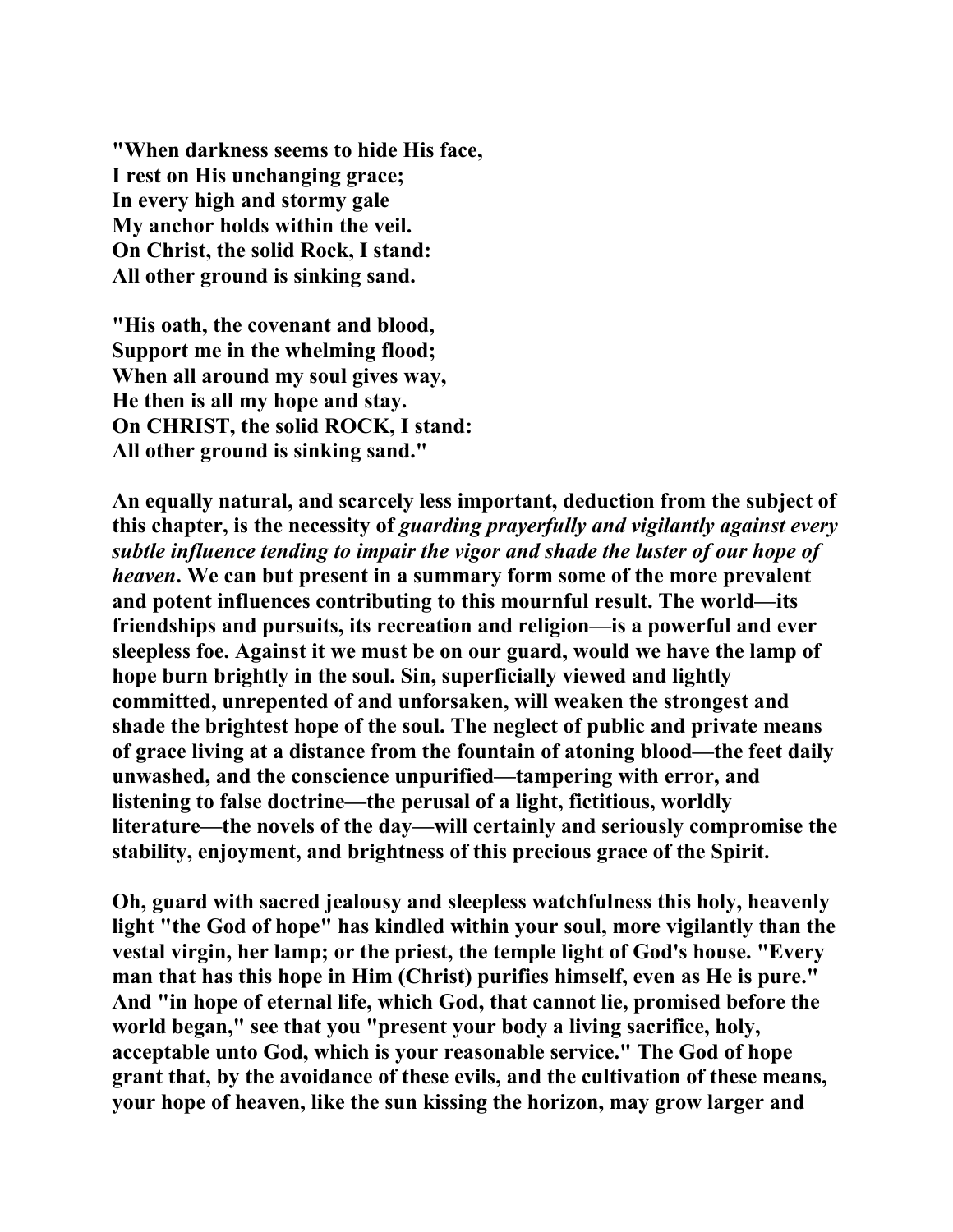**more brilliant, until it sets in the glory and splendor of perfect and endless day! Then, "your sun shall no more go down; neither shall your moon withdraw itself, for the LORD shall be your everlasting light, and the days of your mourning shall be ended."** 

**"The hope that is laid up for you in heaven"—how comforting, sustaining, and sanctifying! Your path to its full realization will, in many of its stages, be thorny and shaded, trying and lonely. If there is a royal road to heaven, it is that traveled by the King Himself, impurpled with His blood, vocal with His groans, and hallowed with His strong crying and tears. Along this road we are traveling. And how blessed and assured the hope! It is the hope of dwelling forever in our Father's home! Over its threshold sickness shall no more pass, spreading its mantle of suffering, languor, and decay!** *Bereavement* **shall never enter—with its shadow, bitterness, and separation!** *Sin* **shall not intrude tainting, wounding, beclouding!** *Affliction, trial, and pain* **shall be utterly and forever unknown, no more wringing the heart with anguish, and mantling the soul with woe.** *Perfectly holy, the soul will be supremely happy***, forever with kindred spirits, "AND FOREVER WITH THE LORD."** 

**Let nothing move you from this hope. Let not prosperity or adversity, the creature or the world, induce you for a moment to relinquish your hold shaded and feeble though your hope of heaven, through Jesus, may be. It may be but a ray—the faintest scintillation—nevertheless, "hold fast the profession of our faith without wavering." "Cast not away therefore your confidence, which has great recompense of reward."** 

**Has the last sickness come? Is death approaching—heart and flesh failing, Jordan's waves murmuring at your feet? Oh, cling only and firmly to Christ! Look not so much to your hope as to Him who is your hope! The realization may be feeble and fluctuating, the prospect of heaven misty and dim; nevertheless, "Jesus Christ is the same yesterday, today, and forever." Your hope may wane, its pendulum may oscillate as between earth and heaven, but its Object and its End are as fixed, immovable, and stable as the throne of the Eternal. "Which hope we have as an anchor of the soul, both sure and steadfast, and which enters into that within the veil; where the Forerunner is for us entered, even Jesus."** 

**How soothing to the sad hour of bereavement is the hope of a certain reunion and individual recognition of the loved ones who have a little while preceded us to glory! If in heaven we are not to know and not to love those whom on**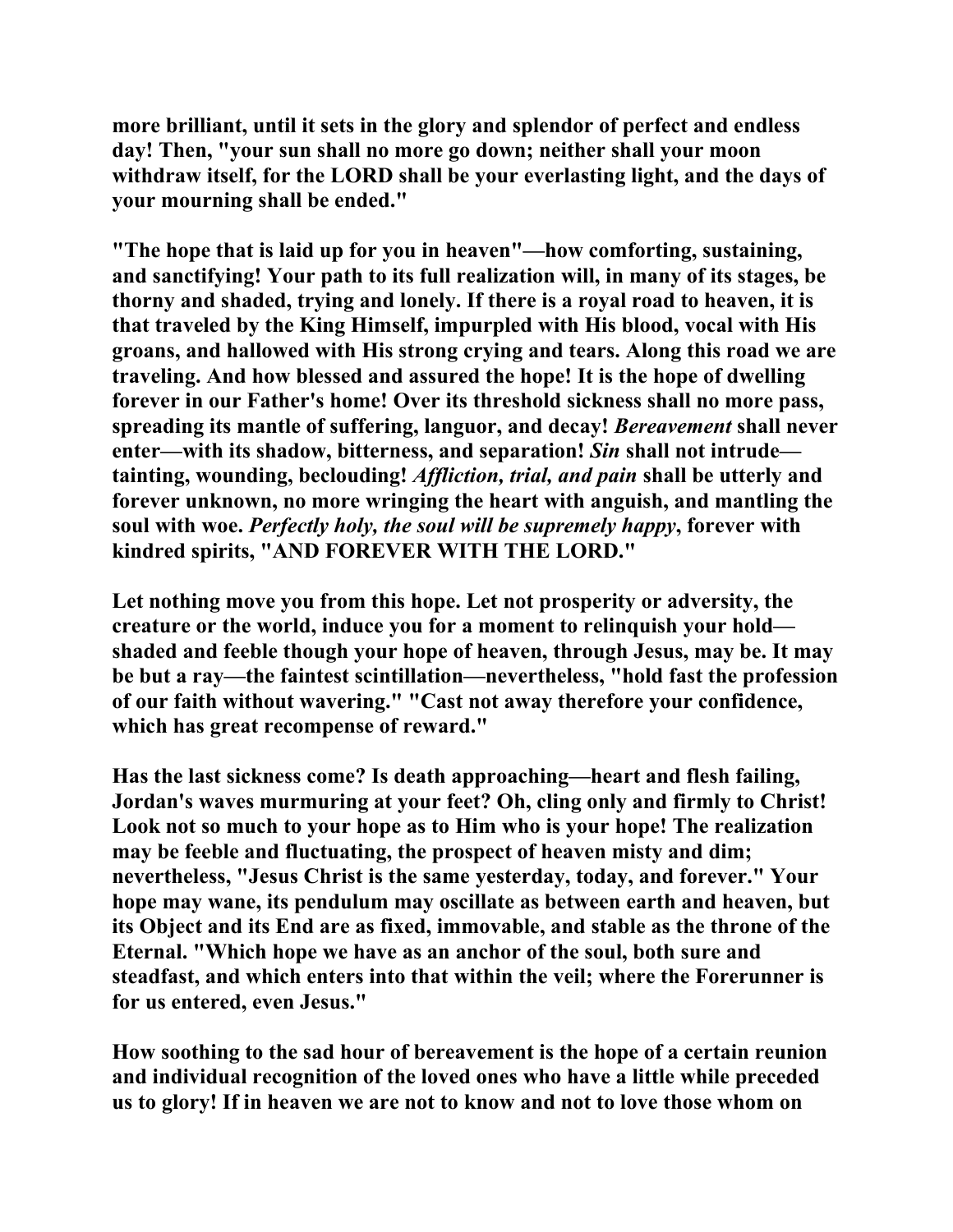**earth we knew and loved, with whom we took sweet counsel and traveled many a weary stage of our journey, then one essential element of heaven's happiness would be lacking, which even earth, with all its sin and sorrow, affords. "I must confess," says the holy Baxter, "as the experience of my soul, that the expectation of loving my friend in heaven powerfully kindles my love to them while on earth. If I thought I should never know, and consequently never love them after this life, I should remember them with temporal things, and love them as such; but I now delightfully commune with my pious friends, in a firm persuasion that I shall commune with them forever; and I take comfort in those that are dead or absent, believing that I shall shortly meet them in heaven, and love them with a heavenly love." They are there waiting and looking for our coming!** 

**Fight on, toil on, hope on, you soldier of Christ, you laborer for Jesus, you tried and suffering one! Soon you shall put off your travel-stained garments, unclasp your dust-covered sandals, lay down your pilgrim-staff; and, attired in glory-robes, enter the palace, and feast your eyes upon the beauty of the King forever. "The golden palace of my God,** 

**Towering above the clouds, I see; Beyond the cherubs' bright abode, Higher than angels' thoughts can be! How can I in those courts appear Without a wedding garment on? Conduct me, You Life-Giver, there; Conduct me to Your glorious throne! And clothe me with Your robes of light, And lead me through sin's darkest night."** 

## **Chapter 8 FINAL AND FULL REDEMPTION**

**"And He shall redeem Israel from all his iniquities." Psalm 130:8 What a graceful and appropriate conclusion of this comprehensive and instructive Psalm! Like the sun, it dawns veiled in cloud, it sets bathed in splendor; it opens with soul-depth, it closes with soul-height. Redemption from all iniquity! It baffles the most descriptive language, and distances the highest measurement. The most vivid imagination faints in conceiving it, the most glowing image fails in portraying it, and faith droops her wing in the**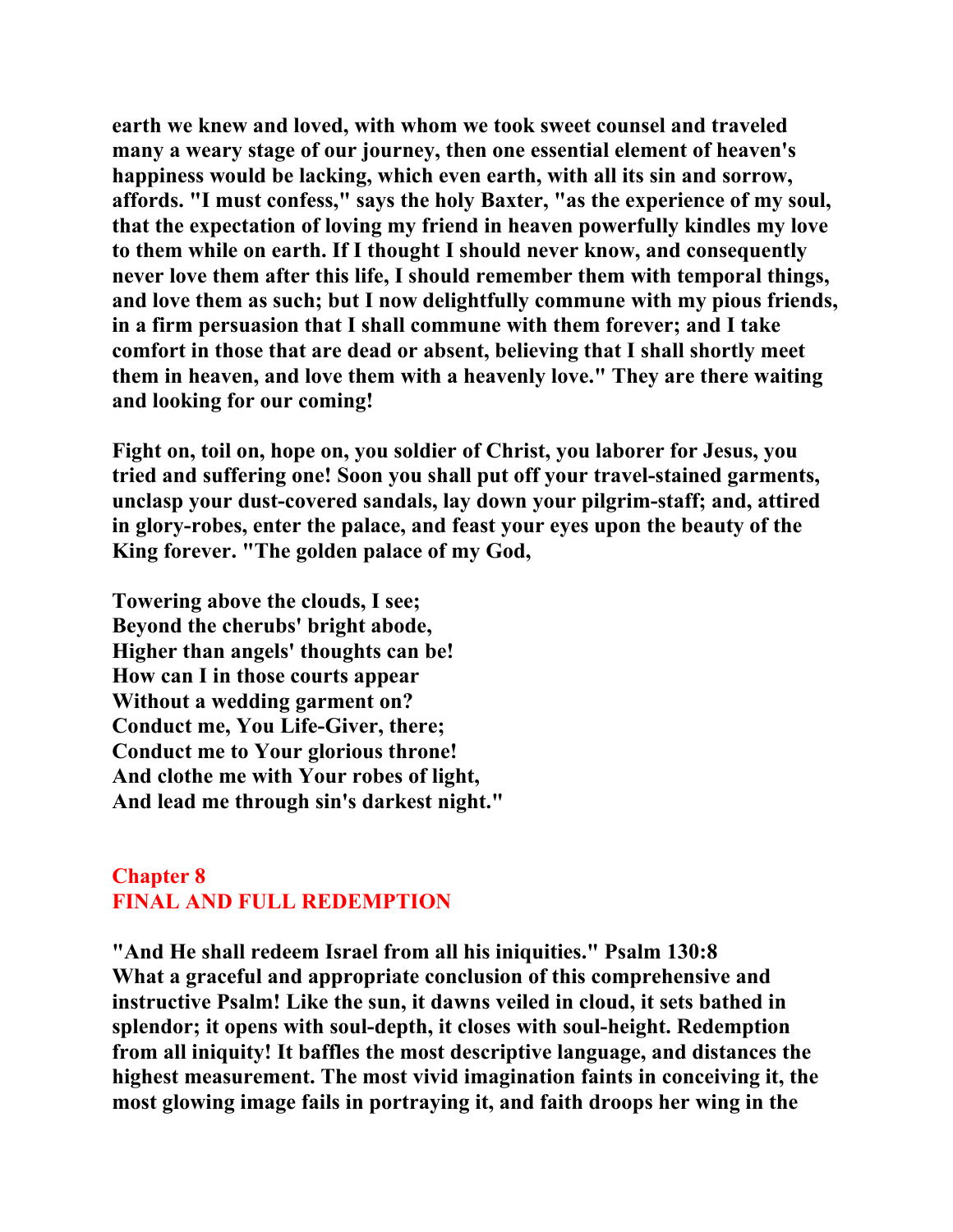**bold attempt to scale its summit. "He shall redeem Israel from all his iniquities." The verse is a word-painting of** *man restored***, and of** *Paradise regained***—a condition infinitely transcending the holiness and beauty of their original and pristine creation. Iniquity is more than forgiven—it is utterly effaced and eternally forgotten. The soul is more than saved—it is justified, adopted, and glorified.** 

**Thus, by the wonderful redemption wrought by Christ, we gain infinitely more than we lose. Man, clad in the righteousness of God, shines with a luster—and Paradise, closed against all "that defiles, and works abomination, or makes a lie," blooms with a beauty never possessed before sin tainted the one, or the curse blighted the other. Redemption, final and full, is the theme of our present chapter. "He shall redeem Israel from all his iniquities."** 

**In unfolding this subject, our starting point must be the central truth— Israel's Divine Redeemer. The Person of Christ is the center of Christianity. Remove this, and the whole system is destroyed. He is the Foundation; destroy this, and the entire fabric falls. All the doctrines and precepts, all the promises and hopes of the gospel and of the believer, converge towards Him as their common center, and revolve around Him as their life giving Sun.** 

**There never was a period in Eternity in which the Redeemer of men did not occupy His original and essential place as God. The Second Person of the Trinity, His throne has ever been the central one of Heaven; and His present original and essential glory as God, constituted Him the central Sun of all beings and of all worlds, upholding the universe by His arm, ruling it by His will, and shaping its history by His providence. But, passing by the central position and power of the Redeemer in the empire of Creation and Providence, let us concentrate our thoughts upon the yet more appropriate and essential illustration of this thought—His central position in the kingdom of grace. Here we behold Him in His proper place, and in His full-orbed glory. It will be instructive to trace His appointment as the Redeemer of His Church to the hands of the Father.** 

**Our Lord's was not a self appointed office. Most voluntary as its assumption was, He assumed not one line of action independent of the Father. This, indeed, could not possibly have been; since, essentially one in nature, they were essentially and indivisibly one in purpose and mind, in will and heart. It would have been as impossible that the Father could have acted independently of the Son, or the Son to have acted independently of the Father, as for one**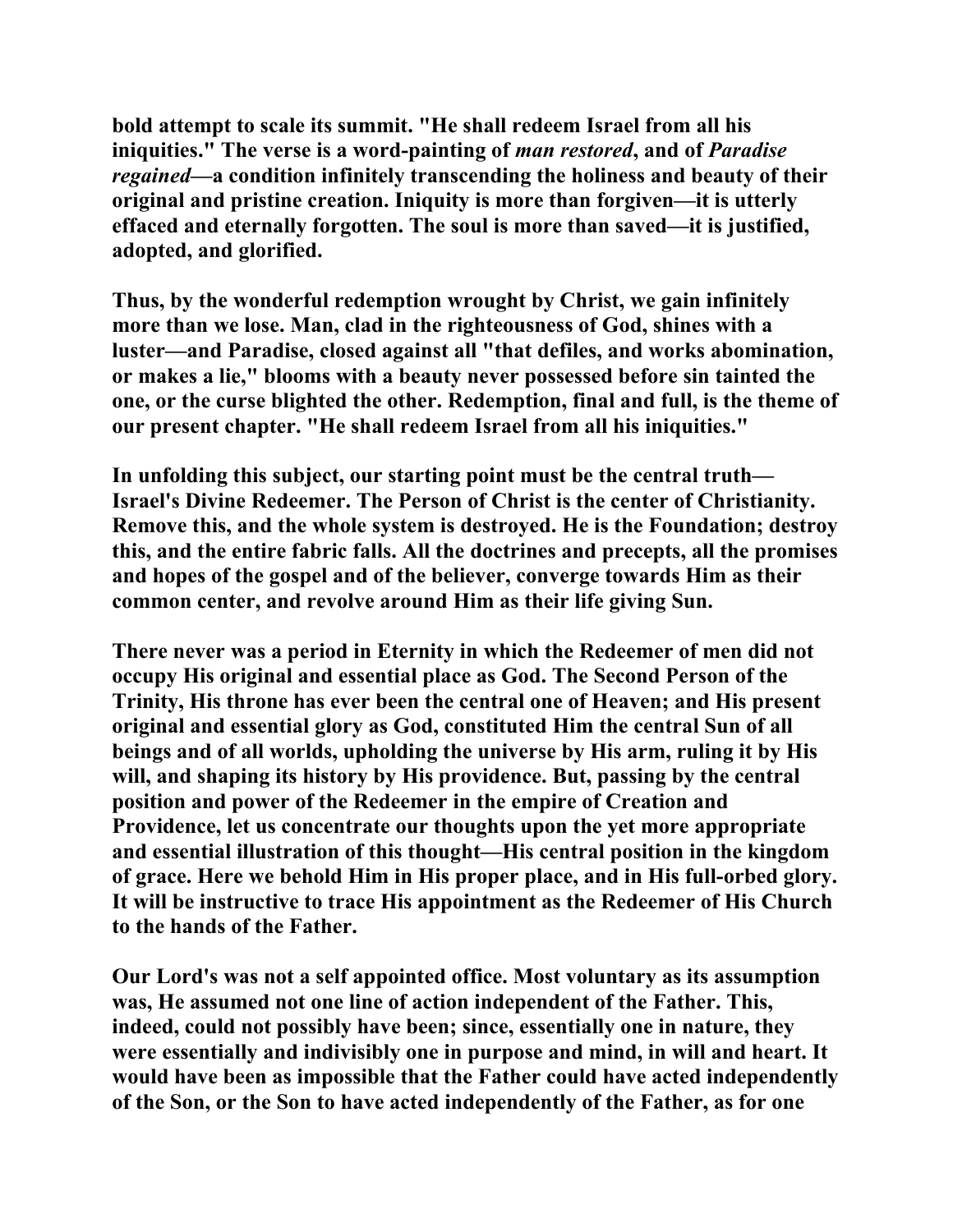**mind to conceive two opposite purposes, or one will two contrary volitions. Hence our Lord affirmed, "I and my Father are ONE." "My Father works hitherto, and I work." "Verily, verily, I say unto you, The Son can do nothing of Himself, but what He sees the Father do: for what things soever He does, these also does the Son likewise." "I can of mine own self do nothing: as I hear, I judge: and my judgment is just; because I seek not mine own will but the will of the Father which has sent me." "He that has seen me, has seen the Father."** 

**What a glorious view does this unfold of the equality of the love of the Father and of the Son in the redemption of Israel from all iniquity! The plan of Redemption was the united conception and scheme of the Godhead, and originated in the Divine love of the ever-blessed Three in One. "God so loved the world, that He gave His only begotten Son." The misapprehension of many—and a more unscriptural and dishonoring one could not exist is, that the Redemption of Christ was the inspiration and origin of the love of the Father! In other words, that the Atonement was the cause, and not the effect, of God's love; that, Christ died to purchase and procure the love of the Father; and not—which is the only scriptural and logical view of the subject that, the death of Christ was the consequence, and not the cause—the effect, and not the origin of God's love. In view of this stupendous mystery of love and grace, may we not pause, and exclaim, "Thanks be unto God for His unspeakable Gift"?** 

**Oh, it is a sweet reflection, that, when I lay my head upon the bosom of Jesus, I feel the throbbings of my Father's heart; that, when I bend my ear to the words of Jesus, I listen to the sound of my Father's voice, of which my Savior's is the gentle and gracious echo. "He that has seen me, has seen the Father." Let the truth encourage you, that in confiding your soul in faith to the hands of Christ you are assured of God's acceptance, since in dying upon the cross, and in receiving sinners, He acts in perfect harmony and concert with the purpose and mind, the will and heart of God.** 

**The personal fitness of the Redeemer for the redemption of Israel is so palpable, and rests on so scriptural a basis, as to admit of not a moment's argument or doubt. It consisted essentially of the union of the two natures of Christ—the Divine and the Human. This union of the Infinite and the finite was indispensable. They could not have accomplished the work alone and apart from each other. The Divine was essential to the efficacy of Christ's death, the Human equally as essential to the death itself. As essential Divinity**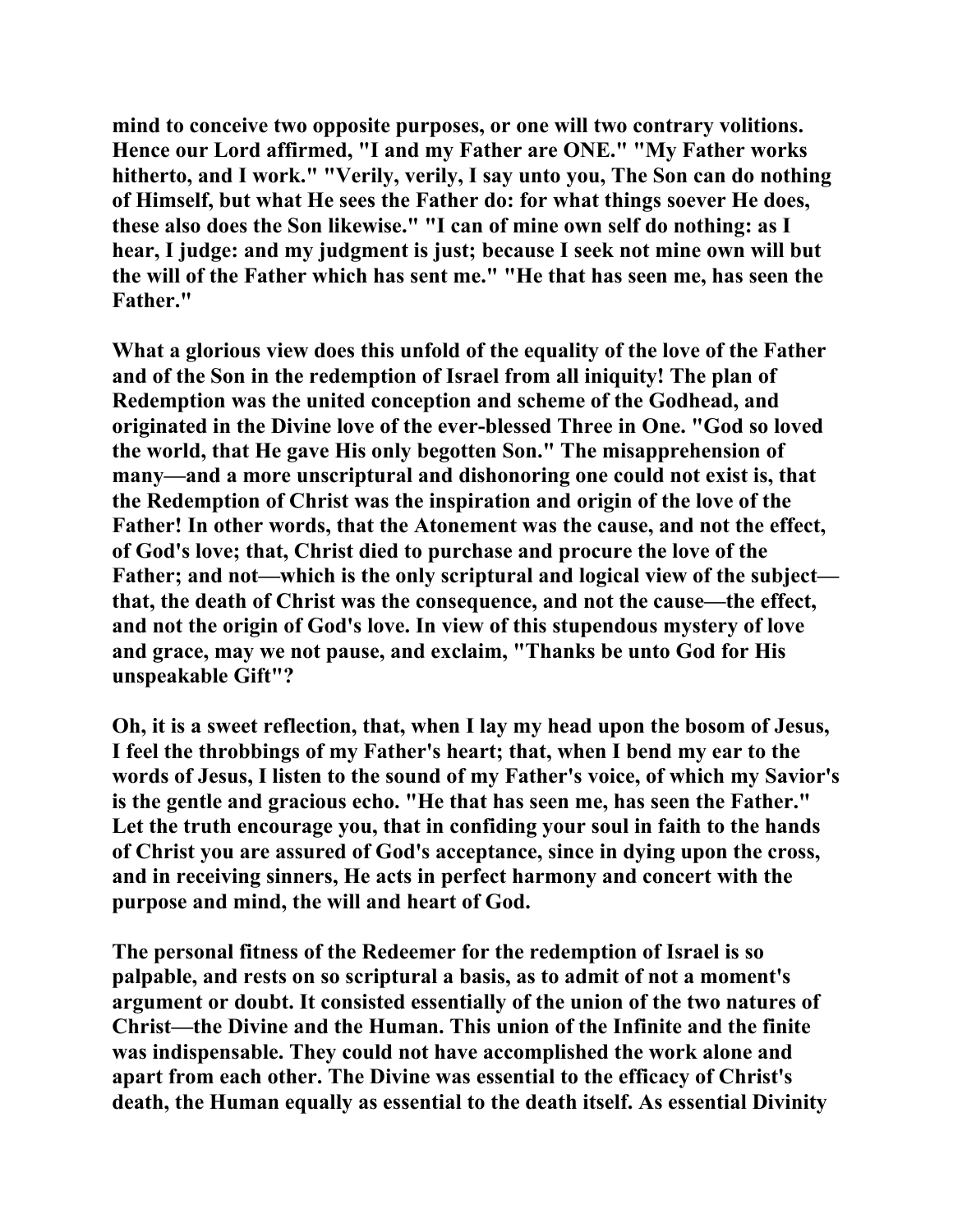**could not die, neither could mere Humanity atone. Hence, "the great mystery of godliness, God manifest in the flesh." Herein lies the Redeemer's main fitness for the office thus divinely invested and thus voluntarily assumed. His Human nature—as free from the taint of sin as His Divine enabled Him to give a perfect obedience to law and a full satisfaction to justice. His Divine nature—absolutely and essentially Divine stamped His righteousness with such divine perfection, and His blood with such sovereign efficacy, as enabled Him to redeem, now and forever, the Israel of God from all iniquity. A not less essential element of fitness in Israel's Redeemer was the love—the great, the unparalleled love—which constrained Him to embark in the work of our Redemption.** 

**Were I asked to mention the most prominent perfection in the marvellous scheme of our salvation, I would unhesitatingly cite that of Divine love. It was not that the law was honored, and that justice was satisfied, and that the debt was paid, that invested our Redemption with a glory so resplendent; it was the great love of God in devising, and the equal love of Christ in executing, and the divine love of the Spirit in applying, the wondrous expedient of our salvation. LOVE outsteps every other perfection, love eclipses every other attribute; love is the most gorgeous and resplendent tint in the "Bow round about the throne,"—the Bow of the covenant-salvation uniting and blending in their sweetest and most beauteous harmony, all the perfections of God, the perfection of DIVINE LOVE the most conspicuous and resplendent of all.** 

**"Christ also has loved us, and has given Himself for us an offering and a sacrifice to God for a sweet-smelling savor."** *Fall prostrate before this stupendous, this marvellous, this unheard of love, and yield to it the supreme faith and homage of your entire being.* **Doubt not its reality, limit not its vastness, question not its freeness; but, believe it, accept it, live it—and you shall be saved.** 

**From this rapid view of Israel's Redeemer let us briefly advert to Israel's Redemption.** *Redemption! it is the most significant and precious word in God's vocabulary.* **We shall, if saved, be spelling out that word, and yet never fully grasp its meaning, through all eternity. Studying, yet never entirely learning its meaning; extracting, yet never exhausting its sweetness; gazing upon its effulgence, yet never wholly absorbing its glory; chanting its song, yet never ending its praise!** 

**And what is this Redemption? Our passage leaves us in no doubt. It is a**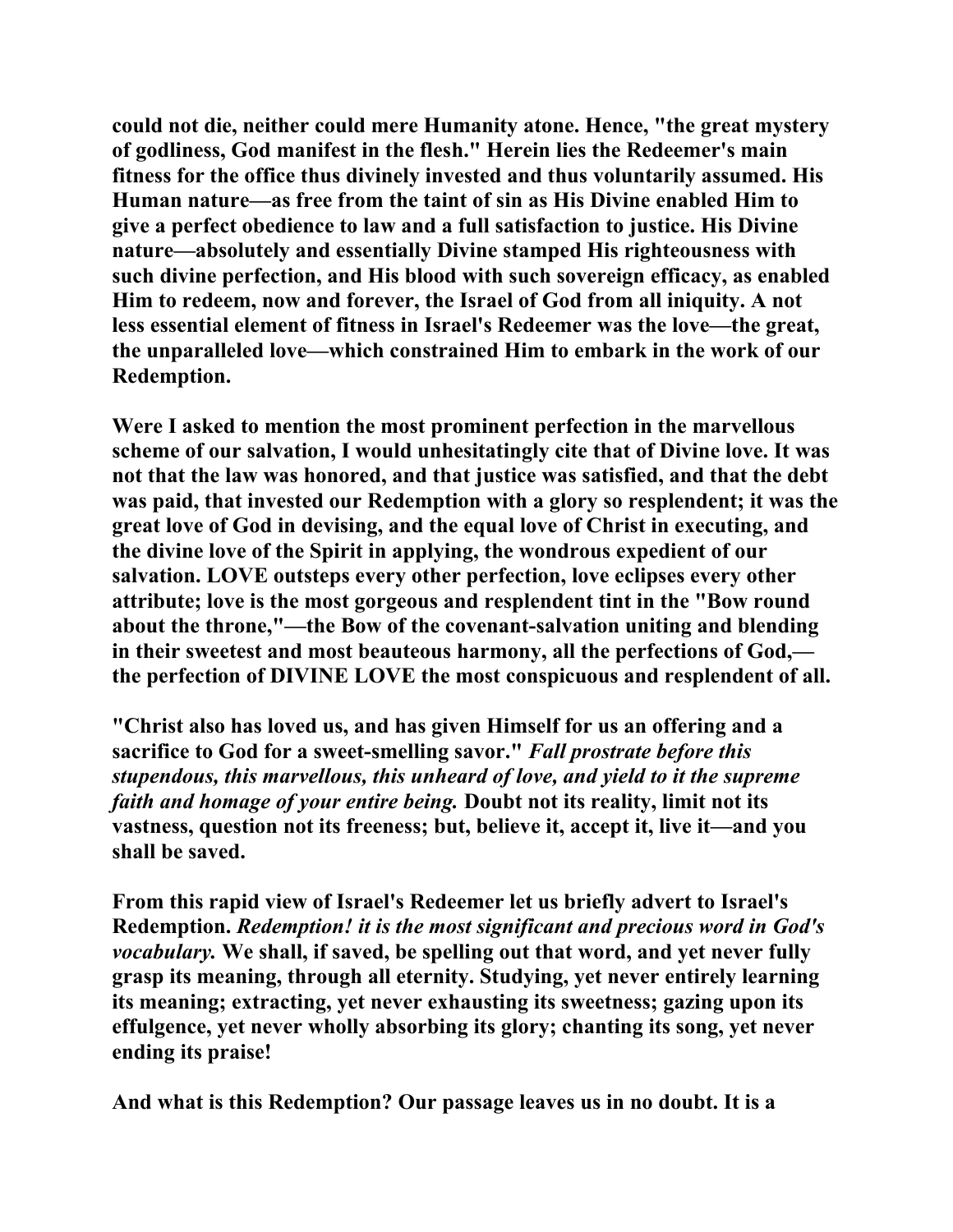**"redemption from all iniquity." No other redemption could have met our case; redemption from mere affliction and sorrow, from sickness and suffering, from anxiety and care, would still have left us the degraded servant of sin and the willing slave of Satan, bound and fettered by the chain of the most galling bondage, and delivered over to the most appalling woe. But, Christ's redemption is from the cause of all affliction, suffering, and death—it is our "redemption from all iniquity." "He shall redeem Israel from all iniquity." Let us briefly look at this stupendous truth in two or three of its more essential points.** 

**It is a redemption from the curse of sin. The entire removal of the curse by Christ is a point very much underrated and overlooked by the believer. The Divine blessing, in its fullest sense—His redemptive blessing—could not be upon us did one atom of the curse still remain unrepealed. But, our Divine and gracious Redeemer hurled the entire incubus from His Church when, 'born of a woman and made under the law,' He was "made a curse for us." Marvellous truth! The Son of God accursed for man's sin, looked upon and dealt with as the accursed one; cast out of Jerusalem as too accursed to die within its holy precincts! "Jesus also, that He might sanctify the people with His own blood, suffered outside the gate." What then is the blessed deduction from this truth? That, the cup of the divine curse being thus exhausted by our Divine Redeemer—not a drop lingering upon the brim—there remains nothing but the Divine blessing. The curse of the law is removed from the person and works, from the afflictions and sufferings, of the believer; and, henceforth, nothing but the Divinest BLESSING rests upon all that he is, and upon all that he does, and upon all that he endures; whatever the cross he bears, the suffering he endures, or the cup he drinks.** 

**"Your blessing is upon Your people." His blessing is upon your** *person***, for it is "accepted in the Beloved;" upon your** *labors***, for they are "not in vain in the Lord;" upon your** *trials, afflictions, and sorrows***, "For our light affliction, which is but for a moment, works for us a far more exceeding and eternal weight of glory." Oh, what a soul-height is this, out of our depths of darkness and woe!** 

**Christ's work is also a redemption from the guilt of sin. Sin's guilt is a fearful incubus, bowing the soul to the dust. No temporal calamity can be compared with it, no physical suffering equal it. It shades every scene of beauty, embitters every cup of joy, disturbs the harmony of every song of gladness, is "the worm that never dies" of the lost in hell. But, the Redemption of Christ**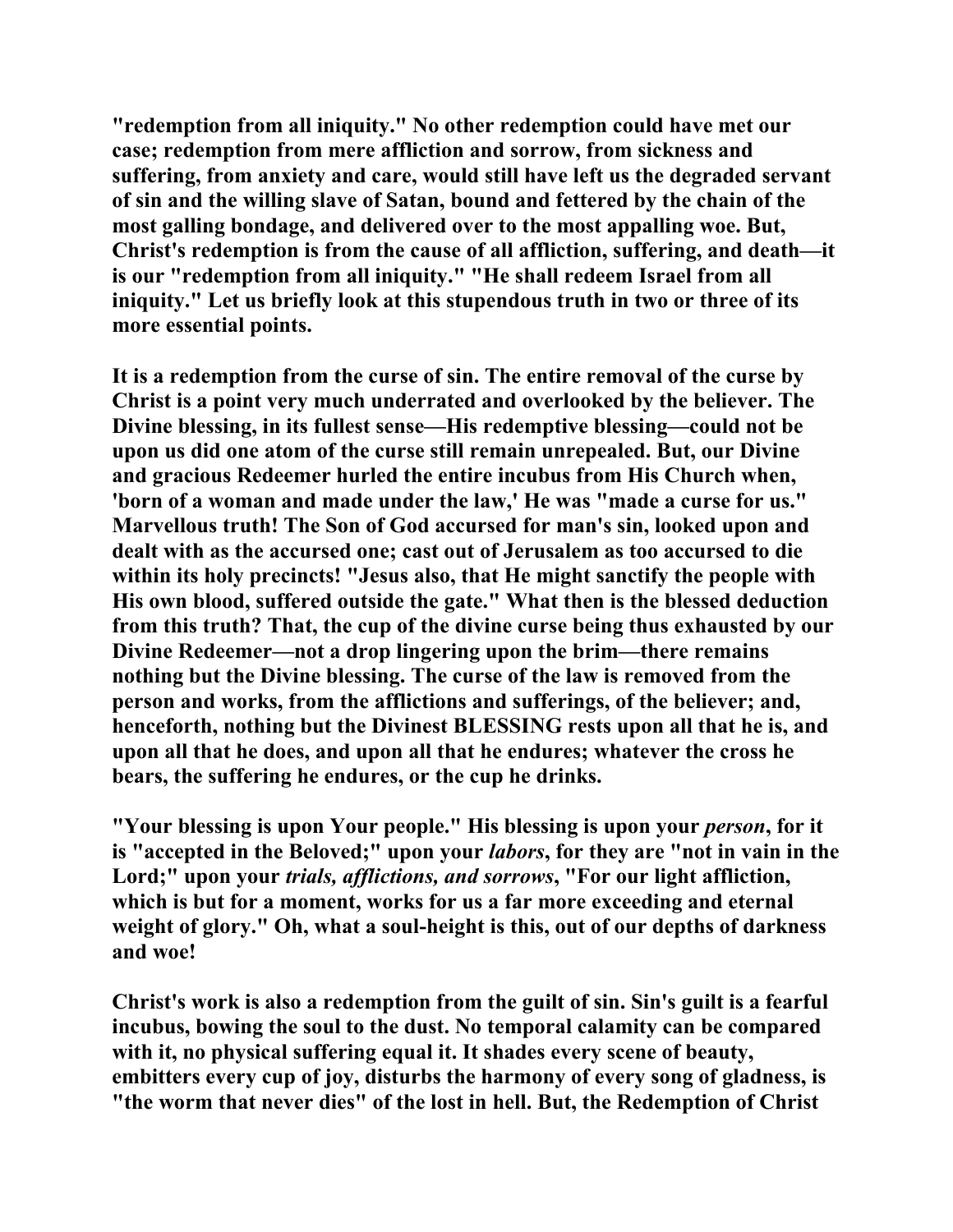**exempts us from this canker-worm, releases us from this crushing weight. His righteousness repealed the curse of the law, His Atonement cancels the guilt of sin. If the sacrifices of the law sanctified to the purifying of the flesh, "how much more shall the blood of Christ, who through the Eternal Spirit offered Himself with out spot to God, purge your conscience from dead works to serve the living God?"** 

**Thus, it is the blood of Christ that purifies the conscience, effacing its guilt; and healing its wound. And when a fresh sense of guilt is contracted—as fresh acts of sin assuredly will; the secret of daily purification and walking in communion with God will be found in an immediate renewed application to the blood of the Atonement, the conscience afresh sprinkled from every trace and vestige of sin's guilt. We cannot press this habit of constant washing too earnestly upon the reader. The tense in which the apostle places the blood before us teaches and enforces this habit: "The blood of Jesus Christ His Son CLEANSES us from all sin." It is in the present tense. Our blessed Lord, whose blood was on the eve of being shed, refers to this continuous application of the blood in that memorable conversation with Peter. Recognizing his past cleansing—"he that is washed'-Jesus strenuously insists upon a present one, the laving of the feet, of which His own condescending act at that moment was so impressively symbolic and significant. This may have suggested the apostle's exhortation, long after he had learned it from Jesus—"to whom COMING, as unto a living stone"—now coming, always coming to Jesus, as the Rock of our salvation, as the strength and support of our daily life. Oh, upon what a holy soul-height this continuous living upon Christ will keep us, raised above the world, above trials, above temptation, above self, preserving the mirror of the conscience unclouded, and unsullied by a breath!** 

**The subduing of the power of sin in the believer, is not less a result of Christ's Redemption. To pardon the commission and to cancel the guilt of sin, and yet leave its reign undisputed and its scepter unbroken, would but neutralize all the happier effects of Christ's atoning work. Sin is a powerful tyrant. Long after its overthrow it still exists in the regenerate a dethroned, uncrowned despot; its sting extracted and its venom destroyed, but still retaining sufficient power to wound and distress the soul. Despoiled of its empire, like the Canaanites of old, it is yet domiciled in the land, making perpetual invasions and assaults on the camp of Israel; demanding on their part sleepless vigilance and perpetual conflict. Thus, the work of sin-mortification and world-crucifixion must go on, that, by a gradual process of defeat and extermination, the spiritual Canaanites, like the typical ones of old, are driven**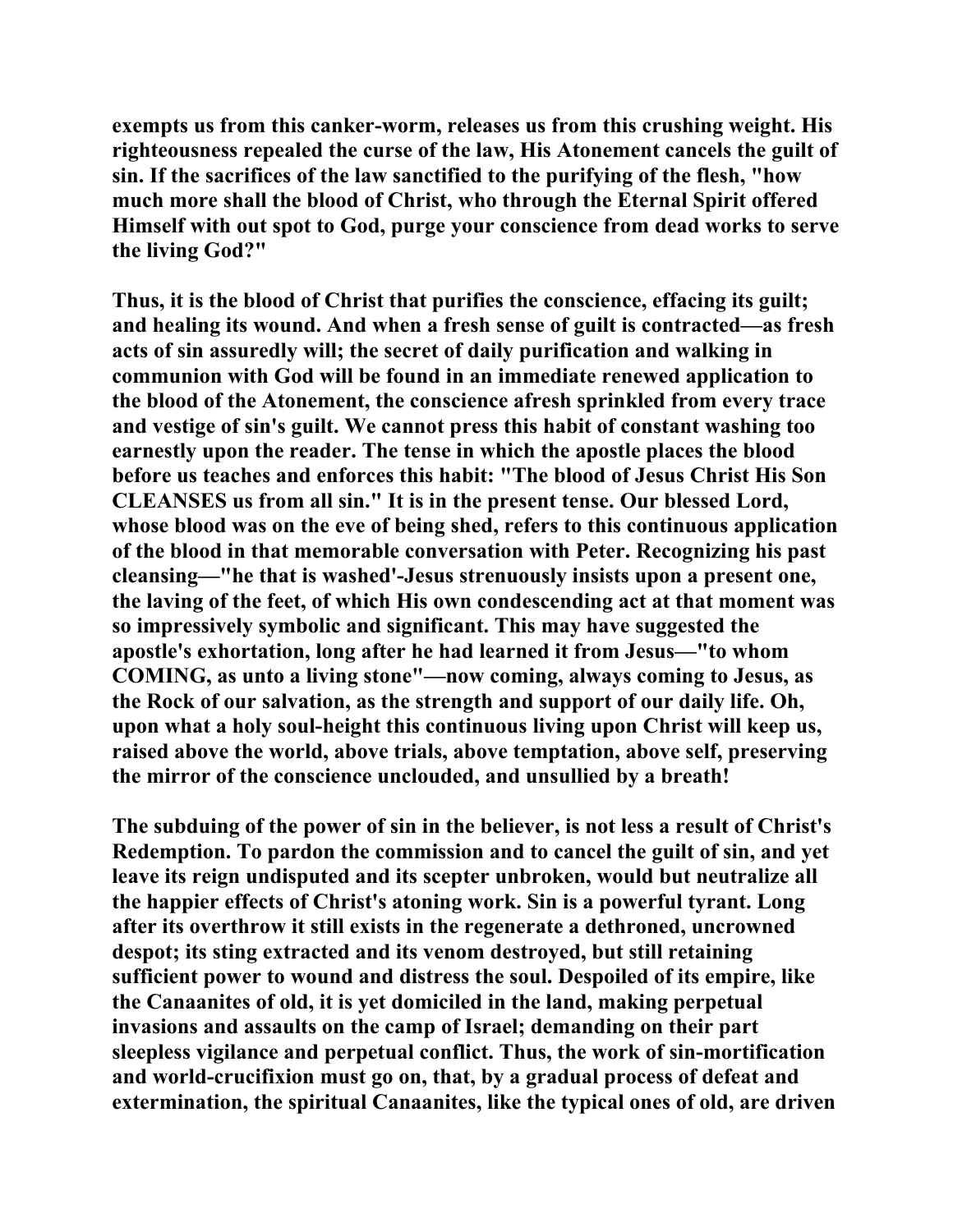**out "little by little," until the last enemy is destroyed, and the victorious paean of triumph floats sweetly from the lip of the conqueror—"Thanks be to God, who gives us the victory through our Lord Jesus Christ."** 

**Now, for this** *gradual subduing of indwelling sin***, the Redemption of Christ graciously and effectually provides. The promise that, "sin shall not have dominion over us," that, it shall never again recover its throne and sway, as before—its scepter over the soul broken; it rests upon the provision Redemption has made for this blessed result. That Redemption involves all supplies of grace from Christ, the indwelling of the Holy Spirit, the sanctifying influence of the truth, the power of prayer, and the hallowed results of God's afflictive dispensations. All these appliances God employs to promote our sanctification, and to make us holy, as He is holy.** 

**A blessed height of the soul is that when the believer can look down upon his old sins and habits, lying mortally wounded at his feet, dying daily to their power and reign. Oh, there is no real happiness this side of heaven apart from personal holiness! God Himself could not be perfectly happy were He not perfectly holy. And just in proportion as we approximate to His supreme holiness, we approximate to His supreme happiness. How thankful should we be, amid all our depths of adversity, tribulation, and sorrow, that there are sacred heights on the earth where we may walk with God in sweet fellowship, in divine assimilation, and in filial love,—our souls arrayed in "the beauty of holiness."** 

**My soul! let your one and supreme aim be, a loftier standard of personal holiness, a more exalted soul-height of unreserved consecration to God—the ear, the hand, the foot, as of old, sanctified with atoning blood, thus consecrating your members to the Lord: the ear, attentively listening to the voice of His word; the hand, diligently employed in His service; the foot, swift to run the race that is set before us—"looking unto Jesus." Thus, "the grace of God…teaching us that, denying ungodliness and worldly lusts, we should live soberly, righteously, and godly, in this present world," will have in us its perfect work, lacking nothing. Lord, what is lacking in my grace, supply; what is weak in my faith, strengthen; what is low in my Christian life, raise; what is languid and ready to die, quicken and revive, that I may stand complete in all the will of God.** 

**It only remains that we include in this catalogue of redemptive blessings, the believer's exemption from sin's condemnation. Sin has a condemning power.**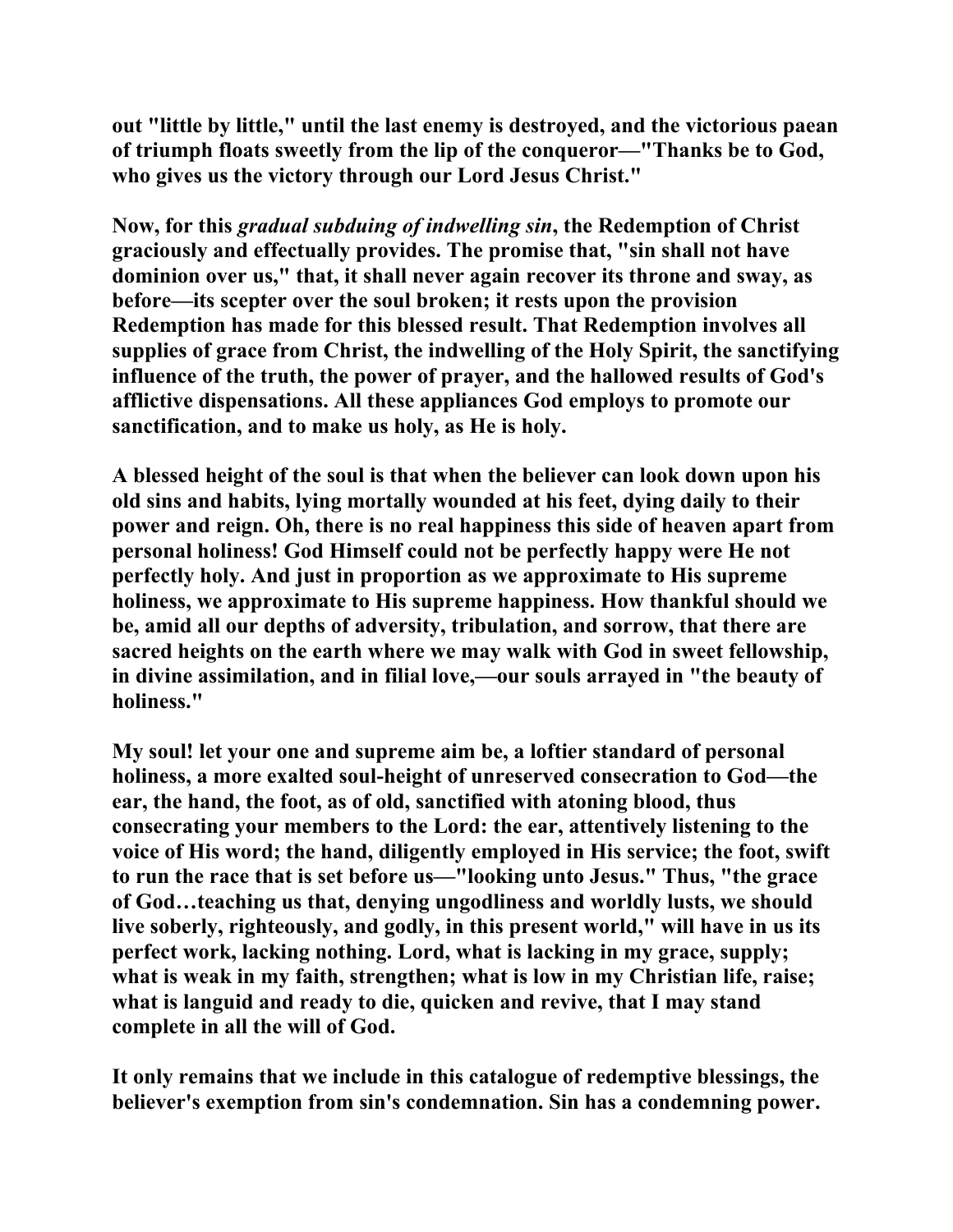**"He that believes not is condemned already." But our blessed Lord Jesus Christ was condemned for sin, and condemned sin, on the cross. The sins of His elect were arraigned, tried, condemned, and executed, when He cried, "It is finished." Hence the glorious declaration with which the Apostle opens that remarkably rich and magnificent chapter in his epistle to the Romans: "There is therefore now no condemnation to those who are in Christ Jesus." The salvation of Christ redeems Israel from all legal condemnation. The world may condemn, the saints may condemn, conscience may condemn, but God never! "He that believes on Him is not condemned. " Well may we exclaim, in the adoring language of the Apostle, "Thanks be unto God for His unspeakable gift!"** 

**But the saints' full and final Redemption is yet to come. The passage evidently bears this prospective interpretation: "He shall redeem Israel from all iniquity." We have seen in the course of this chapter, that, while salvation involves a release from the guilt, despotism, and condemnation of sin, it does not provide an amnesty in the present perpetual conflict with its indwelling existence and power. Sin will remain in the regenerate to the last of life. But a full redemption awaits the believer. It is most true, that, the moment the Christian is released from the body, he is in a state of perfect holiness as it regards the soul; but the full redemption of the body is yet to come. The Apostle, in the epistle to the Romans just quoted, thus puts it: "And not only they, but ourselves also, which have the FIRST FRUITS of the Spirit, even we ourselves groan within ourselves, waiting for the adoption, to wit, the redemption of our body." The time is coming when we shall no longer be chained to a corrupt body, a living corpse, tainted with sin, mortified with corruption, assailed by disease, suffering, and death. A glorious resurrection awaits us—a full redemption from the power of the grave. "O death, I will be your plagues; O grave, I will be your destruction!"** 

**But, before we enlarge more fully upon this redemption of the body from corruption, it may be wise to signalize the great and** *august event***, although already alluded to, in connection with which it will transpire. This perfect redemption of the believer awaits the Second Coming of the Lord. "For the Lord Himself shall descend from heaven with a shout, with the voice of the archangel, and with the trump of God: and the dead in Christ shall rise first: then we who are alive and remain shall be caught up together with them in the clouds, to meet the Lord in the air: and so shall we ever be with the Lord." It is towards this blessed hope that faith turns its longing eye. Looking beyond our partial emancipation at death, it fixes its earnest and unfaltering gaze**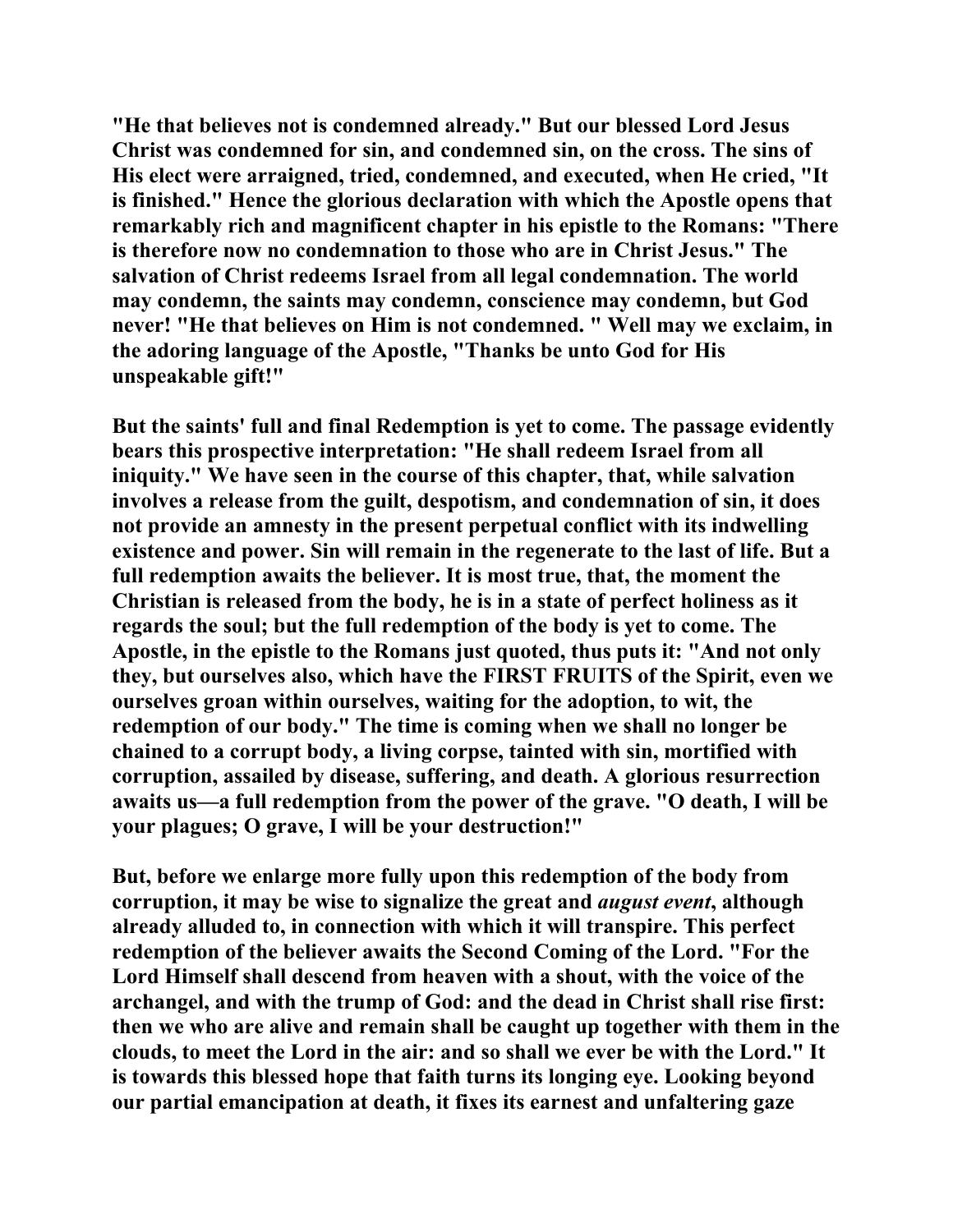**upon a coming Redeemer.** 

**We know that death—terrific as the spectacle is to some—is a merciful deliverance of the believer from all the ills of the soul; for, absent from the body, the soul is instantly present with the Lord. This emancipation, however, is but partial. The body—as much redeemed by Christ's precious blood as the soul, is still locked in the rigid embrace of death, and is still the corrupt prisoner of the grave, pending the Advent of Him who is the "Resurrection and the Life." But, when this glorious Epiphany arrives—when the Son of Man shall appear in the clouds of heaven, encircled by all "the spirits of just**  men made perfect"—then, the *full* redemption will transpire: and the soul, **now re-united to the body, will ascend into a higher region of glory and blessedness, even the Third Heaven, where Jehovah dwells, waiting the arrival of the New Heaven and the New Earth, down upon which the whole Church will descend, "prepared as a bride adorned for her husband."** 

**We must keep distinctly in mind the connection of the coming of the Lord and the resurrection of the saints. These two events perfectly synchronize. They are inseparable. "Our citizenship is in heaven, from where we look for the Savior, the Lord Jesus Christ, who shall change our vile body (the body of our humiliation) that it may be fashioned like unto His glorious body." And here the pen falters in its attempt to describe the beauty, the glory of that risen body. It will be "a spiritual body," that is, a body free from the taint and grossness of the flesh, and yet material; with the same organs of sense, the same active limbs, capable of the same physical and intelligent communion with its fellows as now, yet free from all that now mars and interrupts that communion. No physical deformity will mar its symmetry; no existence of sin will taint its purity; no ravages of disease will torture its limbs; and no assault of death will imperil its existence. Oh, what an epoch that will be in the history of the redeemed, when from the hill, the valley, and the sea—from the venerable churchyard and the picturesque cemetery,—the 'dead in Christ' shall come forth, all resplendent with the glory, and hymning the new song of the resurrection morn! Let us comfort one another with this prospect!** 

**One practical thought before we close this chapter. Be it our earnest desire to 'attain unto this resurrection of the holy dead' by an increasing knowledge of Christ and 'the power of His resurrection.' And if we are thus risen with Christ mystically, let us rise with Christ spiritually, by setting our affections more earnestly upon the things that are above, where Christ sits at the right hand of God. Then, 'when Christ, who is our life, shall appear, we also shall**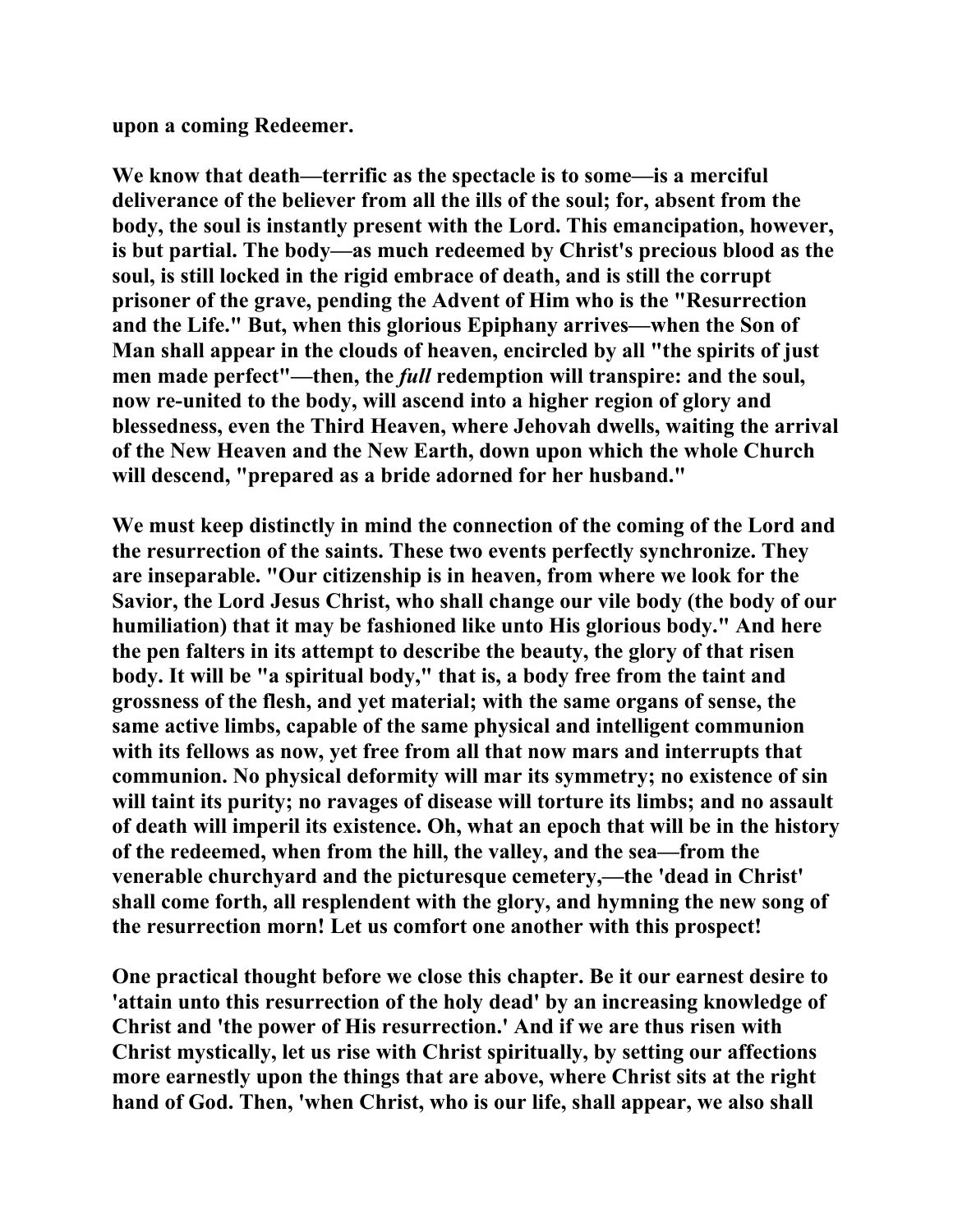**appear with Him in glory—and so be forever with the Lord!** 

## **Chapter 9 SOUL HEIGHTS**

**"The Lord is my strength, and He will make my feet like hinds' feet, and He will make me to walk upon my high places." Habakkuk 3:19** 

**"O my dove, that is in the clefts of the rock, in the secret places of the stairs, show me your face, let me hear your voice; for your voice is sweet and your face is lovely." Song of Solomon 2:14** 

**These words, though not taken from our Psalm, are yet in such close harmony with its teaching, and suggest so befitting and graceful a close of its exposition, that we venture to append them, as sustaining and crowning the leading truths of this volume. They speak of HEIGHTS—of "high places" belonging to the believer, upon which God makes His saints to walk as with the hind's swift and sure foot. "He will make my feet like hinds' feet, and He will make me to walk upon my high places."** 

**The only true elevation of man is that of the soul, and the only individual who really knows anything of soul elevation is he whose standing before God is in Christ Jesus. "In Your righteousness shall they be exalted." It is not always in the 'depths' with the Christian. He who is invariably so, reflects but imperfectly the true nature, and brings great dishonor upon the divine character, of Christ's holy gospel. Our blessed Lord describes His people as "lights to the world." But with many of His disciples, alas! how dimly does their light burn! Were the world to take its notion of the religion of Jesus from their illustration of its character and spirit, what injustice would be done both to that religion and its Divine Author!** 

**The true element of the gospel is holy joy. It is emphatically the "joyful sound." "Behold, I bring you good tidings of great joy, which shall be to all people. For unto you is born this day in the city of David a Savior, who is Christ the Lord." It possesses the elements of all joy. It reveals Jesus, the Savior of the lost; it proclaims a Salvation for the chief of sinners, full, finished, free; it leads to a Fountain open for cleansing the uncleanness of all sin; it unfolds a righteousness without a seam, a stain, or a flaw, for the full and free justification of the ungodly; it supplies the most powerful motive to**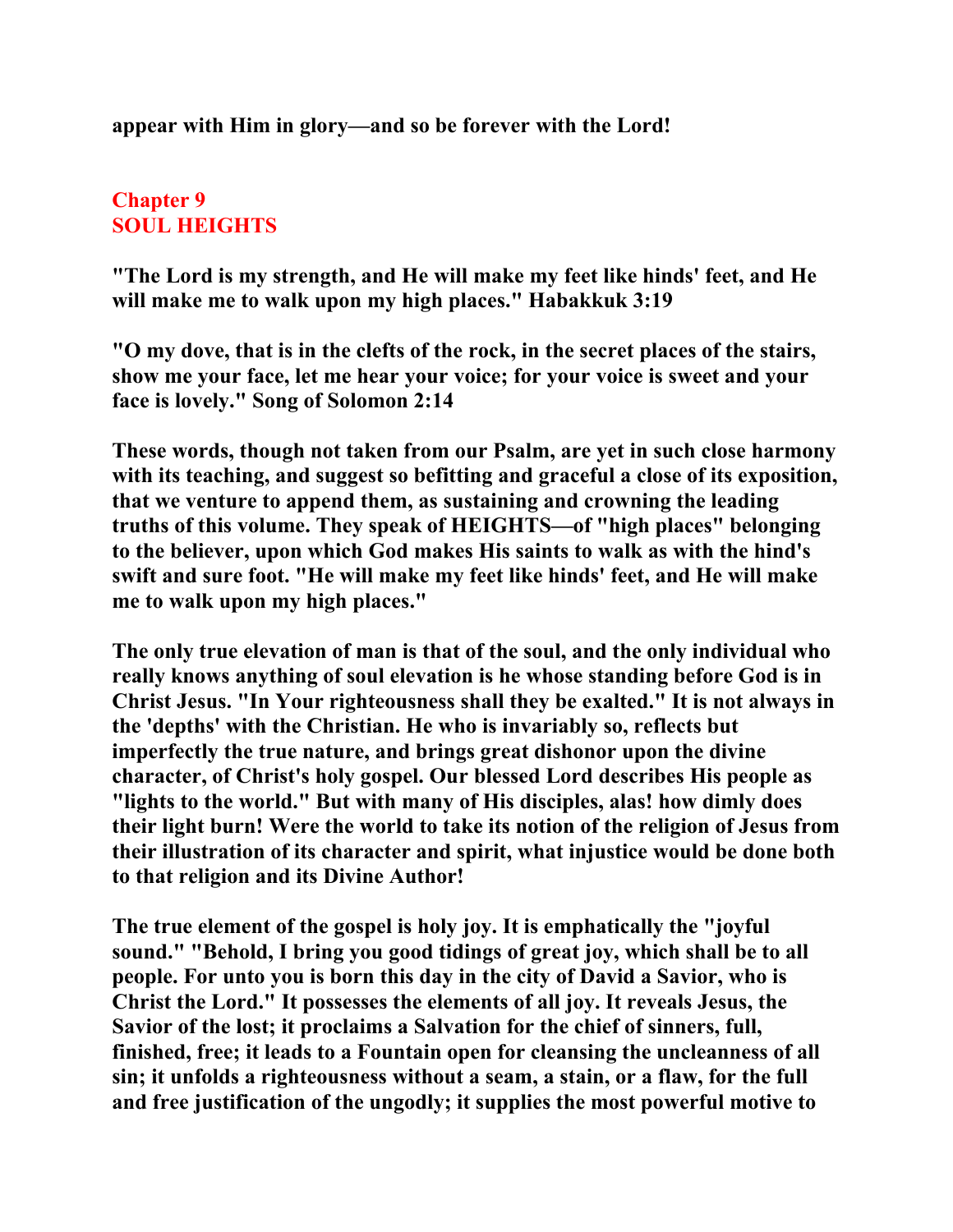**all holiness; while it unseals the deepest, sweetest springs of all consolation and comfort to the broken heart and the wounded spirit. Surely, there are no soul-depths here, except the depths of divine love, the depths of holy joy, the depths of strong consolation!** 

**But, what are some of these "high places" of the Church of God upon which He makes His people to walk? "He will make me to walk upon my high places."** 

**Need we place in the foreground, the high place of Conversion, upon which all that are saved are made to walk? It is the first and leading step to each ascent of the believer. In what a low place does the soul of man walk until it reaches the 'high place' of converting grace! The highest life of an unregenerate man is, in a spiritual sense, but a low life; it is in the 'depths' of sin and selfishness, of enmity against God, and of ruin against his own being. Take the most intellectual pursuit, the most refined enjoyment—be it science, or art, or music—viewed as bounded only by the present life, as ending in self, having no relation to the higher interests of the soul, the claims of eternity, and the glory of God—how low the life! In the strong language of inspiration, "He feeds on ashes"—"feeds on wind."** 

**Is this life worthy of a rational, responsible, immortal being? Is it worthy of one soon to confront death, judgment, and eternity? soon to appear at Christ's bar, to give an account of a stewardship of intellect, and of rank, and of wealth, and of time, and of influence, the most responsible and solemn ever entrusted to mortal hands? Is this the life you are living, my reader? is this the mere existence in which you vegetate? Rise to a higher life, a nobler purpose, a more glorious end! Don't you know that, "we must all appear before the judgment seat of Christ, to give account of the deeds done in the body"? That "every one must give account of himself to God"?** 

**But conversion reverses this sad picture. When the soul is 'born again,' it emerges from its lower life, and ascends into a new, a divine, a heavenly life a life from God, and for God; a life in Christ, and by Christ, and with Christ; a life best described by the language of one who lived it fully, lived it nobly, lived it until crowned with a martyr's diadem—"For Me to Live Is Christ."** 

**Oh, upon what a 'high place' does the soul born from above now walk! Truly, it is a new birth, a re-creation! Old things have passed away, and God's Spirit has made all things in that life new. How revolutionized the whole soul! It has**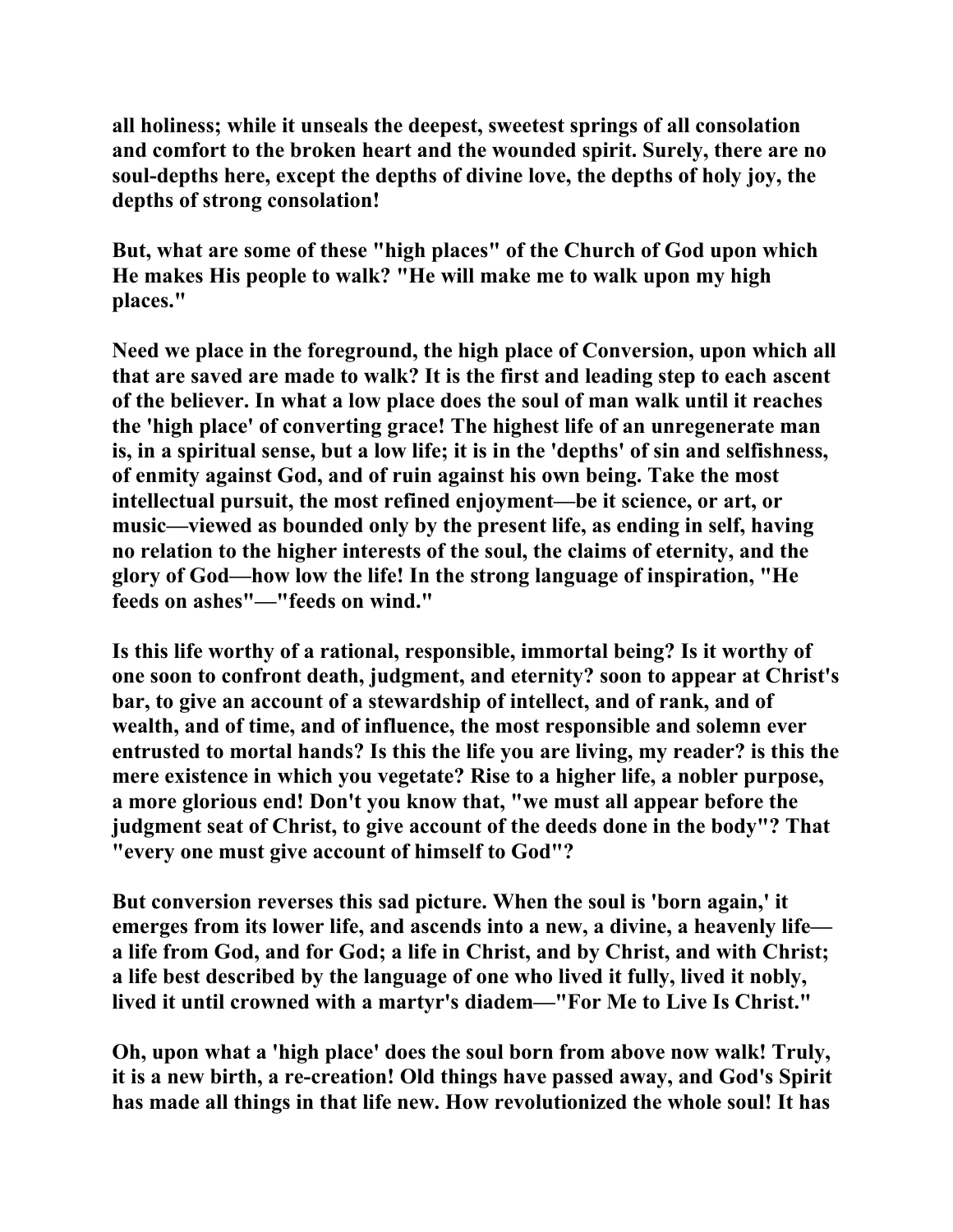**awakened as from a dream, a trance, a death, and finds itself in a new world of thought and feeling, of life, holiness, and love. It never really lived until now. Oh the blessedness of now truly living, and of living for God! The feeling of his soul finds its truest exponent in language of the apostle: "None of us lives to himself, and no man dies to himself. For whether we live, we live unto the Lord; and whether we die, we die unto the Lord: whether we live, therefore, or die, we are the Lord's."** 

**God makes His people's feet like hinds' feet, to walk in the high places of His love. Who can describe the sacredness and preciousness of this walk? "God is love," and to enjoy God's love, and to dwell in God's love, is to walk upon the highest place on earth, and in the closest proximity to heaven. The love of God shed abroad in the heart by the Holy Spirit, is to dwell in God and God in us. How elevating this walk! How it lifts us above the dark clouds of trial and sorrow that float beneath, into a high and luminous atmosphere, in which we can read, in the light of His love, all our Heavenly Father's dealings with us below.** 

**There it is we read and understand the wondrous words—"Whom the Lord loves He chastens." "Whom I love I rebuke and chasten." It is impossible to interpret the dark and mysterious dispensations of God's providence accurately but in the light of His love; and when thus seen and interpreted, we can, as with the hind's feet, walk firmly and safely upon the craggy and perilous places of adversity and trial, affliction and sorrow, each step luminous with His presence and vocal with His praise. "Every cloud that veils love, itself is love."** 

**Oh, be not satisfied with walking in low shaded places—with but a faint and cold experience of God's love in your hearts; but climb in faith these high places, breathe their atmosphere, and bask in their warmth, comprehending with all saints what is the breadth, and length, and depth, and height of God's love in Christ Jesus, which passes knowledge, that you might be filled with all the fulness of God.** 

**There are high places in Christ Jesus where God's saints, as with the hind's springing and cheerful foot, are made to walk. "I am the way," was the significant and gracious declaration of Jesus. In this "Way" the "new and living Way," which leads into the holiest, all God's saints walk; and thus walking as with the hind's confiding and gladsome step, they are "raised up together, and made to sit together in heavenly places in Christ Jesus." Yes,**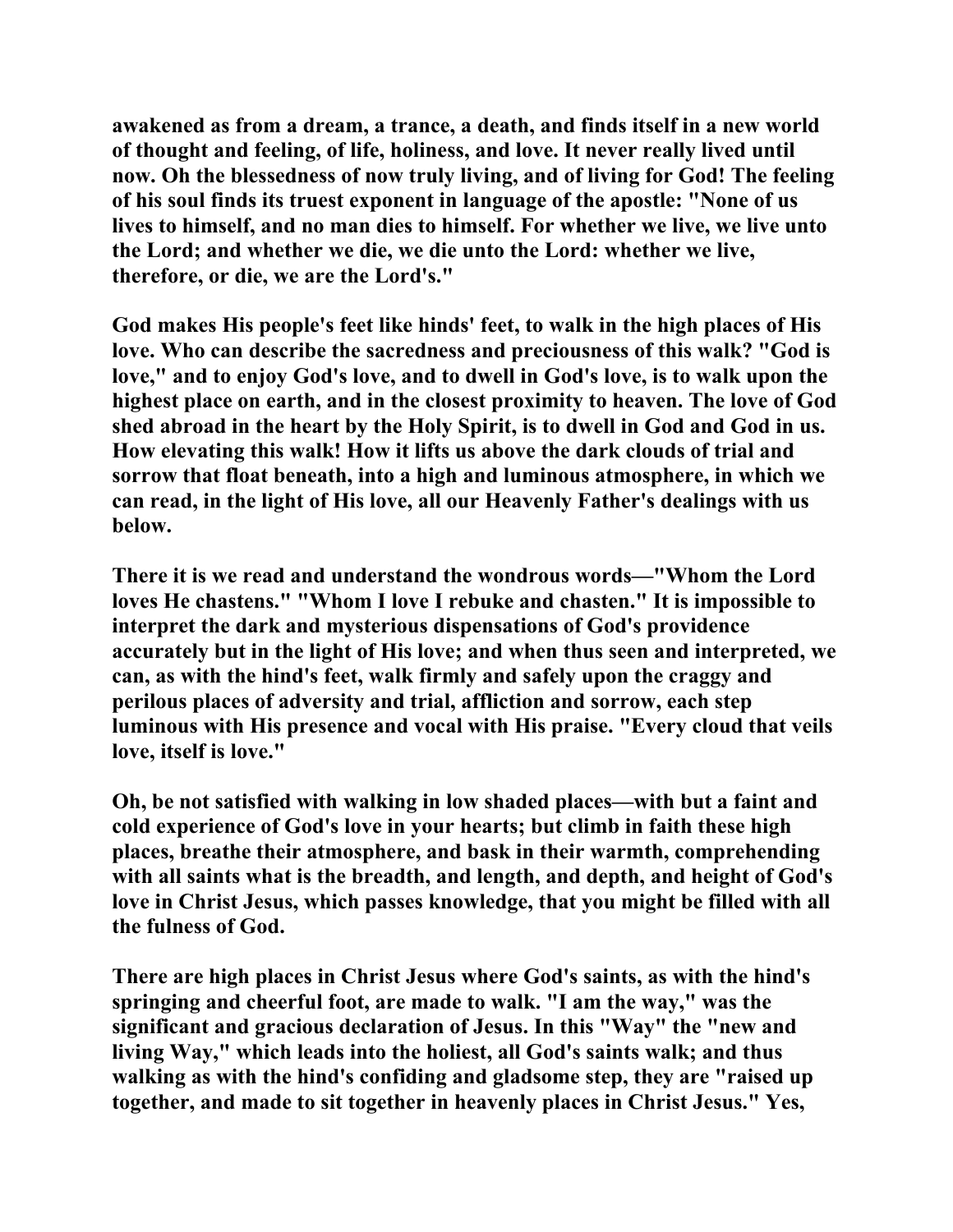**"heavenly places!" Such, is a sense of full pardon through His sin-atoning blood; such, is a sense of complete acceptance through His soul justifying righteousness; such, is the supply of His all-sufficient grace drawn from Himself, the infinite and inexhaustible Reservoir; such, too, the streams of sympathy and gentleness flowing from His human and compassionate nature, along all our pathway of suffering and sorrow.** 

**Oh, these are indeed 'high places' in the Christian's travel through the wilderness and across the desert home to his Father in heaven! There is room for you, my reader, here. Do not walk at a distance from these 'high places,' viewing them from afar; but draw near, ascend, plant your feet on the 'stairs' (Song 2:14), the 'secret' of which you will thus learn, and with the hind's strong and firm foot ascend step by step until you reach the summit, and, pour forth your anthem of love and praise—"My soul does magnify the Lord, and my spirit has rejoiced in God my Savior."** 

**And what true saint of God has not pressed, as with the hind's foot, the 'high places' of communion with God? "There is a path which no fowl knows, and which the vulture's eye has not seen." And there are paths, doubtless, untrodden even by the hind's venturous foot. But, here is a 'high place' where all the children of God travel, some with bolder and firmer foot than others; yet all leave their traces here. All are men and women of prayer; all have "entered into the holiest by the blood of Jesus, by the new and living way, which He has consecrated for us, through the veil, that is to say, His flesh;" all walk with God on these 'high places' of communion.** 

**PRAYER raises the believer into the highest and holiest atmosphere. It would be impossible to reach a moral altitude of the soul loftier, purer, and brighter than this. The 'stairs' which, from the lowest depth, lead up to this hallowed height, are trodden and worn by the feet of many a Christian pilgrim, climbing with his burden and need, with his supplication and thanksgiving, to the mercy-seat. Well rewarded is he for his holy toil! Who has climbed these sacred 'stairs,' laden with sin, weary with care, pressed with neediness, crushed with sorrow, but has walked on these 'high places' with the hind's foot of strength and boldness, exclaiming with the Apostle, "Truly our fellowship is with the Father, and with His Son Jesus Christ."** 

**Arise from your 'depths,' and give yourself to prayer! Uplift your eyes, dim with tears though they be, and gaze upon those sunny heights of divine communion towering above and smiling down upon you, and inviting your**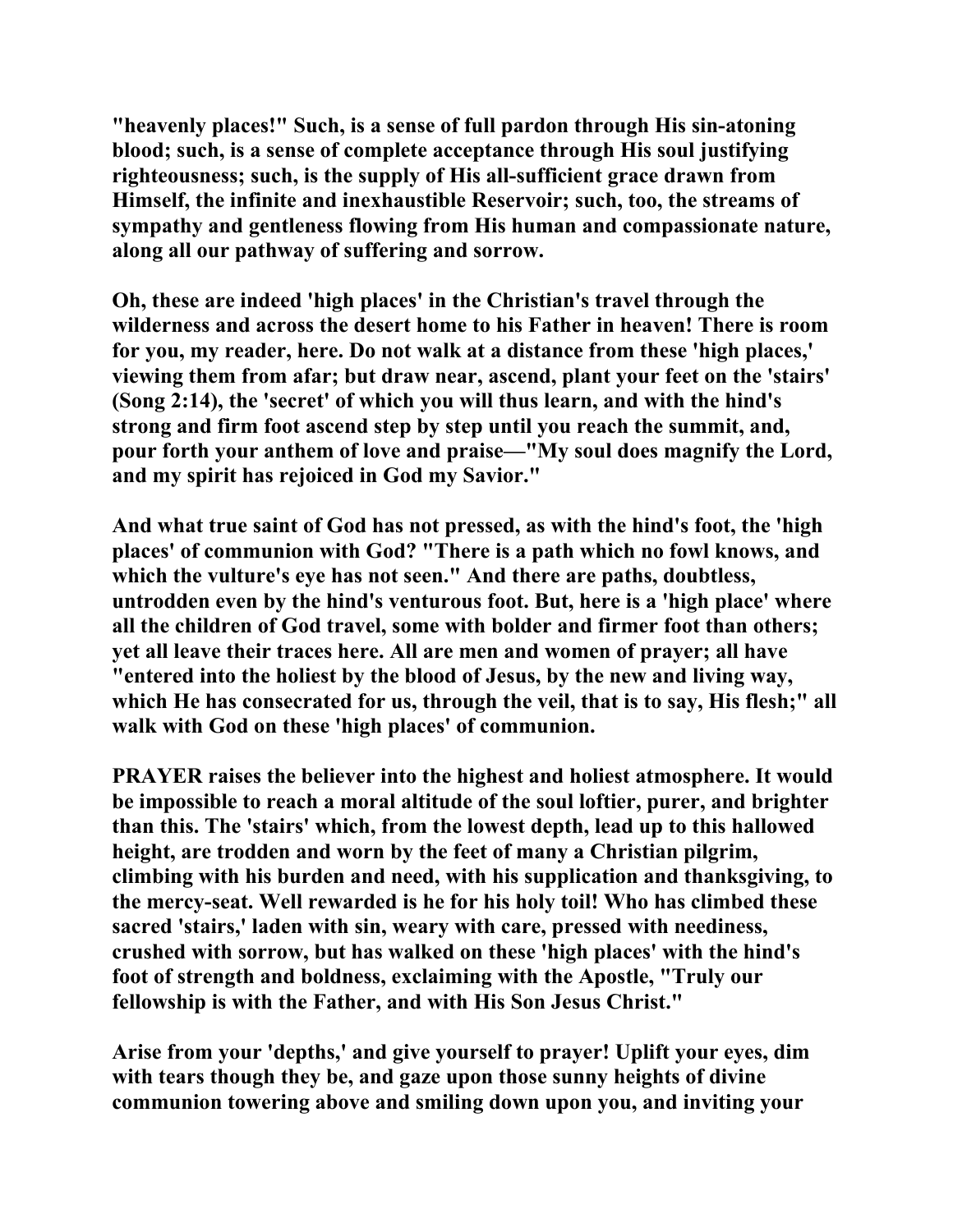**ascent. There sits your Father! there ministers your Intercessor! there rises the cloud of incense, prepared to perfume and secure the acceptance of your every petition—all encouraging you to plant your trembling foot upon the sacred 'stairs,' and "draw near with a true heart, and in full assurance of faith."** 

**With such powerful attractions, and with such divine encouragements, alas! how we "restrain prayer before God!" How unbelievably, I had almost said, atheistically, we limit the power and goodness and veracity of God as the Answerer of Prayer! Alike ungrateful for the benefits we have received, and indifferent towards those we are still in expectation of, we neglect prayer, the only medium through which we can prove our gratitude to God.** 

**"Who is it that has spread out the earth beneath our feet, opened paths to human industry across the waters, and hung the brilliant vault of the heavens above our heads? Who is it that directs my paths with the torch which enlightens me during the day? Who is it that makes the fountains spring up in the depths of the valleys? Who has dug out for our rivers the beds in which they are enclosed; has made the animal creation subservient to our necessities; has organized this vile dust; has given it at once life and intelligence; has engraved upon this handful of earth, of which I am composed, the resemblance of Divinity? and also, after this glorious image has been obscured and defaced by sin, who is it that has re-established it in its pristine beauty? MY FATHER!" (Gregory)** 

**And yet we limit His power, distrust His faithfulness, and question His love, in hearing and answering PRAYER! Ascend, then, this sacred mount; walk with God upon these high places; cheered and strengthened by the words of Jesus: "Verily, verily, I say unto you, Whatever you shall ask the Father in my name, He will give it you. …Ask, and you shall receive, that your joy may be full."** 

**And are there no high places of holy joy, of sweet repose and heavenly communion, where the saints may walk even in the midst of affliction and sorrow? Most assuredly there are. There are "high places" even in the valley, where God causes some of His sweetest springs to flow. Trials are steps heaven-ward; sorrows steps God-ward, in the experience of the saints. "When men are cast down, then you shall say, There is lifting up." The 'secret of the stairs'—God's hiding-place of His saints has often revealed the secret of His providence; and the mystery of His providence, thus made known, has in its turn unfolded the deeper mystery of His love.**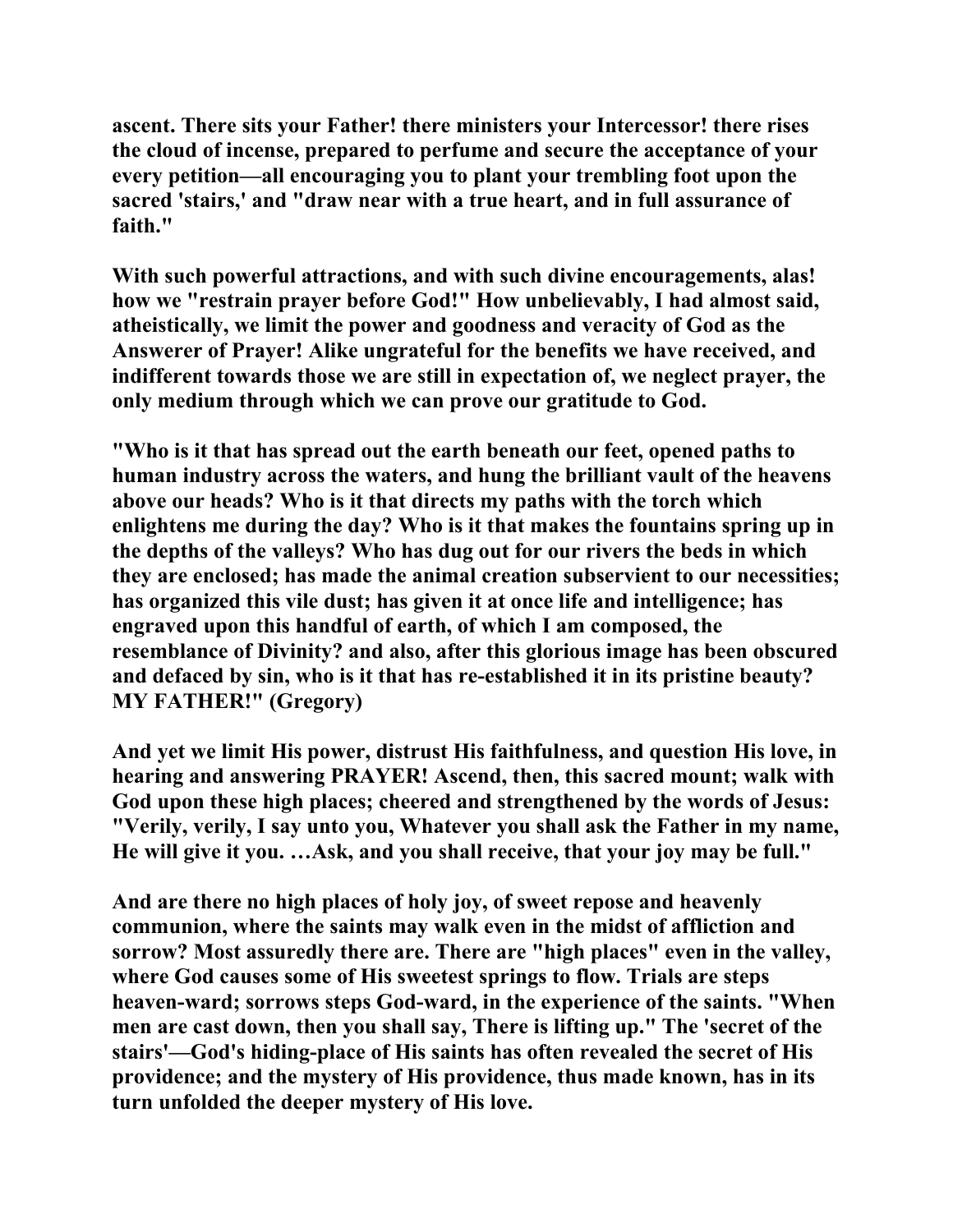**Oh, it is often so, that the believer has never known how deeply God loves him, how truly a child of God he was, and how tender and faithful his Father's love, until God has afflicted him. Then he sees love, and nothing but love, in the calamity that has impoverished, in the disease that has wasted, in the bereavement that has crushed, in the fickleness that has changed. Love is the best interpreter of love, as its truest inspiration. The moment tried and sifted faith disentangles itself of second causes, and rests in God, that moment the bitter and unlovely bulb bursts into the sweet and beauteous flower, laden with the dew and bathed in the sunshine of heaven. It is thus that, sanctified sorrows yield to the believer the richest fruit; and that in the valley he drinks from sweeter springs than flow from the mountain's top!** 

**Doubtless, the hind of the mountain often springs from rock to rock, from crag to crag, footsore and weary; the very feeling of pain and weakness rendering its bounds more cautious and its hold more sure. Thus does the believer walk in deep and sore trial. Wounded in heart, weary in spirit, and weakened in trial, he walks upon his high places of difficulty and danger warily, humbly, prayerfully. He is in the valley, and yet upon the mount: chastened and humbled under God's hand, he yet is in closer communion with his Father, more conscious of the sweet presence of his Savior, than when he trod the high places of worldly prosperity, and basked in the sunshine of creature good.** 

**But, it is not always, and we write this for the comfort of God's tempted ones—that the saints of God accept this discipline of trial without murmur and rebellion. They too often lose sight of the wisdom that appoints, and the faithfulness that sends the trial, and the immense good to themselves it was designed to accomplish. Thus they refuse to walk in high places of fellowship with their Heavenly Father, beneath whose loving corrections they lie. As an old divine remarks, "The physician attacks the disease, and not the patient; his object is to cure him whom he causes to suffer. It is thus that God, whose mercy is infinite, chastises us only to bring us into the way of salvation, or to confirm our course in it. You are not angry with your physician when he applies the cautery or the knife to your gangrened limb; on the contrary, you can scarcely find language adequate to the expression of your gratitude; you keep repeating that he has saved your life by preventing the disease from spreading, and you pay him liberally for his attentions. Yet you murmur against the Lord, who wounds only for our good; and you are unwilling to acknowledge that the afflictions with which He visits us are the only means**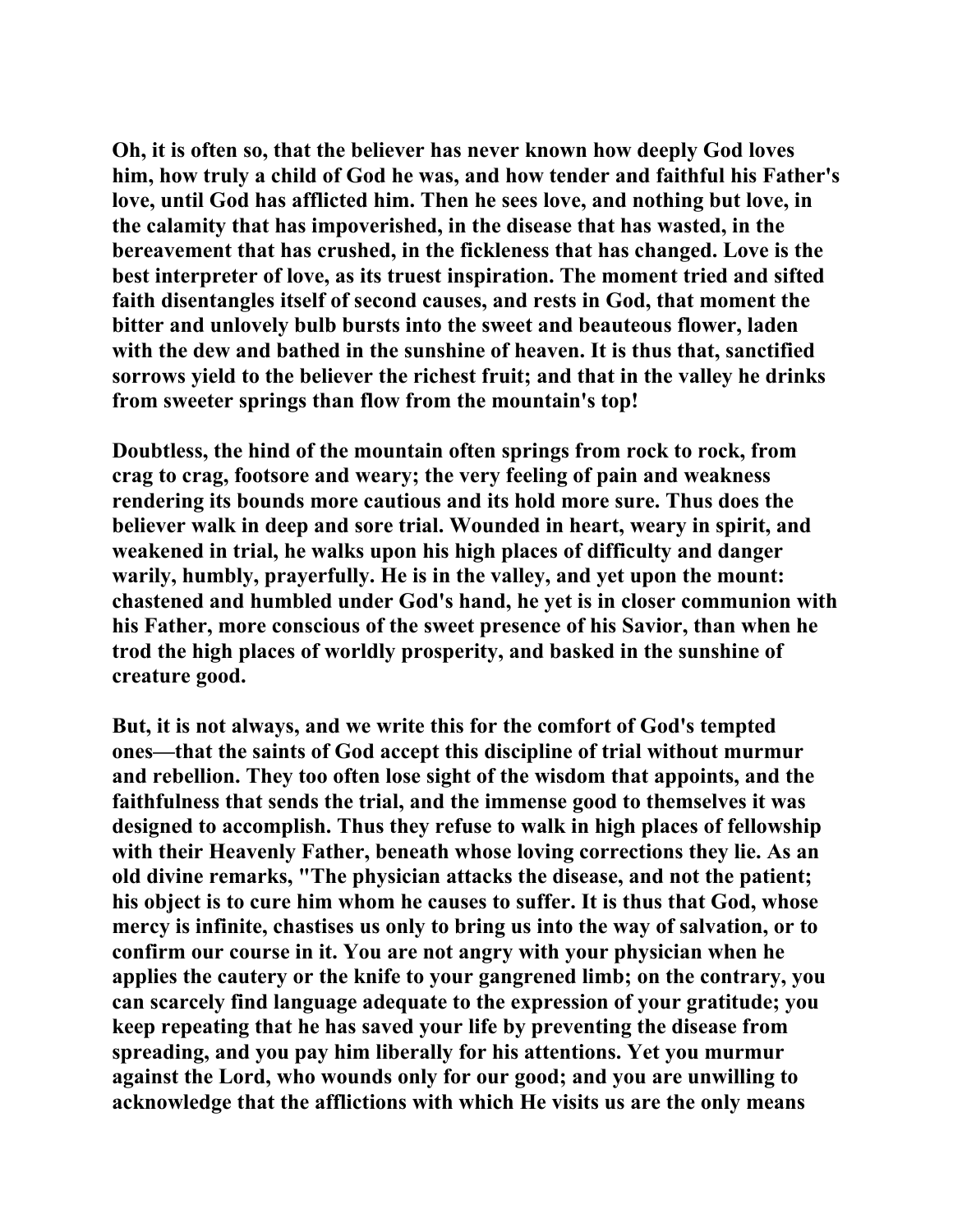**capable of restoring health to our souls, or of securing the continuance of it when it is restored to us."** 

**Expect, then, the happiest results from this curative process of your Divine Physician. The prescription may be unpalatable, and the excision painful; nevertheless, the richest blessing to you and the highest glory to God will be the happy and hallowed result! "Every branch in me that bears not fruit He takes away, and every branch that bears fruit, He prunes, that it may bring forth more fruit." In this light, view you your present sickness, suffering, and sorrow. The medicine is prescribed by Jesus, the knife is in a Father's hand, and your song shall be—"He has done all things well."** 

**"Heart, poor heart! while thus you are bleeding, Faint and anguished is your needing, Mercy for your life is pleading, Dews of Pity round you shine; And as Mercy, grace conferring, Leads forth to Light the erring, Hope your laden depths is stirring With the might of Faith Divine Griefs are gifts from Mercy's shrine, You shall chant Amens for Thine."** 

**Remember that the hinds' feet are to ascend. Learn this truth, that God has given you powerful elements of soul-ascension. You have feet shod with the preparation of the gospel of peace. You have wings of faith that can outdistance the eagle in its flight. Be not content, then, with a low standard of personal religion; with walking, where you may climb; with skimming the surface, when you may soar to the sun.** 

**Ascend from your depths of darkness and doubt, of coldness and unbelief, and walk in your 'high places' of filial fellowship with God, of active service for Christ, of earnest self-denying labor for the conversion of sinners, of close communion with Eternal realities. "Arise, my love, my fair one, and come away. O my dove, that are in the clefts of the rock, in the secret Places of the stairs, let me see your countenance, let me hear your voice; for sweet is your voice, and your countenance is lovely."** 

**Blessed are they who hide them in "the clefts of the Rock"—the wounds of Jesus; yet more blessed they who, in "the secret places of the stairs," are**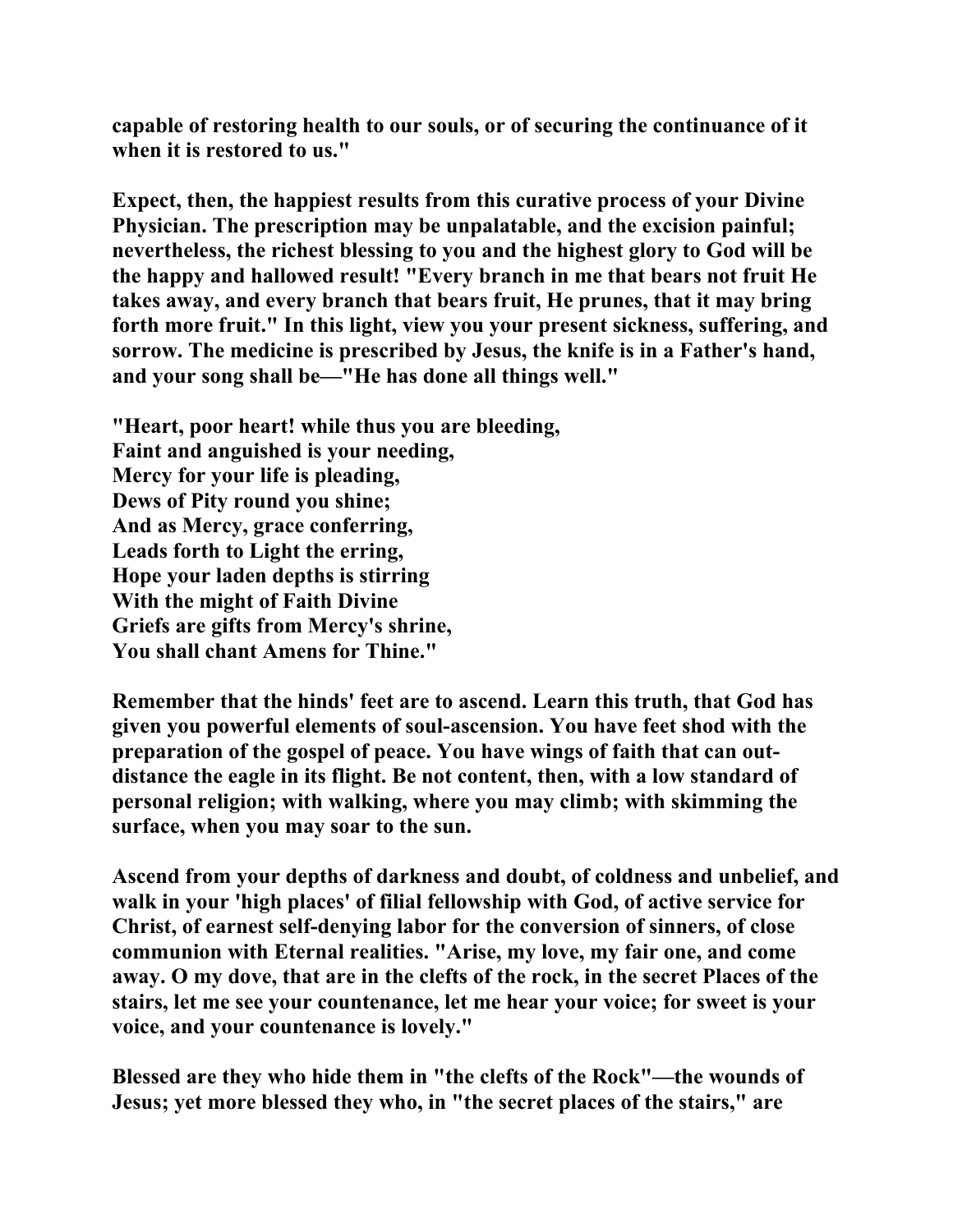**learning to ascend into a higher, purer, and sunnier region of spiritual life, entire consecration, and unclouded hope. Until death uncage your spirit, and your unclasped, uplifted wings bear you home to God, be much in the 'clefts of the rock,' in the 'secret of the stairs,' and with hinds' feet walking on the high places of God. Then shall the promise be fulfilled in your experience— "He shall dwell on high (margin, heights, or high places): his place of defense shall be the munitions of rocks: bread shall be given him; his waters shall be sure."** 

**Lord, I would sincerely bend my ear to Your sweet, all-persuasive voice— "ARISE, MY LOVE, MY FAIR ONE, AND COME AWAY."** 

**"Oh, I am heavy laden! Faith's eye is growing dim; I wander on in darkness, groping in vain for Him; For Him whom my soul loveth, for Him who died to be A sacrifice for sinners, a Fount of life to me.** 

**"Sweet dove of downy plumage, I pray you bid me hide In clefted rocky shadows, close to Your wounded side! Your voice of silver sweetness, Your face of beauty rare, I seek in secret places the—'secret of the stair.'** 

**"I hear them! hear the sweet words, He whispers to me His words of loving welcome, forgiveness full and free. Once more His face appeareth, in answer to my prayers, And thus in joy I learn it, that 'secret of the stairs.'** 

**"That precious, precious secret—He writes it deep within Of peace and joy abounding, and victory over sin; But in the inner temple, where burns the altar flame, In word of light is graven, His new, His wondrous name.** 

**"The 'stairs' were painful climbing, when first my weary feet Essayed, untried, to mount them, an unknown God to meet; But now His arm is round me, and light and free as air, I mount with wing unwearied, and reach the topmost 'stair.'** 

**"O Lord of life unending, of daily life the key, Be food, and drink, and manna, and living grace to me! Walk with me all my journey, be round me everywhere;**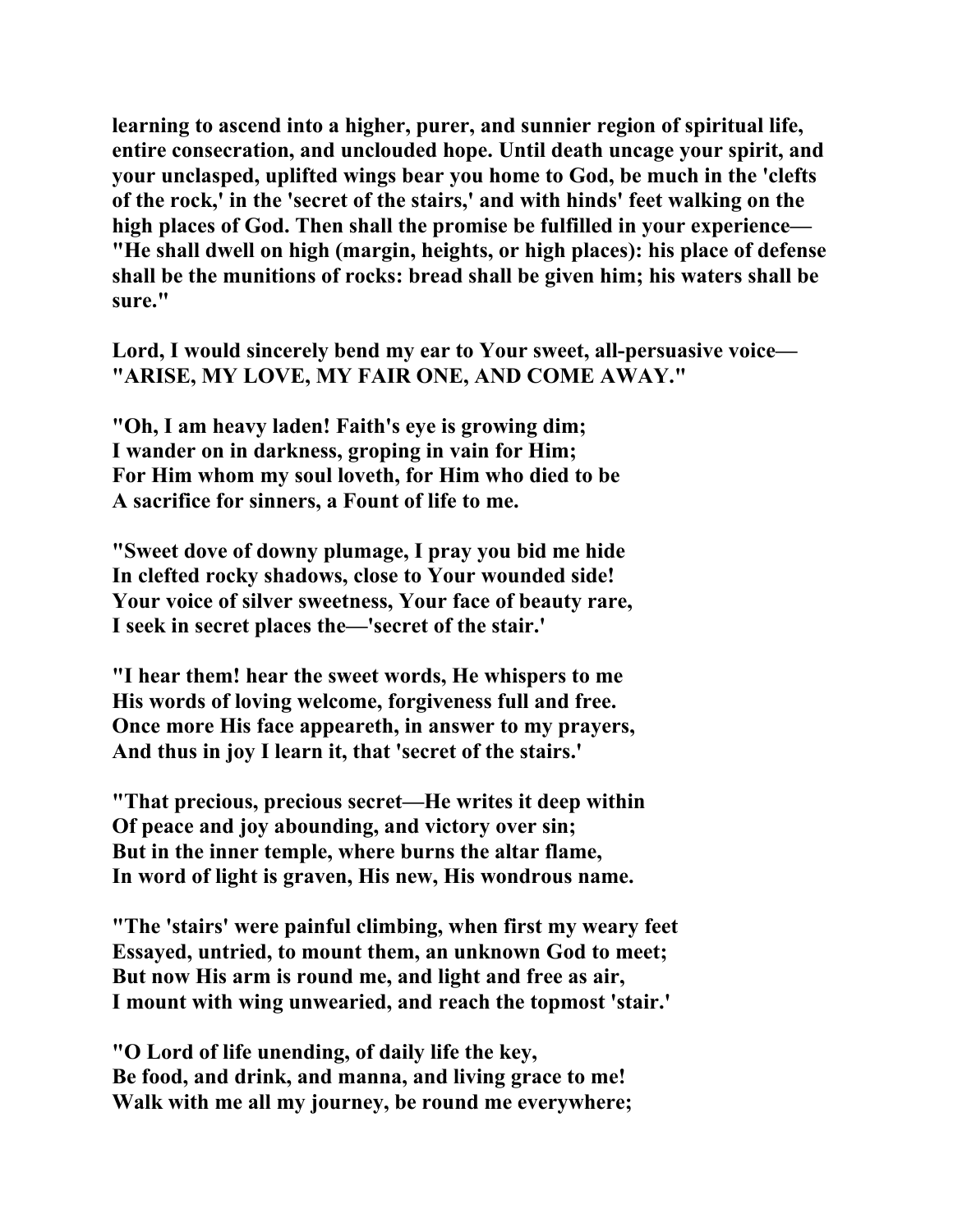**But give Your conscious presence, in 'secret on the stair.'** 

**"For life is ever cloud-land, and only they who know Your guiding eye can follow, where You would have them go. One secret of the staircase, appears a beacon star To shine upon Your pilgrims, to guide them from afar.** 

**"And fierce and sharp the battle, which those who would engage To be Your crested warriors, for life and death must wage; But armor of God's forging, which every conqueror wears, Is stored in secret places, the 'secret of the stairs.'** 

**"When sorrow's chilling fingers, turn hearts and memories cold, When sad remembrance lingers, on voices loved of old, Lo, on the 'stairs' there sits, all white in angel sheen, Pale Resignation singing sweet, hymns our sobs between.** 

**"A storehouse overflowing, with choicest heavenly things, From which the dear Lord daily, His priceless mercy brings; A sheltered nook where comes; nor doubt, nor fear, nor care, Earth knows no safer hiding, than that behind the 'stair.'** 

**"Dead world, there is a secret, known only unto me, A sweet and thrilling secret—I cannot tell it thee; But if you too would learn it, would catch it unawares, Go, seek as I have sought it, 'in places of the stairs.'** 

**"O Dove! my Dove I know You! I see Your lovely face, I hear Your honeyed accents; of truth, and love, and grace; The smile of peace You give; is fair, exceeding fair; This is the choicest 'secret' that lingers on the 'stair.'** 

**"No more I walk in darkness, no more my footsteps stray; The Rock whose cooling shadow, falls over all my way, Is full of clefts for hiding, and secrets of the stair, And rest is mine, and glory; the Lord is with me there!** 

**"Here hiding safe forever, within this sacred shade, Nor sin, nor death, nor torment; can bid me be afraid; For I have learned the 'secret'; sought long with tears and prayers,**